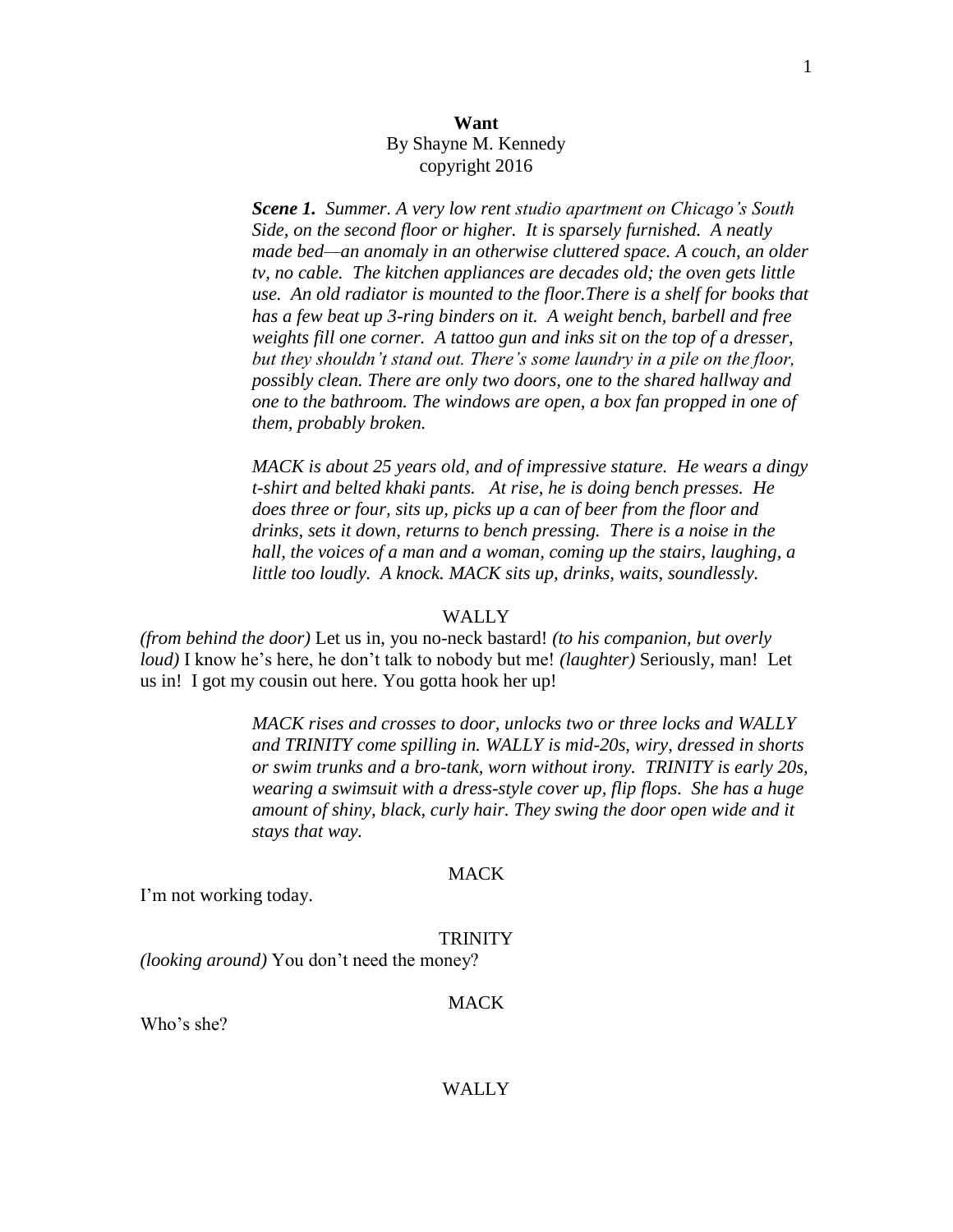This is Trinity, she's my cousin. *(no response)* Trinity, this is my neighbor, my friend, my bro-ski, Mack.

#### **TRINITY**

Hi.

#### **WALLY**

Dude, we had to take a train AND a bus to get here from the lake. *(MACK shrugs)* Let's at least have a beer while you think about it.

#### **MACK**

I'm not—

#### WALLY

Just a beer!

*He holds up a plastic grocery bag with three or four loose beers in it. They sit around the room. MACK downs the beer he was previously drinking and opens a new one. WALLY and TRINITY each open a beer.*

#### **WALLY**

So we were at the lake. It was packed. It was ridiculous.

#### **TRINITY**

My parents got our spot at 10, and we were so far back from the water.

#### WALLY

And we had no shade.

#### **TRINITY**

Well, we had that one umbrella.

#### WALLY

Oh yeah, this piece of shit umbrella that I had to carry from the L stop, through the baseball fields, over the bridge across the Drive, and down into the sand. But get this. You know how you walk down the steps from the bridge, and then you still hafta cross that bike path or whatever to get to the beach?

#### **MACK**

Yeah.

#### WALLY

I'm telling you, there were 5000 bikes on that friggin' path. It was like fucking Frogger. And I kept taking a step, and then back. Try to put my foot out, pull it back. And no one would stop.

*MACK yawns.* Am I fucking boring you?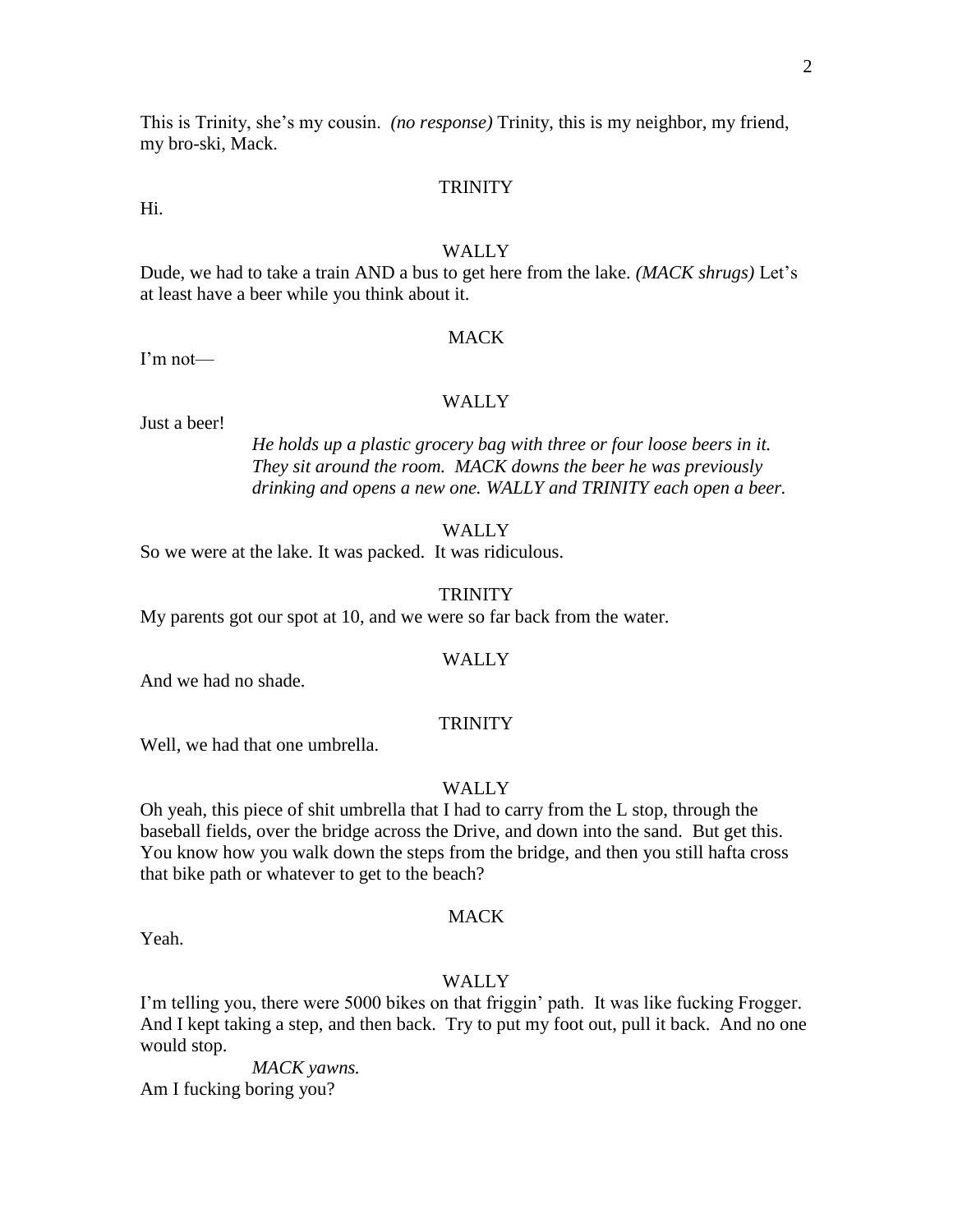#### **MACK**

No, man, sorry. I was up til 4 working on somebody. Go on.

## WALLY

So finally, I just step out, into full on bike traffic. And they're all like, "Whoa!" and swerving and shit. And one guy actually goes off the pavement, and like, into the sand. Falls off his bike, his little helmet goes crooked, whatever.

#### **TRINITY**

He was pissed.

#### **WALLY**

He goes, "Hey!" in this like little squeaker voice. Like a fucking chew toy. And he goes, "Hey! You just ran me off the road!" And his voice is like little squeaky mouse man. So I go, "Dude! I was just trying to get across. I've been standing here for five minutes." And he fuckin' says—do you know what he fuckin' says? He says, "Bicycles have the right of way." The right of fuckin' way! So I walk over to him, I pick up his bike for him.

#### **TRINITY**

He didn't like that.

#### WALLY

And I go, "Listen, little buddy, go home and wash the sand out of your ass crack so your boyfriend doesn't get a rash." And we kept walking. Do you believe that shit? I came up with that right on the spot.

Huh.

## MACK

#### WALLY

Hey, it's 97 goddam degrees. I know Trinity's mom's got some tamales waiting for me 50 steps away. I don't apologize for crossing the road.

#### **TRINITY**

*(raising her can to WALLY)* You shouldn't.

*PIRI appears at the still open door. She appears to be older than 55 and looks homeless. She is Hungarian born, raised in America, in a Hungarian-speaking household. Her manners preclude her from just barging in.*

#### PIRI

Tattoo man! You in here?

#### WALLY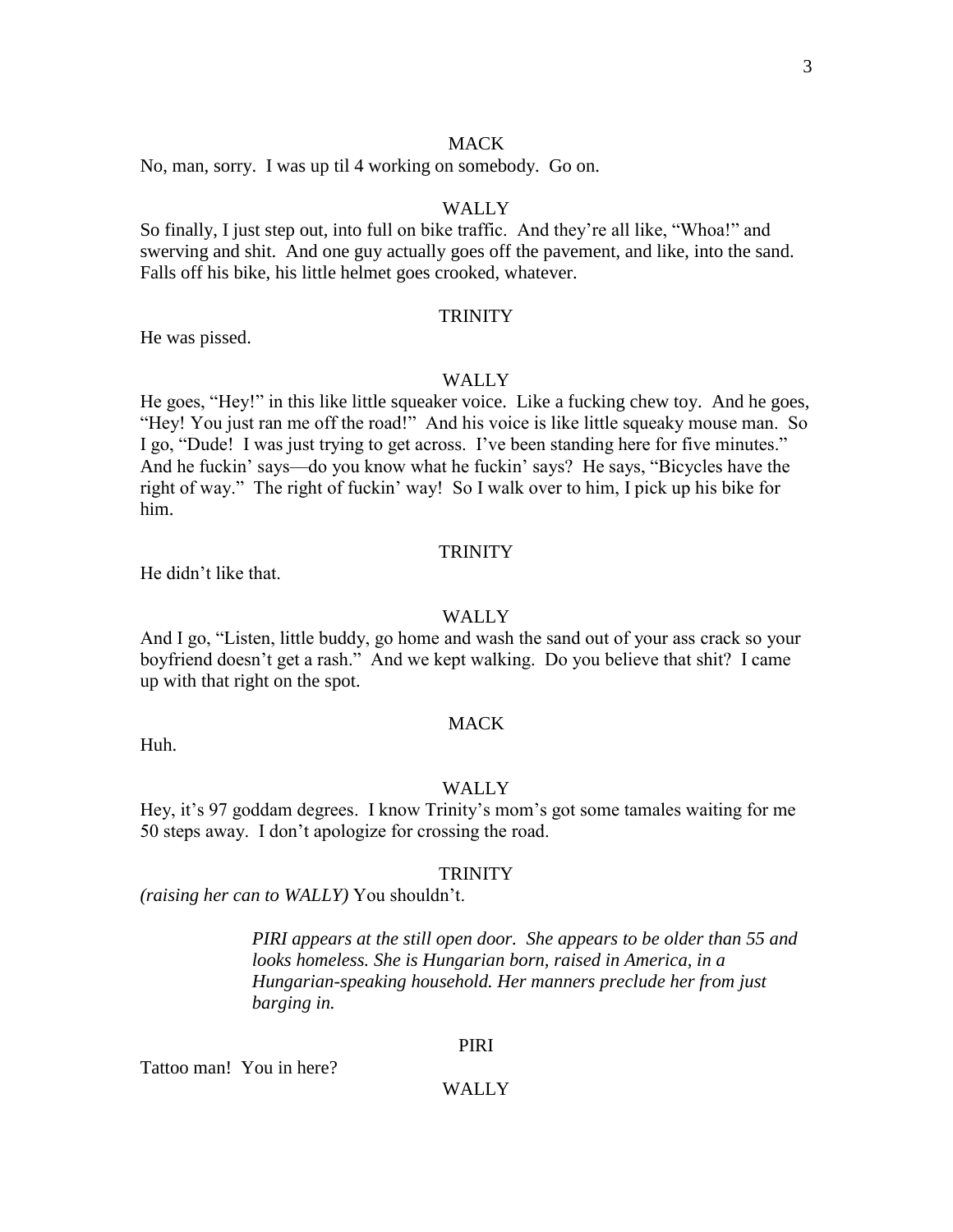Oh shit. This broad.

**TRINITY** 

Who is she?

PIRI

MACK

Tattoo man!

I'm here.

PIRI *(she crosses the threshold)* Rent money. Due today.

#### WALLY

I put mine under your door already.

### PIRI

I got it. I not bother you.

#### **MACK**

It's Sunday, Piri.

*PIRI pronounces her own name closer to "Piddy," all the other characters pronounce it "Peery," and she corrects them.*

PIRI

Piri. I won't be here tomorrow. My grandbaby's got his big band concert. I'm taking the train and staying by my son's house three nights!

#### **MACK**

Well, hold on then. I don't have it ready.

*Over the next several lines, MACK goes to a cabinet, takes out a shoebox and gets his rent money out of it, counts it out and brings it to PIRI.*

#### WALLY

*(to PIRI)* You call the plumber about my shower?

#### PIRI

I fix that already. You just twist the thing.

#### WALLY<sub></sub>

No! That fixes it for 5 minutes. Call the plumber.

#### PIRI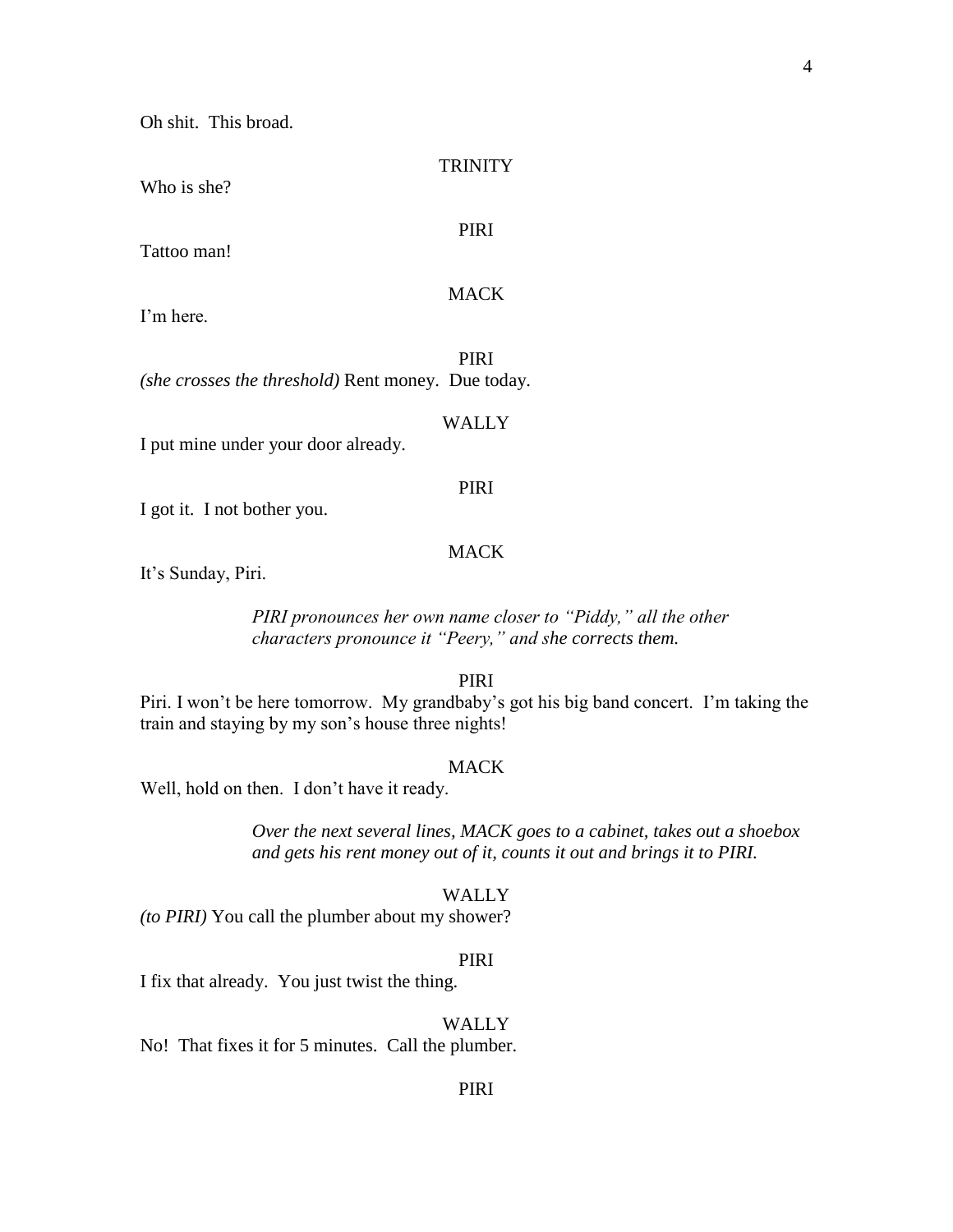I gotta check with my son. I'm seeing him tomorrow for my grandbaby's big band concert.

## WALLY

Fuck your grandbaby and his band! I wanna take a hot shower!

## PIRI

Fuck you, you talk to me like that! What you need to shower for? Who's getting close to you, you skinny weasel?

## WALLY

*(ready to fight)* Here we go . . .!

## **MACK**

Enough. You got my money. Get out. I'll see you next month.

## PIRI

Wait! I need you to buy a raffle ticket for my grandbaby's band concert.

#### MACK

What? No. You just cleaned me out with the rent.

PIRI

*(turning to WALLY and TRINITY)* You two! You buy a raffle ticket for my grandbaby's band.

## WALLY

Fix my shower.

#### PIRI

Five dollars each. Five for twenty.

#### WALLY

I don't have any money.

### **TRINITY**

I do. I have a five.

#### PIRI

You're a good lady. Why you hang around these two?

*TRINITY takes out a five and exchanges it for a ticket and a pen from PIRI*.

#### **TRINITY**

I put my name on it?

#### PIRI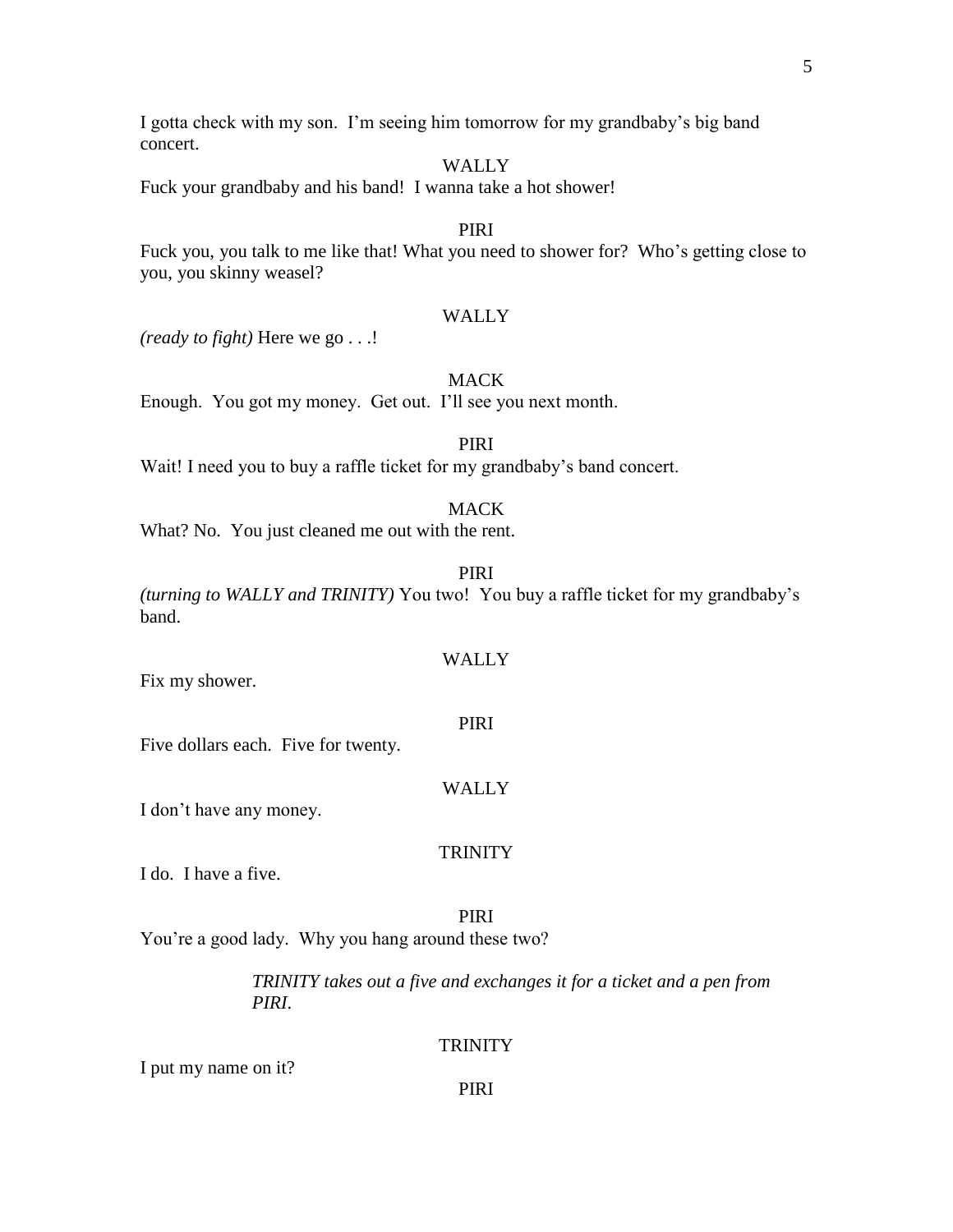Uh-huh. They gonna draw it right after the concert. What Piri do for you is I go up and hand them in at the last minute. That's the way you win a raffle. You gotta put your ticket in at the very last minute.

## WALLY

Don't they shake them up?

## PIRI

Of course they do, but it don't matter. The last minute one always wins.

## **TRINITY**

*(looking at her ticket stub)* Well, you just call me up when I win the grand prize.

## WALLY

What is it?

#### PIRI

\$10,000.

## WALLY

Which means they sold twenty-five hundred tickets, at least.

## PIRI

Who cares? You got one, you got a chance.

## **MACK**

All right, Piri. See you next month then.

#### PIRI

Piri. Bye now, Mack. You be nice to this girl. She's a good lady. *(as an afterthought)*  You got any junk for me?

#### **MACK**

No, not now.

## PIRI

MACK

Next time. You save these cans for me.

#### Sure. Maybe.

*PIRI exits.*

#### **TRINITY**

When she first asked for junk, I thought she meant—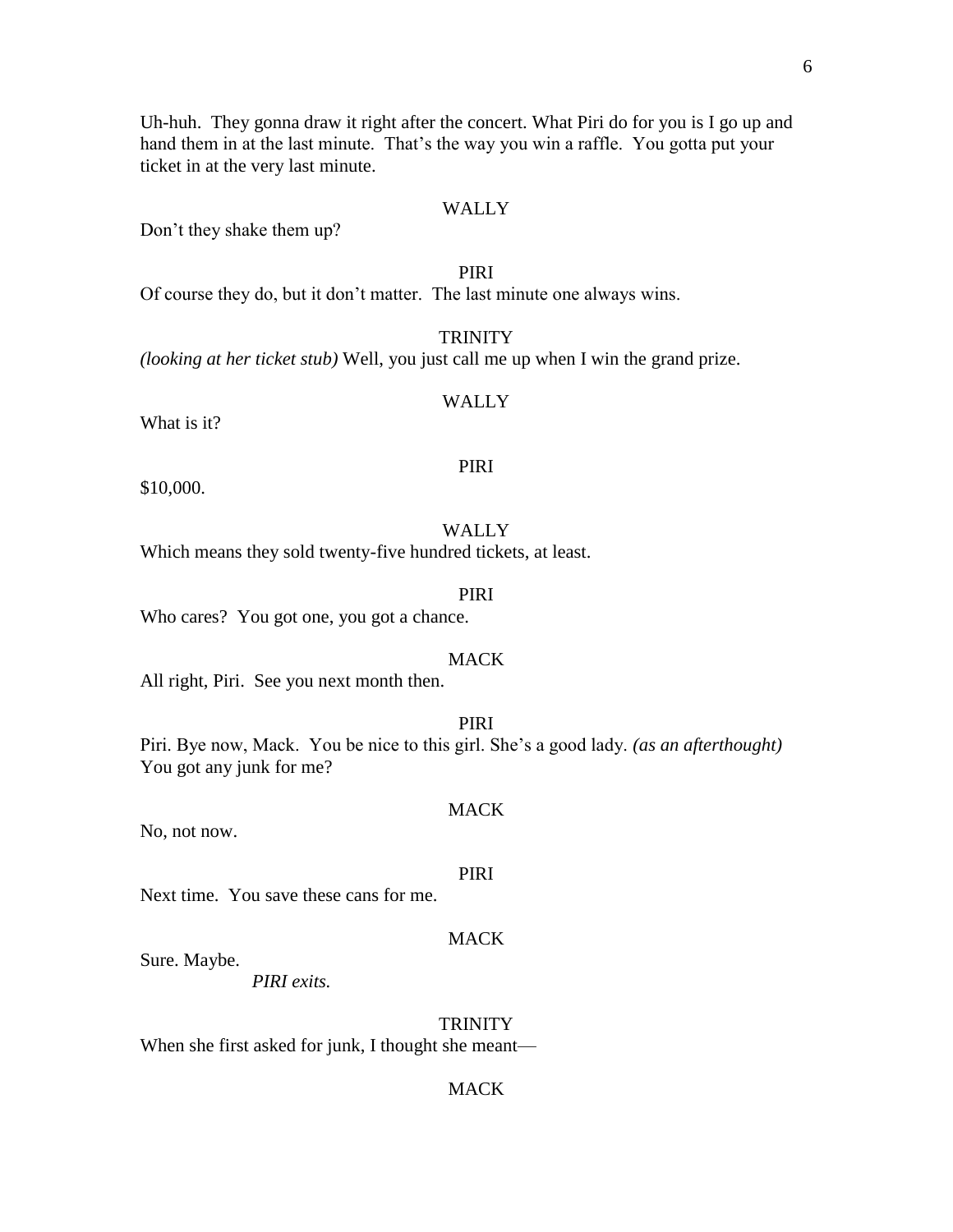She meant junk.

#### **WALLY**

She takes it to the junk store a block down and sells it to the guy there. For like, pennies. I swear. He can't give her more than a quarter for the shit she brings in.

### **TRINITY**

Maybe he's just being nice.

## WALLY

He's an asshole. So we gonna do this tattoo or what?

#### MACK

I already said no.

## WALLY

You need the money. I just heard you tell Piri you're broke.

#### MACK

I heard you tell her you were, too.

## WALLY

Yeah, but I was lying.

*(an uncomfortable pause)*

#### **TRINITY**

*(pause)* Where's the bathroom?

## **MACK**

That door.

#### **TRINITY**

Gotta pee. *(she exits to bathroom)*

## WALLY

Dude, you hafta work on her for me! I'm gonna pay you. It's not like we're asking you to do it for free.

## **MACK**

I been up late the last two nights. My hand cramps up. I won't do a good job.

#### WALLY

Who cares? Do me one favor! I'll hit you back I swear. I'll buy you ten raffle tickets! *(MACK scoffs at this)* I need a wingman here.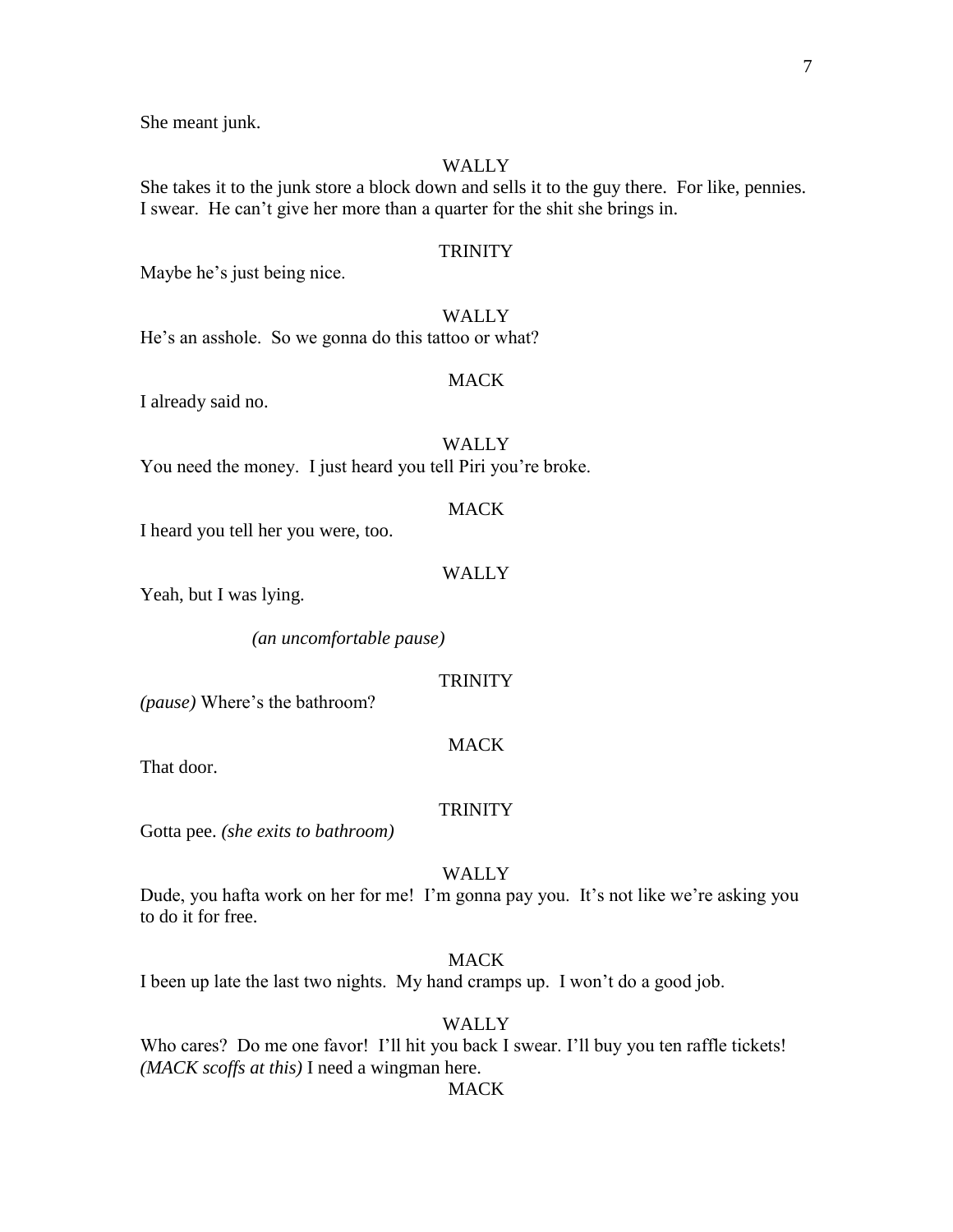#### What?

## **WALLY**

I'm trying to impress her, Macky. I thought I had the hookup here and now you're cockblocking me. *(reaching for a binder)*

#### **MACK**

*(stopping him)* She's your cousin. That's—

## WALLY

Oh, no! She's like my fake cousin, you know? Like my parents been friends with her parents forever. We've just always known each other, called each other's parents aunt and uncle and shit.

#### MACK

Today is my day off.

## WALLY

You can change your plan, dude! You know why you're all rigid like that? The army did that to you. It fucked up your hand and it made you obsessed with the rules. Nothing's gonna collapse if you do something different.

## **MACK**

I don't—

## WALLY

Shit, man! Just do me a fucking favor! You're my friend right? *(MACK nods)* Just do this one thing for me.

## **MACK**

*(After a thinking pause)* Okay.

#### WALLY

You will?!? For real!?! You're the best, boy, the fucking best! *(calling)* Trinity! I got him to do it!

#### **TRINITY**

*(coming out of bathroom, zipping her pants)* Really? (*Screams with joy, jumps on MACK, making him uncomfortable, WALLY equally uncomfortable, as he feels like he's the one who merits praise)* Awesome! Is it gonna hurt?

#### MACK

Um, yeah.

#### **TRINITY**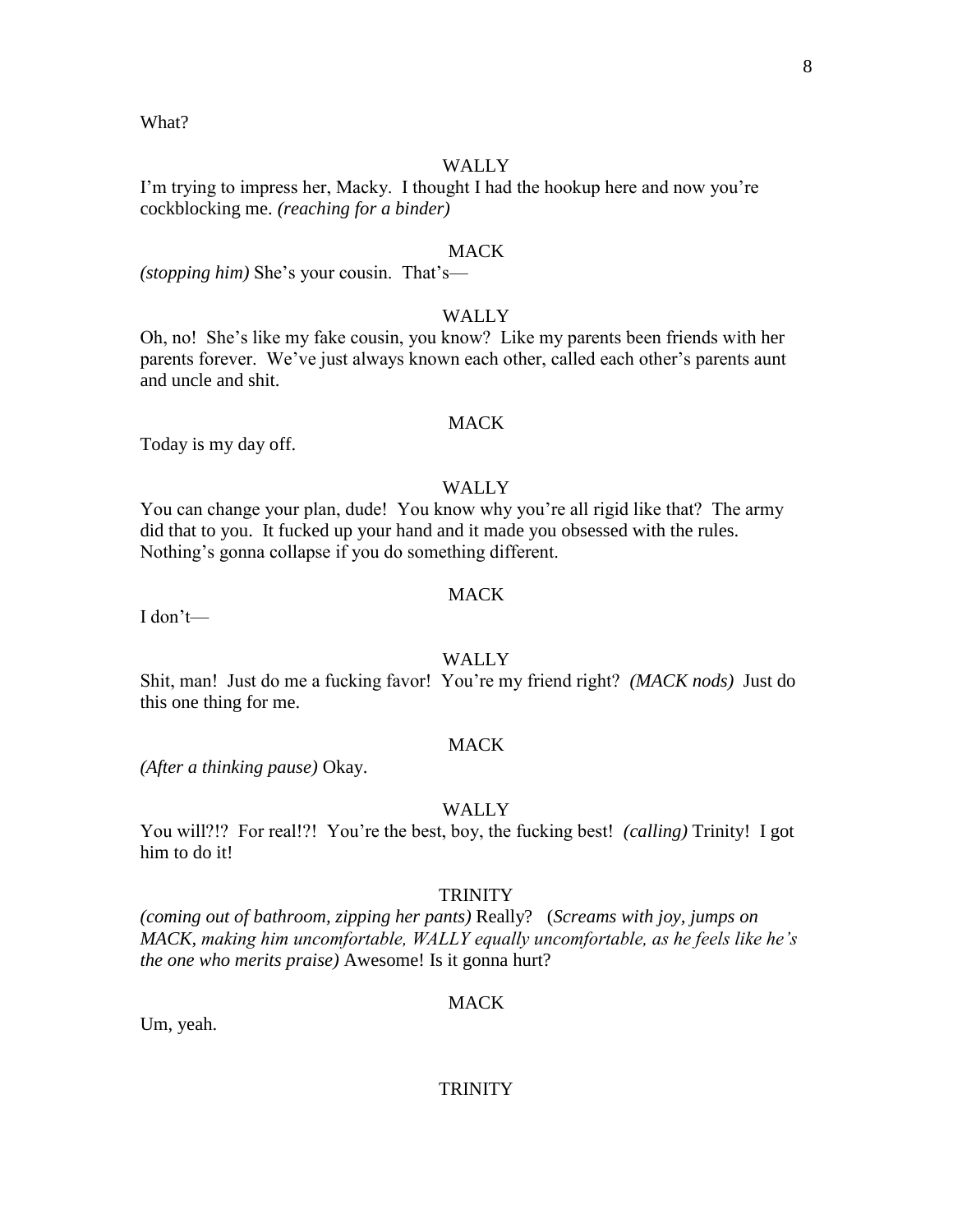Really bad? I'm gonna need another beer.

## WALLY

This calls for more than beer. Macky, whaddya got?

## MACK

I don't know.

*WALLY begins looking through cabinets—they are sparsely filled—until he finds a bottle of something like Jagermeister—from Europe, and strong.*

#### WALLY

This'll do!

## MACK

Oh, you know . . .

#### **TRINITY**

Oh my God! I can't drink that straight.

## WALLY

Yes, you can. You don't even taste it, you just throw it back.

## MACK

*(as an objection)* That's from when I was stationed over there. The guys in my unit, we all bought a bottle the night before we came home.

#### TRINITY

*(not hearing the objection)* That's so sweet!

## WALLY

God bless the troops, or we'd have nothing to drink right now!

*WALLY opens the bottle and pour 3 shots in some kind of inappropriate glass—ie coffee mugs. MACK paces, willing his anger under control.*

You drinkin', Mack?

#### **MACK**

Not if I'm gonna work.

#### TRINITY

I'll have his.

#### WALLY

You sure?

#### **TRINITY**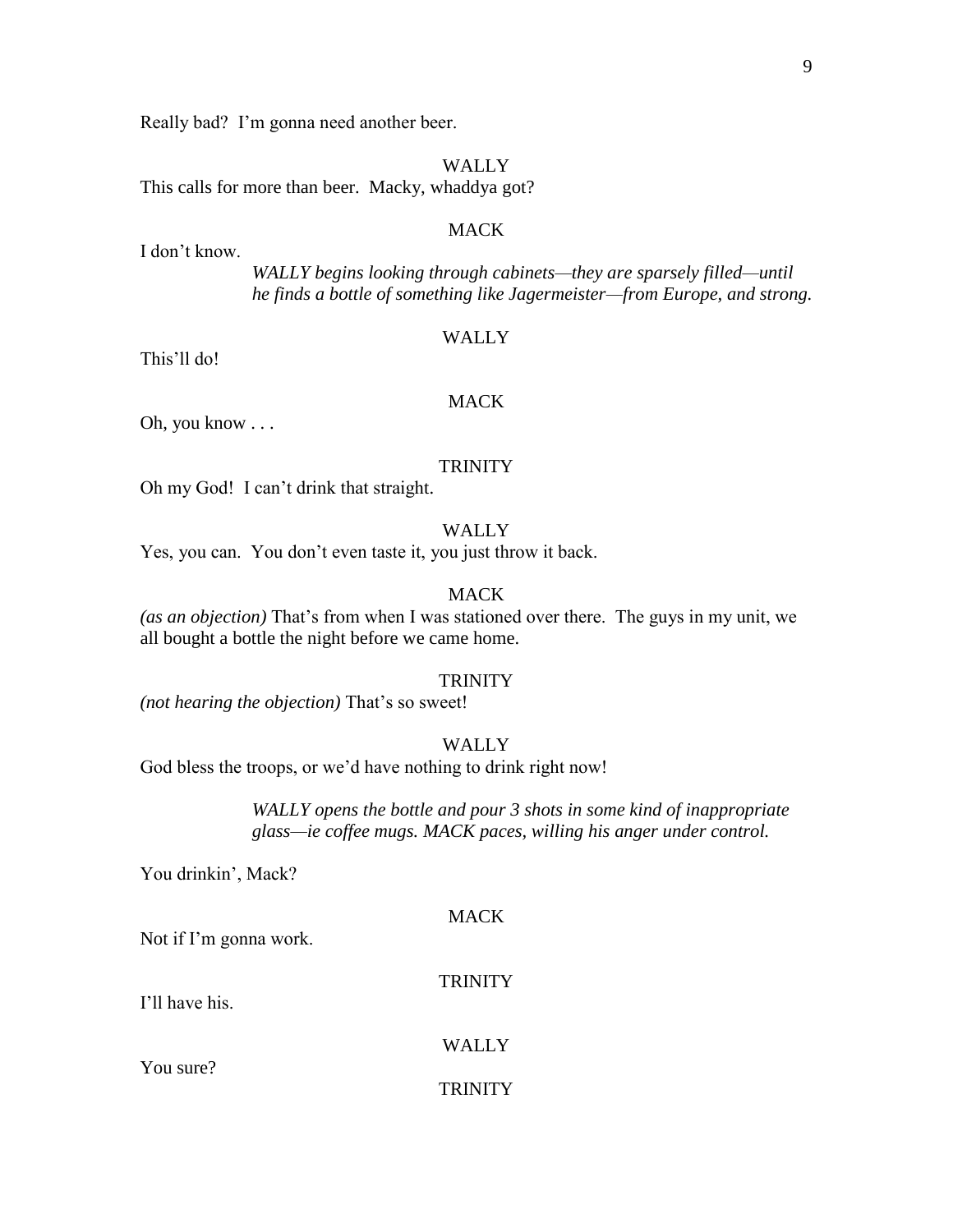I don't want this to hurt.

*WALLY's phone rings. He looks at the screen.*

#### WALLY

Shit! *(he answers phone, he is talking to someone who is hard of hearing)* Hi, Helen! This is me, this is Wally. I'm about twenty seconds from your house. I'll be there real quick. Okay, tell Rufus I'm comin' for him. Bye-bye. *(hangs up)* Dammit! I totally forgot I had a dog this afternoon. This old lady just had surgery, and . . . shit! I gotta go.

#### **TRINITY**

Where does she live?

#### **WALLY**

Like four blocks. I'll be back. Good luck! Get started.

*WALLY runs out. An awkward silence. Two people who only know each other through a mutual friend have been left suddenly without that friend. TRINITY drinks one shot.*

#### **MACK**

So what do you want?

## **TRINITY**

A tattoo, right?

## MACK

Well, yeah.

#### TRINITY

Oh! I'm sorry! I totally . . . I just . . . I want a raven.

MACK Like a blackbird? *(He pulls down one of the binders and begins to leaf through it)*

### **TRINITY**

Are they the same thing?

#### MACK

I don't really know. *(shows her a page)*

TRINITY *(laughing)* Well, I don't know either! It looks right to me!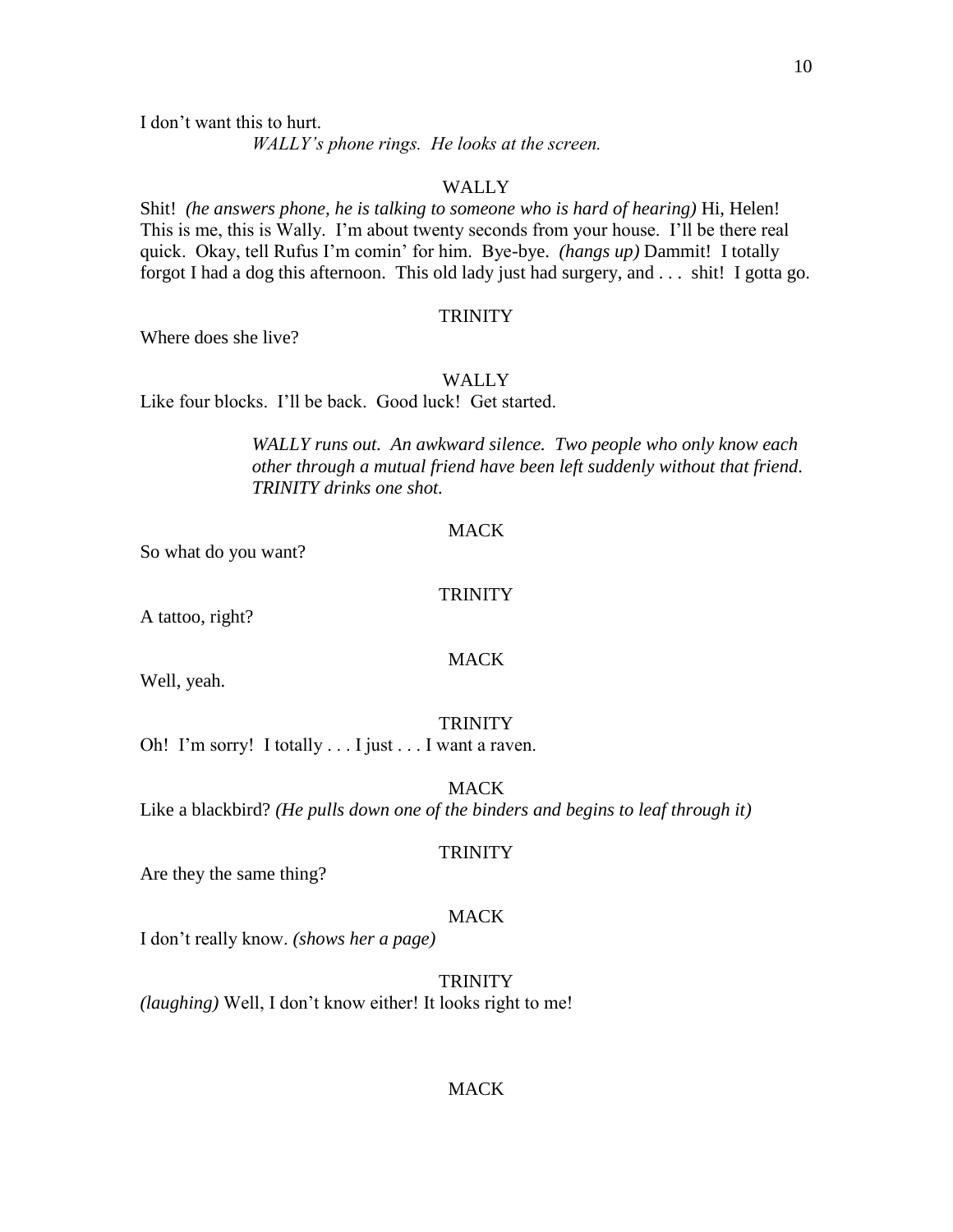Where do you want it? *(TRINITY points to her hip area)* Okay. You have to put these on. *(he hands her a pair of old, nasty, cotton gym shorts)* You can change in the bathroom.

## **TRINITY**

Oh, that's okay. *(she drops her pants)* Underwear on or off?

#### MACK

Jesus. On.

## **TRINITY**

Good. *(puts the shorts on)* I was afraida gettin' some kind of disease from these shorts.

MACK

They're clean. They're just old. Do you want the bird flying or not?

**TRINITY** 

Um, I think flying. In my mind it was flying. *(She drinks the second shot.)*

MACK

*(showing her a different page in the binder)* Like this?

#### **TRINITY**

Did you draw all that? *(trying to turn page)*

#### **MACK**

*(stopping her)* These are the only birds.

**TRINITY** 

*(pointing)* Did you ever put that one on anybody before?

#### MACK

No.

### **TRINITY**

Then that's it! Shit! I'm gonna be the only person in the world with this exact tattoo!

#### **MACK**

So, you should lay down.

#### TRINITY

*(drinks the last shot before positioning herself on the couch, suddenly nervous)* How'd you learn to do this?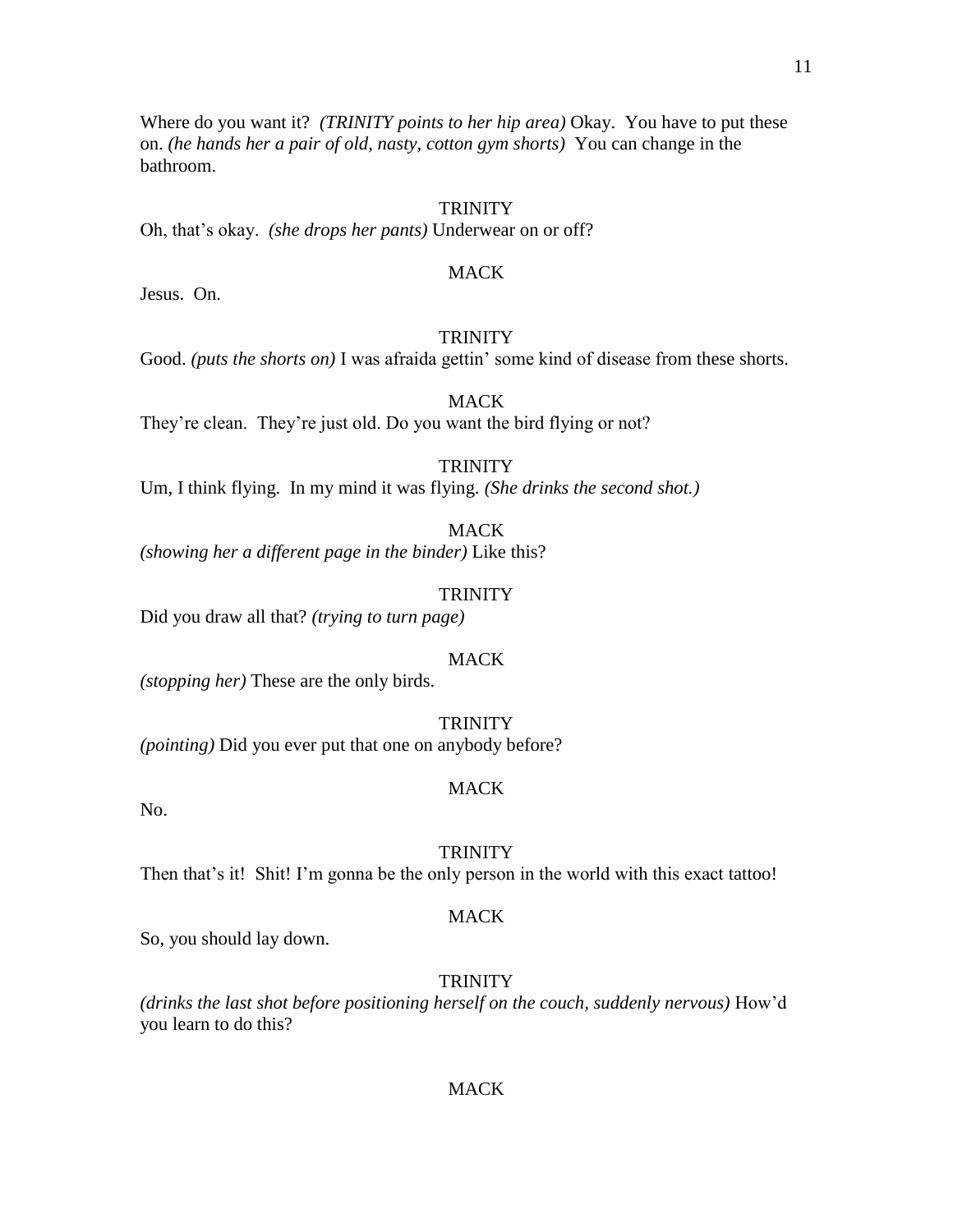*(as he gathers equipment)* There was a guy in my unit. In the army? *(TRINITY nods)* A guy in my unit taught me.

**TRINITY** 

Where's the guy now? The guy that taught you?

## MACK

He got killed in Afghanistan.

## **TRINITY**

What was he doing there?

## MACK

The war?

## **TRINITY**

MACK

Oh, yeah. *(pause)* Is that where you were at?

For a while.

**TRINITY** You know the raven symbolizes a shape shifter?

Hmph.

## **TRINITY**

MACK

Like something that can metamorphosize into other stuff.

## **MACK**

Like a Transformer?

## **TRINITY**

*(laughing)* No, stupid! Not a machine. Something like magical that starts out as one kind of living thing but can change into something else.

## **MACK**

Huh. *(brief pause)* Okay, I'm gonna fix these shorts now, so I can prep your skin. *(He tucks the waistband of her shorts into her underwear on the hip he's going to work on)* 

**TRINITY** 

*(as he wipes her skin with rubbing alcohol)* Oh! That's cold.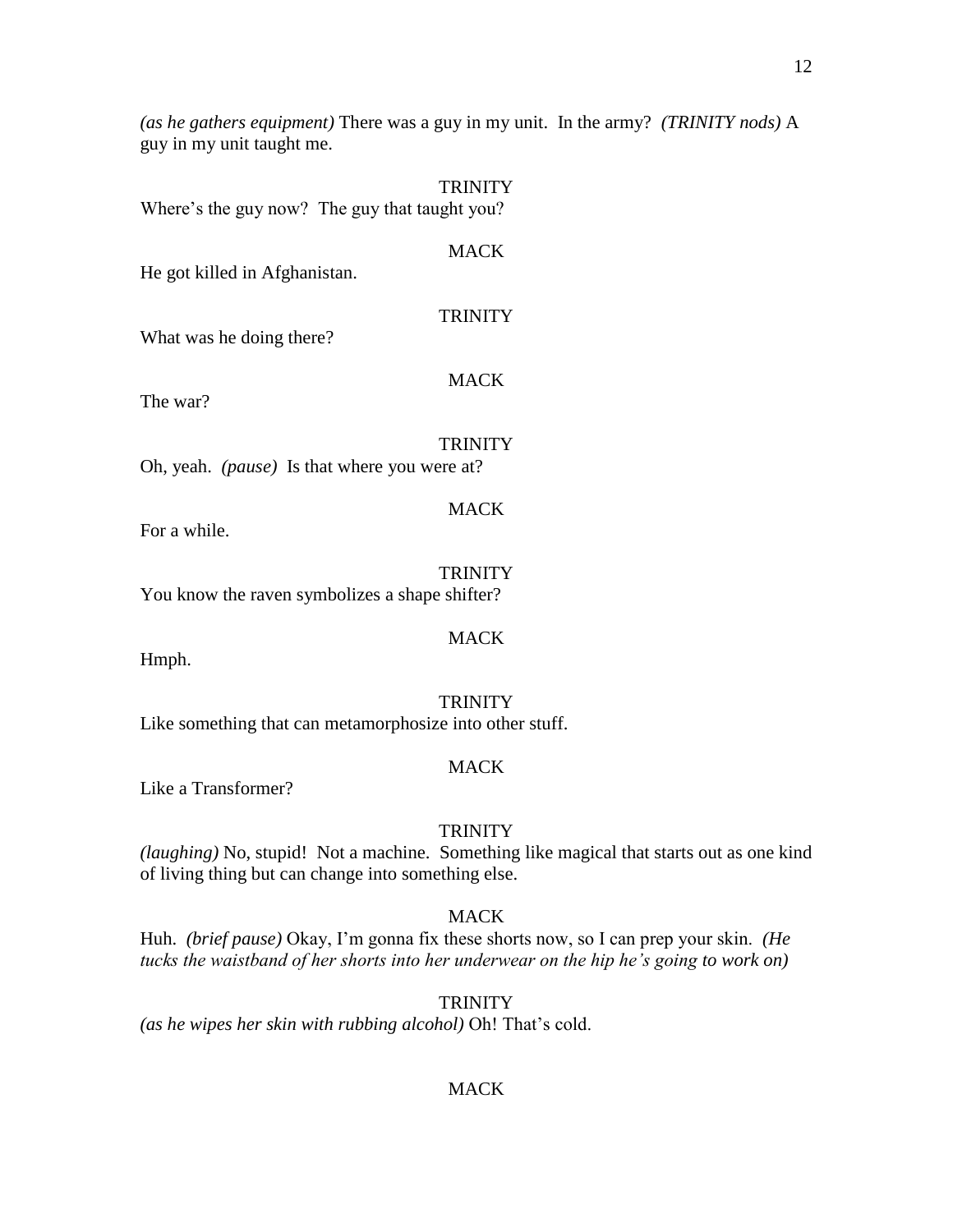Sorry.

## **TRINITY**

Did you ever see Saddam? In Afghanistan?

## **MACK**

No.

## **TRINITY**

Oh.

MACK He's from Iraq. I was in Afghanistan. They're two different countries.

#### **TRINITY**

So there's like, two wars?

## **MACK**

Yes. *(He quickly shaves the area to be tattooed)*

## **TRINITY**

Wow. *(pause)* There's no hair there.

## MACK

Yes, there is. *(he finishes, picks up a ball point pen, makes a few marks on her skin)* Like this big?

## **TRINITY**

*(looking at the marks)* That's good. Are you going to do a stencil thing?

## MACK

I don't need to.

#### **TRINITY**

I'm super scared. *(beginning to slur her words)* So how come you don't work in a shop?

#### MACK

*(as he continues drawing on her)* I do better when I don't have a boss. And to work in a shop, you need to take a test and have a license. That costs money. Then some shops make you rent your station. More money. *(TRINITY's head is lolling)* If I could open my own shop, that'd be the way to do it. I mean, that's kind of what I have going here. I wish I had a big sign for the wall. "Mack's Ink," something like that. I mean, I know it's my apartment, but I kind of think of it as my shop, you know? *(TRINITY does not respond, she has passed out)* Shoot. Hey! *(no response)* I'm gonna do the linework now. That's like the outline. *(no response, he turns on gun and begins working. TRINITY may shake her head a bit, like there's an annoying bug flying around, but she does not feel the*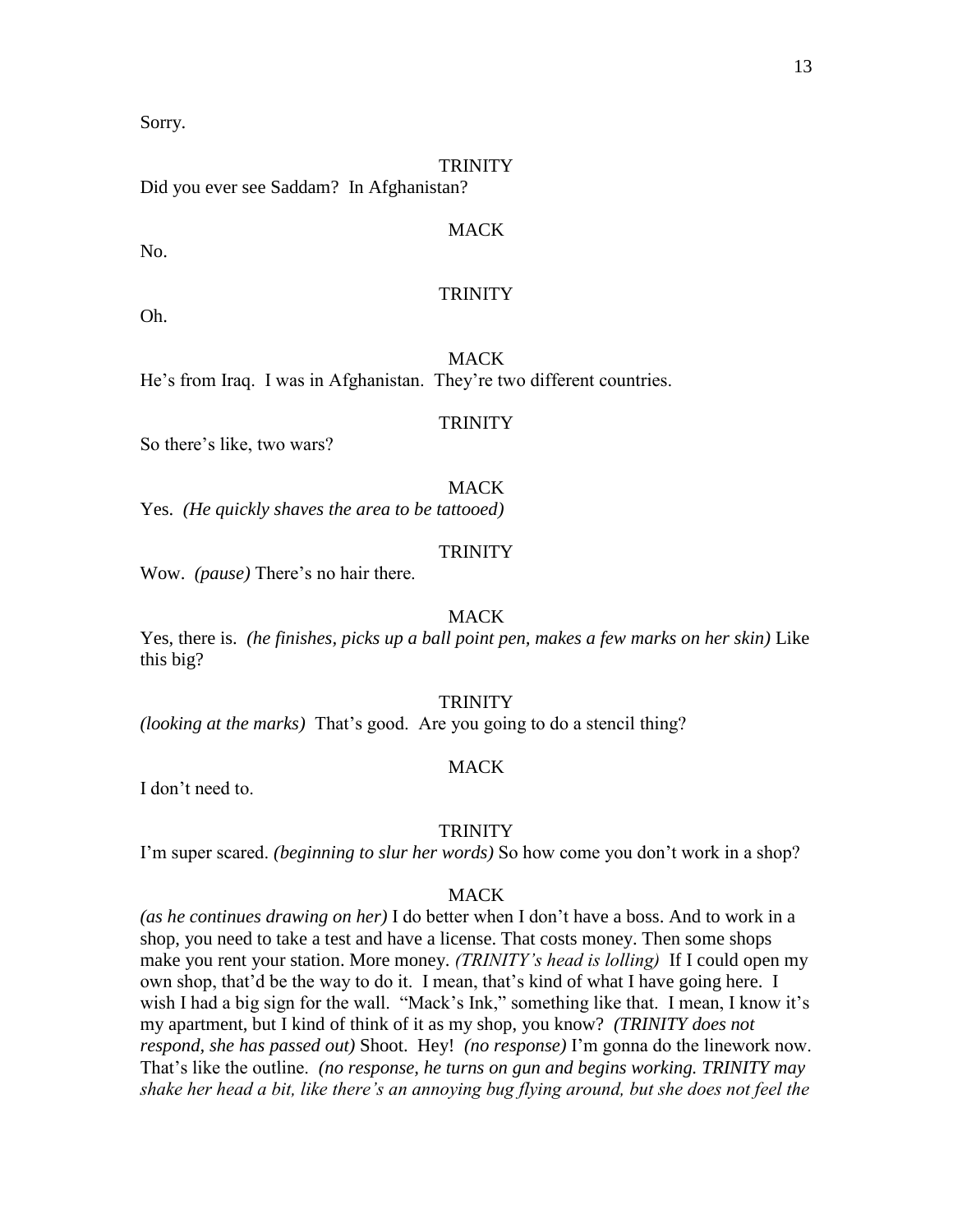*pain. MACK works for a minute, stands up, paces)* Dammit. *(He goes and stands in front of fan, picks up half-full beer, drinks it, turns back to TRINITY, stares at her for a moment, perhaps her leg flops off the couch. MACK walks back to her, picks up the gun, works for another 5 seconds or so. He sets the gun down suddenly, lays on top of TRINITY and kisses her. He grinds on her for 20 seconds or so, until he comes. He stands up, mortified)* Shit. Trinity? *(she is still unconscious. He grabs a pair of pants from the floor, goes into the bathroom to change.)*

*TRINITY rolls off the couch and onto the floor, waking herself up.*

## **TRINITY**

Ouch. Mack?

One second.

# MACK

## **TRINITY**

Where are you?

## **MACK**

*(coming in with different pants on)* I spilled ink on my pants. I didn't want it to stain anything else.

Am I done?

# MACK

**TRINITY** 

No. I barely started the outline.

*TRINITY lays back down. MACK picks up gun and goes to work*.

## **TRINITY**

I can't feel anything.

That's good.

## **TRINITY**

How much more?

MACK

*(shutting off gun)* My hand's kind of shaky. Give me a second. *(pause)* Um, Trinity? Would you want to, like, have dinner with me, or something? Like maybe tomorrow?

## **TRINITY**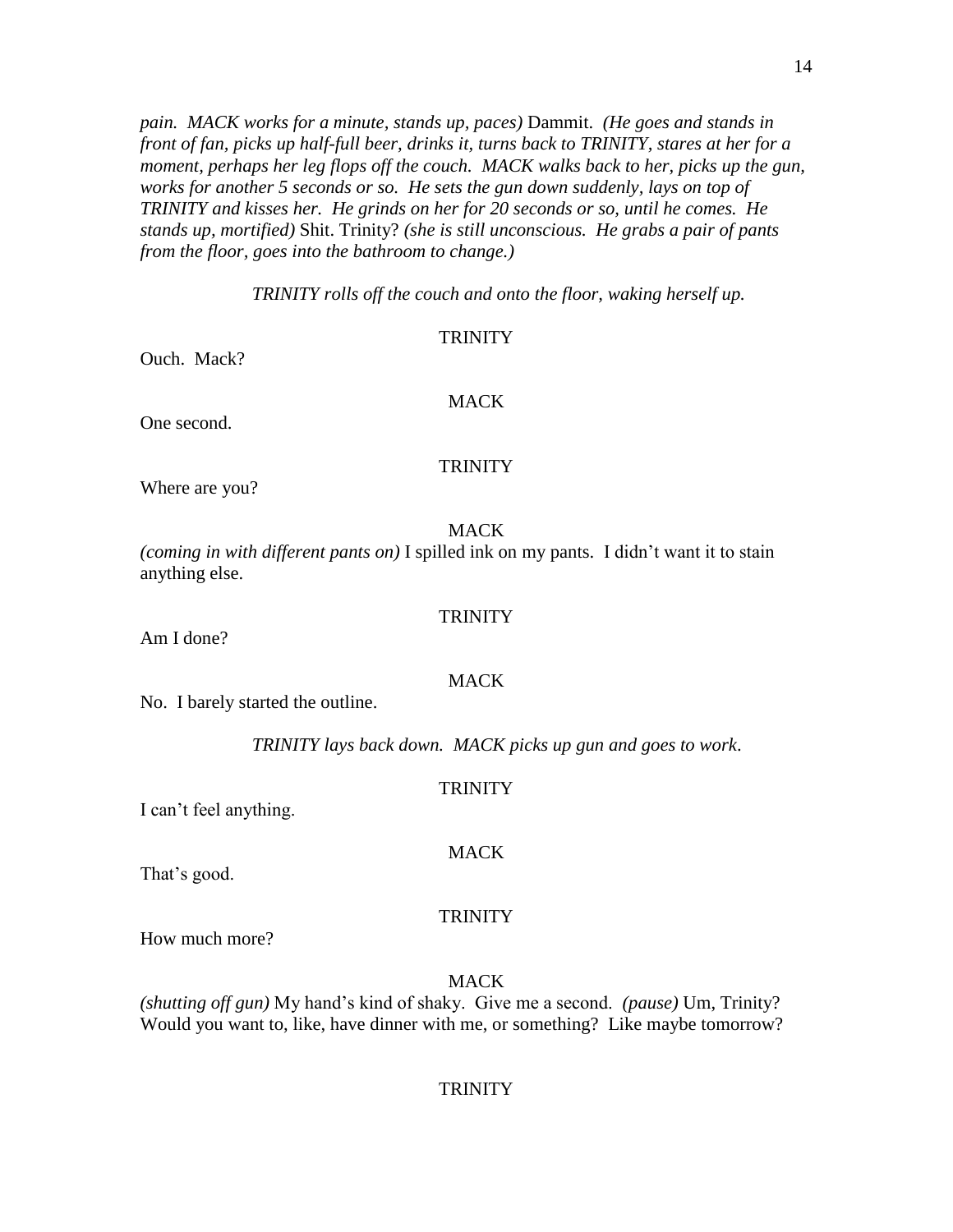Oh. I don't know. Um, I just . . . I don't . . . Oh God. *(she runs into the bathroom and we can hear her vomiting violently)*

## MACK

Oh, Christ.

#### **TRINITY**

*(emerging, wiping her mouth with MACK's dirty pants)* Sorry. I got throw up on your pants.

## **MACK**

They were already dirty.

## **TRINITY**

I feel bad.

## **MACK**

It's okay. Forget about the dinner thing. That was stupid. Why don't you come back Wednesday night and I'll finish the bird?

## **TRINITY**

I could bring food.

## MACK

You don't have to.

## **TRINITY**

I just threw up on your clothes. I'm gonna bring dinner over. Maybe Wally'll come too.

## MACK

*(hands her a little plastic container full of something like petroleum jelly)* Here's some stuff to put on it, if it starts bleeding or anything. It probably will, so just keep this stuff on it and keep it covered with gauze. The shading and coloring part doesn't hurt as much. That's what people say.

## WALLY

*(from OS)* Hey! I got Rufus tight to the hydrant. *(bounding up stairs and entering)* All done? Let me see!

## **TRINITY**

Not yet. We're coming here to finish it on Wednesday night. Wanna come with and eat dinner?

## WALLY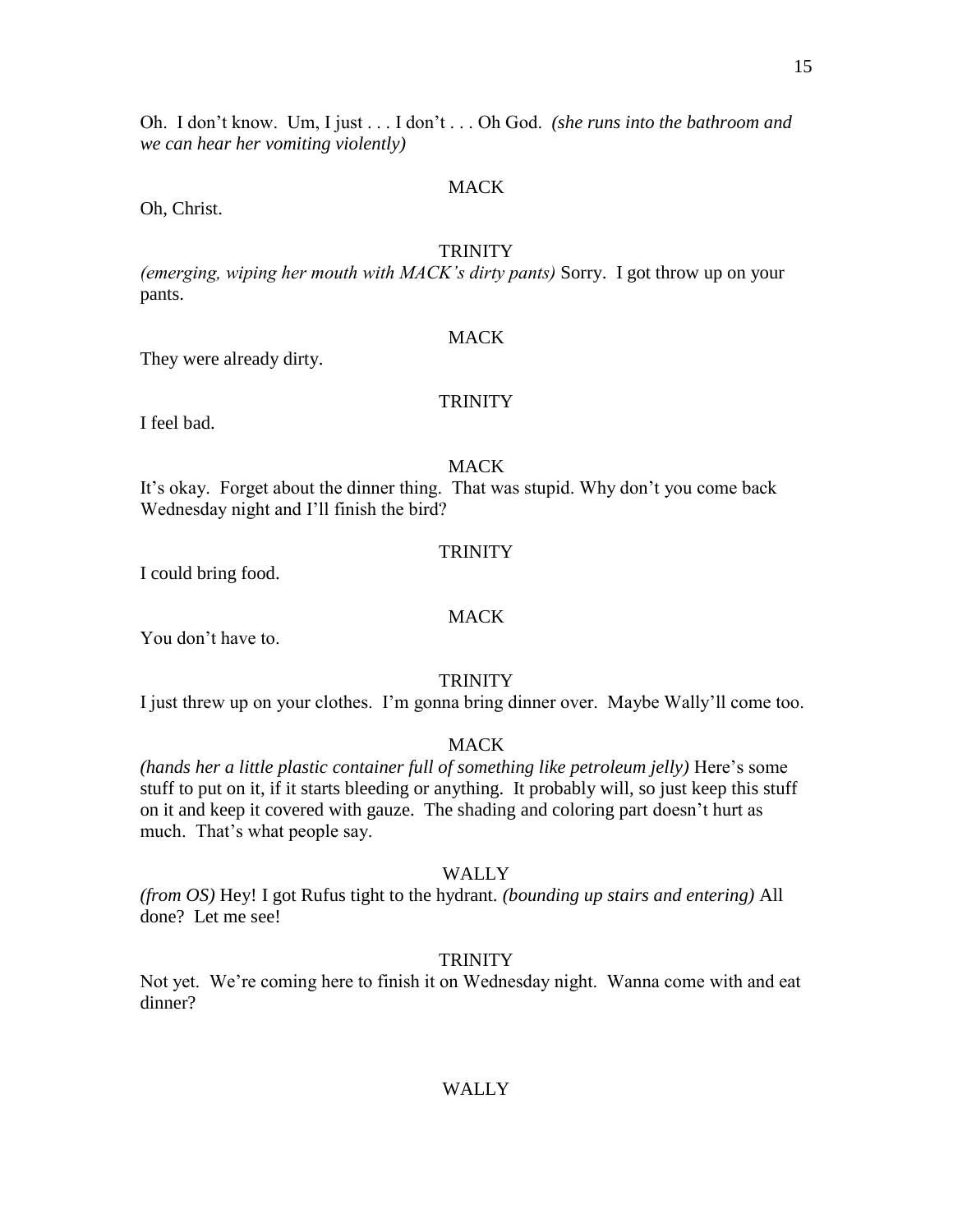I gotta close the pet store on Wednesday. I don't get off til nine. But I'll come over after that.

| Oh. Okay.       | <b>TRINITY</b> |
|-----------------|----------------|
| So did it hurt? | <b>WALLY</b>   |
|                 | <b>TRINITY</b> |

I didn't feel a thing.

*Scene 2. Wednesday night. MACK cleans up tattoo stuff. TRINITY emerges from bathroom.*

## **TRINITY**

Oh my God! It's so beautiful. It's so beautiful. I can't believe you just, like, made this up, and put it on me outta nowhere.

## MACK

It's going to bleed.

## **TRINITY**

What?

## **MACK**

Keep that stuff on it. That stuff I gave you? Keep it coated for a few days and it will scab over. Don't scratch it.

## **TRINITY**

That's gross.

## **MACK**

I'm just warning you. It's gonna get crusty and itch like a motherfucker.

## **TRINITY**

Okay. How bad?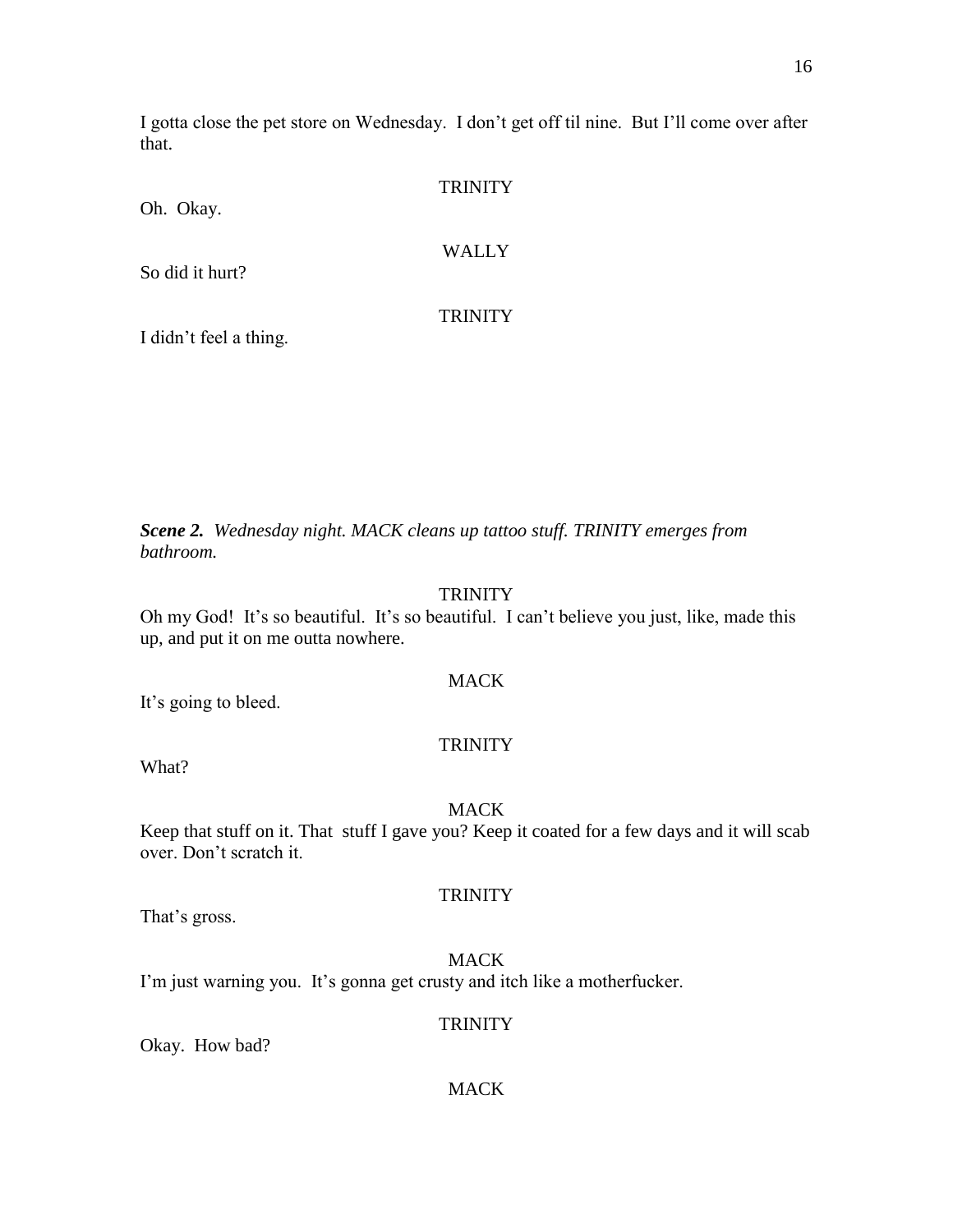Just let it heal. It's like an injury.

#### **TRINITY**

*(after a moment)* Well, it's the sweetest injury ever. It doesn't even hurt that bad. I was so scared on Sunday. I think that's why I threw up. I mean, obviously I drank too much, but, like, I was so worried I actually worried myself sick, which I thought was just an express—

## MACK

*(handing her gauze and tape)* Keep gauze on it for about 3 hours.

#### **TRINITY**

Okay. *(staring at her hip)* It's amazing. Seriously.

#### **MACK**

*(matter of fact)* Let's eat.

*He begins to open bag of Chinese food boxes and unpack.* Want chopsticks or a regular fork?

*TRINITY doesn't answer. She's mesmerized by the raven.*

Chopsticks?

*TRINITY crosses to MACK and kisses him, testing the waters, but not too aggressively.*

Fork?

#### **TRINITY**

How can you be, like, stuck in this apartment when you can do this?

## MACK

I'm not stuck.

#### **TRINITY**

You know what I mean.

MACK

Not really. All's I needs a sign, and it'd be like a real shop.

#### TRINITY

Fork. I'm a joke with chopsticks.

## **MACK**

Me too.

*TRINITY covers the tattoo with gauze and tape. They eat for a moment.*

## **TRINITY**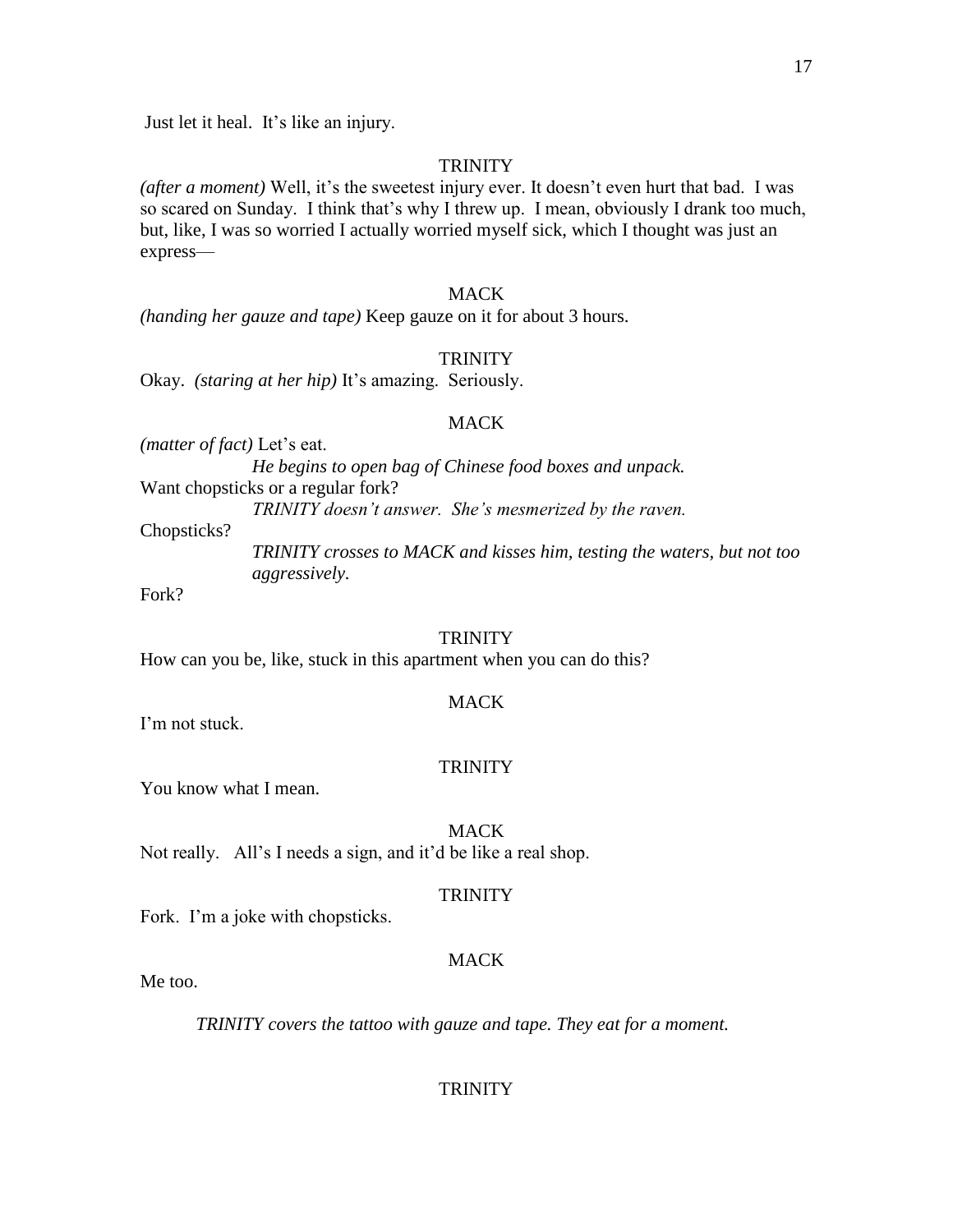Wally should be here pretty soon. *(pause)* Don't you think they should promote him to, like, manager if they're making him close the store all the time?

#### MACK

I don't know. Does he want to be a manager?

### **TRINITY**

Why wouldn't he? He does a lot and he makes barely above minimum wage.

#### MACK

But he likes the animals.

#### **TRINITY**

Ugh! He's so unmotivated, he drives me crazy. I should be like, "Wally! Go to school! Wally! Look for a new job!" You know his dad managed a drug store, and it's like, Wally hasn't even gotten that far. All parents want their kids to do more than they did, right? Isn't that, like, America?

#### MACK

What do your parents do?

## **TRINITY**

My dad drives a truck. He's been gone for the last two weeks, but I think he's coming home on Friday.

## MACK

Does he like it?

#### TRINITY

I don't know. It's pretty good money, I think. I keep trying to get Wally to apply at his company, but he won't because he has those two DUIs. It's so stupid.

#### **MACK**

I guess your parents like him, though.

#### **TRINITY**

I guess. *(exasperated sigh)* My whole family's kind of sick of him. I mean, he's always around. My dad says I'll never meet anybody with Wally standing right behind me.

#### MACK

There's nothing between you and . . .

#### **TRINITY**

Wally! Fuck no! What made you think that?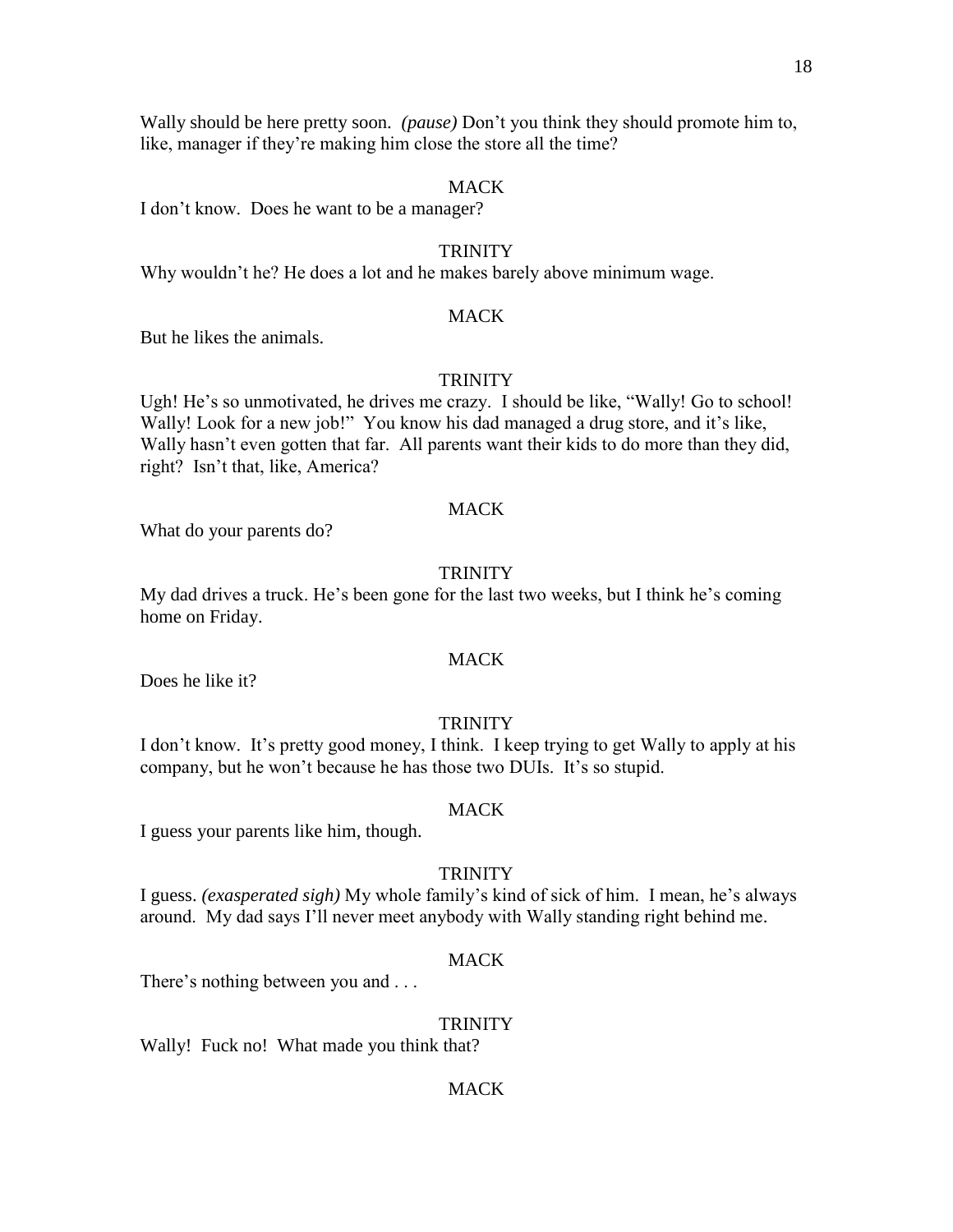I don't know.

## **TRINITY**

Oh no! That'd be like getting with my brother. My mother would have a heart attack if I told her Wally and me got together.

## **MACK**

Why?

## **TRINITY**

She says he smells like a dog, and he's always covered in animal hair. Which, even though it's true, is a little ironic coming from my mom.

## MACK

Why's that?

## **TRINITY**

Because she's always covered in hair, too. My mom, she shampoos and sweeps at my salon.

## **MACK**

You have a salon?

## **TRINITY**

No! Yeah, right! I'm a nail technician at a place on 55<sup>th</sup> and Kedzie. It's called "Who Did Your Hair?" You ever see it?

No.

# **MACK**

## **TRINITY**

It's all right. The shampoo girl quit, and I got my mom in there too. She was mad when I quit high school, but then I went to nail school and got her and me jobs.

MACK

That's good.

## **TRINITY**

Last year she cried cuz I got third place in the South Chicago Beauty Expo. I did nails with fireworks on them. Sparkly as fuck. She cried and cried. She said, "Trinity, my baby, you have intelligence for nails."

#### **MACK**

So you're kind of an artist.

## **TRINITY**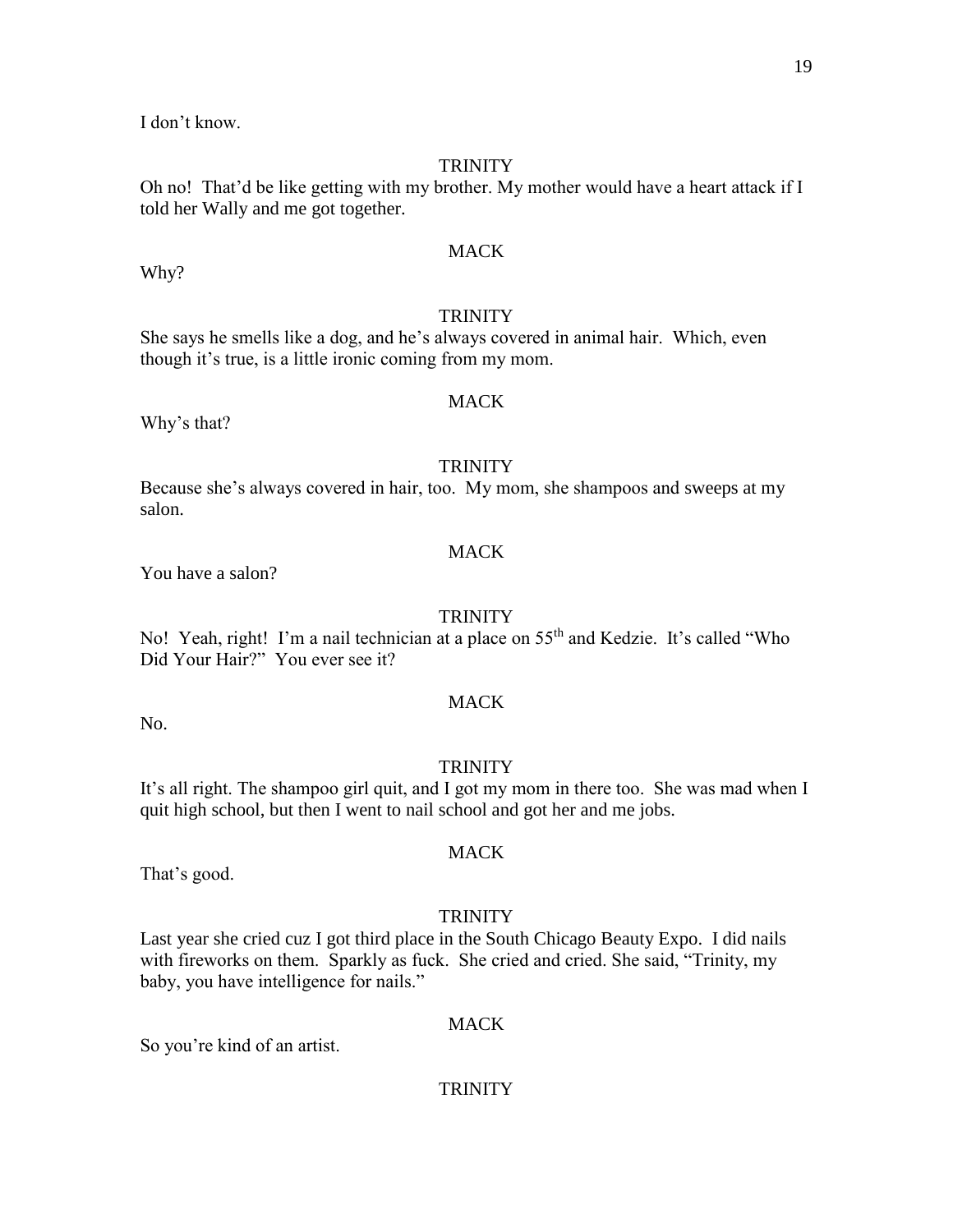Not like you. I can't do anything with a pencil and paper, and for sure not on skin. I'm just shapes and colors.

## MACK

That's all I am too.

#### **TRINITY**

You're crazy if you think that. Nobody got a tattoo like this!

*She undoes her pants, removes the gauze to look at it again, WALLY walks in and misreads the situation.*

## WALLY

Oh! Jesus!

#### **TRINITY**

Wally! Look at my tattoo! It's done!

*She runs to Wally and shows him the raven. He is entranced.*

WALLY

Wow. That looks . . . awesome. Great job, Macky.

#### MACK

Thanks.

## WALLY

What do I owe you? *MACK is a bit confused. There is an uncomfortable pause.*

#### **TRINITY**

What?!? No, stupid, I paid for it already!

## WALLY

I said I would get it for you.

## **TRINITY**

I can pay for my own shit. I got a job.

## WALLY

I know, but I wanted to get it for you.

#### **TRINITY**

I don't need your charity! You got extra money, get your own tattoo!

## WALLY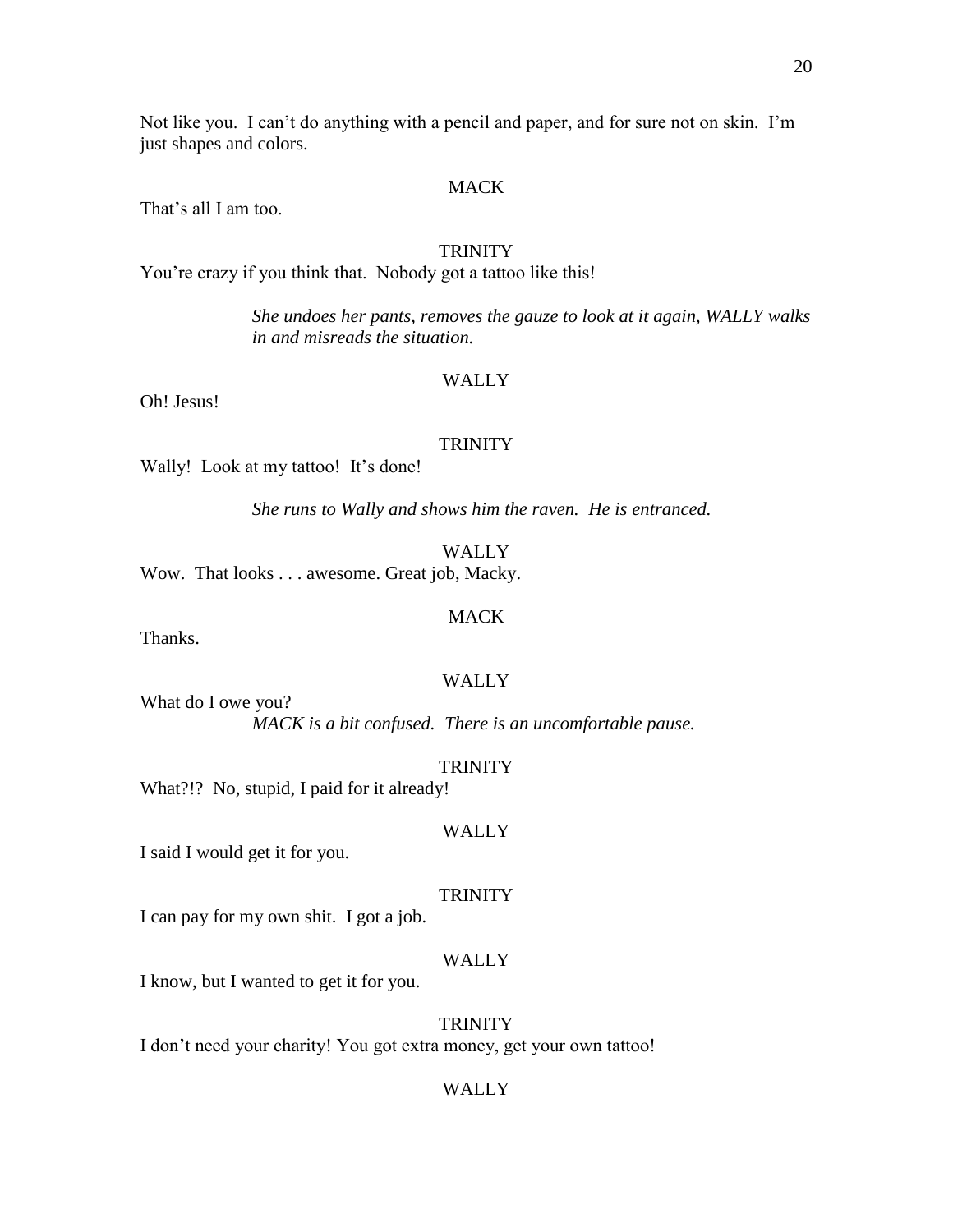I don't want one.

## **TRINITY**

Yeah right.

## WALLY

Who do you think did my goddam back?!? *He pushes up his shirt to reveal a panel of tattoos on his back.*

## **TRINITY**

You did that?

Yeah.

## MACK

## **TRINITY**

Why?

## MACK

Practice.

## WALLY

It's a buncha different stuff. There's a mermaid, and a Polish Eagle, and an ankh. There's some Greek letters and a rose under here. Roses seem kind of gay so I made him do it near the side. And then a tiger head. It's just a bunch of stuff. But it looks cool from far away, right?

## **MACK**

It's just practice. He's a good friend.

## **TRINITY**

You are, Wally. You're a really good friend. *(a pause)* I'm gonna go show the girls at work my bird. They're gonna love it.

## MACK

You should wait til it heals to show them. It'll look better.

## **TRINITY**

Then I'll show it to them again!

*She kisses MACK on the cheek and hits WALLY on the back of the head before grabbing her purse and exiting.*

## WALLY

She's a great girl.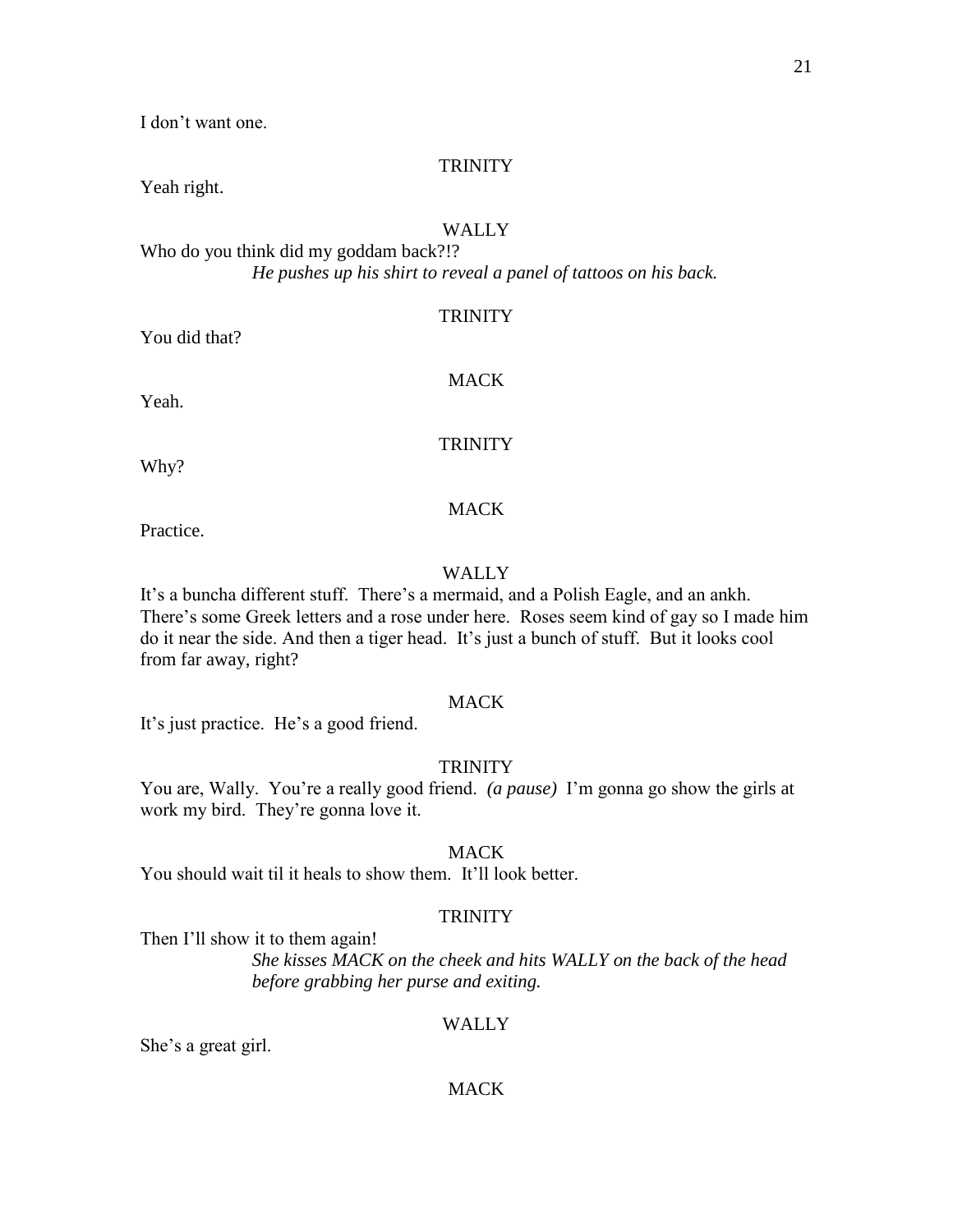She talks a lot.

## **WALLY**

It's weird because I always see her with her family, you know? We never go out on our own. But I always just figured we'd end up together.

## **MACK**

#### WALLY

Not that it's kept me from hooking up with other girls. I mean, you know that bartender at Demma's? The one with the long brown hair?

#### MACK

Yeah.

Sure.

## **WALLY**

I bagged that last Friday. And I knew I was gonna see Trinity on Sunday. I'm a total scumbag.

#### **MACK**

No, you're not.

#### WALLY

We're twenty-five, me and you. She's almost twenty-five. What am I waiting for? If I want her, I should just say so and let it play out.

## **MACK**

The thing is  $\dots$ 

#### WALLY

But everything could fall apart after that. And you can't go back and fix it if it breaks it's always hanging there.

I think I'd—

#### WALLY

MACK

You're a cautious guy. I'm not. I kind of play it like I feel. But if I tell her, and then later on I lose my feelings for her, which maybe aren't that strong anyway, obviously, if I'm fucking random bartenders, but if I lose my feelings for her and I tell her so, like "Hey, Trinity, great news! I don't like you that way nomore!" It's like, she'll never believe that in a million years. So once I tell her, that's it for life. Because you could say the same thing whether or not you've actually got feelings. How could you prove that you're not feeling something?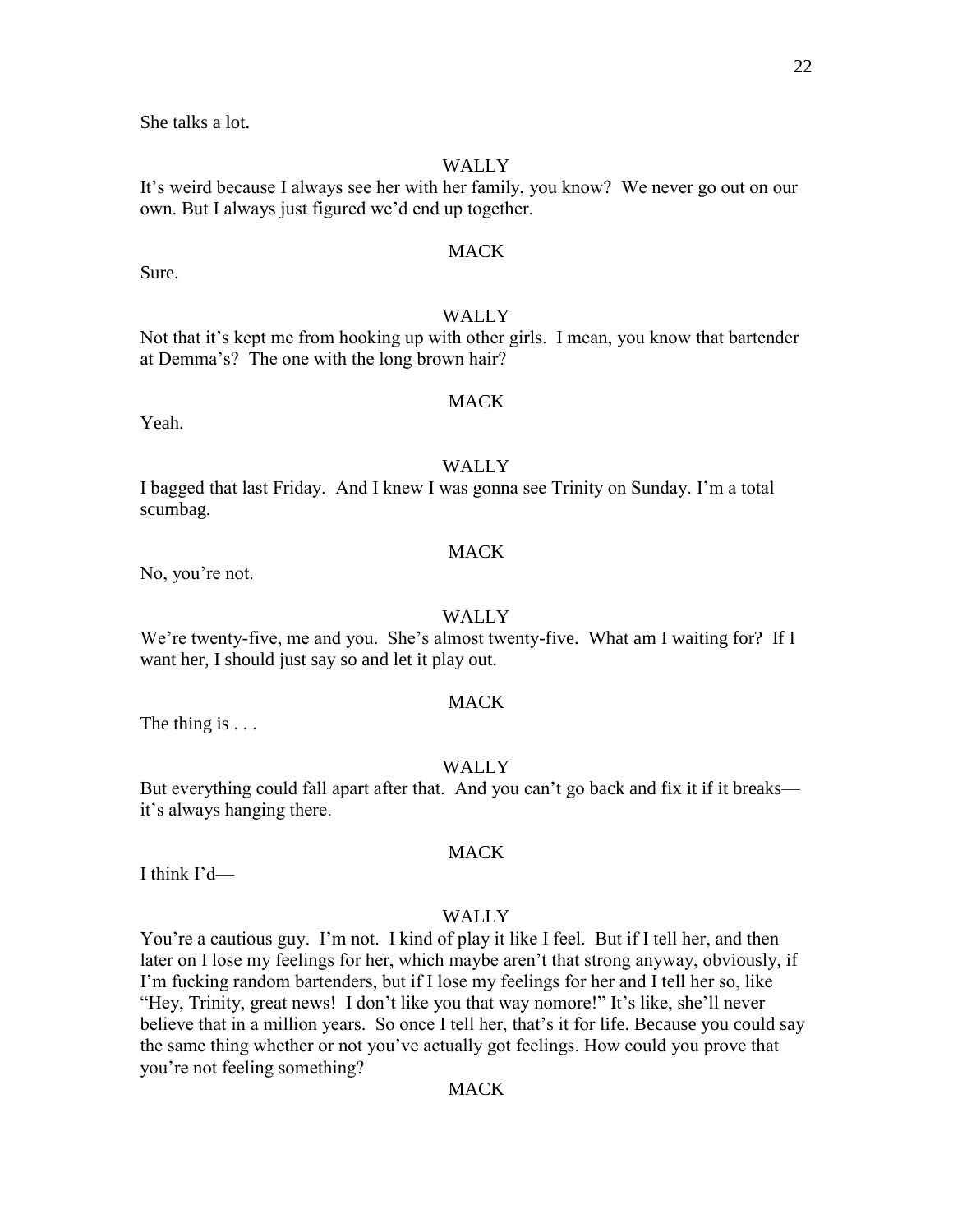She's nice.

## **WALLY**

Of course she is! It's not like I **had** to stay friends with her—Hold on. Do you . . .? Really?

#### **MACK**

I'm real sorry, Wally. I like her. Kind of.

## WALLY

No worries.

## MACK

Really?

## WALLY

Dude, it's fine. *(long pause)* Did I ever show you this trick I can do? *(he picks up an empty beer can)* Watch this. *(He puts the bottom of the can into his mouth, leaves it there for a moment, turning his head from side to side, and removes it)* Check that out.

Wow.

# WALLY

MACK

MACK

Try it.

Nah.

WALLY Seriously. Just gotta relax your jaw. It looks cool, but it's not that hard.

I don't want to.

You're afraid?

## MACK

WALLY

No. I just don't see the point in it.

## WALLY

There is no point. Just do it.

*MACK picks up can and manages to get it in his mouth. As with all tricks like this, it's not the getting in that is difficult, it's the getting out. MACK*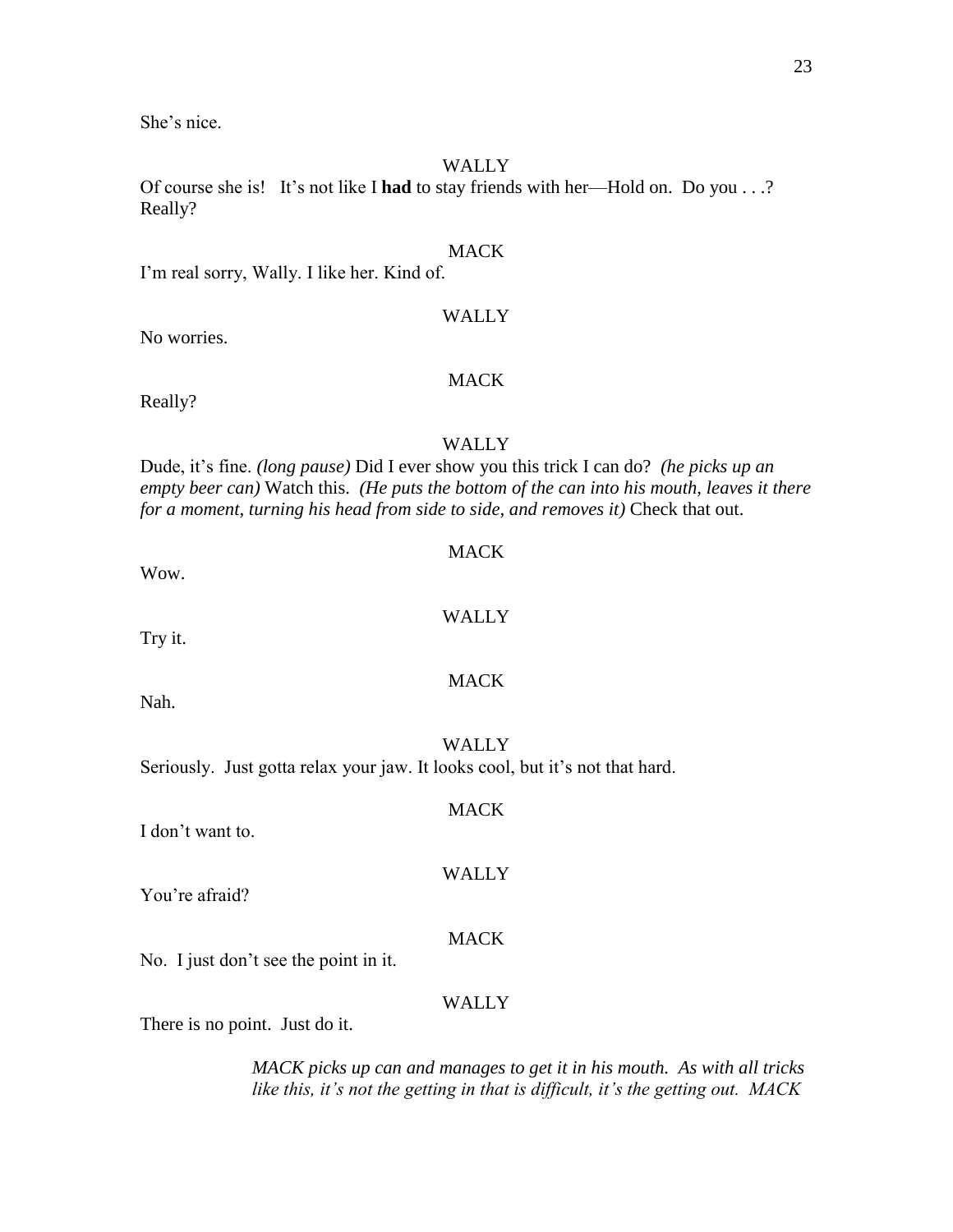*struggles and begins to panic. He gags. WALLY watches the struggle, past the point where he should have helped.* 

#### WALLY

*Suddenly, the can slides out easily and MACK inhales deeply.*

#### MACK

WALLY

Shit.

Relax.

## You're fine.

## MACK

Shit.

#### **WALLY**

Listen, you know what? I don't think I even want her, it's more like I just got used to the idea. So go for it. If it works out, great.

#### **MACK**

Really?

#### WALLY

Yeah, I'll keep looking for bangable bartenders. South Side's full of 'em.

#### MACK

You're a great friend.

*Scene 3. A week later. In the darkness, the opening riff of "Piano Man" is played on harmonica. PIRI and HOPPER in street. PIRI pulls a beat up old wagon full of junk. Her posture and gait suggest a motherly weariness with HOPPER, who is high-energy, twitchy, an addict.*

PIRI I tell you this story all the time. How come you don't know it by now?

#### **HOPPER**

One more time. That's it.

PIRI

A hundred pieces. All gold.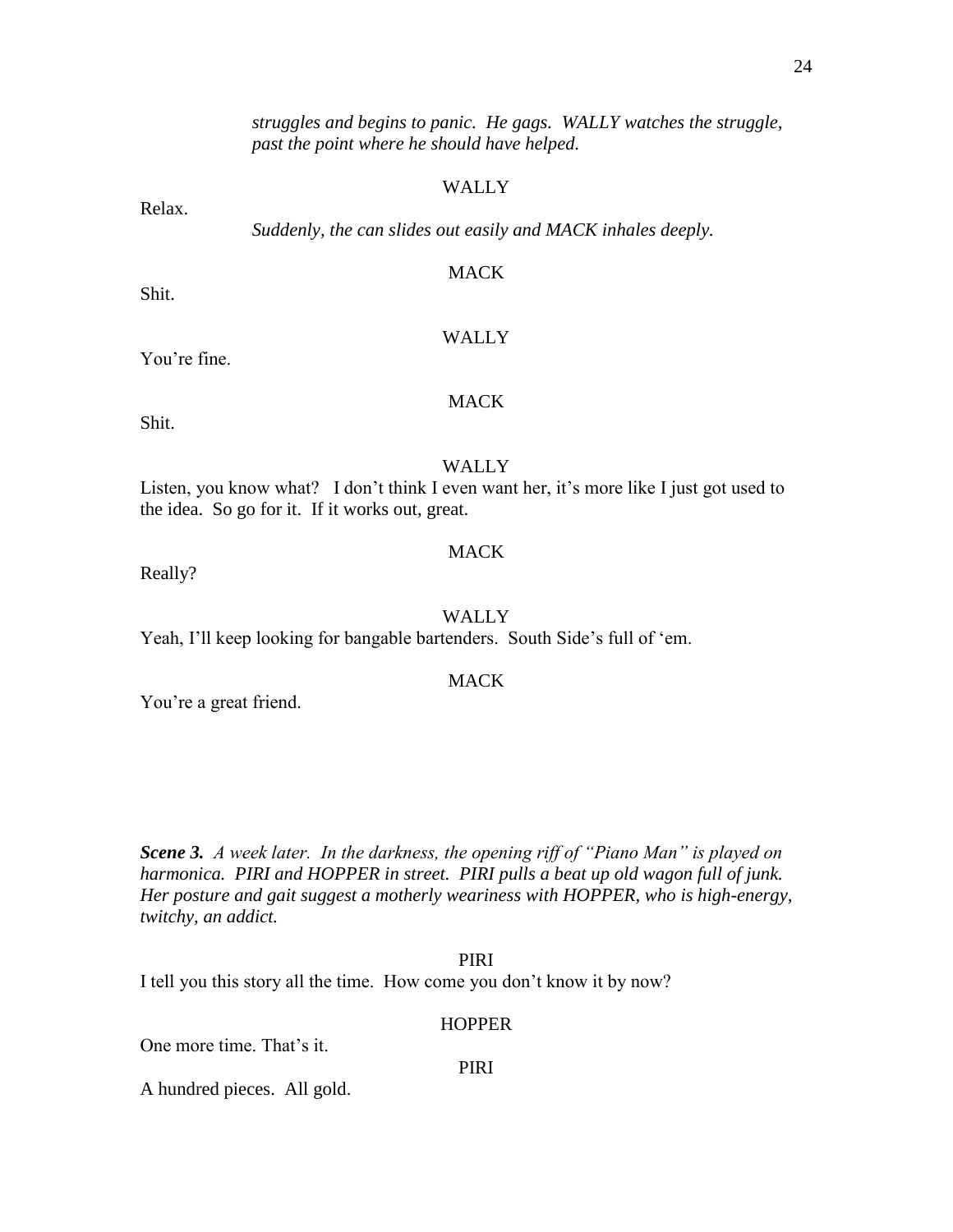#### **HOPPER**

Solid? Did you ever bite on it?

## PIRI

What the hell? Did I ever bite on it? No! Why a kid would bite on a plate? My parents' plate? They smack me around I bite on it.

#### **HOPPER**

But you're sure it was solid gold?

PIRI

The plates, the saucers, the tea cups, the punch bowl . . .

#### **HOPPER**

There was a punch bowl?

## PIRI

I tell you this already.

#### **HOPPER**

You never said nothin' about a punch bowl.

#### PIRI

You were out of your mind. You forget.

#### **HOPPER**

Tell me now.

## PIRI

You couldn't lift it up. It take two people to carry it from the closet to the table. But we had servants. They do for us. We sit.

#### **HOPPER**

Oh, that's right! Now tell about the noise.

PIRI It made a noise, like a bell, when you tapped it with the ladle.

## **HOPPER**

Like a golden bell?

#### PIRI

Just like that. Ding!!!!

#### **HOPPER**

Why didn't your parents bring it here?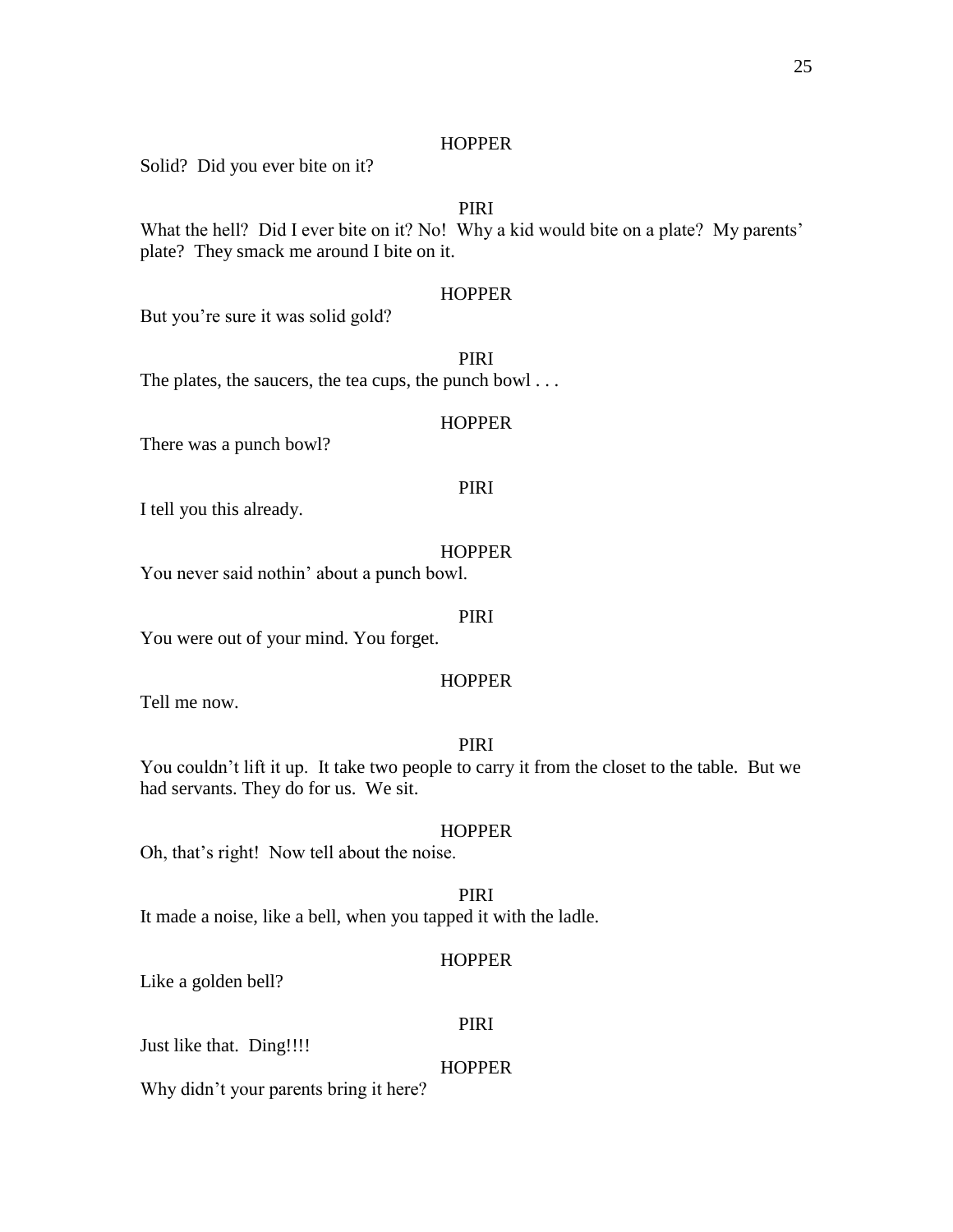#### PIRI

I don't know. You run from war, you don't think about drinking punch. You think clothes, you think food, you think stay alive.

## **HOPPER**

But just one or two of those pieces would've set them up in America for life!

## PIRI

How you gonna carry a punch bowl when you've got two suitcases and a baby on your back and you have to look out for the landmines?

#### **HOPPER**

I'da left the baby.

## PIRI

You're a bad man. You gonna buy some of this metal off me?

#### HOPPER

You got copper?

#### PIRI

A little. A lot of cans.

#### **HOPPER**

C'mon, I'll open up the store.

*Lights shift to MACK and TRINITY in his apartment. He is playing the harmonica on the couch and she is digging through her bag. MACK knows four songs on the harmonica. They are: Oh, Susannah!, Piano Man, Love Me Do, and You Don't Know How it Feels. He is not interested in learning any others.*

#### **TRINITY**

That sounds nice. *(MACK plays)* Here it is! *(MACK stops.)* My brother will be so happy.

#### **MACK**

What does he want on it?

TRINITY

*(handing MACK a remote controlled car)* Don't matter.

#### MACK

Did you bring paint?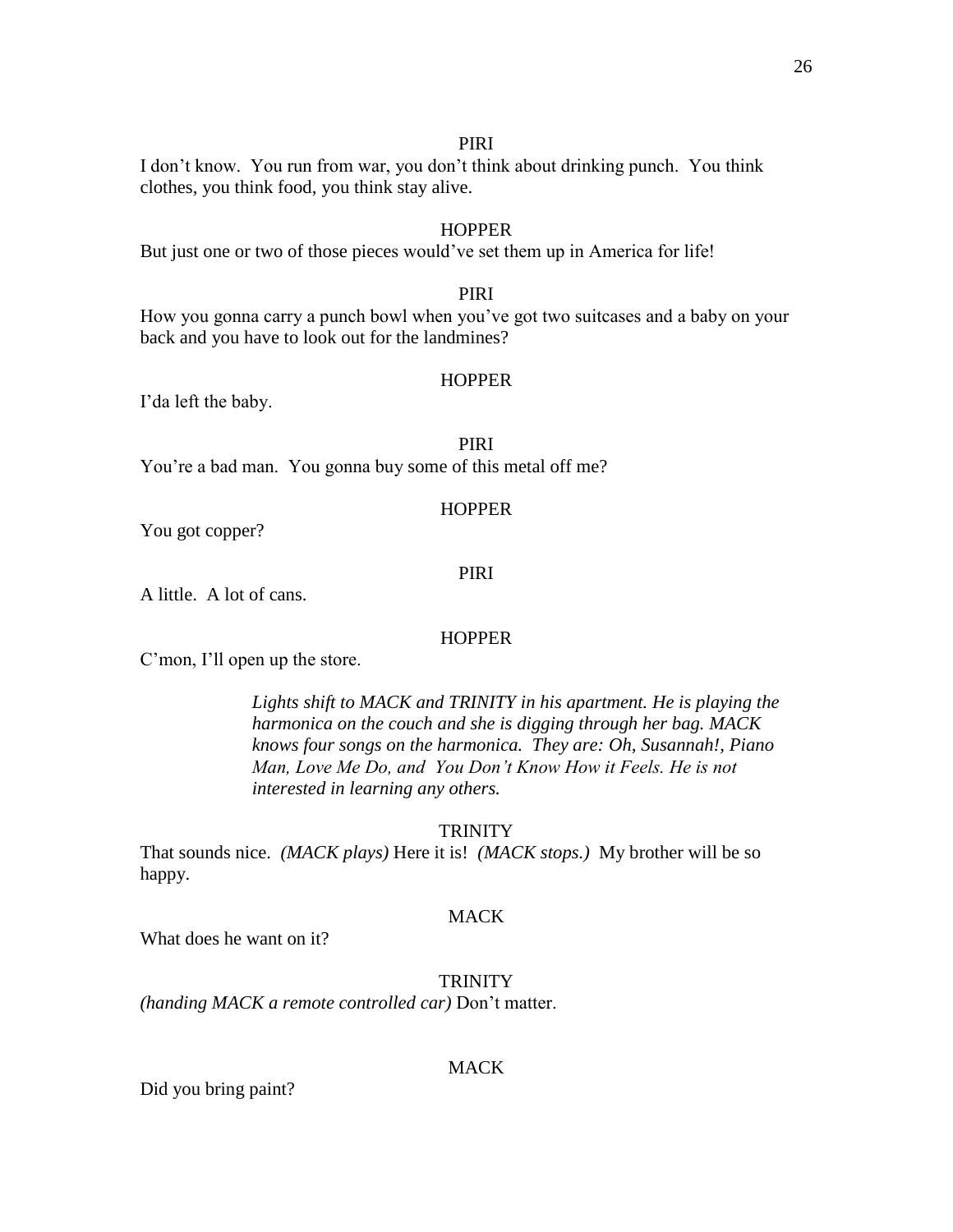#### **TRINITY**

*(pulling a few jars nail polish from her purse)* Black, probably. Just trick it out—make it kick ass.

## **MACK**

Why does an 8 year-old need to kick ass?

## **TRINITY**

Everybody needs to kick ass, stupid.

## **MACK**

Pull down the blue binder. *(TRINITY does, hands it to him, he flips pages, stops, points at something)* That?

#### **TRINITY**

Meh. (*TRINITY flip pages while MACK pours nail polish out on to a magazine he will use as a palette. He will use a toothpick to paint.)* Oooh! That!

## **MACK**

That's like a crown of thorns thing. You want something Jesus-y?

## **TRINITY**

I don't think third graders are gonna think about the crown of thorns when my brother's winning every race at recess. *(pause)* Thanks for doing this. Augie was super excited when my dad brought him this. Then that other fuckin' kid has the same one. Augie tells my dad, and my dad, instead of being like, I don't know, understanding, gets like, pissed at Augie, like, "So it's not good enough for you because someone else has it? I drive all over the country . . . blah blah blah . . ." Every time my dad comes home he's a bigger asshole. It's like he expects us all to just adore him. But we got other shit to do.

#### **MACK**

He imagines it different when he's away. I joined the army right out of high school and the first time I got to come home, nothing lived up to how I was dreaming it would be. Not the food, not the people, not the house.

#### **TRINITY**

It's two bedrooms and one bathroom when he leaves and two bedrooms and one bathroom when he comes back. What does he expect? The fucking White House?

#### MACK

It's not the building. When you're away from home, it just seems like being there is so impossible that the people who are there all the time should appreciate it more.

#### **TRINITY**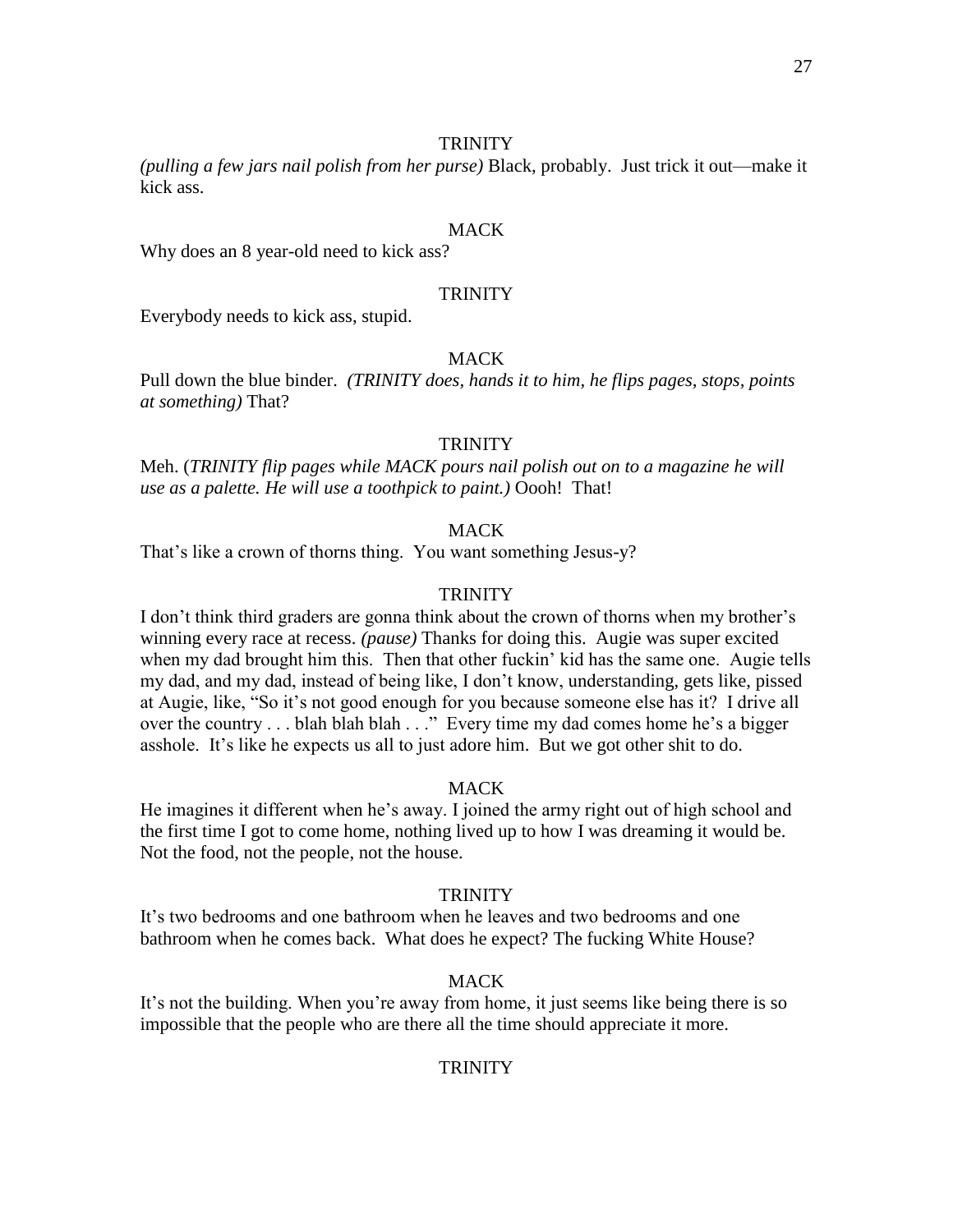Appreciate sharing a bedroom with an 8 year-old? How many 23 year-old girls you know share a room with their 8 year-old brother?

## MACK

You're the only 23 year-old girl I know.

## **TRINITY**

*(laughs)* That looks good. *(MACK continues working)* I just think, how am I ever gonna get out of there? You know? I could live on what I make, I think. Food and stuff. But I just can't get started. I shoulda finished high school, at least for the graduation checks.

## **MACK**

You could join the army.

## **TRINITY**

*(laughs loudly)* And what? Paint nails for the troops?!?

**MACK** 

They teach you what to do. You could do it. It's not that bad.

## **TRINITY**

Yeah? Then why'd you quit? *(no answer, then a little dreamily)* I did do somebody's nails cammo once. Pretty sweet.

**MACK** *(not looking up from his work, and quietly)* You could move in here.

## **TRINITY**

For real?

## **MACK**

I don't know. Not if you don't want to.

## **TRINITY**

You think that would be okay?

MACK I'm the only one it would matter to. And I like it better when you're here.

## **TRINITY**

Really?

## **MACK**

It's nice to, like, have somebody.

## **TRINITY**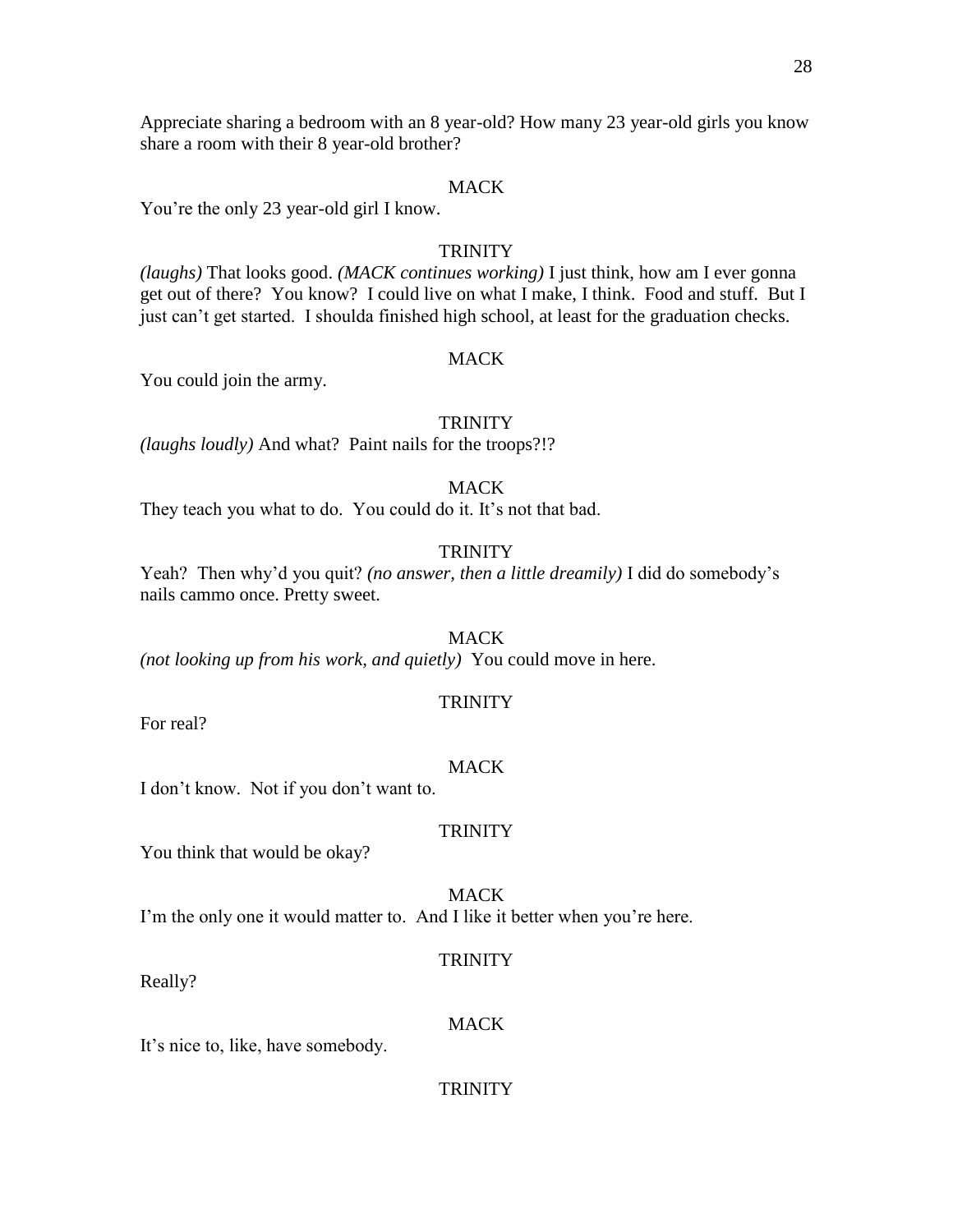#### Really?

*MACK drops the work quickly and wraps TRINITY in a crushing embrace, kissing her very hard. They begin to make love on the couch as lights fade on them and come up on PIRI and HOPPER. HOPPER is sitting on the wagon, on the scrap metal, face in hands. It seems likely that he is asleep. PIRI strokes his hair as she would a sleeping child's.*

#### PIRI

One hundred pieces. Twenty place settings, plus the extras. Napkin rings? You ever see a red napkin in a ring made of gold? That's a sight, Mr. Hopper. You gonna wake up? No. *(WALLY enters, angry, wired.)* Hey, you! Dog walker man!

#### WALLY

PIRI

**WALLY** 

PIRI

What? What do you want?

## You help me get Mr. Hopper off my wagon.

I have places to be.

Just help me one minute.

#### WALLY

Whatever.

*He moves to lift HOPPER from the armpits.*

PIRI

WALLY

Be careful! He's sleeping!

He's not a baby.

## PIRI

Lay him down soft.

*WALLY maneuvers HOPPER into lying down position on sidewalk.*

WALLY

Why the hell is he sleeping out here? Why doesn't he go into his shit shop and pass out?

## PIRI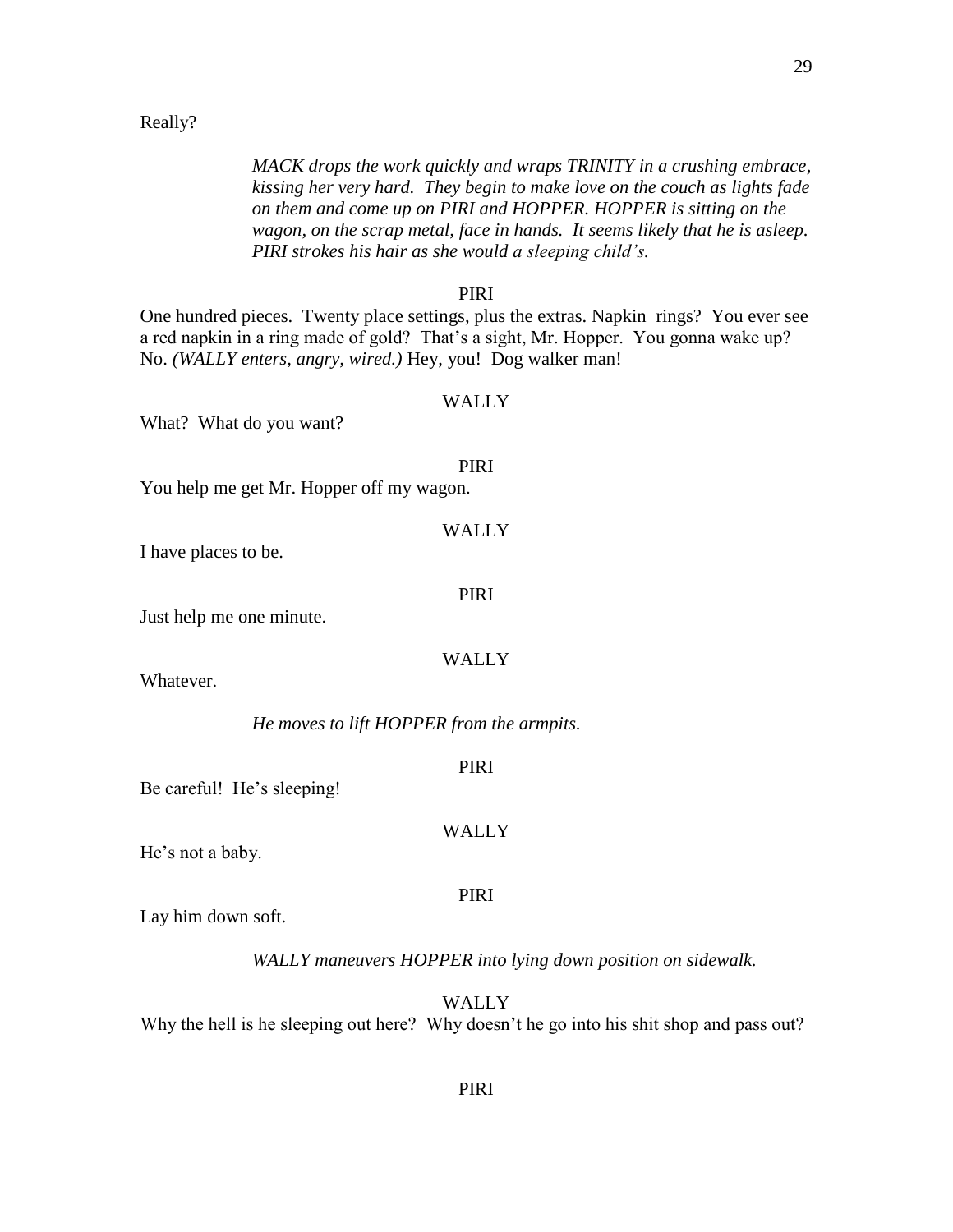He don't have the medicine he needs to stay awake. Can you carry him to the store? It's only a block.

## WALLY

I have a striking workshop at the gym in a half hour.

#### PIRI

You goin' to the pet shop?

## WALLY

Not til tomorrow. They cut my hours. It's a fucking joke anyway. *(pause)* You seen Mack?

## PIRI

Tattoo guy's at his place. He hasn't left the building since his girl came over. With that beautiful hair.

## WALLY

His girl?

## PIRI

Yeah, his girl. She's there everyday.

## WALLY

His girl. That's a fucking joke. What does that guy have that I haven't given him? Shit. Down to part time at the store, no girlfriend, a crappy apartment . . .

#### PIRI

Oh, you just fine.

## WALLY

Yeah, I'm fine. Doing things for everyone around me and not once do I get paid back. If I had any money, I'd move outta this shit-heap—

PIRI

Hey!

#### WALLY

Oh, fuck you. You know this building is shit. Your son's a shitty landlord and the place is falling down.

#### PIRI

You gonna wanna find another place to live.

## WALLY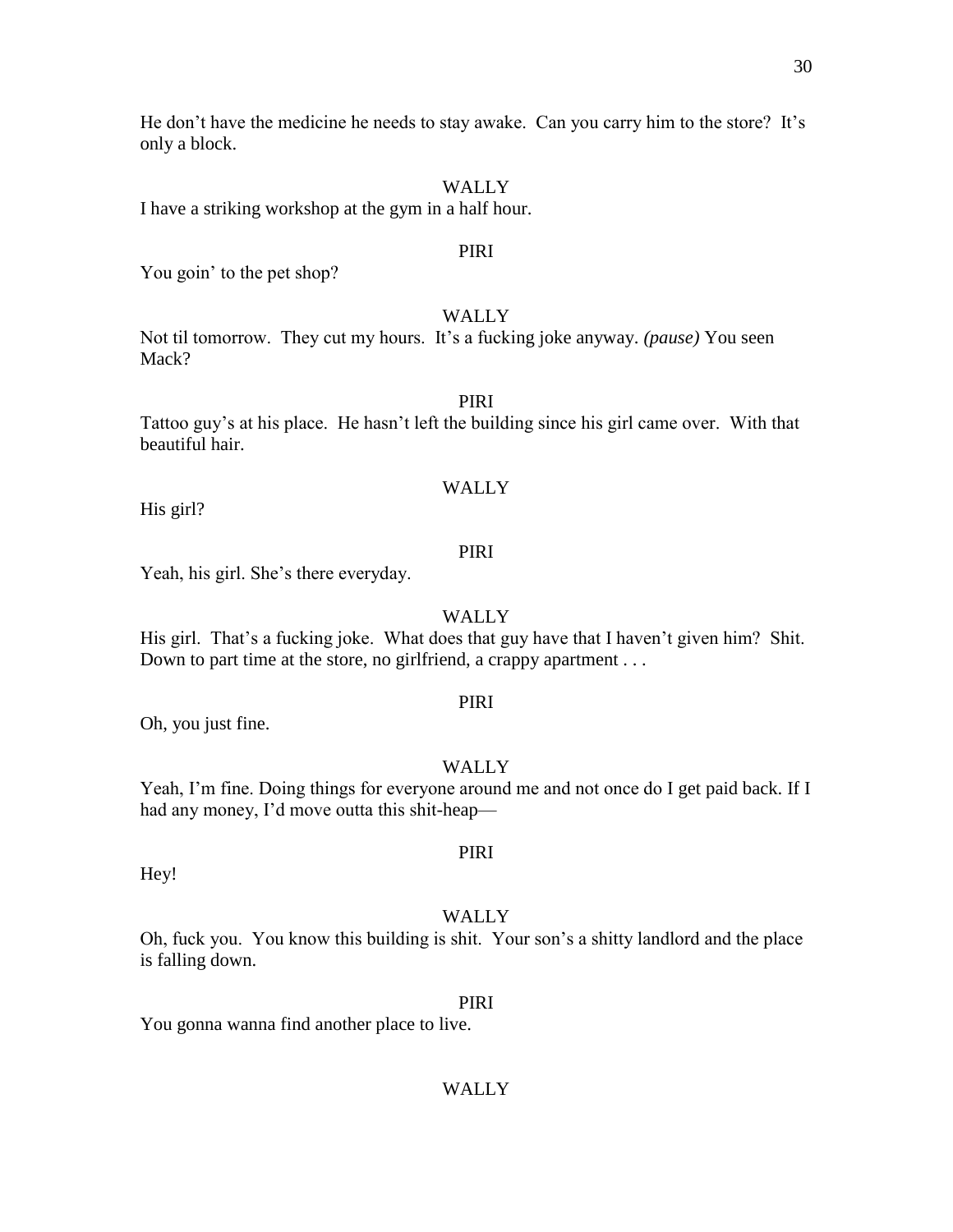Who says?

PIRI

I see my son this week. He needs to raise the rent for you.

## WALLY

For me?

## PIRI

For the whole building. It's gonna go up \$50.

## WALLY

PIRI

*(shoving her)* That's complete bullshit.

Don't you push me. You unhappy about it, you move away.

## WALLY

Fuck you. I'm sick of all of it.

## PIRI

You go see your friends?

## WALLY

Yeah. Yeah. My great friends. Maybe I can get another stupid fucking tattoo out of the deal.

## PIRI

You tell him I'm comin' up.

## WALLY

He'll be real happy about the rent, let me tell you.

*Lights fade on PIRI, rifling through her wagon and watching over the sleeping HOPPER. WALLY walks away from them. Lights rise on MACK, laying on top of TRINITY, finished.*

## **TRINITY**

You're crushing me.

MACK *(rolling off of her)* Oh, Christ. Sorry. I was falling asleep.

## **TRINITY**

It's okay.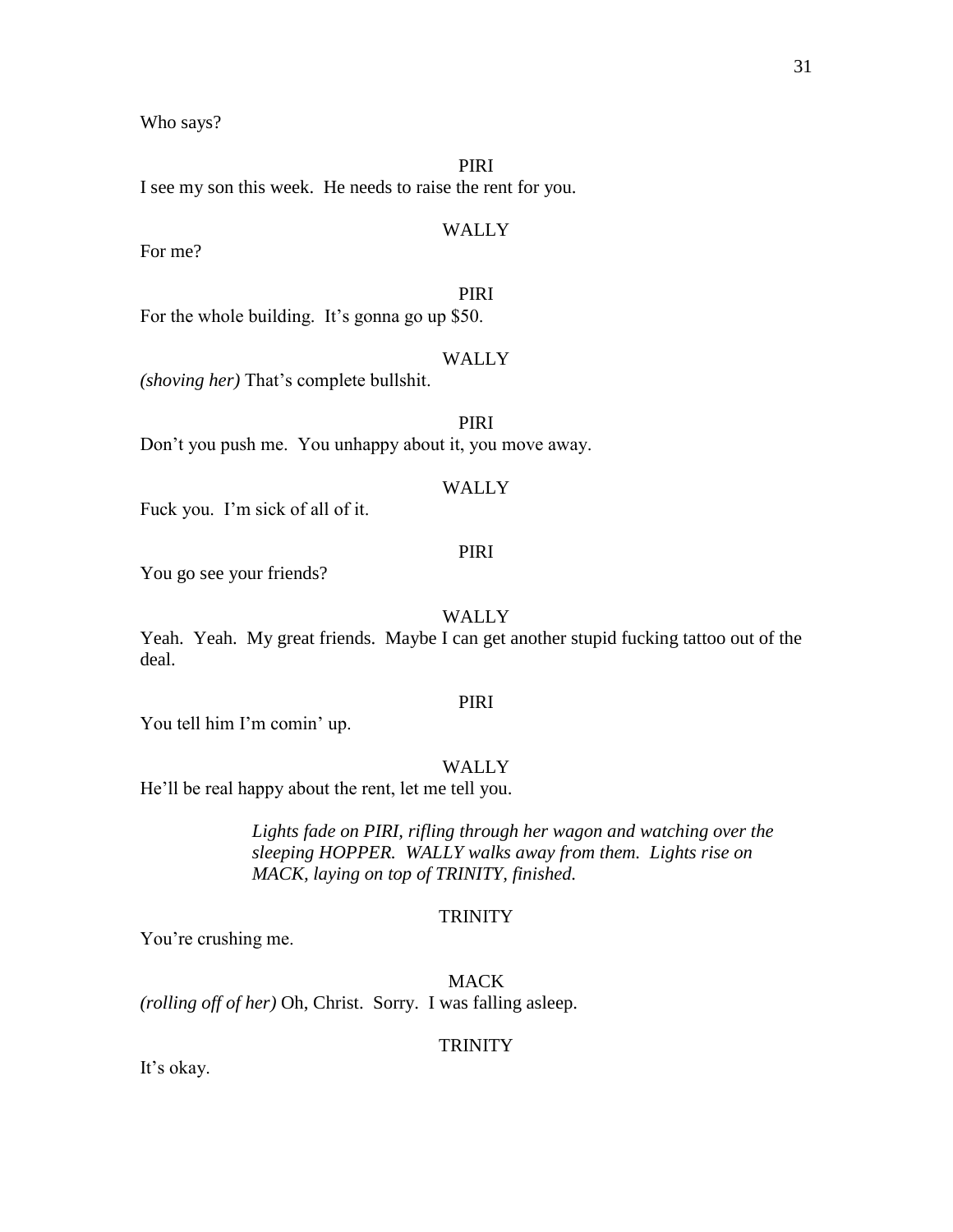32

*They lazily gather their clothes over the next few lines. It is not necessary that they have fully undressed to have sex. It's probably better if they don't—if pants are still around one ankle, etc.*

## MACK

Did you want to do that?

## **TRINITY**

What?

**MACK** Did you want to do that? I mean, I didn't make you . . .

I didn't say no.

**TRINITY** 

## MACK

Okay. *(pause)* Was it okay?

#### **TRINITY**

**MACK** 

You're really strong.

Did I hurt you?

#### **TRINITY**

No. *(pause)* I'm gonna do it. Move in here. If it's still okay.

MACK

*(he has lost some of his enthusiasm for the idea)* Yeah. Of course it is. *(pause)* The bird looks good.

#### **TRINITY**

What?

## **MACK**

The bird. It healed really good.

*WALLY barges in through the unlocked door.*

## WALLY

Is Trinity still—oh fuck no! *(He covers his eyes.)* This is kinda bullshit, you two. Lock the fucking door.

> *TRINITY giggles and hurries to finish dressing. MACK jumps off the couch in his t-shirt and underwear.*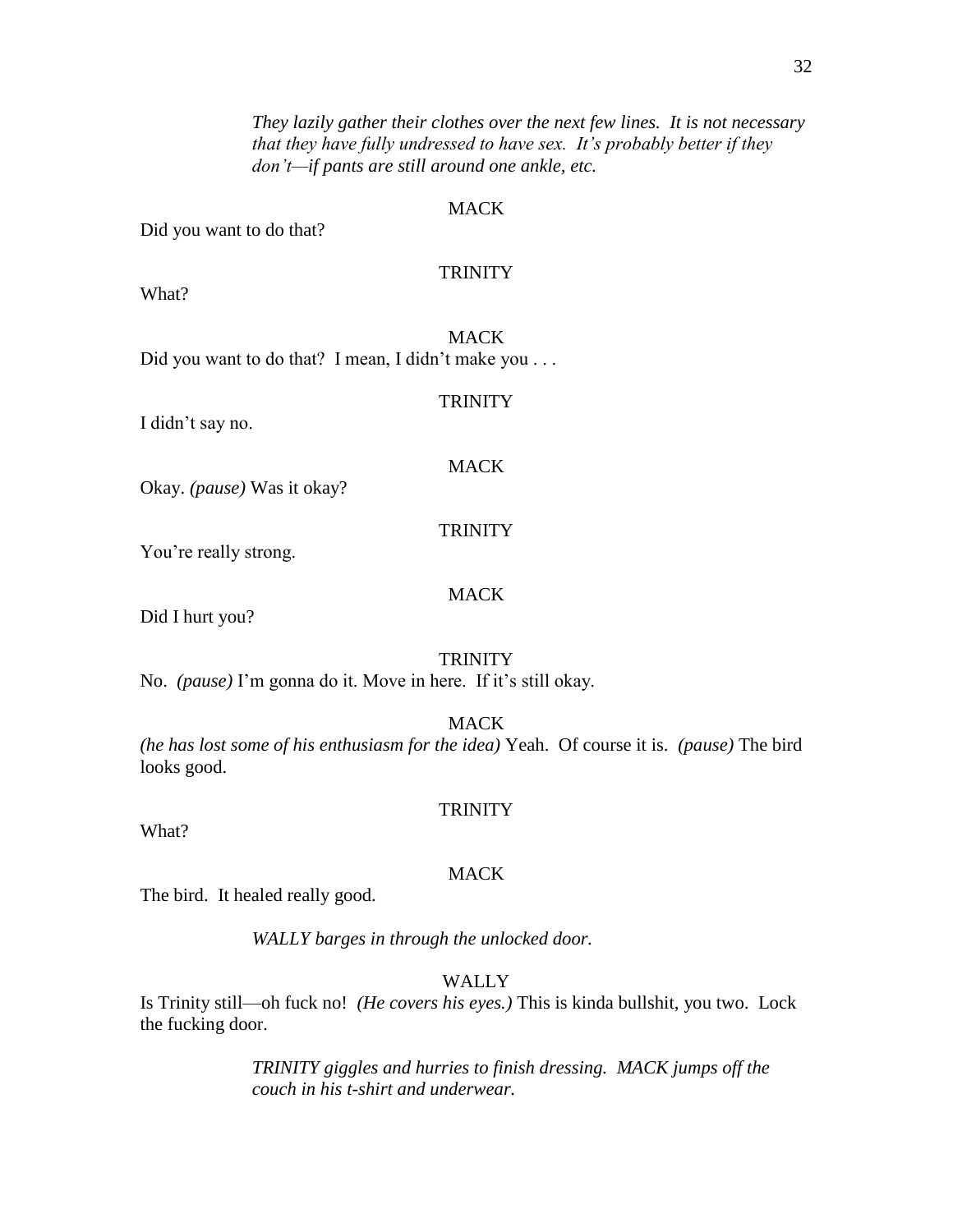## **MACK**

Sorry, man.

*WALLY uncovers his eyes.*

## WALLY

Mack! Put your goddam pants on, dude! I walk in on you fucking my cousin—

## **TRINITY**

Oh shut up!

**MACK** 

*(Pulling on pants)* Sorry. Don't go. Stay. What's up?

**WALLY** 

Oh, gee thanks. Well, let's see. My whole life is going down the shitter. I have exactly two friends I'd come to for help and they're . . . busy.

#### **TRINITY**

Nothing's in the shitter.

## WALLY

What the hell do you know? Last night Jim told me the pet shop's gonna be closed on Mondays and half the day on Tuesday. Guess whose 12 hours those were?

## **MACK**

Sorry.

#### **TRINITY**

That sucks. You'll find something else.

WALLY Not quick enough. Rent's going up, you know.

What?

#### WALLY

MACK

\$50 more starting next month.

## **TRINITY**

That's brutal. They hafta give you a certain amount of time before they do that. Check your lease.

#### WALLY

I don't have one.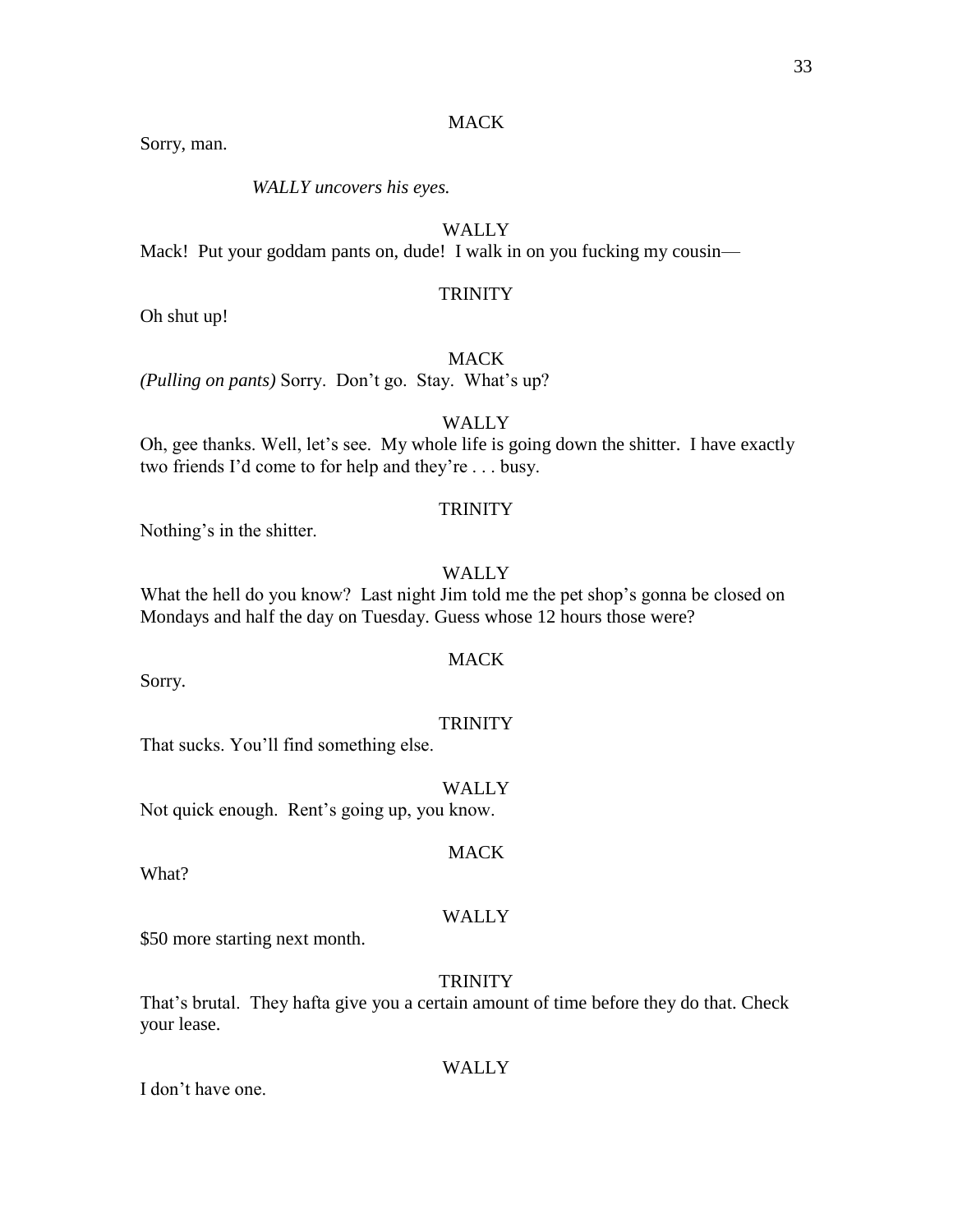## **TRINITY**

You never signed a lease?

## MACK

Me neither.

## **TRINITY**

Wow. That's stupid.

## WALLY

Thanks for judging. That really helps.

#### **TRINITY**

Now is the perfect time to go for truck driving.

## WALLY

Fuck truck driving, Trinity! Have you heard of this thing called the economy? Well, it's down. People aren't moving a lot of shit from place to place because nobody's buying anything and nobody needs to get more stuff to sell. There's guys lining up for driving jobs, experienced guys, guys without two DUIs. I'm fucked.

### **TRINITY**

God, it will work out.

## **WALLY**

How? Quit being so stupid.

#### **TRINITY**

I'm stupid? Sign a goddam lease and this don't happen.

## WALLY

Are you fucking kidding me? *(he approaches TRINITY as is to smack her, MACK steps between them, hands WALLY a beer)* Jeez.

#### MACK

Sit, man. Drink.

#### *(a moment while everyone calms down and separates)*

## WALLY

Mac, listen. *(pause)* I know it'd be tight, but I'm hardly home that much and it'd save us both money. And it'd just be for a few months or whatever, til we figure out where to go next, but maybe we split an apartment for a while.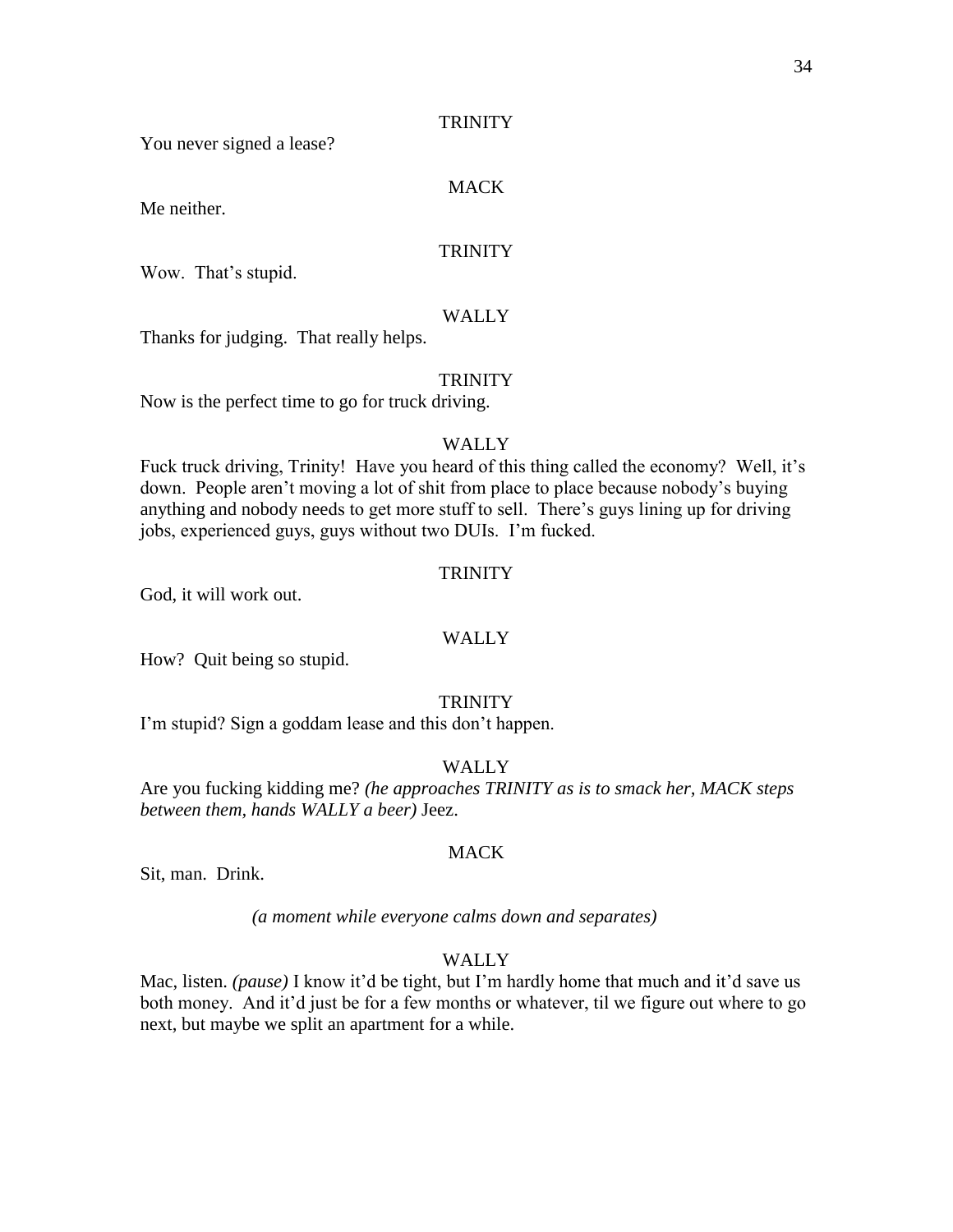## **MACK**

## WALLY

I move up here, or you move down to my place. You know. Roommates.

## **TRINITY**

I'm already—

## WALLY

This is between me and Mack. We'd be able to start saving right away, cuz the rent would actually go down for each of us, from what we're paying now, you know?

## **TRINITY**

I'm moving in up here.

#### WALLY

You're gonna take this whole apartment?

## **TRINITY**

No, with Mack. I'm moving in with Mack this weekend. That's what we were just talking about before.

## WALLY

But you can stay with your parents.

## **TRINITY**

I'm coming here. Mack wants me to and I want to—I want to get out of that house. Every time my dad comes home the whole family goes to hell. You know that. I want to be on my own.

#### WALLY

This is fuckin' great.

## MACK

C'mon, man. Please don't be pissed.

## WALLY

I'm gonna get evicted from this shitbox and go where?

## MACK

You're not getting evicted.

## **TRINITY**

You just have to find another job. A night job. Or find more dogs to walk.

#### What?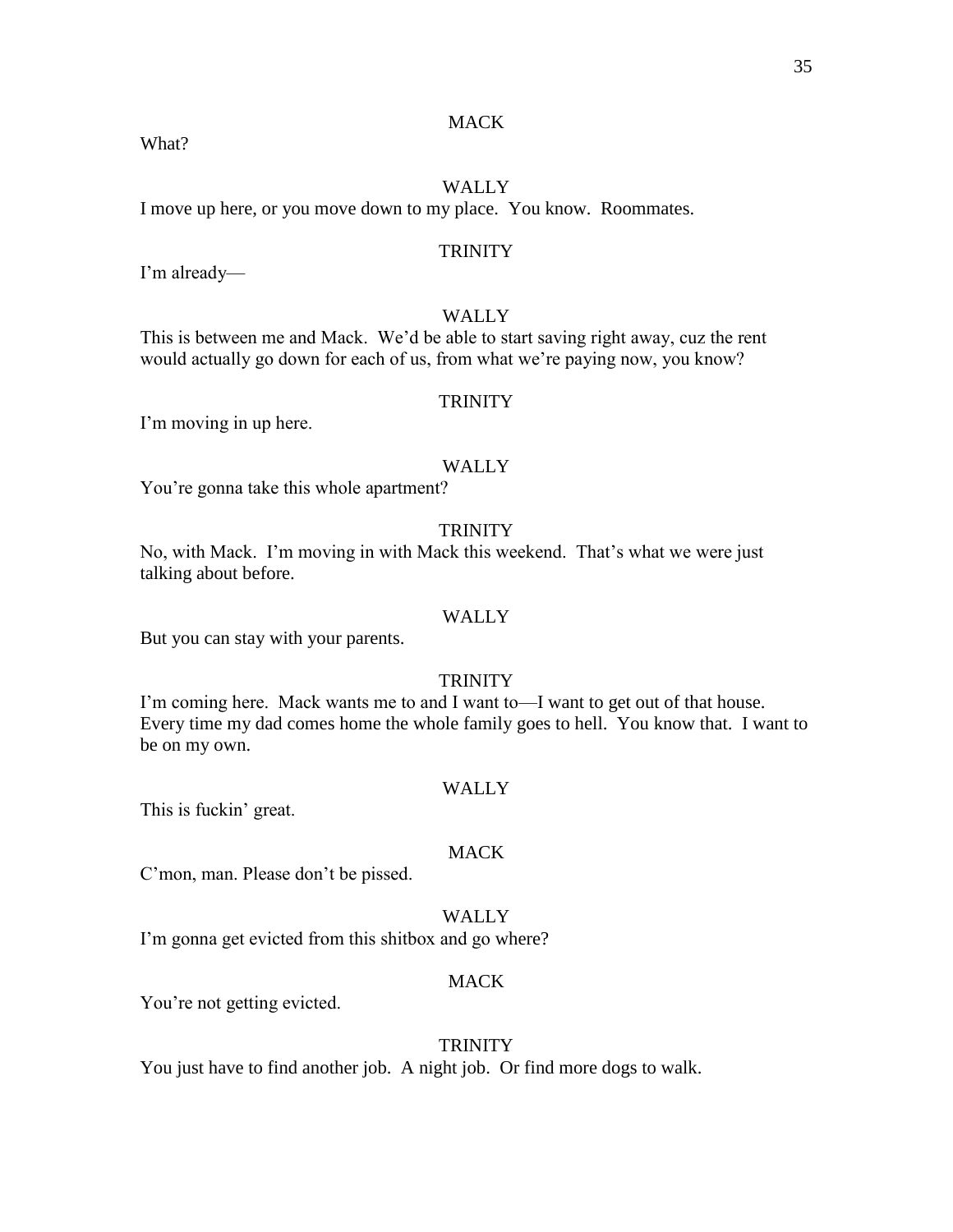## WALLY

That should be a breeze.

## TRINITY

I'm gonna go talk to my mom and start packing.

*TRINITY kisses MACK, exits.*

## WALLY

Don't you fucking work fast.

## MACK

What does that mean?

WALLY What's it been? Two weeks? She's moving in with you?

## MACK

She needed a change.

## WALLY

Ten years I put into getting in that. Never came close. You sealed the deal in less than a month. I admire you, man. *(raises his beer)* To Mack.

> *On the street, TRINITY exits the building and encounters PIRI and a groggy, but standing HOPPER.*

# PIRI There's a lady we're waiting for! **HOPPER** What? **TRINITY** Me? PIRI Stop right there, Pretty Hair Lady! **TRINITY** I need to grab the bus. PIRI There's lotsa busses.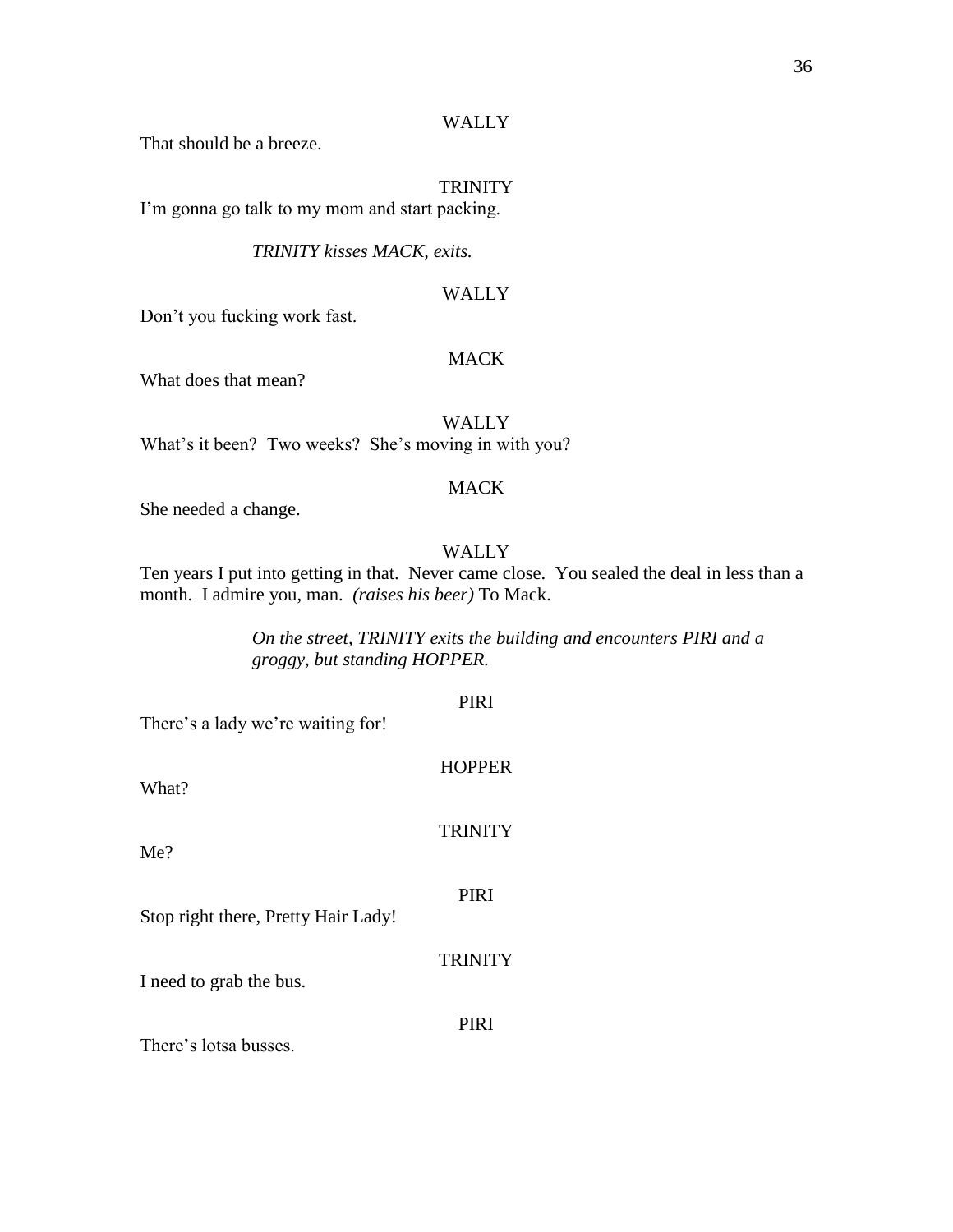I don't have any cans, or whatever, any junk for you.

#### HOPPER

*(reaching out to finger a chain around TRINITY's neck)* If you ever find yourself in need of quick money, I buy gold.

#### PIRI

She don't need your pennies.

#### **TRINITY**

I wouldn't sell this. My grandmother gave it to me.

I'm just saying, if you every find yourself in need—

PIRI She's not gonna be in need. *(to TRINITY)* You give me one minute.

#### **TRINITY**

I don't want to.

#### PIRI

You the grand prize winner, Pretty Hair Lady!

#### **HOPPER**

What'd she win?

PIRI You buy a raffle ticket from me? You pay five dollars? I tell you I put it in for you at the last second?

### **TRINITY**

Yeah.

What?

You win!

#### TRINITY

PIRI

PIRI They been trying to call you, that number no good.

#### **TRINITY**

They shut me off. I didn't pay—

**HOPPER**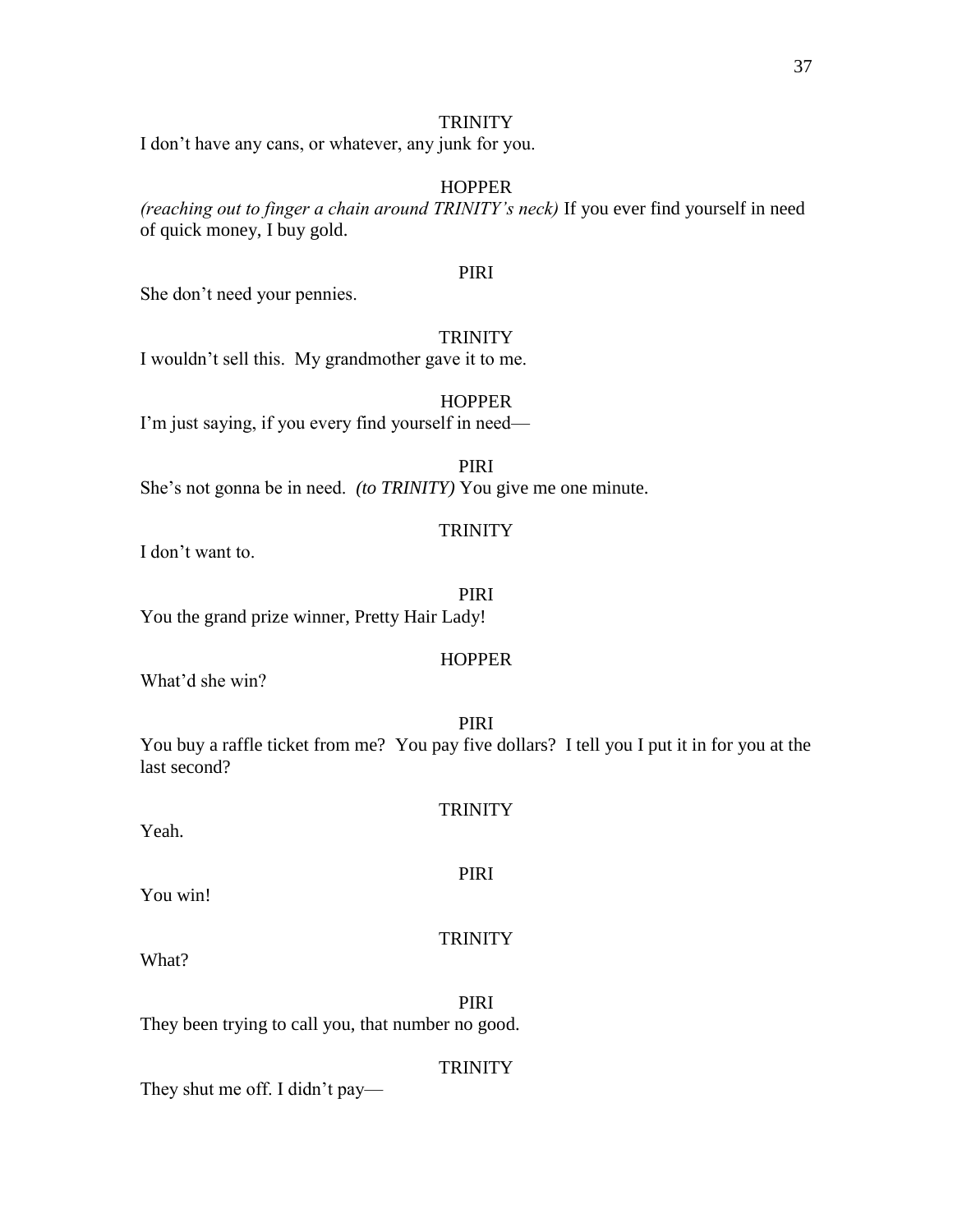PIRI

Finally they call my son, they know it was one of my grandbaby's tickets that won. My son call me, I know it was you.

| I won the raffle? | <b>TRINITY</b> |
|-------------------|----------------|
| You did.          | <b>PIRI</b>    |
| How much?         | <b>TRINITY</b> |
| Grand prize.      | <b>PIRI</b>    |
| How much?         | <b>TRINITY</b> |
| Ten thousand.     | <b>PIRI</b>    |
|                   | <b>HOPPER</b>  |

Holy shit.

#### **TRINITY**

Ten thousand dollars? You better not be fucking with me. I won ten thousand dollars?

PIRI

You gotta go pick it up at his school. They won't put it in the mail. They won't give it to my son.

#### **TRINITY**

*(screaming)* I won! Mack!!!!

*Lights fade on TRINITY spinning in a circle and screaming.*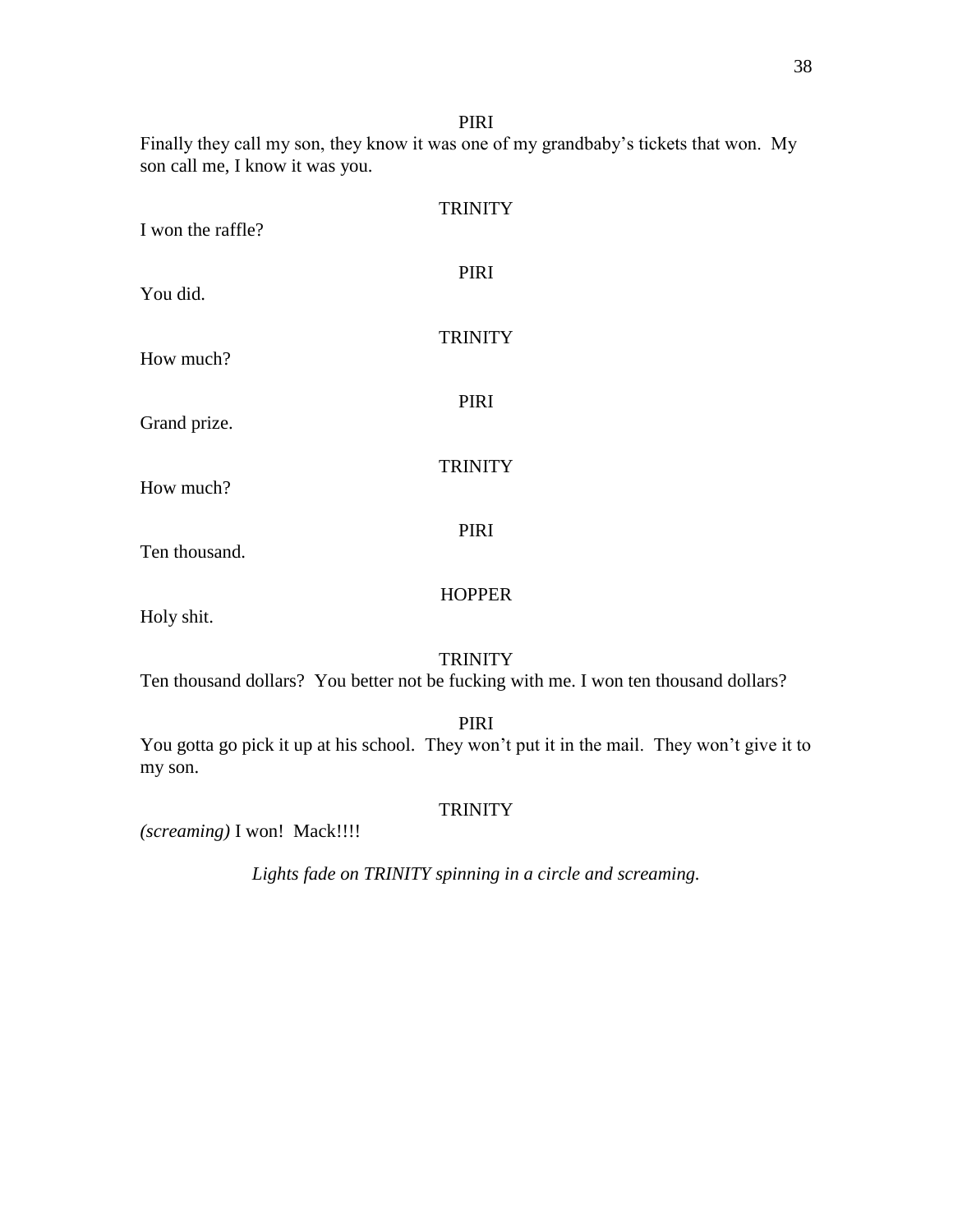*Scene 4. MACK's apartment, a few hours later. WALLY and HOPPER together on couch, PIRI is off to the side, and TRINITY is up and about, opening cabinets and looking under things—scouting out her new place. All are drinking beer and eating chips straight from opened bags.*

#### WALLY

*(crushing his empty can)* Trinity, what's taking him so long?

#### **TRINITY**

How should I know?

#### WALLY

Maybe he stopped to check the stock market on the way home! *(all laugh)* He's doing a big investment and he got delayed! *(all laugh)*

PIRI You got to be very careful with money. That's your money, lady.

#### **TRINITY**

I know.

#### PIRI

You make the decisions about it.

#### **TRINITY**

I get it.

#### WALLY

*(quietly, to HOPPER)* Talk about luck.

**HOPPER** 

Ten thousand dollars, for what? For buying a ticket? That's nothing.

WALLY I stuffed his damn pockets. I played it right into his hands. That lucky fucking bastard.

#### What's that?

#### WALLY

**HOPPER** 

That Mick is the luckiest bastard I ever knew.

#### **HOPPER**

How much a tattoo cost?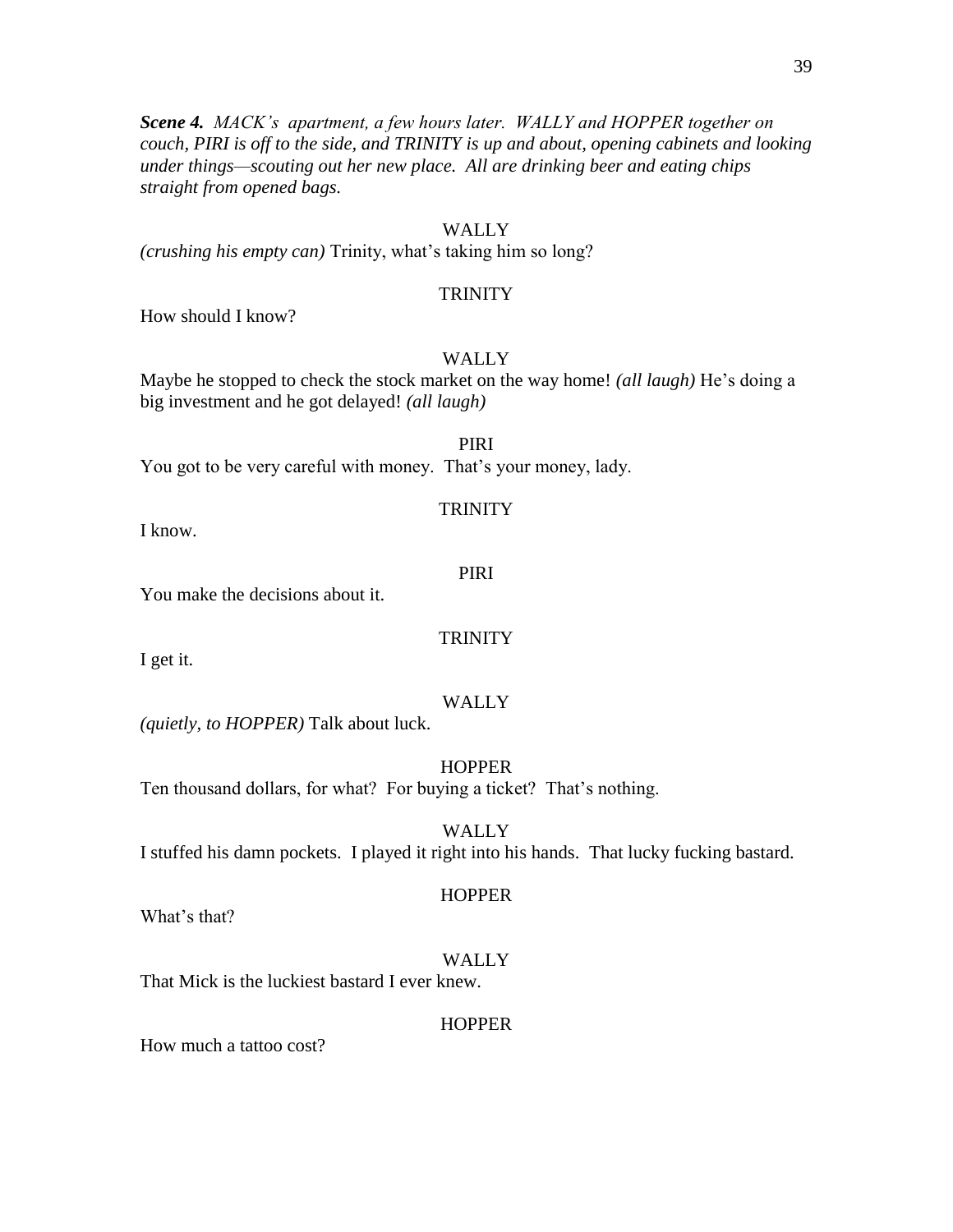What? I don't know.

#### **HOPPER**

You don't have one?

#### **WALLY**

I got about twenty, but they were all free.

#### **HOPPER**

Really? *(WALLY nods)* Ha! Then you're the luckiest bastard I ever knew.

*MACK comes through the door with a case of beer. TRINITY meets him.*

#### **WALLY**

Ladies and Gentlemen: Bill Gates! *(all laugh)* 

#### **TRINITY**

Hello! I'm the one who won the money!

#### WALLY

Right! I'm sure Macky won't see a cent of it!

#### **TRINITY**

**MACK** 

**TRINITY** 

*(to MACK)* You just got one case?

Yes.

What if we run out?

#### **MACK**

Then people can leave.

#### **TRINITY**

Mack!

### MACK

They already went through half a case! It's not like we invited them to a party!

#### **TRINITY**

Everyone wants to celebrate. Don't be a grouch. *(to the room at large)* Here's beer!

*She moves to fridge area, but HOPPER and PIRI go to her for new drinks. She becomes occupied with opening the case and getting them out.*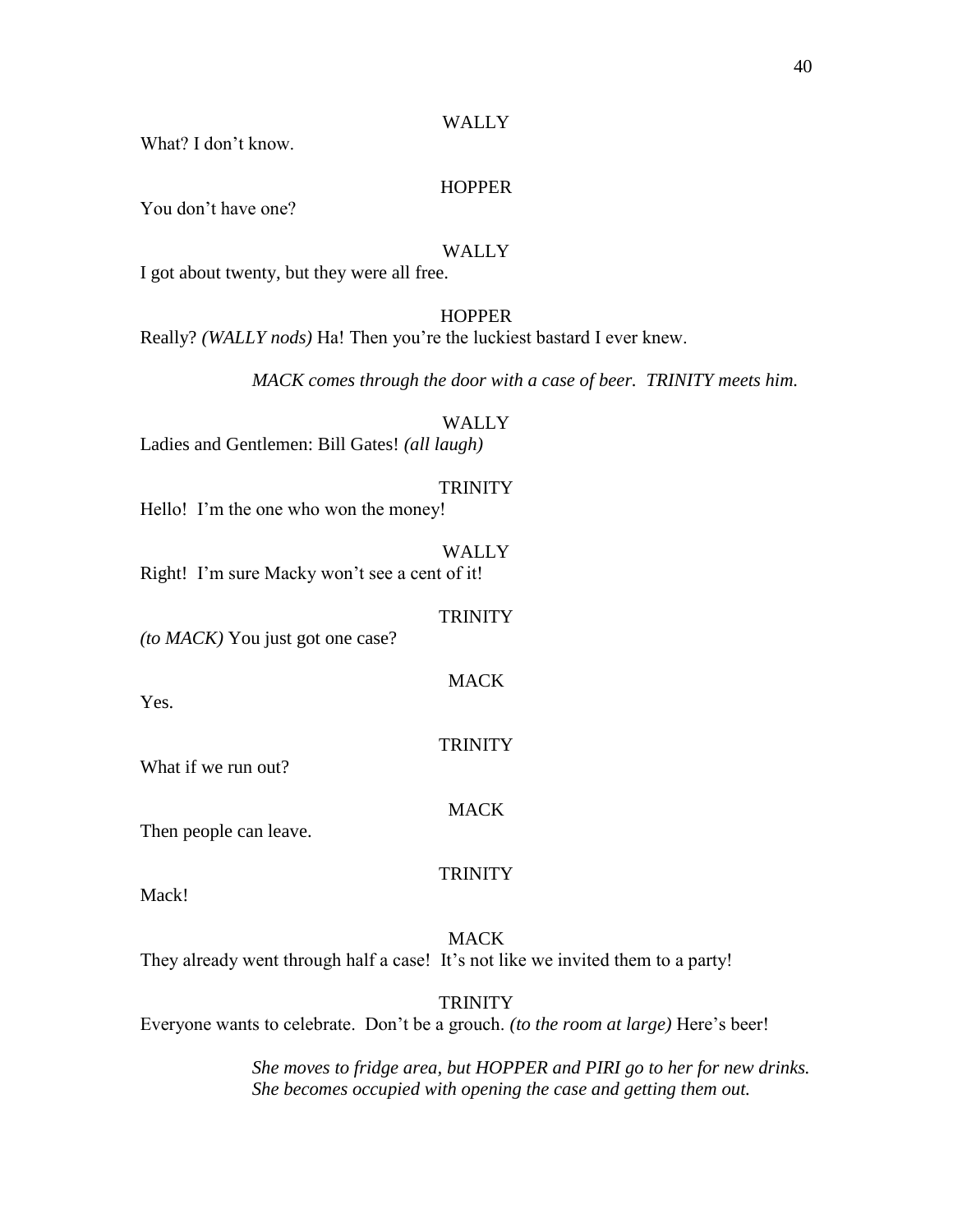So, Mack, it looks like Trinity can get her own place now, right? I mean, ten grand should set her up fine. She could probably get something pretty nice and not even hafta worry about it for a while.

#### **MACK**

I don't know what she wants to do.

#### WALLY

You just tell her what you want to do. You want to move in with me, help me out, and she can do her own thing.

#### **MACK**

We already, like . . . you know.

#### WALLY

You think because you fucked her you have to give her shelter? You know how many girls I've fucked that I haven't had move in with me? Every single one! And that's no short list, bro. *(loudly)* Trinity!

#### **MACK**

Don't!

#### WALLY

Trinity! What do you think about getting your own place with your winnings? Instead of moving in with Mack? You know, 10G will set a girl up.

#### **TRINITY**

I've thought about that, actually. And really, it's not that much money.

#### **HOPPER**

What?

#### PIRI

You're crazy!

#### **HOPPER**

When you didn't win it, it sure seems like a lot.

#### **TRINITY**

I'm just saying, if we're talking about being set up for a while, it really wouldn't even pay rent on a nice place for a year.

#### MACK

I thought you said what you really needed was just money to get started.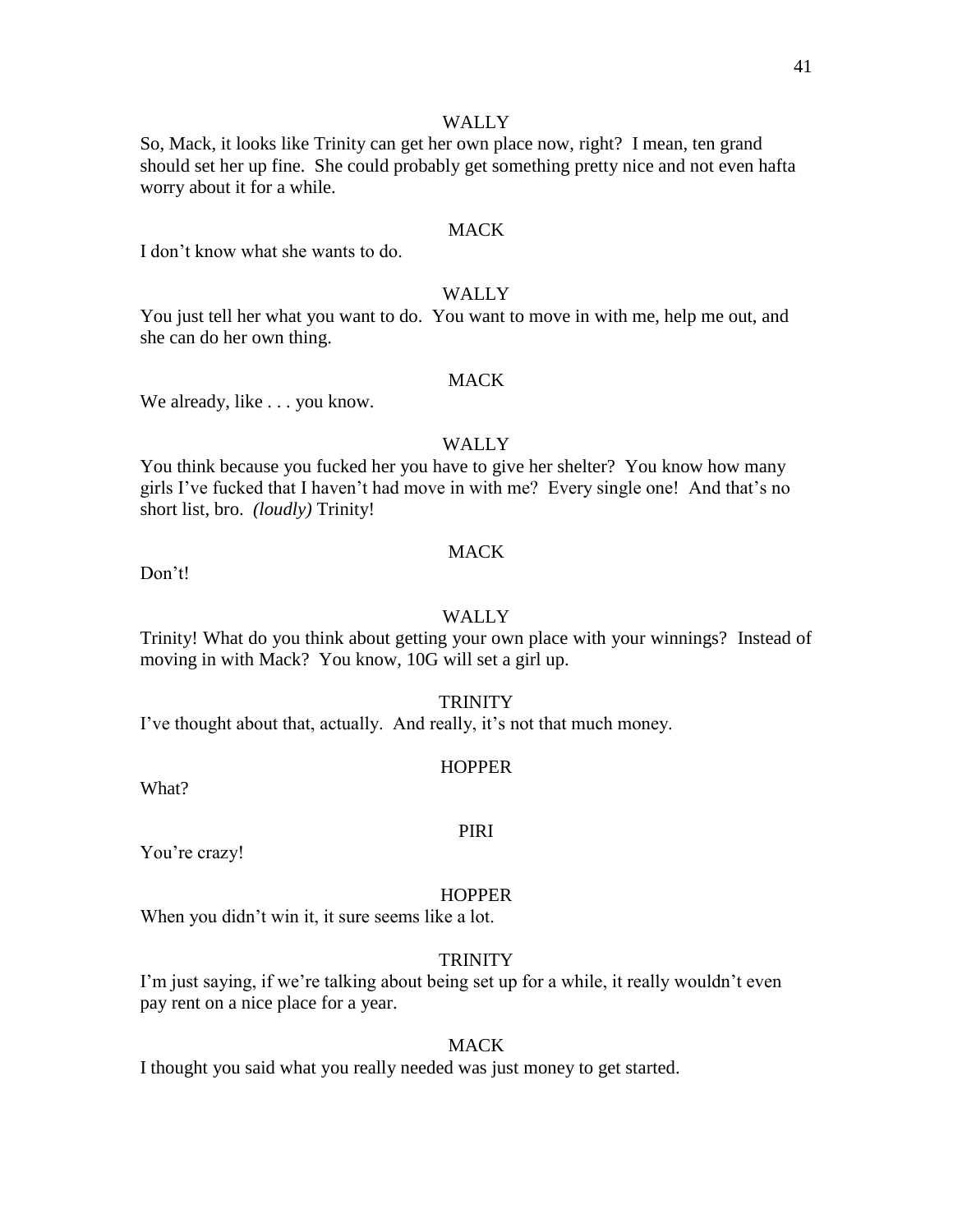Don't you want me here?

#### MACK

*(unsure if no or yes is the right answer)* No. I mean yes. I want you here. I said you could stay here and I'm not going back on that. If you still want to.

#### **TRINITY**

Of course I do.

#### PIRI

I need some ice. It's very hot in here.

#### **TRINITY**

Besides, this will always be the place I bought the winning ticket! Remember, Mack, I was right in this spot. *(She returns to the spot and physically reenacts the purchase of the ticket.)* Wally and I just come from the beach and Piri came in to get your rent money. That was before I even had my tattoo! Then she asked you *(poking WALLY in the chest)*  to buy a ticket and you, you said no! You lied and said you didn't have any money! Think about it, if you had said yes, I wouldn't have won! This would've been your ticket. I'm not saying you would've won, necessarily, but I probably wouldn't even have bought a ticket if you had bought one.

#### WALLY

Wow.

#### **TRINITY**

Not to be mean, Piri—

PIRI

Piri.

#### **TRINITY**

—but I kind of bought it out of pity. I felt bad that no one was buying one.

#### **HOPPER**

One ticket.

#### **TRINITY**

But it's just like everything had to go exactly right for me to win. If Wally and I got here later, if we'da missed that first train, we probably wouldn'ta even crossed paths with Piri!

#### PIRI

Piri.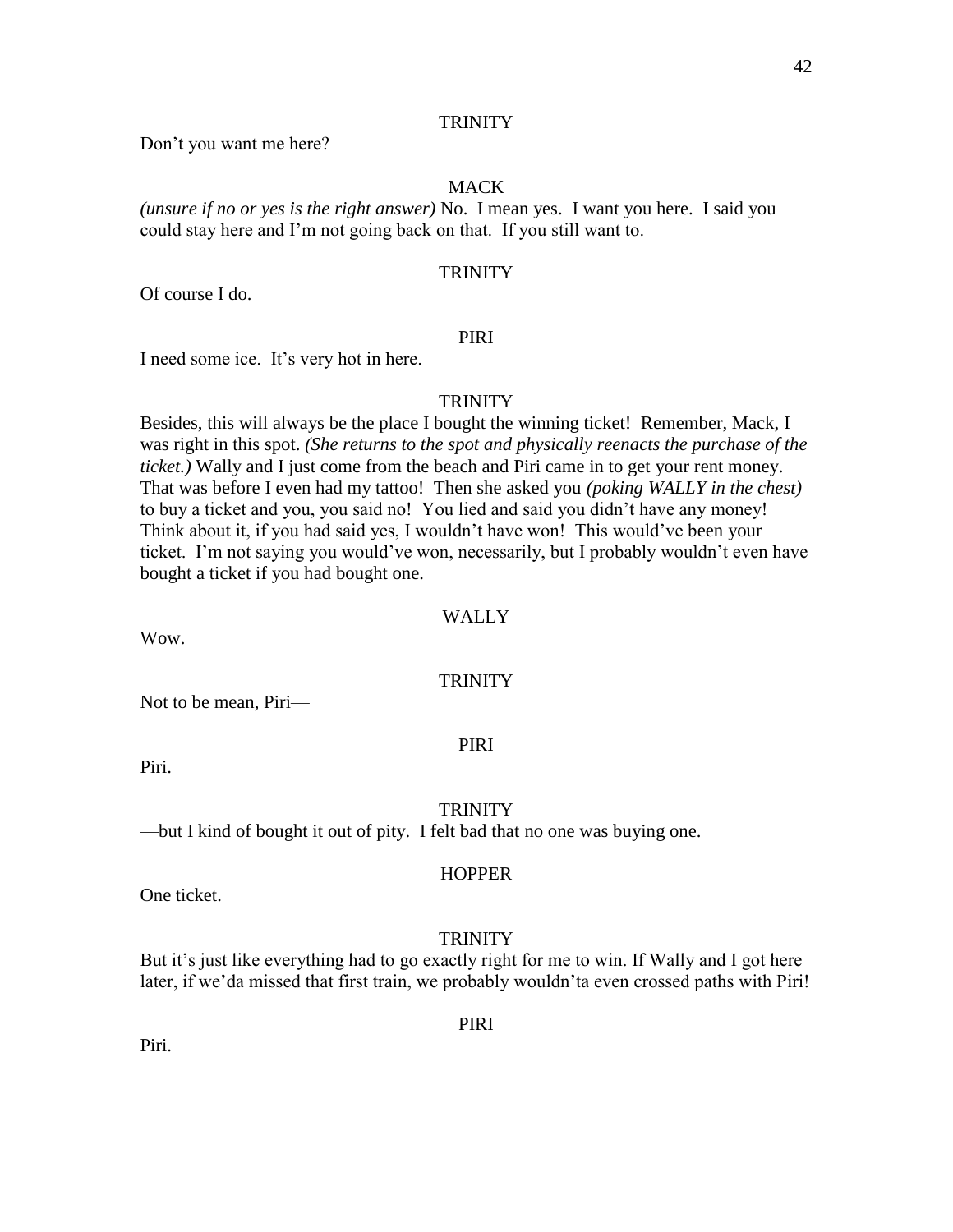If it rained that day, and the picnic got canceled? We'd never woulda come here at all! It's just amazing. The whole universe went just right to get this money into my hands. It feels like kind of a big responsibility. It's scary, really.

#### WALLY

If it's too scary, you can give it to me! *(all laugh)* Seriously, I'm broke. *(all laugh)*

#### **TRINITY**

Mack, help me put this beer in the fridge.

*TRINITY and MACK move to fridge and unload beer.*

#### **HOPPER**

*(to WALLY)* You need money, dude?

#### **WALLY**

*(laughing derisively)* You gonna loan me some?

**HOPPER** 

I got some guys sometimes need some help, that's all.

#### WALLY

What guys?

#### **HOPPER**

They have a business behind my store.

#### WALLY

I'm not shooting anybody.

#### **HOPPER**

Whoa. Who said shooting? For all I know they need a guy to sweep the office. I just know they're down a guy. That's all.

#### WALLY

Well, I got a job at the pet store.

#### **HOPPER**

That pay pretty good? *(WALLY does not answer.)* You know where my shop is? *(WALLY nods.)* You need a gig, you stop by. They can usually find a guy pretty quick when they need one, so don't wait too long.

#### PIRI

*(finding a can in the trash)* Who threw out this can? Nobody throw out cans! Get me a big bag!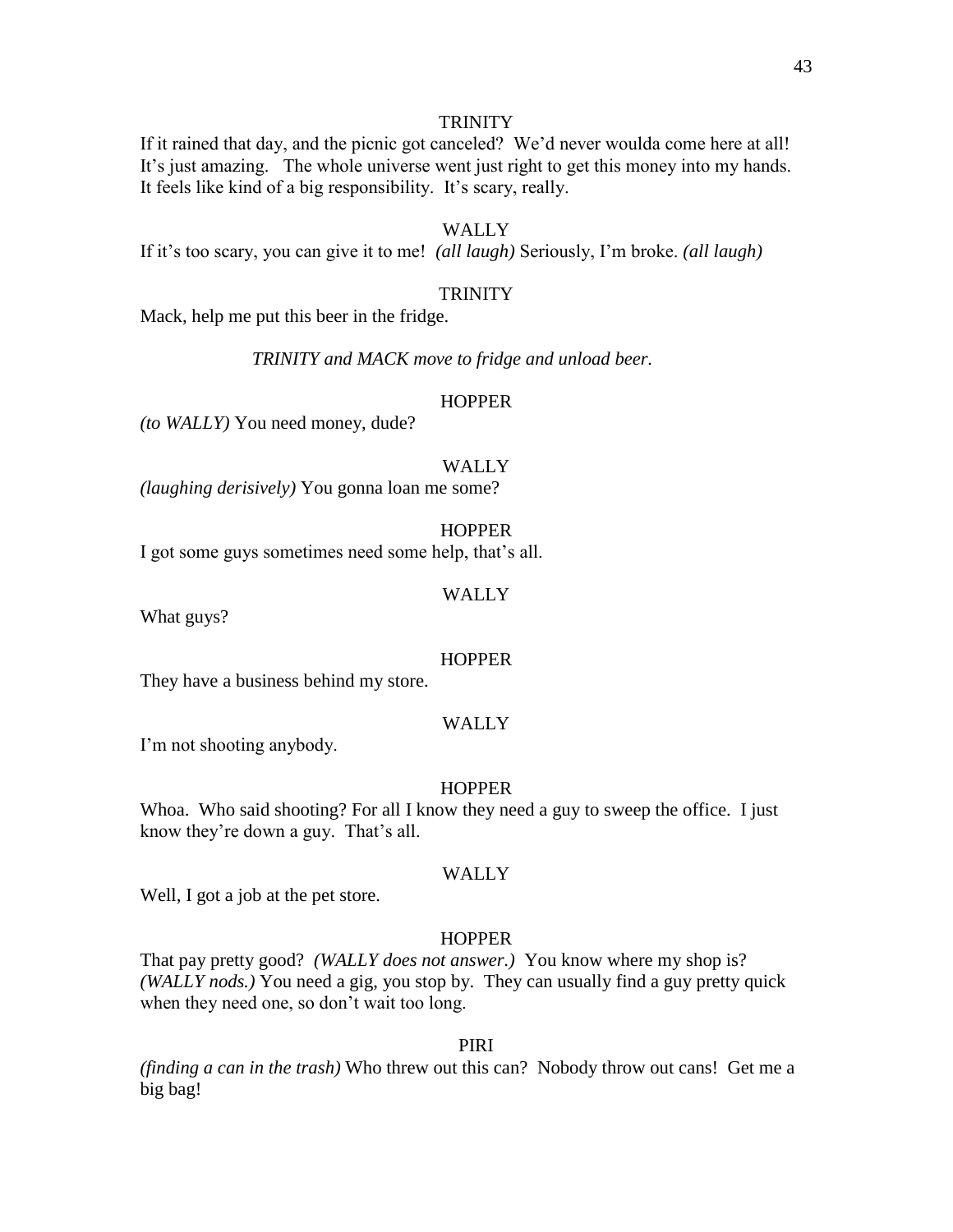Oh God. Mack, where's the trash bags?

#### MACK

Under the sink.

*TRINITY proceeds to find a trash bag and hold it out for can collection. HOPPER and PIRI collect cans from about the room. MACK approaches WALLY*.

Sorry about the apartment, man. I didn't think she'd go for it. *(no answer)* This is wild, huh?

#### WALLY

MACK

Yeah, all the gutter trash, here in your apartment.

What's that supposed to mean?

#### WALLY

I was including me.

#### **MACK**

Oh.

#### WALLY

What do you think she should do with the money?

#### MACK

I was thinking about that on the way to the liquor store and you know what I thought? I thought how cool would it be if she bought ten thousand bucks worth of lottery tickets? I mean, you might actually win! You'd be like, reinvesting it. And you could turn ten thousand into a million. In just one day!

#### **WALLY**

Yeah.

#### **MACK**

Do you seriously need a loan? I mean, I can't give it to you, but I could talk to her and see if we can help you out.

#### WALLY

*(insulted, but covering it)* No, man. I'll be fine. *(pause)* I just got a line on a possible gig.

#### MACK

Where at?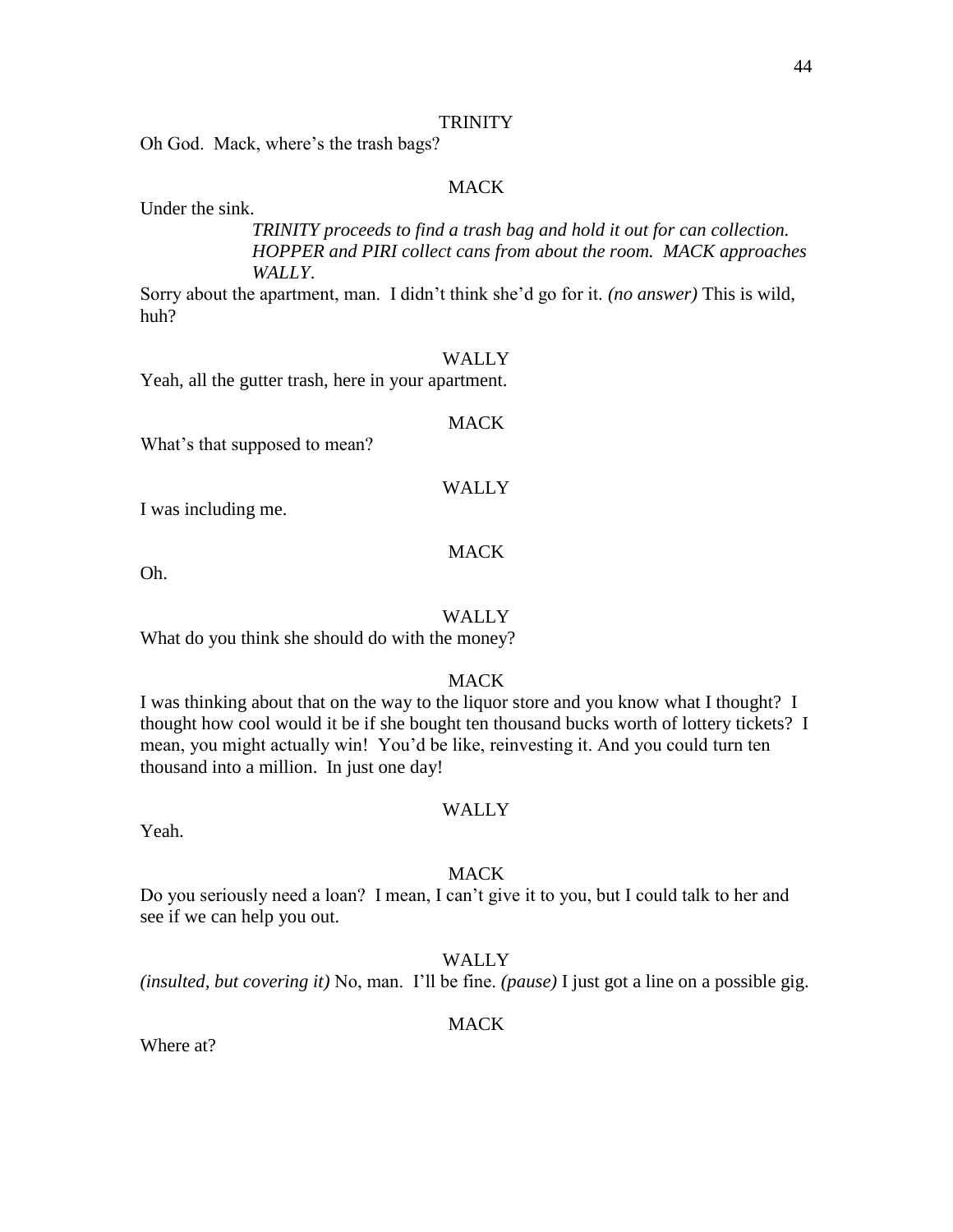Down the street. *(quickly changing tone and subject)* Hey, everybody! Let's have a toast!

#### **TRINITY**

I'm not making it.

#### **WALLY**

Mack, make a toast. *(perhaps elbowing HOPPER, i.e. "Watch what I'm gonna do here.")*

#### **MACK**

No, man.

#### WALLY

Come on! You're the host! You got the girl, she's got the money, think of something nice to say!

#### MACK

*(standing and then, awkwardly)* Well, I'm happy for Trinity . . . that she won . . . and that she's moving in here . . . I'm happy about that. I'm glad she likes her tattoo a lot, it turned out pretty good and even though she said it's like a shape-changer or—

#### **TRINITY**

Shape shifter.

#### **MACK**

Right . . . I hope she never changes, cuz she's pretty cool. And that's it.

#### WALLY

Cheers!

#### ALL

Here, here! Cheers! *(PIRI may say, "Egészségére!" a standard Hungarian toast. Pronounciation at translate.google.com)*

#### WALLY

Trinity, I know what you should do with the money!

#### **TRINITY**

Can't wait to here this.

#### WALLY

Take all of it and buy lottery tickets—like, reinvest it.

#### **TRINITY**

Oh, you stupid fucking dipshit!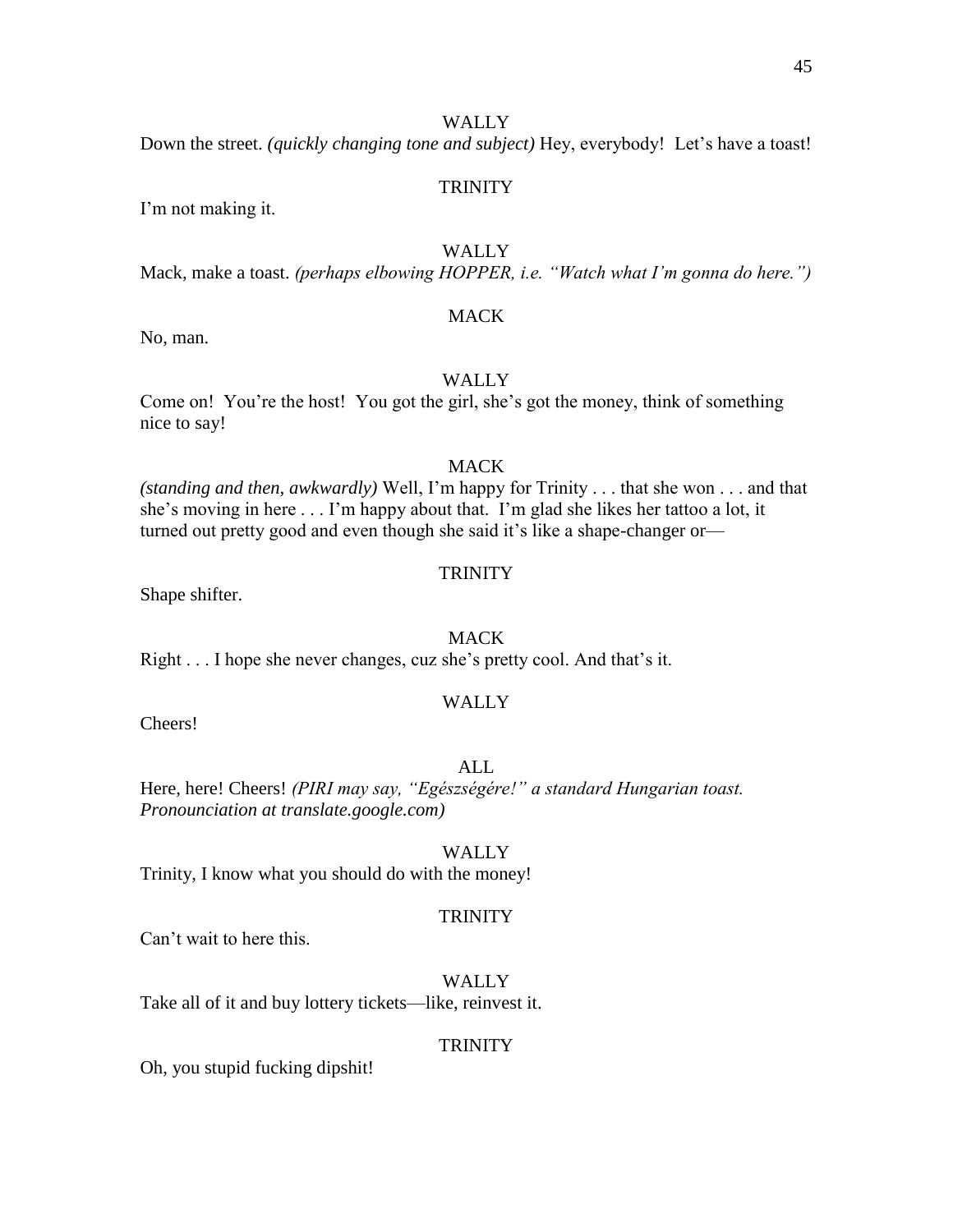#### **MACK**

What?

#### **TRINITY**

Yeah! Great plan! I buy ten thousand lottery tickets, don't win, and then I'm done. You're a jackass, Wally.

#### WALLY

*(patting Mack on the shoulder, is he emphasizing his humiliation or consoling him?)* On that note, good night. *(He moves toward fridge, grabs two beers.)* I'll take one for my baby, and one more for the stairwell.

#### PIRI

I'm taking mine to go, too. You got a brown bag?

#### **TRINITY**

No, I don't think so.

#### MACK

No.

PIRI C'mon, Mr. Hopper. Let me bring these cans to the shop.

WALLY *(moves toward door)* Really, Trinity, what are you gonna do with the money?

#### **TRINITY**

Maybe I'll buy a dog and hire you to walk it!

#### WALLY

Wow.

#### **TRINITY**

I'm gonna just give it a few days and see what makes sense.

#### WALLY

That's smart. That's really smart.

*Lights fade slowly as TRINITY and MACK are left alone in the apartment.*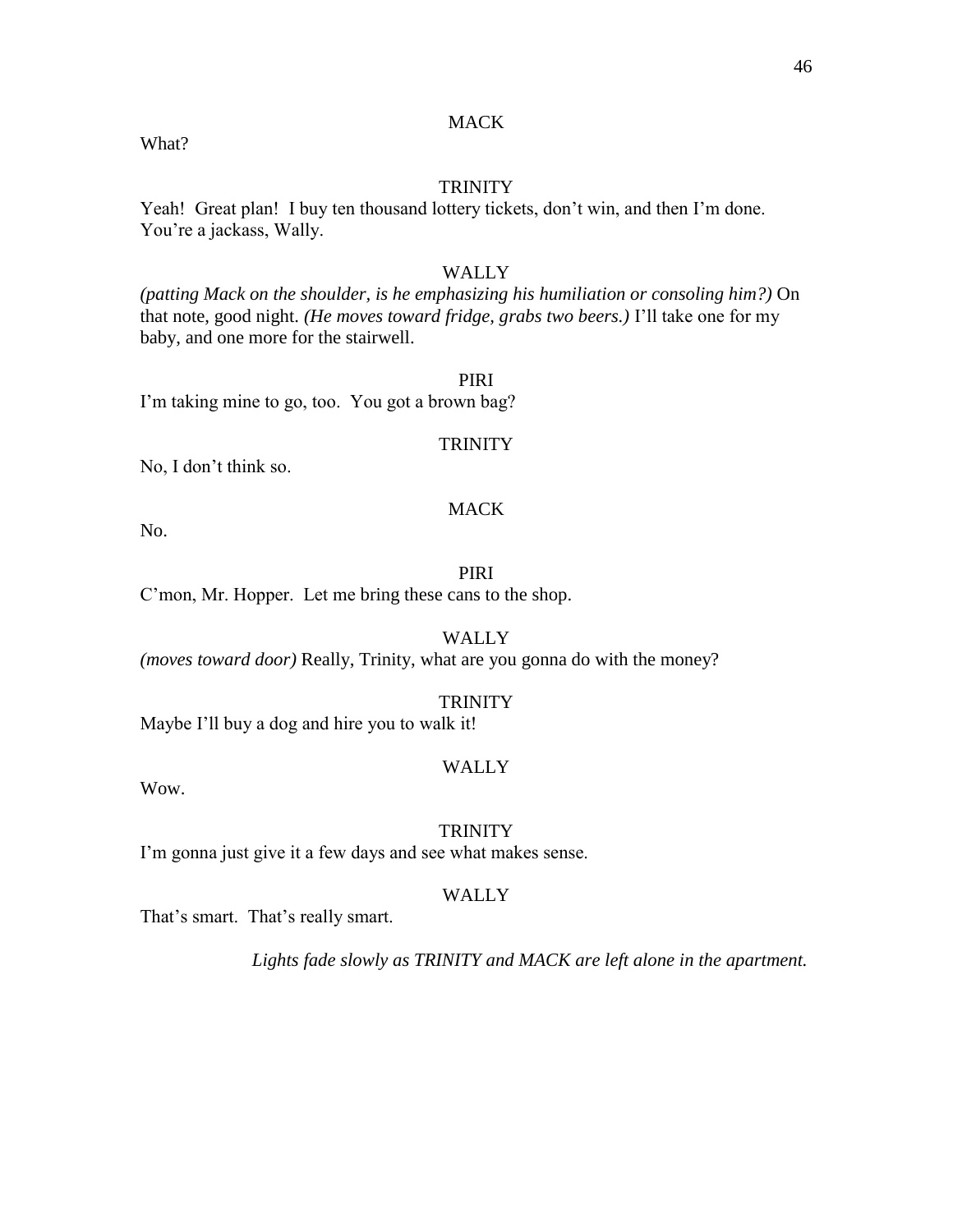*Scene 5. The counter at HOPPER's junk store (keyword: junk). A glass counter filled with stuff no one would want to buy. Perhaps the merchandise is difficult to see because the glass is cloudy and scratched. WALLY sits on a stool in front of it, inspecting what is inside. Is there anything worth stealing? Might be. He looks around for a key, tries to jimmy the sliding glass open.*

| (walking in) Is this your new job? Junk thief? | <b>MACK</b>  |
|------------------------------------------------|--------------|
| What are you doing here?                       | <b>WALLY</b> |
| I need to talk to him.                         | <b>MACK</b>  |
| About what?                                    | <b>WALLY</b> |
| What are you, the doorman?                     | <b>MACK</b>  |
| You never come in here.                        | <b>WALLY</b> |
| Neither do you.                                | <b>MACK</b>  |
| I have an appointment.                         | <b>WALLY</b> |
| Looks interesting.                             | <b>MACK</b>  |
| Not with Hopper.                               | <b>WALLY</b> |

MACK With who? *(indicates rear of store)* With those guys? *(WALLY doesn't answer)* Are you in trouble?

#### WALLY

Hell no! Whaddyou care anyway? You ain't my mother.

#### MACK

Tell me what you're seeing them for.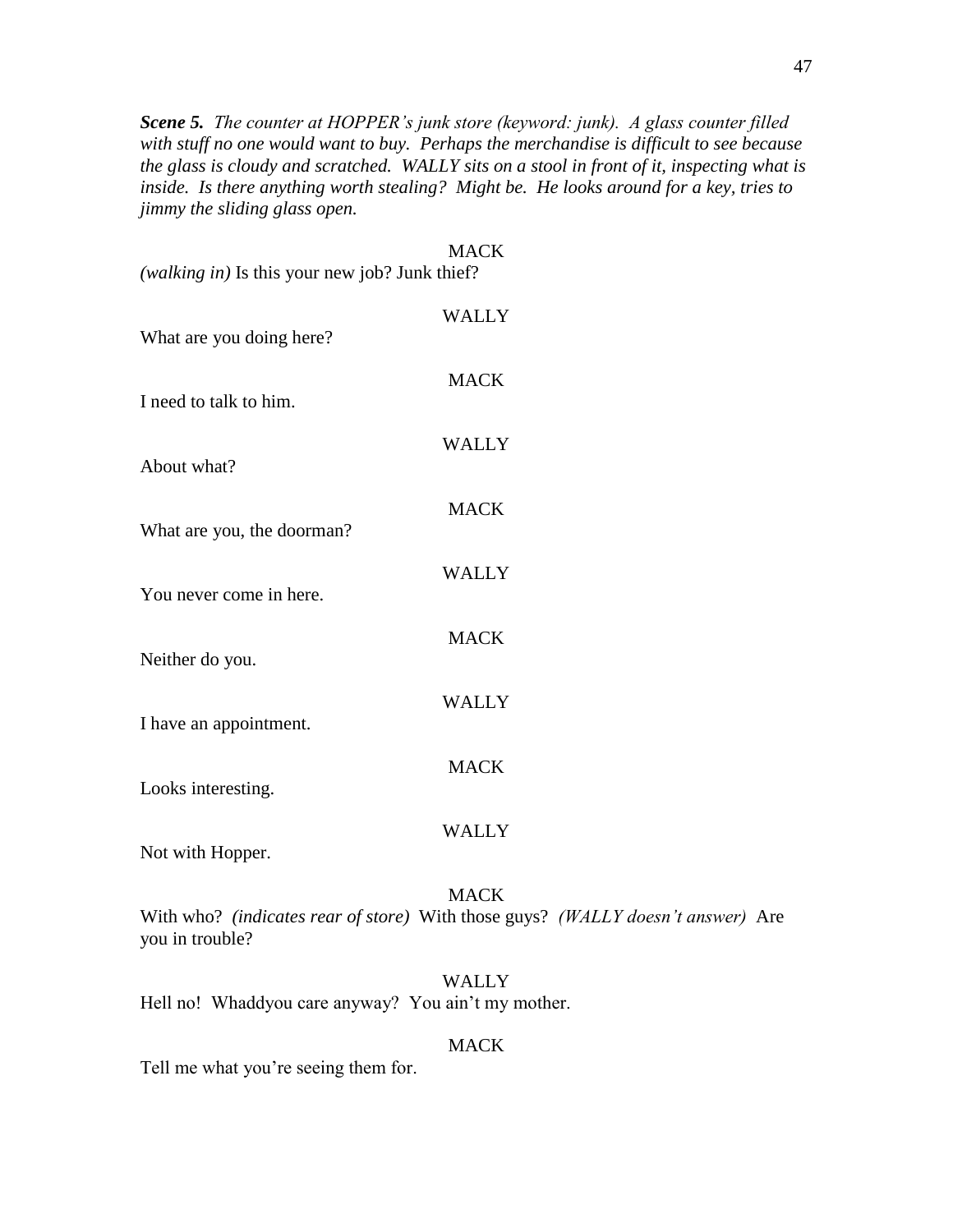None of your fucking business.

#### MACK

Fine. When he shows up, tell him I brought his coat. He left it in the apartment.

#### **WALLY**

At your big party? Celebrating your big windfall?

#### MACK

Trinity's.

#### **WALLY**

Trinity's part of it, man. Part of the jackpot. I played this whole thing right into your hands.

#### **MACK**

Wait . . . what?

#### WALLY

Jesus. I give up the girl, because you're my buddy, right? I clear the way, because we're such good friends, and I don't want nothing to come between us. I say, "Take her," which you do, inside of three weeks.

#### **MACK**

You didn't have a chance with her. She thinks you're like a little bug.

#### WALLY

What?!? What the fuck do you know?!? You wouldn'ta had a chance with her, you bastard. I brought her to your apartment. I hand delivered her to you. You're not gonna find a girl like that in the army. You're not gonna find a girl like that inking drunks at midnight on Fridays and Saturdays.

You're right.

#### **WALLY**

MACK

Damn straight. So now not only am I the third wheel, frozen out completely with her moving in, but I managed to stuff your pockets with cash in the process.

#### MACK

It's Trinity's money.

#### WALLY

Right. You won't see a penny of it. She lives with you. She's not gonna buy anything for the place? Any groceries? Any booze?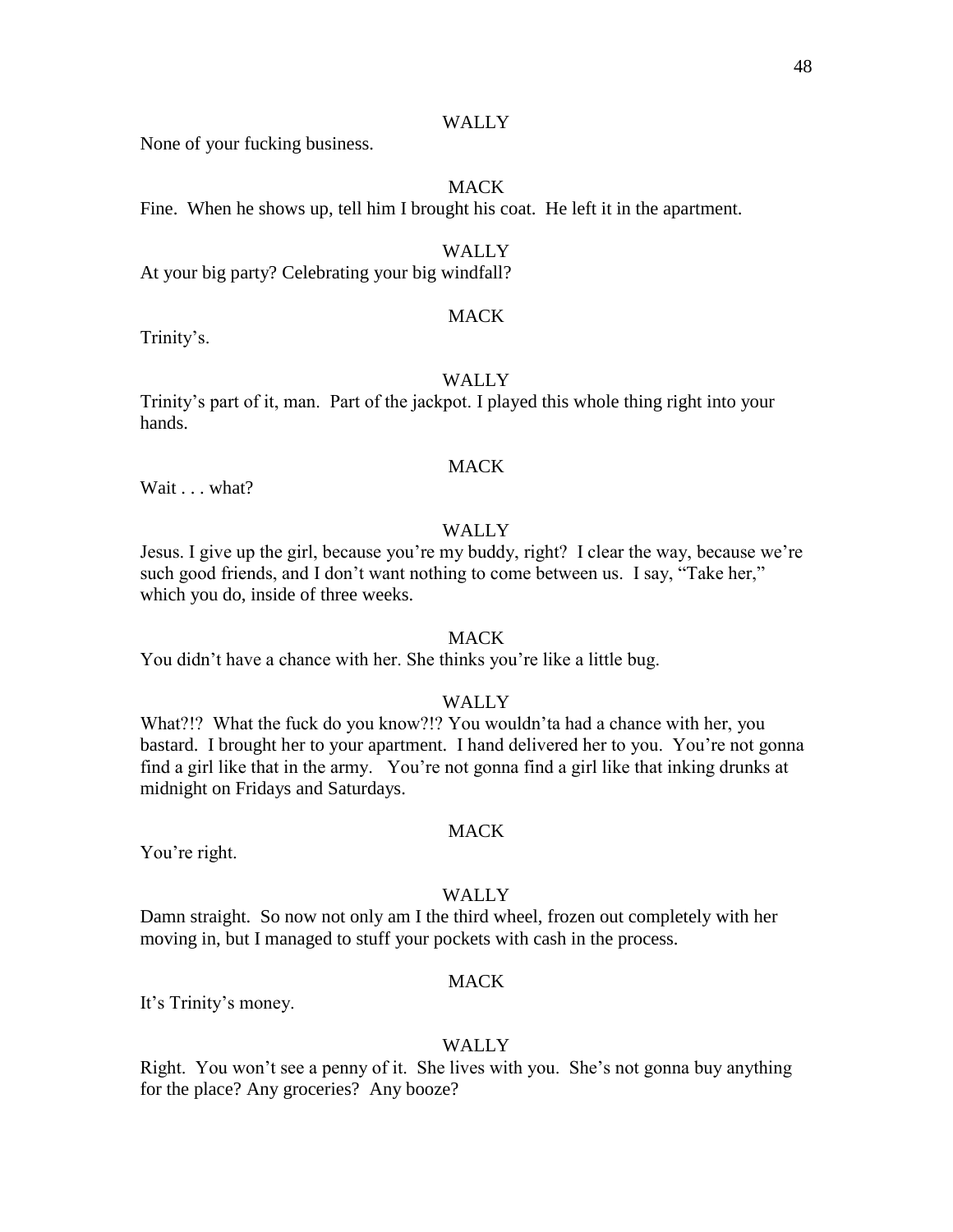#### **MACK**

I don't know.

#### WALLY

You do know!! You do fucking know! I'm cleaning out goddam rabbit cages for 10 cents above minimum wage and you're making plans! You're making fucking plans. *(MACK shrugs)* And listen, am I ever gonna get the 8 bucks you owe me? Or do you have to check with Trinity about that?

#### MACK

What 8 bucks?

#### WALLY

The night before I brought Trinity to your house, we ordered pizza. I paid.

#### MACK

And I was gonna pay next time. I thought we were switching off.

#### WALLY

That's what you thought?

#### **MACK**

Yeah. But here. *(begins digging in his pockets)* I think I have a ten.

#### WALLY

Fuck your ten! I don't need it. Then you'll be after me for the 2 bucks. It's not worth being in debt to you, you Mick fuck.

#### MACK

Get out of my way.

#### WALLY

Move me.

*They tussle. WALLY's intensity heightens quickly. WALLY pulls a knife.* 

#### MACK

What the hell are you doing?

#### WALLY

I'm not your fucking bitch, Mack!

#### MACK

You're losing your goddam mind!

*HOPPER returns.*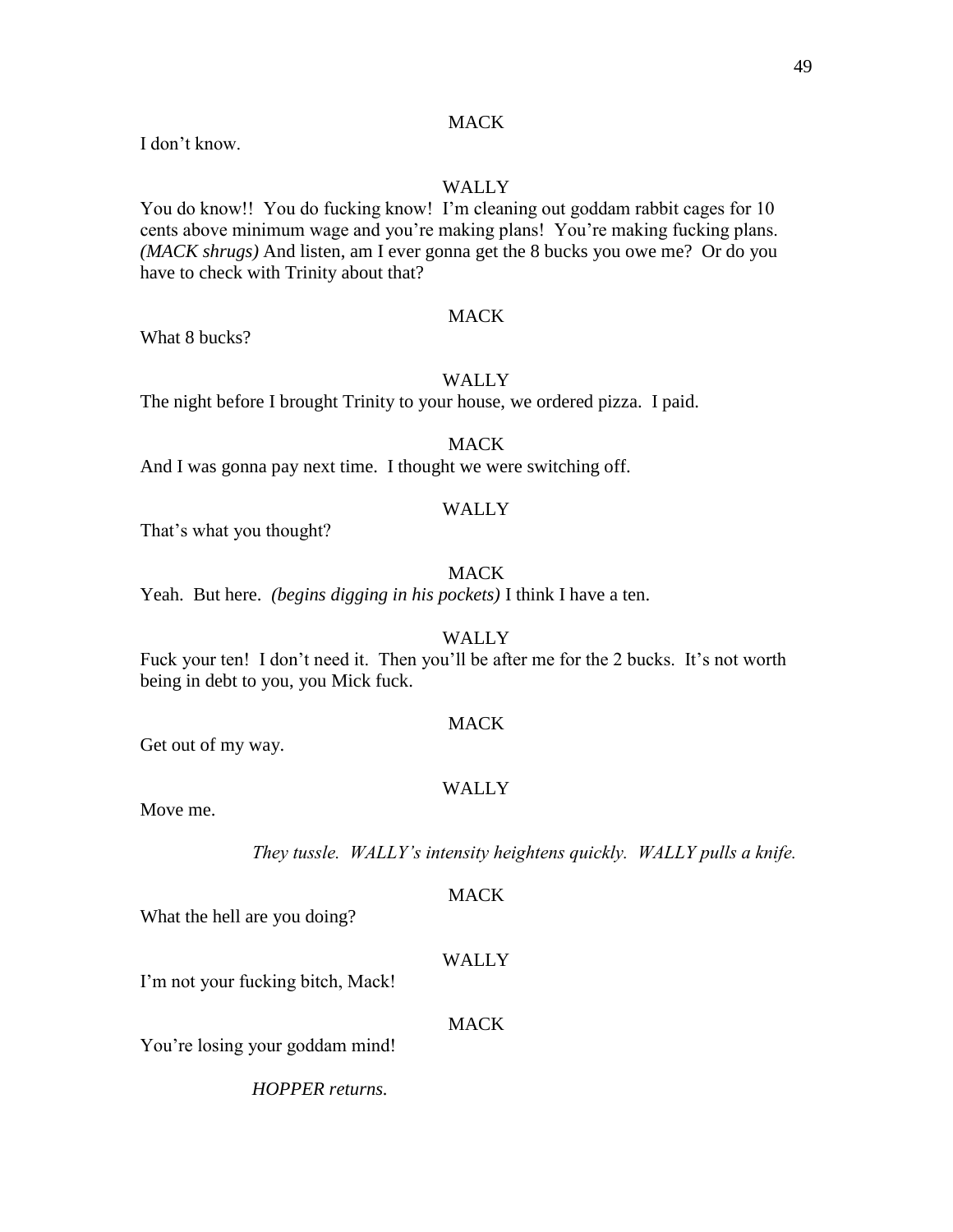#### **HOPPER**

What the hell is this? I leave you to watch the store!

*The fight continues. MACK is clearly stronger than WALLY, but WALLY is enraged and MACK is considerably calmer. Eventually, WALLY makes an attempt at sticking the knife into MACK who sees it coming and moves. The knife is stuck deeply into something on the counter (perhaps a wooden cutting board, a brick of Styrofoam for sticking fake flowers in, whatever). MACK shoves WALLY back.*

#### **MACK**

*(now somewhat shaken)* Here's your coat, Hopper. You left it at my place.

*He exits.*

#### WALLY

*(yelling after him)* Don't you ever fucking talk to me again. Don't you look at me!

#### **HOPPER**

*(to WALLY)* You gotta get out of here.

#### WALLY

Fuck you. I'm waiting for these guys.

**HOPPER** 

You can't wait in here. Go wait in the alley. Ask for Bobby.

#### WALLY

Fine.

#### *He pulls his knife out, closes it, pockets it and exits as lights shift to--*

*Scene 6. The apartment where TRINITY is hanging a painting on the wall. She has purchased several thrift store items to put up around the apartment, a throw, some sconces, a vase. None of it is disgustingly shabby, but, clearly, none of it is new. The thing she is hanging now, a painting of a crowded street scene or a fair—something with a lot of people, is the last of her purchases to be put in place. MACK enters, straight from the fight.*

#### MACK

That bastard!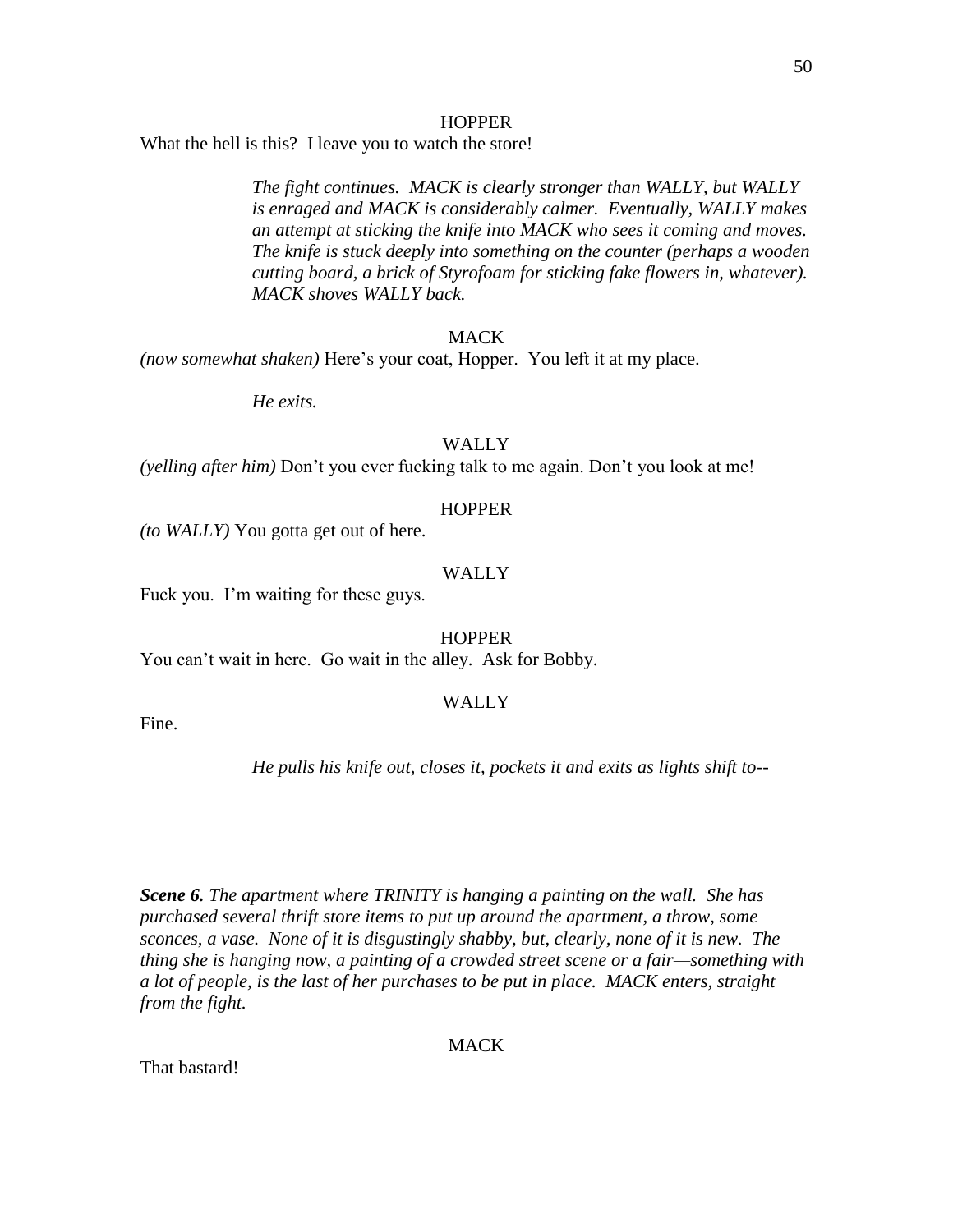Oh, my God! Who?

#### MACK

Nobody. Wally. I got in a fight with Wally.

#### **TRINITY**

Over what? Me?

#### **MACK**

No. He's such a little freak. He's got no reason to pull a knife on me.

#### **TRINITY**

He did what?

MACK I couldn't say anything right. He's going off on me. Blaming me.

#### **TRINITY**

*(grabbing his head)* You get hurt?

#### **MACK**

No. He's a terrible fighter. That MMA shit ain't gonna work out.

#### **TRINITY**

What an asshole. *(jumping up and wrapping her legs around him)* I'm glad you're okay. And you're right. He is a bastard.

MACK

*(walking around the room with her attached to him)* What've you been doing?

#### **TRINITY**

Hanging stuff.

#### MACK

You need help?

#### **TRINITY**

Nope, I'm all done.

MACK *(setting her down, and looking at the painting of the crowd)* That looks nice.

#### **TRINITY**

And it was only 5 bucks.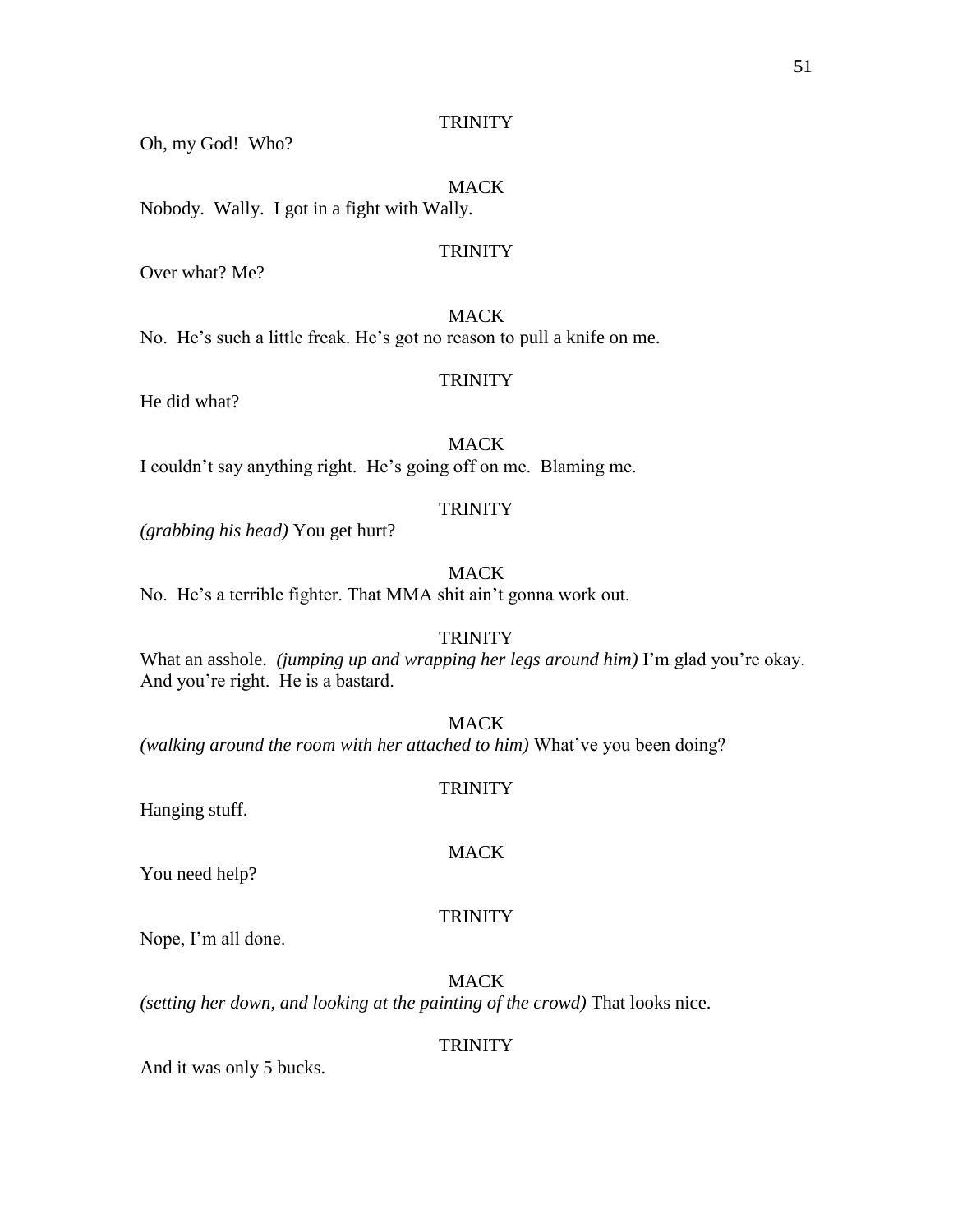#### MACK

Really? You get it at Hopper's?

#### **TRINITY**

Nope. The other second hand place. On 63<sup>rd</sup>.

#### **MACK**

Why didn't you buy something new?

**TRINITY** Just cuz you have money doesn't mean you hafta spend it.

MACK I guess. Five bucks, huh? With all those people in it?

#### **TRINITY**

Yeah.

#### MACK

That's probably only like a quarter for each person!

**TRINITY** Do you think it would be cheaper if it was a vase of flowers?

#### **MACK**

It ought to be. People are hard to do.

#### **TRINITY**

*(pinching his cheeks like a little kid)* You're the cutest thing in the world. *(pause)* Don't worry about Wally. You know he's just jealous, right? He's jealous that we're happy.

MACK I think it's more about the money, but whatever.

#### **TRINITY**

What do you think about mutual funds?

#### MACK

I don't know what that is.

#### TRINITY

It's where you invest a little bit in a bunch of different things, like, spreading out your money so nothing's too risky.

#### MACK

Why would anyone want just a little bit of your money?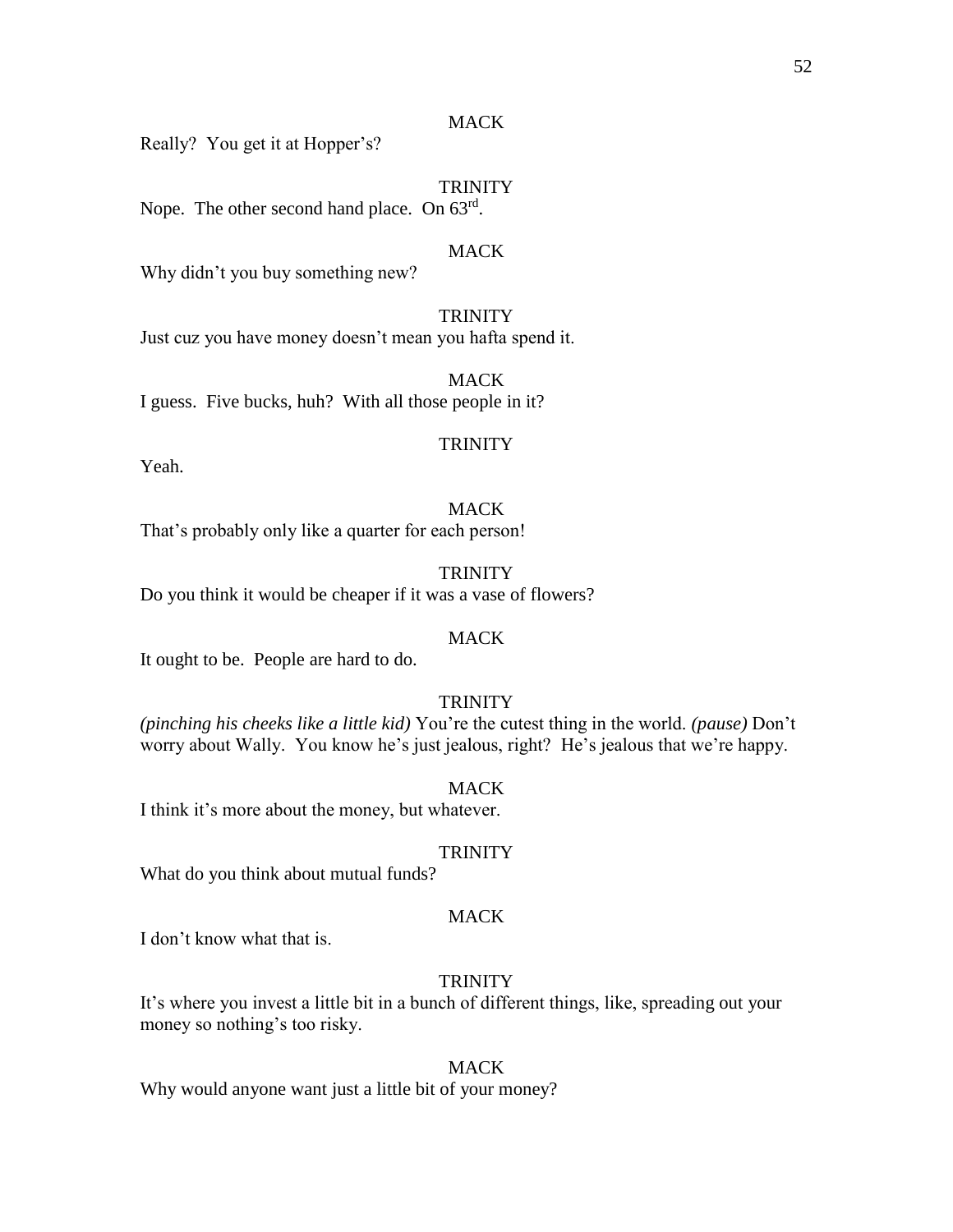I googled it at work. A mutual fund is a "professionally managed collective investment scheme," so I guess someone like, collects the money from a lot of people.

#### MACK

Who collects it?

#### **TRINITY**

I don't know. The guy who's professionally managing it, I guess.

#### **MACK**

**TRINITY** 

When do you get it back?

#### Whenever you want, I guess.

MACK

I doubt it.

#### **TRINITY**

It's my money.

#### MACK

Then why hand it over to a stranger?

#### **TRINITY**

Because I don't know anybody that knows about investing. How do I know what the hell to do with it? I'm trying to put this money somewhere smart, Mack. I'm not smart about money.

#### **MACK**

Can't you just put it in the bank and use it when you need it?

#### **TRINITY**

I'm trying to turn it into more money.

#### MACK

You're not satisfied with ten grand?

#### **TRINITY**

I am.

#### MACK

Then just decide what you want to do with it and do it. Why do you need more?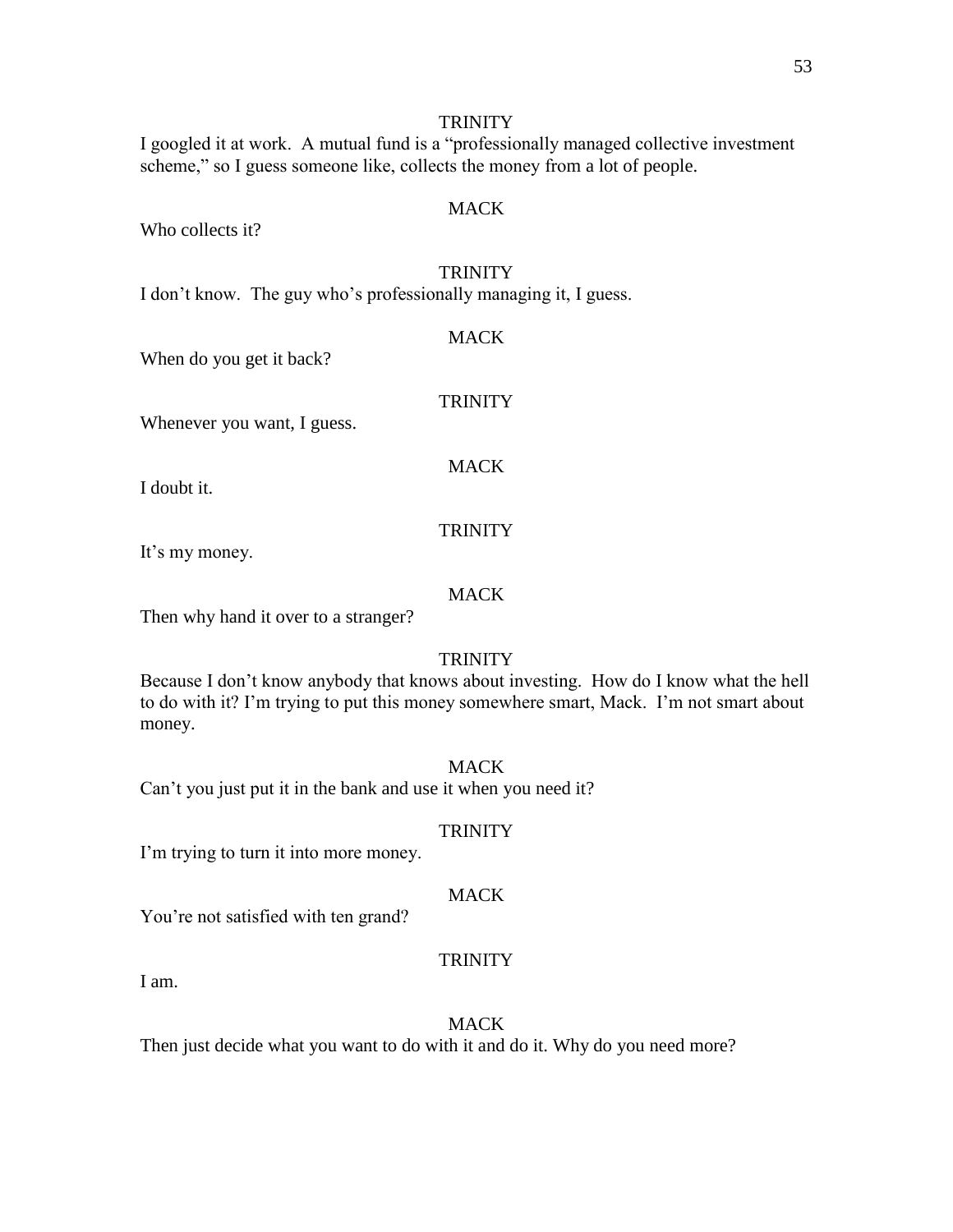What's so bad about wanting?

#### MACK

Nothing. But you already got something. Just be happy with what you have.

#### **TRINITY**

I am. I'm really glad I won. I don't wanna feel like before. I play it smart, I can make this money last. For years, maybe.

#### **MACK**

What if you don't have years?

#### **TRINITY**

Why wouldn't I?

#### **MACK**

People die every day. You wanna die with all that money just sitting in a bunch of different people's companies or whatever? Making you a few dollars every day?

#### **TRINITY**

I'm not dying tomorrow!

#### MACK

Who says?

#### **TRINITY**

I do. I'm not the one who has people pulling knives on me left and right.

#### MACK

I just thought you'd wanna do something with it. Take a trip, open a shop, have something to show for it.

#### **TRINITY**

I do have something to show for it. I have the money.

#### MACK

Fine.

#### **TRINITY**

Having it, it's crazy, it makes me feel nervous and safe at the same time. Like, it's so nice to have it, but it's so hard to know what to do about it and I'm pretty sure I'm gonna mess it up. It makes me not wanna do anything.

#### MACK

So just put it in a plastic bag and put it in a drawer.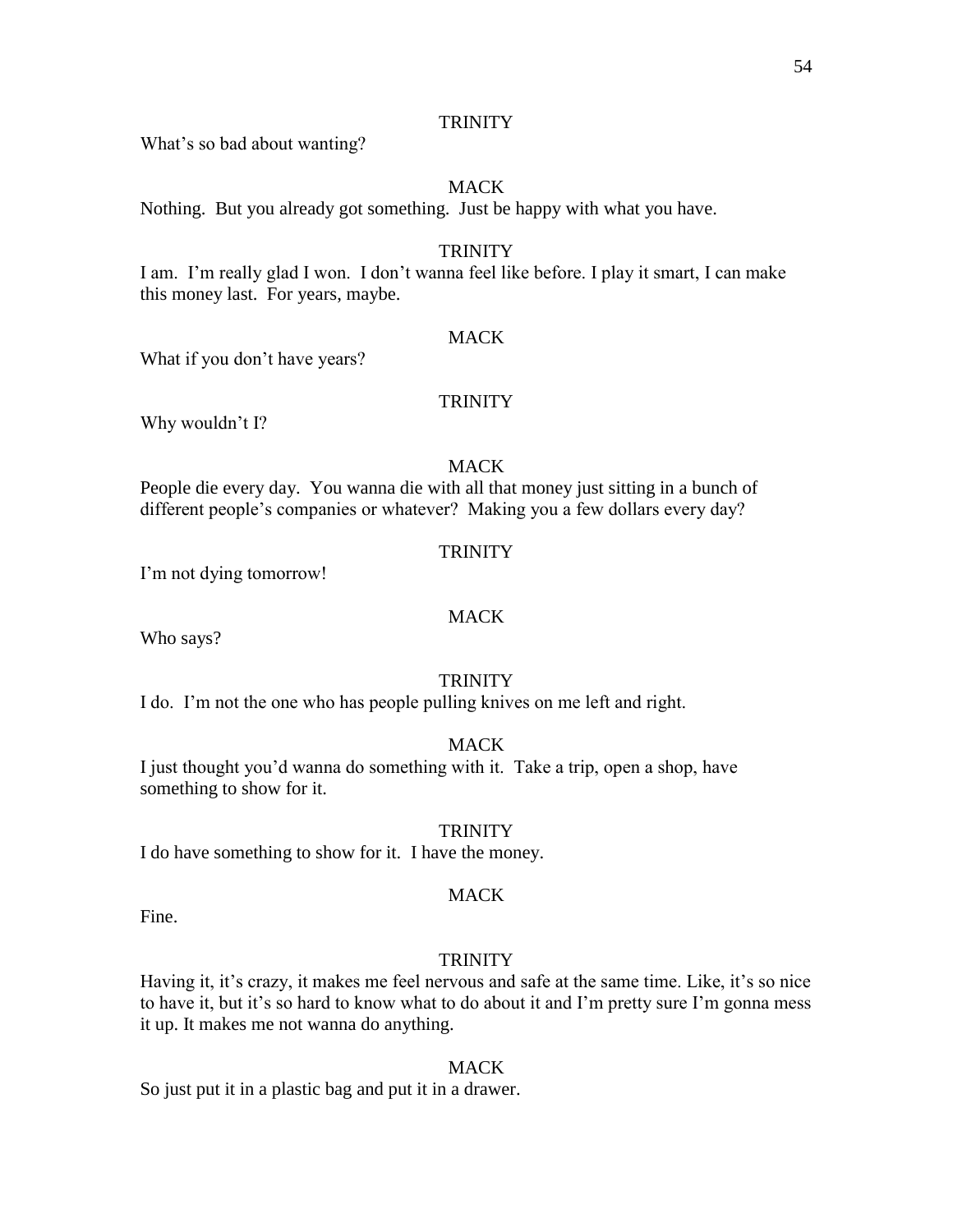Quit it.

#### MACK

What? That's fine. It's your money. Do whatever.

#### **TRINITY**

*(like talking to a toddler, pulling his ears and rocking his head)* Don't be mad at me! Smile right now!

#### **MACK**

I'm not mad.

#### **TRINITY**

I know what will make you not be mad at me anymore! *(She retrieves a rolled up vinyl banner from a bag in the corner of the room.)* A present!

#### MACK

Seriously?

#### **TRINITY**

MACK

Like me again!

I like you.

#### **TRINITY**

Open it. Or unroll it. And then you'll *really* like me.

*MACK does. It is a professionally made banner reading "Mack's Ink Shop" and bearing a picture of Trinity's raven tattoo as its logo.*

#### **MACK**

**TRINITY** 

Holy smokes. Trinity.

Do you like me again?

MACK

This is amazing.

#### **TRINITY**

Say you like me again.

#### **MACK**

You spent some of your money? On this? *(she nods)* For me? *(she nods)* Was it a lot?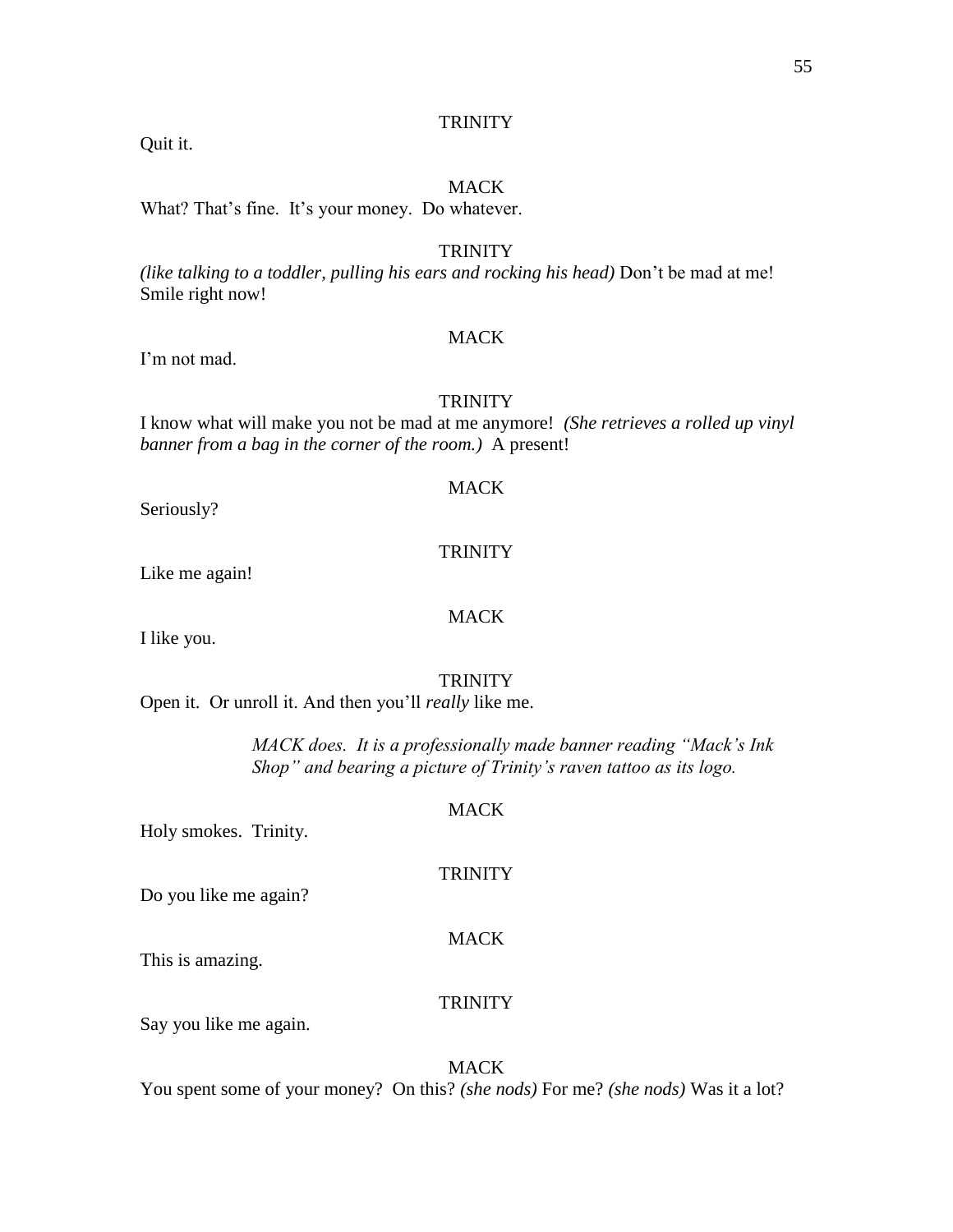Don't ask how much a gift costs. You like me?

#### MACK

You're my girl. And this is the greatest present. *He wraps her in his arms and squeezes her impossibly tight. She is buried in him. After a moment, she starts to cry.* What's up? Stop? Am I hurting you? What? *He pushes away from her, but she clings to him.*

#### **TRINITY**

Stay.

#### MACK

Okay.

*He holds her gingerly for a bit. He really doesn't know what to do with a woman crying.*

You're freaking me out. Can you stop? What's wrong with you?

#### **TRINITY**

Oh, that's real nice.

#### **MACK**

I mean it. I'm trying to ask. Tell me what's wrong.

#### **TRINITY**

I went to my parents' today, to pick up some more stuff . . .

#### MACK

Yeah?

#### **TRINITY**

I don't wanna tell you because if I do you're gonna feel, like, pressured. And you'll say you're not mad at me but I think you really will be.

#### **MACK**

Jesus. Just tell me.

#### **TRINITY**

My parents left.

#### **MACK**

You guys fight?

### **TRINITY**

No, like, before I got there. They left. With Augie.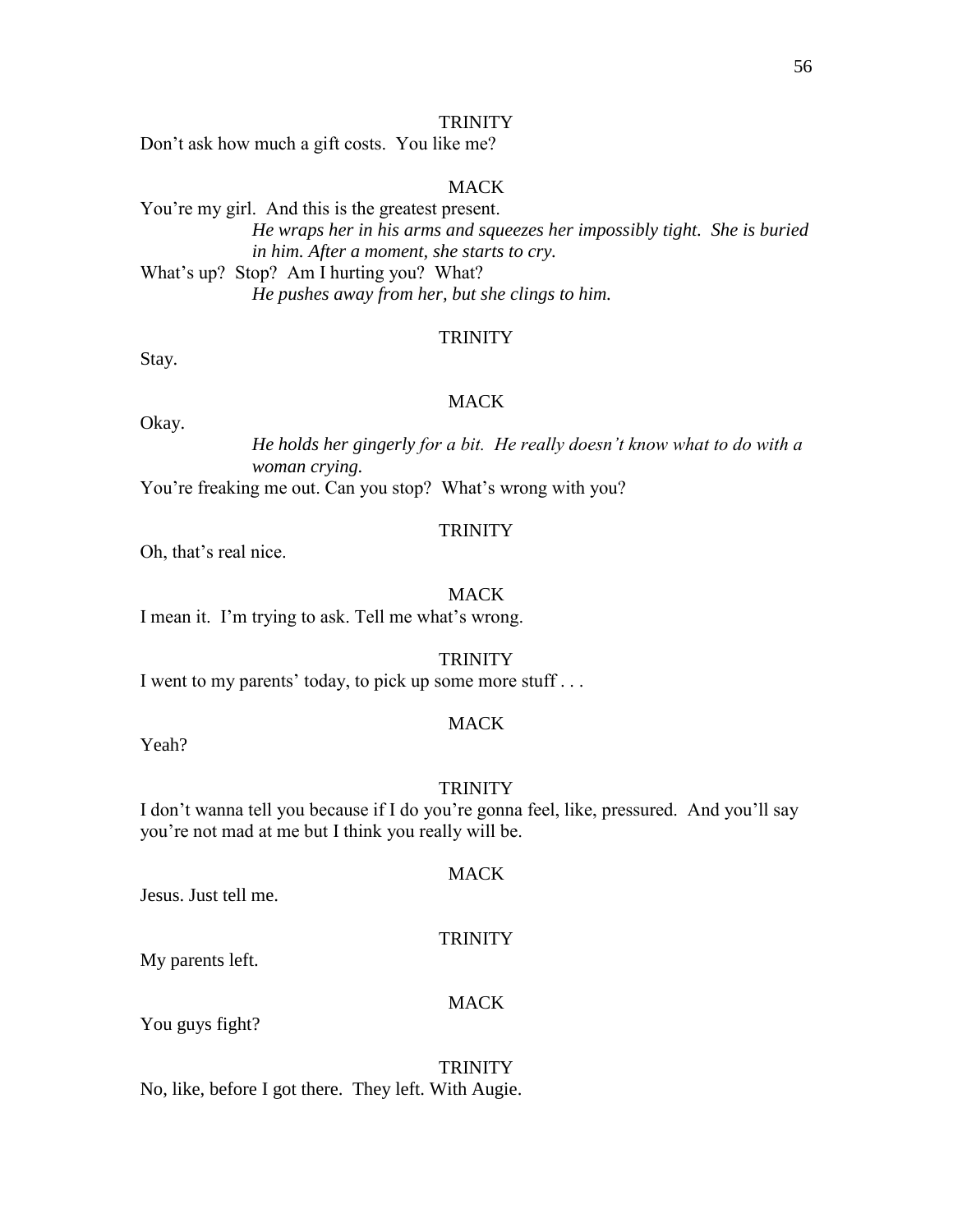#### **MACK**

They left . . . town?

#### **TRINITY**

Yeah.

No.

**MACK** You didn't know they were going? Your mom didn't tell you?

#### **TRINITY**

#### **MACK**

You call her? *TRINITY cries.* What?

## **TRINITY**

Yeah. She answered and said she was sorry but my dad wouldn't let her talk to me.

#### MACK

Where are they?

#### **TRINITY**

She said they're going to Louisville.

#### **MACK**

Why the fuck would they go there?

**TRINITY** She said my dad's route is changing and he's gonna be based outta there.

#### MACK

**TRINITY** 

That makes sense.

What?

#### MACK

I mean it's crazy.

**TRINITY** That's what I said and she said, "You make your bed you lie in it."

#### MACK

And they took your stuff?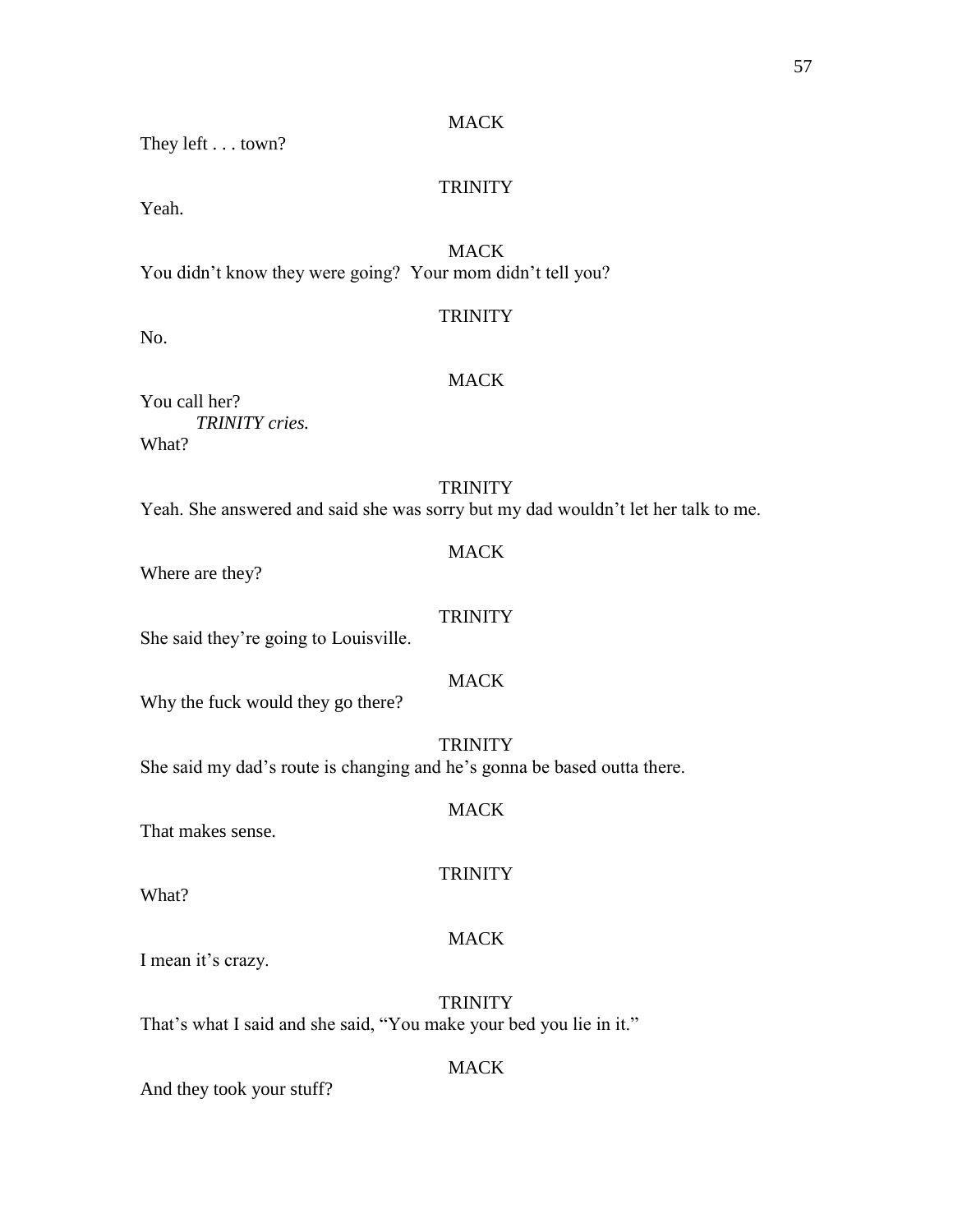*TRINITY shakes her head no.*

They left it?

*TRINITY points to the corner where there is a big garbage bag filled to bursting with clothing, toiletries, etc.*

No.

*TRINITY nods.* They put it out?

#### **TRINITY**

In the alley.

#### MACK

Bastards. Everyone we know is a fucking bastard, Trinity. *(pause)* You're gonna stay here. That was the plan anyway, right? *(TRINITY nods)* So fuck them. Business as usual. It's me and it's you and we're happy and if people don't get that or they're jealous or whatever, they can fuck off.

#### **TRINITY**

Okay.

Right.

#### **MACK**

**TRINITY** 

We got a roof, we got jobs, we don't need a thing.

MACK Even if we did, we got the money to buy it, right? Rainy day fund?

#### **TRINITY**

It's pretty rainy.

#### **MACK**

Nah. This ain't nothin'.

*Scene 7. A week or so later. The apartment. It is storming outside and TRINITY is sitting in the window, painting her nails, getting wet. Her hair has lost something of its beauty. She has not recovered from being abandoned. Through the unlocked door, WALLY walks in silently. TRINITY does not see him. He steps gingerly around the room, until he reaches the point where he's going to scare her if he announces himself.*

#### WALLY

*(quietly)* Trinity?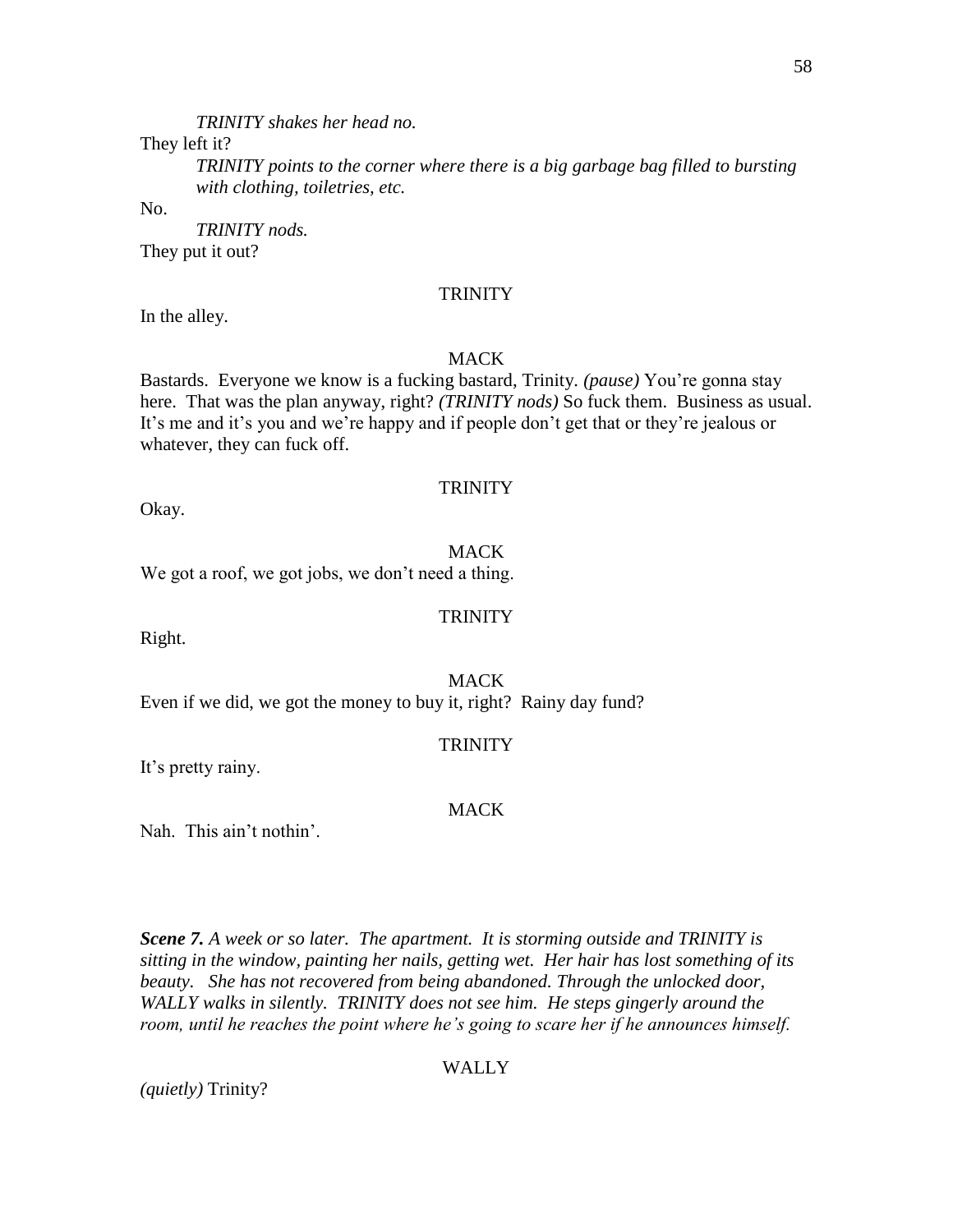*(jumping)* Oh! Jesus Christ, Wally. You just walk in?

#### WALLY

I knocked. You must not have heard it.

#### **TRINITY**

I was zoning out, I guess. *(a brief pause)* And you shouldn't come here anyway. You pulled a knife on Mack?

#### **WALLY**

That was so stupid, Trinity. It was nothing. I'm surprised he even told you about it.

#### **TRINITY**

You freaked him out.

#### WALLY

What? A big guy like him? Girl, he was playing you. It was nothing. I was kidding around. I'm sure he knew I was kidding around.

#### **TRINITY**

He was really pissed.

#### WALLY

Yeah . . . well . . . he likes to get mad, I think.

#### **TRINITY**

You should leave before he gets back.

#### **WALLY**

Okay. I will. But I gotta tell you something. Guess who I just heard's pregnant?

#### **TRINITY**

I don't know.

#### WALLY

Well, at least take one guess.

#### TRINITY

Are you the dad?

#### WALLY

Fuck no! Are you ready? Piri! Crazy Piri!

#### **TRINITY**

What?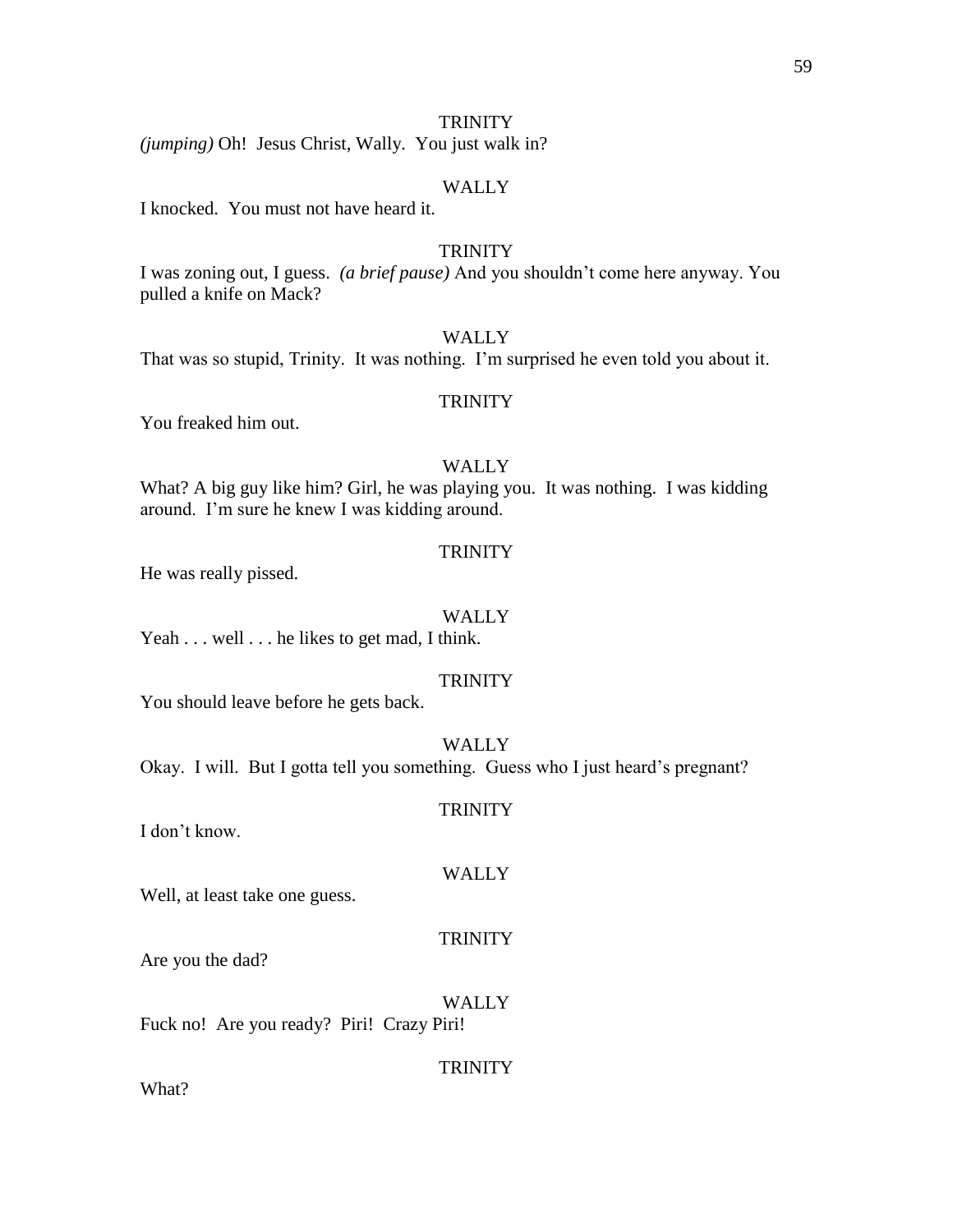Yeah! With the gold dishes and the junk collecting. *(pause)* Shit. Her and the junk man are gonna have a little junk baby.

#### **TRINITY**

He's the father? Hopper?

#### WALLY

That what she says. The junk lady and the junkie.

#### **TRINITY**

That's gross.

#### WALLY

Why? Poor, stinky people need love too. But that baby is fucked.

#### **TRINITY**

Seriously. And she's like 60.

#### **WALLY**

I don't think so. If you really look at her, behind that hair, I don't think she's that old.

#### **TRINITY**

It's still gross.

#### WALLY

Totally. *(pause)* Hey, I talked to your dad the other day.

#### **TRINITY**

Let me guess? He didn't say to tell me hi.

#### WALLY

C'mere.

*He opens his arms but she doesn't move.*

Seriously, get over here.

*She steps to him and he wraps her in his arms.*

Don't hate your family. They weren't real nice, and your dad especially pulled kind of a dick move, but he's been like that before. You've seen it. It takes him a week or so and then he sees what an asshole he was and says sorry. Tell me you don't know that.

#### **TRINITY**

I do. I do. But this isn't like he just hit me, or hid my keys or something. They left.

#### WALLY

I know, but that's okay. You got me. You got the girls at the shop.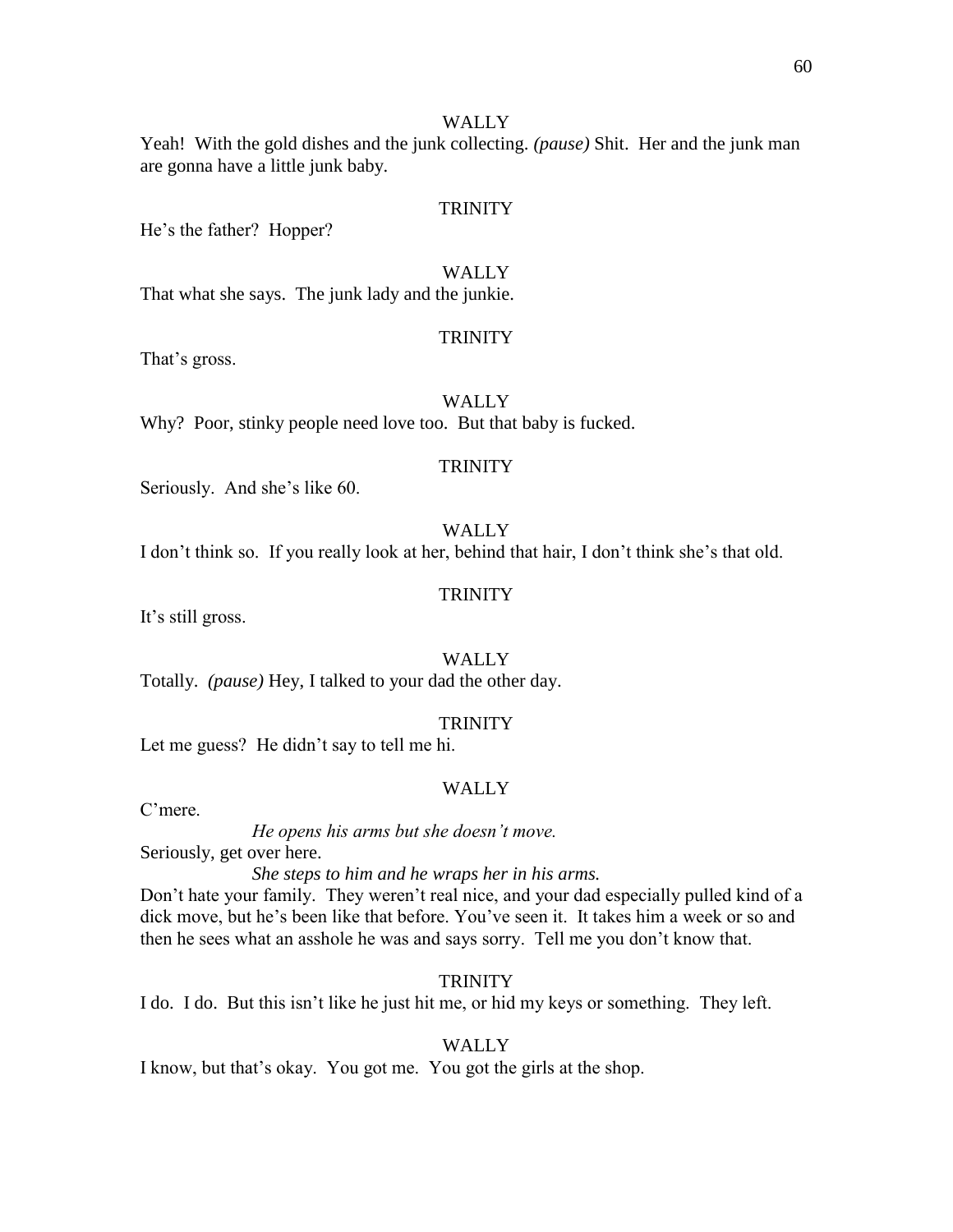And Mack.

#### WALLY

Yeah, I guess. Just my opinion, but I still say it was kind of a quick jump you made into this place, Trinity. I wanted to talk to you about it, but there really wasn't any time. You like, met him, and the next day you're living here.

 $T$ 

| That's not true.                   | TRINITY        |
|------------------------------------|----------------|
| It was pretty quick.               | WALLY          |
| It just happened. And I was happy. | <b>TRINITY</b> |
| Are you still?                     | WALLY          |
| I guess.                           | <b>TRINITY</b> |
| You in love with him?              | WALLY          |
|                                    |                |

I could be.

WALLY Really? Really? I never saw that coming. I didn't see him as your type.

**TRINITY** What does that mean? I have a type? What is it?

#### WALLY

**TRINITY** 

I don't know. I know what it ain't—blockheads.

#### **TRINITY**

So Mack's a blockhead?

#### WALLY

Kinda. I'm not trying to be mean, but he's not really smart, you know? Like, he found what he's good at and he's fine just doing that forever.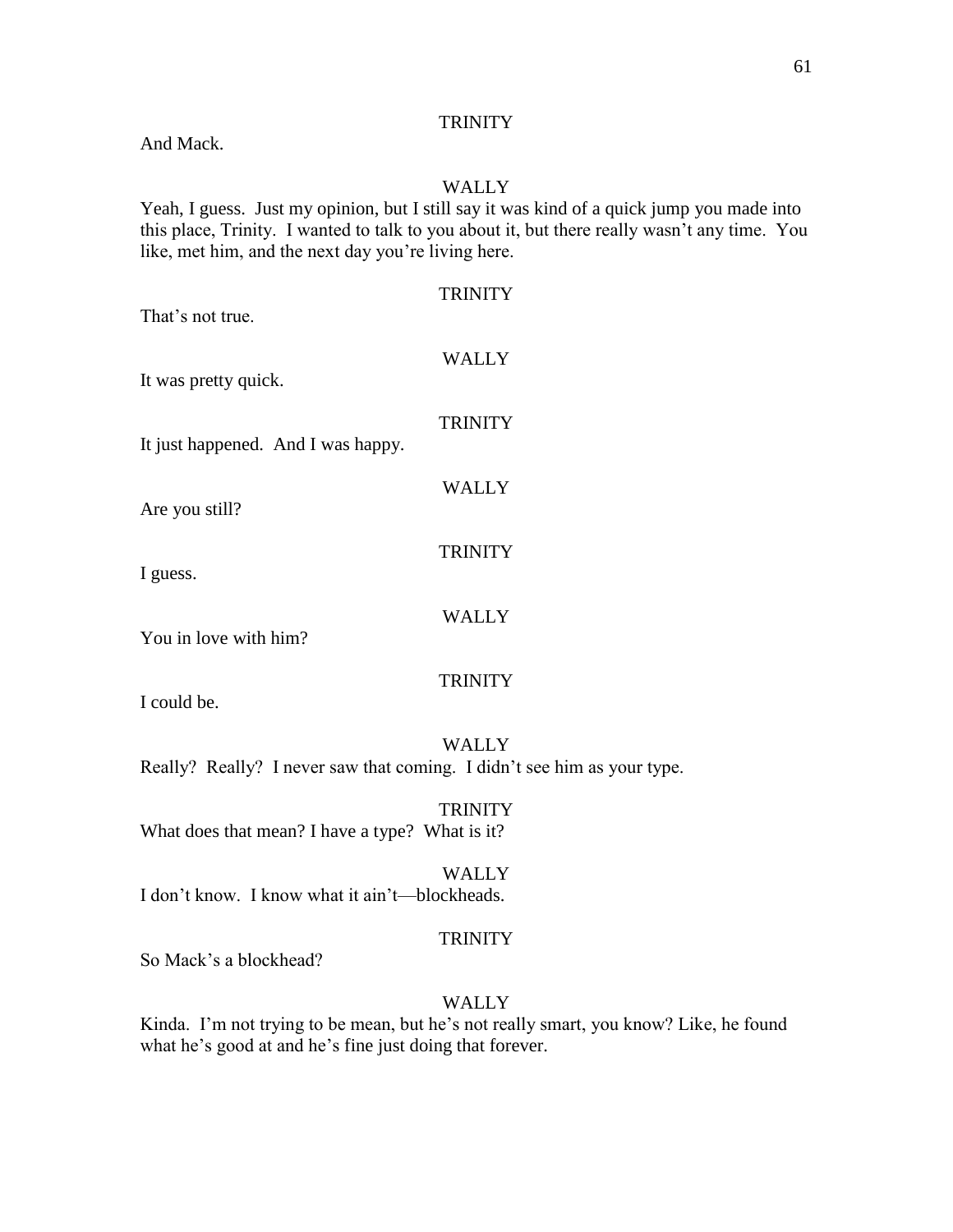You work in a fucking pet shop.

#### WALLY

But I'm training, Trinity. Six months from now, I'm gonna fight. A year from now, I'm gonna be pay-per-view! You won't even believe it. The fucking Allstate Arena, magazine covers, all kinds of crazy shit!

#### **TRINITY**

And in the meantime?

#### WALLY

Well, I got the pet shop, but I got some other shit going. Hopper hooked me up with some guys.

#### **TRINITY**

Didn't you just say he's always high?

#### WALLY

Not always, but it doesn't even matter. He was just the . . . link . . . he just did the introduction, you know? Now I'm making good money again, working for them, these other guys, occasionally.

#### **TRINITY**

Doing what?

#### WALLY

Whatever! Running errands! It doesn't even matter, Trinity, because it's temporary. That's the key word. Temporary. I'm moving on, moving forward, moving up! Mack's stuck here. I'm worried that you're gonna get stuck with him.

**TRINITY** 

Mack is happy. He's an artist. You know—you're wearing it.

#### WALLY

Don't fucking remind me.

#### **TRINITY**

It's okay. I'm okay.

*MACK abruptly enters.*

#### **MACK**

What the hell are you doing here?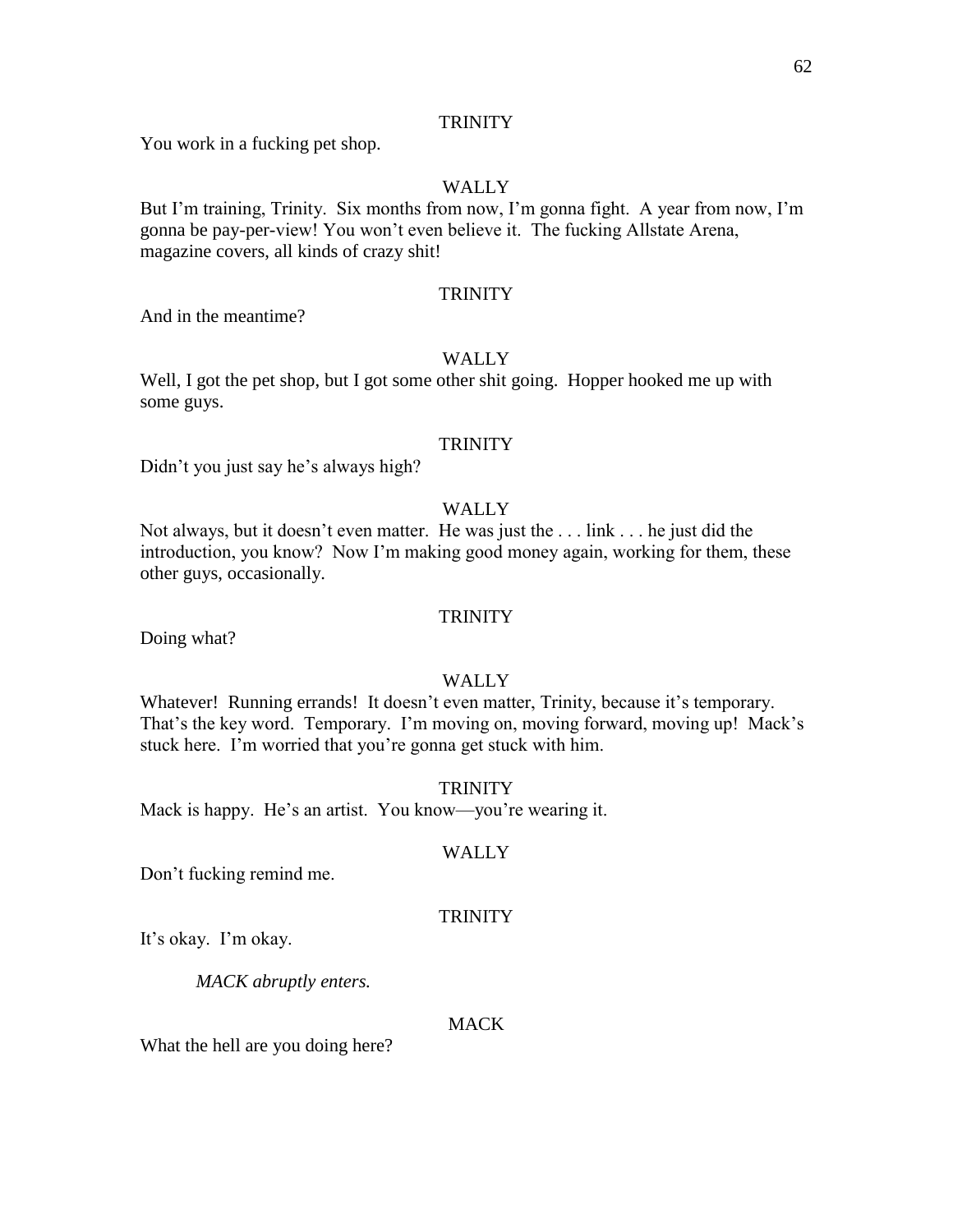Dude, I came over to talk—

#### MACK

Trinity doesn't want to talk to you!

#### WALLY

She was okay with it before you got here.

#### MACK

You leave your knife at home today?

#### WALLY

Dude! Seriously! I wanna talk to you. I'm sorry about that whole thing. It got outta hand. I was trying to goof around with you.

#### **MACK**

No, you weren't.

#### WALLY

I was, man. I was kinda geeked out on this muscle builder shit I'm taking and I'm afraid you thought I was serious.

MACK

**TRINITY** 

MACK

You were.

Mack, listen to him.

Why?

#### **TRINITY**

Maybe it wasn't like you thought.

#### MACK

Are you kidding me? Ask Hopper about it. He kicked this asshole out of his store.

#### **TRINITY**

Hopper won't even remember it.

#### WALLY

Yeah, seriously.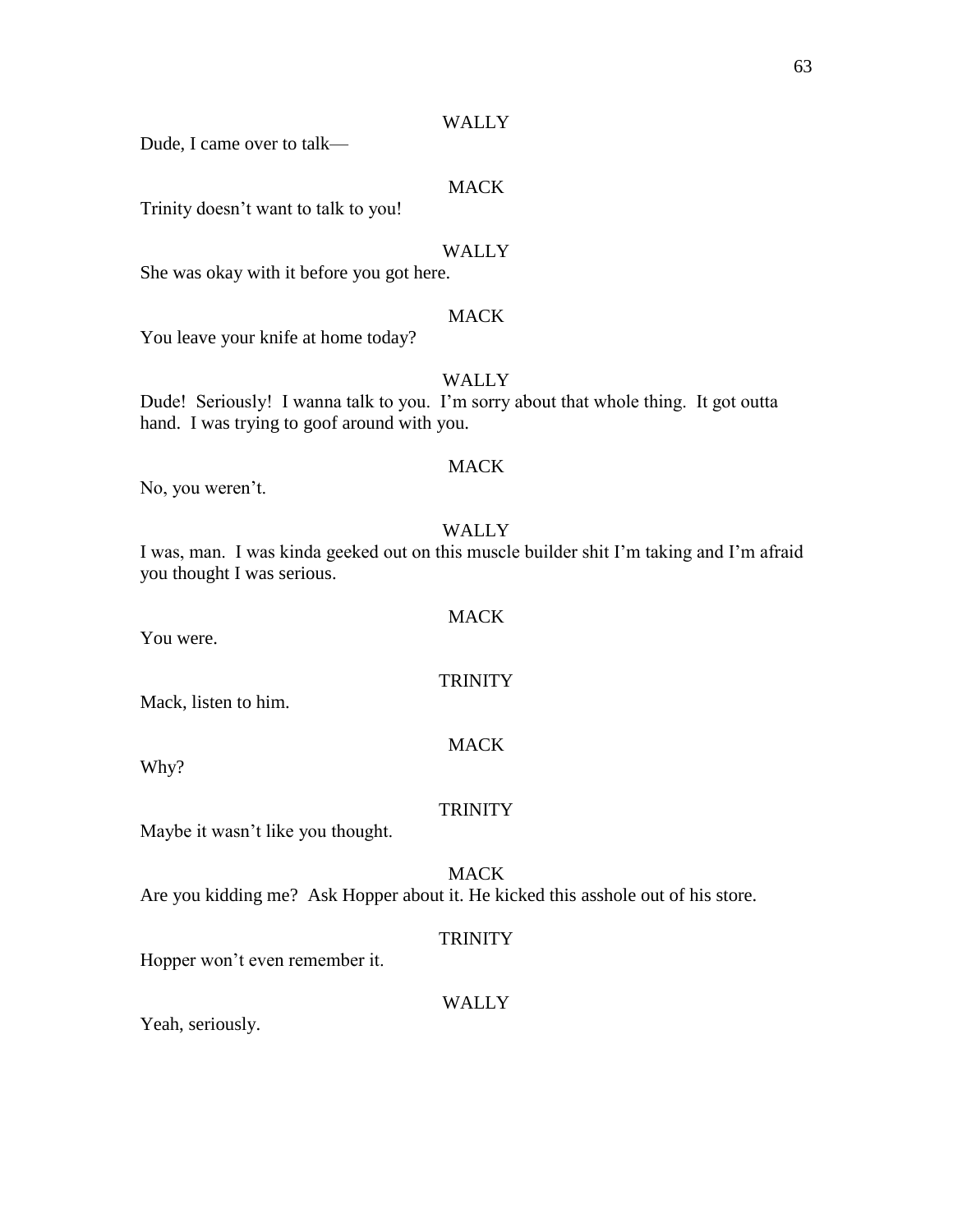Can you guys just make up?

#### MACK

Why?

#### **TRINITY**

Just be friends again. For me? *MACK stares at her in disbelief. WALLY puts his hand out.*

#### WALLY

How about it, buddy?

#### MACK

*(less than half-heartedly)* Fine.

*They shake hands insincerely.*

*(clapping)* Yay!

#### WALLY

MACK

**TRINITY** 

You guys wanna get some food?

I just ate.

#### **TRINITY**

I can tell. You have something on your face. *She approaches him and wipes her fingers on his cheek.* Salsa?

#### MACK

Pasta.

**TRINITY** 

*(grabbing his cheeks and baby talking)* You're a sloppy eater.

#### MACK

**TRINITY** 

*(brushing her off)* Quit.

Sorry.

#### WALLY

So, Trinity, you wanna eat?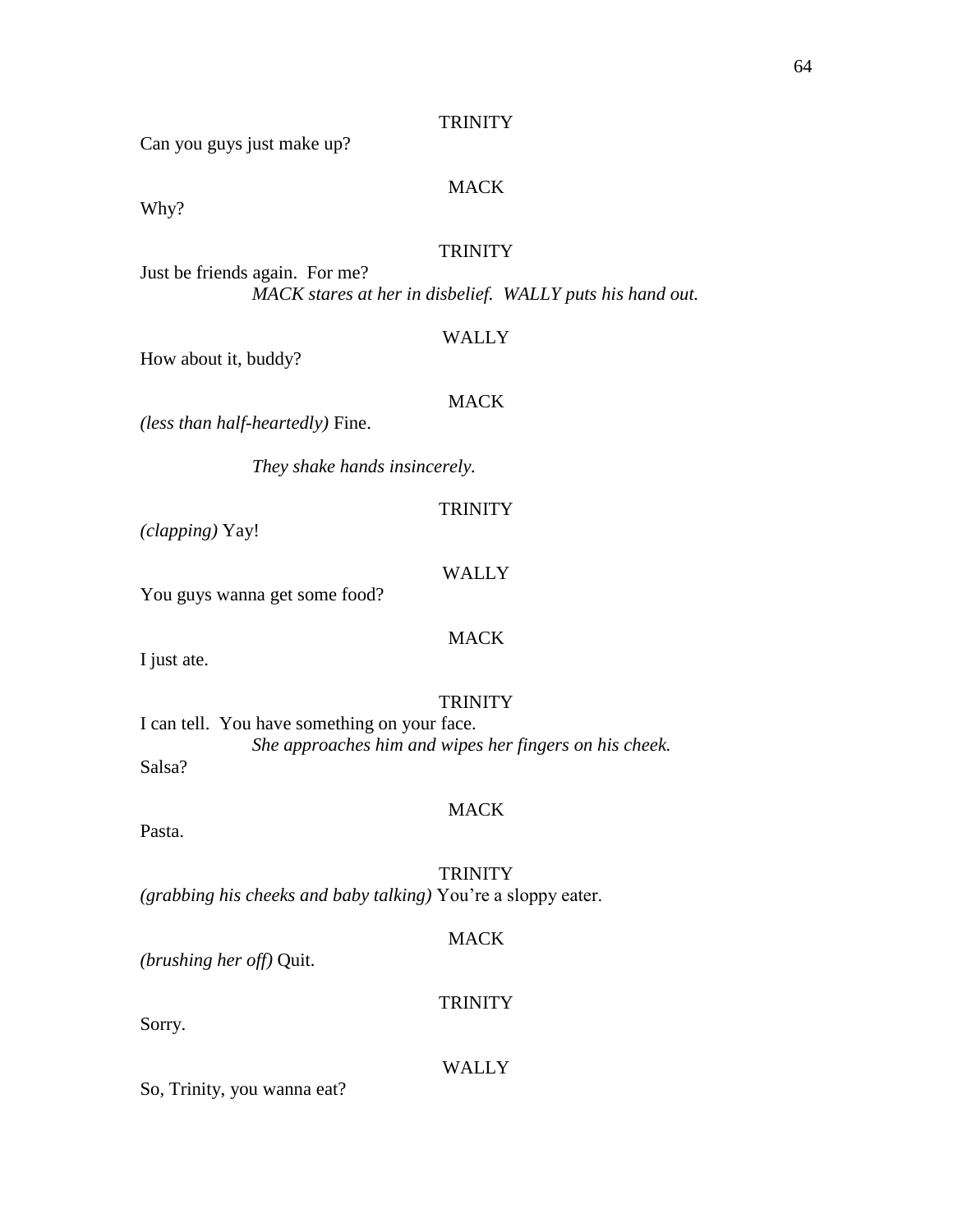Your treat, Moneybags?

#### WALLY

Hell no! You're the fucking millionaire!

#### **TRINITY**

Hah! I'm not even thinking about that money. I already spent a little and it felt awful.

#### WALLY

On what?

#### **TRINITY**

*(pointing to sign)* That.

#### MACK

I didn't ask for it.

#### **TRINITY**

I'm not saying you did. I just liked having the ten thousand all together. I'm saving now to get it back up to that.

#### **MACK**

You can return the sign.

#### WALLY

Not if it's custom.

#### **TRINITY**

You guys, stop! I wanted to do something big for you, Mack. You've been really good to me and I wanted to make you happy. *(pause)* But I'm not gonna spend any more of the money. I just like saving it, having it.

| For what?          | <b>WALLY</b>   |
|--------------------|----------------|
| In case I need it. | <b>TRINITY</b> |
| Like for food?     | <b>WALLY</b>   |
|                    | <b>TRINITY</b> |

Like for an emergency.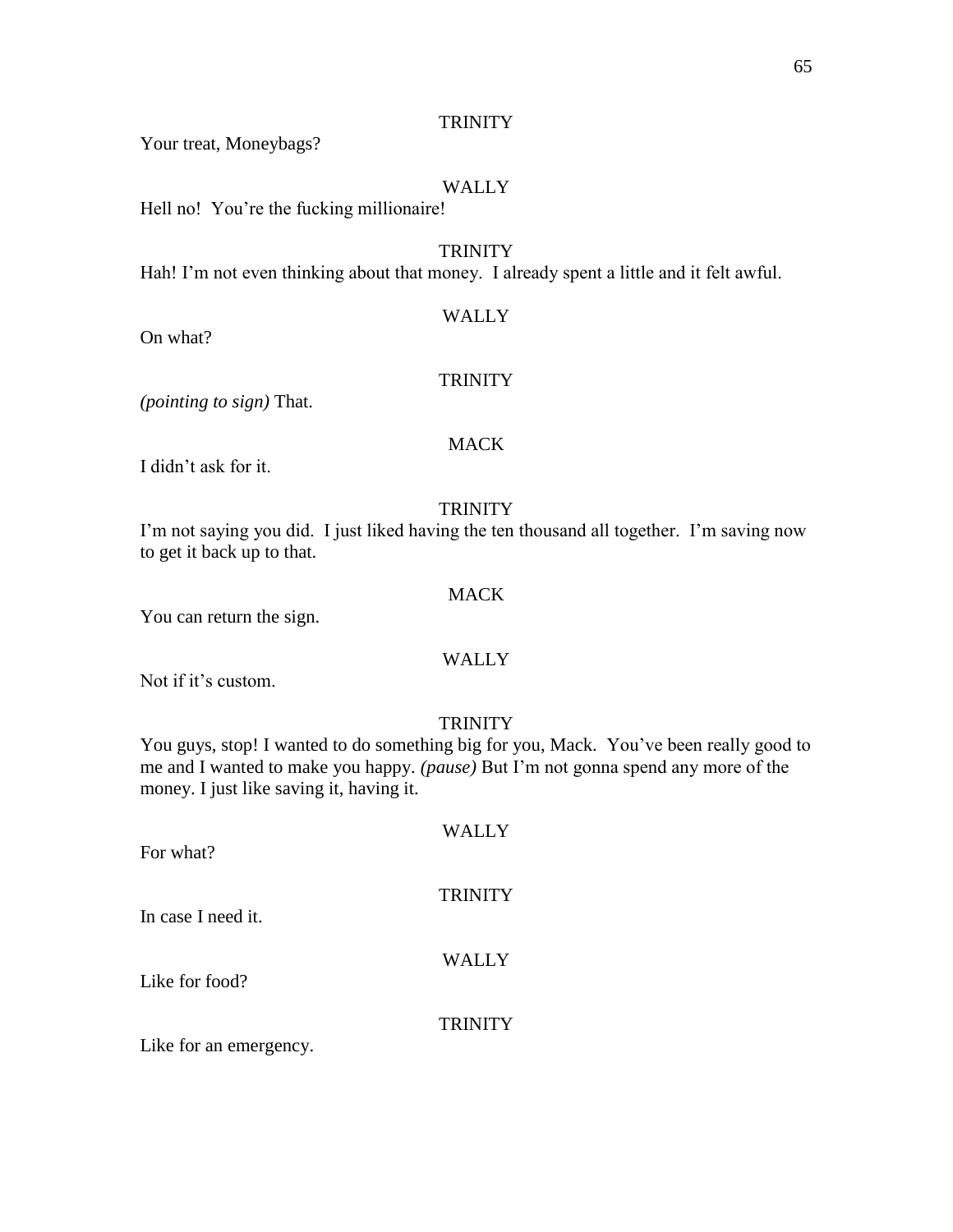A ten thousand dollar emergency?

#### MACK

Lay off her.

#### WALLY

I'm just saying.

#### MACK

She decided not to spend it and that's it.

#### WALLY

Fine. Trinity, not too long ago, I was fucking broke. You know this. I will buy my food and you buy yours.

#### **TRINITY**

Okay. Mack, I hate to ask, but do you have money? I'm working tomorrow. I'll have cash from tips.

#### **MACK**

In the cabinet.

*TRINITY goes into the box in the cabinet and withdraws a few bills.*

#### **TRINITY**

We won't be long. You gonna be all right?

#### **MACK**

I'm gonna clean out the binders.

#### WALLY

Have fun!

Yeah.

#### MACK

*TRINITY kisses MACK as WALLY exits.*

#### **TRINITY**

Love me big, Mac?

MACK

Yeah.

**TRINITY** 

Big?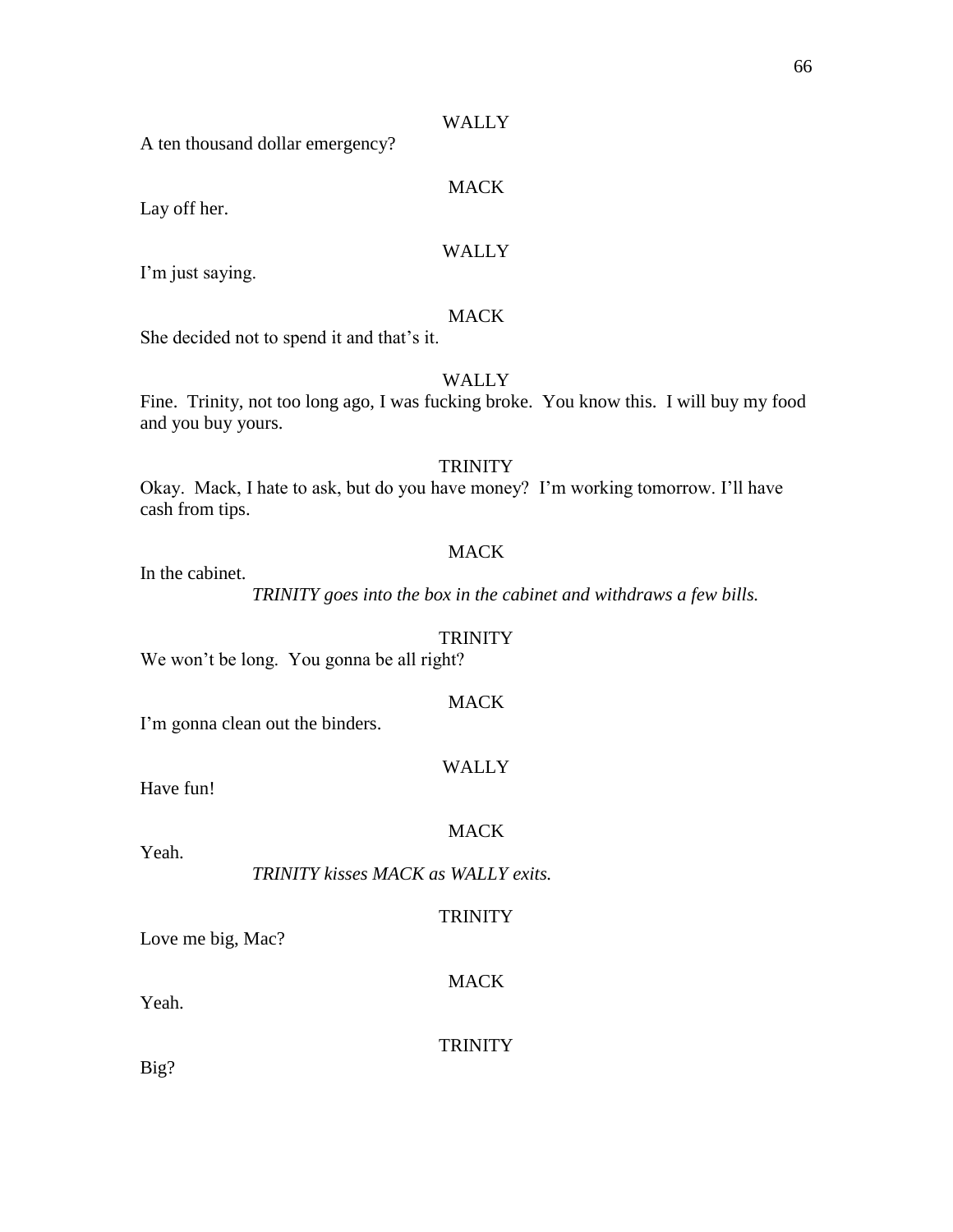#### **MACK**

#### WALLY

*(from hall)* C'mon!

#### **TRINITY**

All right!

*TRINITY exits as MACK pulls out his harmonica and plays a familiar riff over and over. He stops and reaches for a binder of drawings and begins to flip through it.* 

*Scene 8. Two hours later. MACK has fallen sound asleep on the couch with the binder open across his stomach. He may have a blanket partly over his face. WALLY and TRINITY return, a little drunk. They are carrying a cheap bottle of wine, unopened.*

#### WALLY

*(as they enter)* A thousand bucks says he's asleep!

#### **TRINITY**

You don't have a thousand bucks!

#### WALLY

*(seeing MACK)* I win!

#### **TRINITY**

I never bet! *(they laugh, TRINITY holds up wine)* We might be in trouble. I don't know if he has a corkscrew.

#### WALLY

It's twist off! *(opens wine)*

#### **TRINITY**

High class!

#### WALLY

Only the best for the girl who has everything.

#### **TRINITY**

Hey, Wally? That was actually pretty fun.

Big.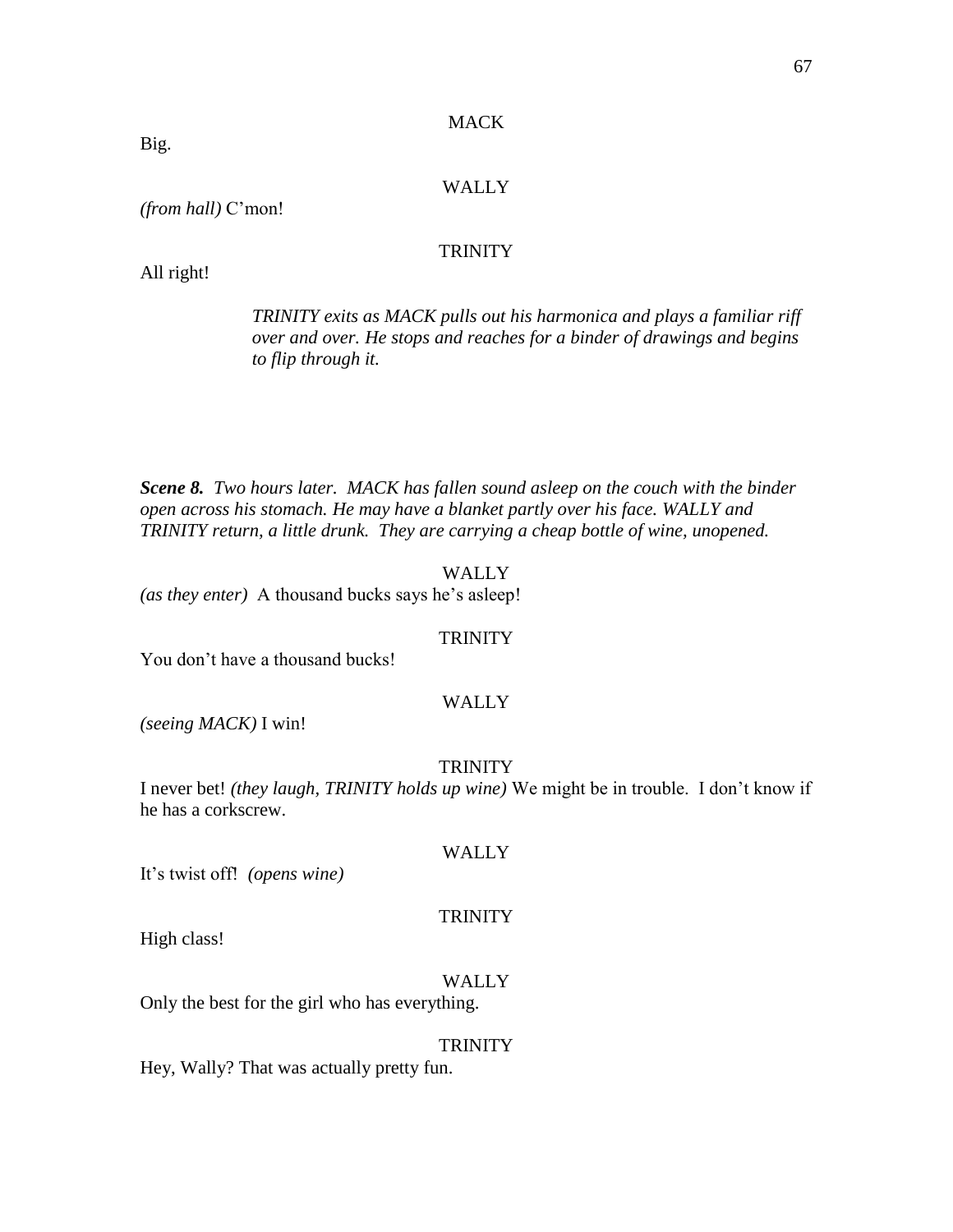Why are you surprised?

#### **TRINITY**

It's just been tense lately. You not around, the thing with my family, Mack's pissed off all the time.

#### WALLY

About what?

#### **TRINITY**

Everything. He wanted a new gun and he found a used one on ebay, then someone outbid him with like less than five seconds left. He freaked out. I had to leave.

#### **WALLY**

Mack's buying a gun?

#### **TRINITY**

A tattoo gun, you idiot!

#### WALLY

Oh. Can't he just buy one? Why's he trying to get it cheap?

#### **TRINITY**

He asked me for the money, but . . . you know . . . he got along fine without my money before. I just feel like, we can't just spend on everything we want. It'll be gone too quick. Before? If he wanted a new gun? He woulda figured out how to get it, to save for it or whatever. I'm not gonna be able to deal with him asking me for stuff all the time.

WALLY He doesn't deserve you. **TRINITY** Shut your eyes. WALLY What? Why? TRINITY Just do it. WALLY You gonna do something to me?

#### **TRINITY**

Yeah, stupid. I'm gonna punch you in the fucking face. Seriously, do it.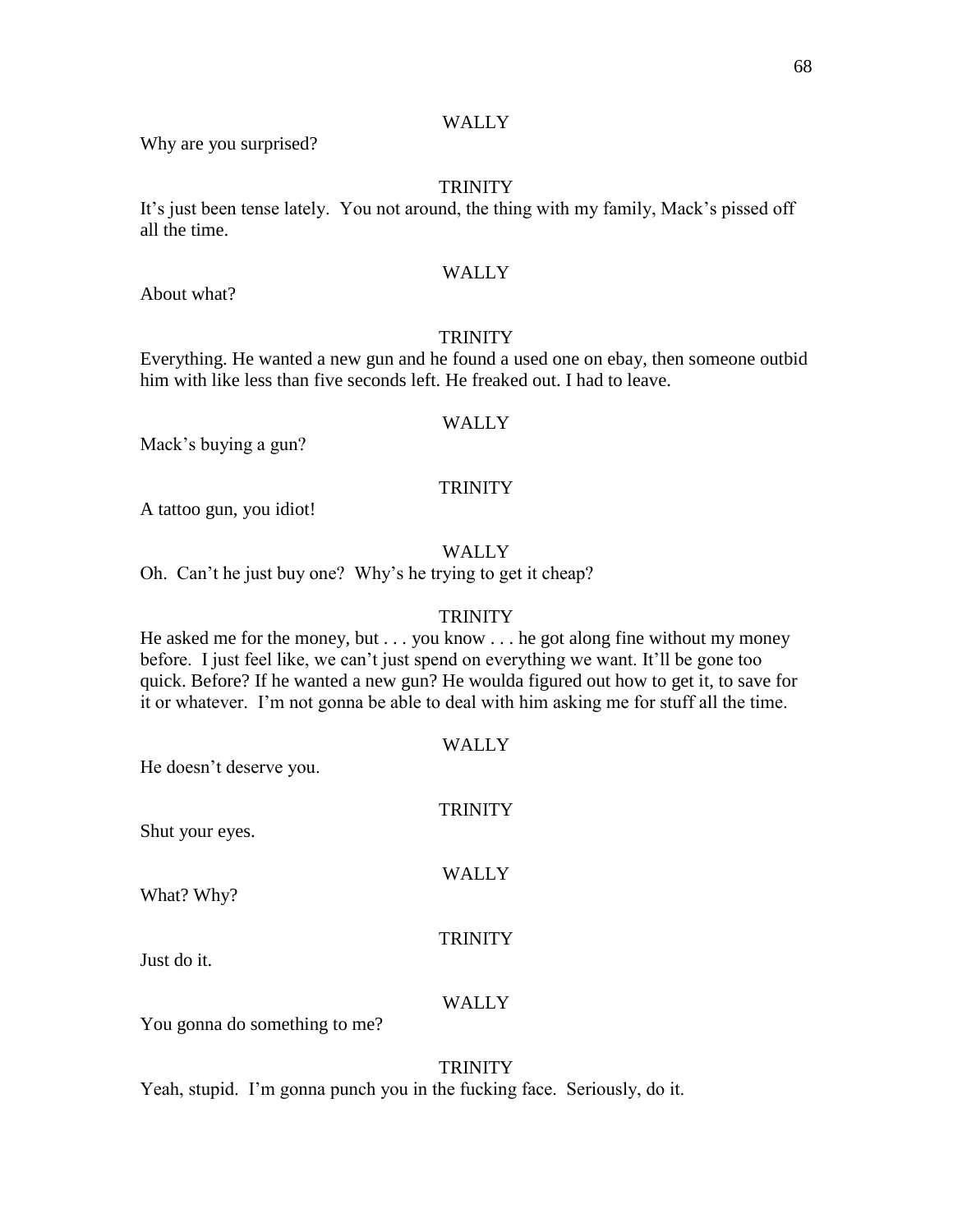|                                                                                  | <b>WALLY</b>                                                                                                                                                                                |
|----------------------------------------------------------------------------------|---------------------------------------------------------------------------------------------------------------------------------------------------------------------------------------------|
| Okay, okay.                                                                      |                                                                                                                                                                                             |
|                                                                                  | WALLY closes his eyes and stays very still.                                                                                                                                                 |
|                                                                                  | <b>TRINITY</b>                                                                                                                                                                              |
| Do not peek.                                                                     | TRINITY moves to various spots around the room, opening and closing<br>drawers, cabinet doors, making noises to confuse WALLY. At one of the<br>spots, not the last one, she removes a key. |
| You can look now.                                                                |                                                                                                                                                                                             |
| What?                                                                            | <b>WALLY</b>                                                                                                                                                                                |
| I had to get my key.                                                             | <b>TRINITY</b>                                                                                                                                                                              |
|                                                                                  |                                                                                                                                                                                             |
| Key to what?                                                                     | <b>WALLY</b>                                                                                                                                                                                |
|                                                                                  | <b>TRINITY</b>                                                                                                                                                                              |
| The box.<br>TRINITY pulls a secure-looking metal lockbox out from under the bed. |                                                                                                                                                                                             |
| What the hell is that?                                                           | <b>WALLY</b>                                                                                                                                                                                |
| It's where I keep stuff.                                                         | <b>TRINITY</b>                                                                                                                                                                              |
|                                                                                  | <b>TRINITY</b> opens it. Inside the box is all of her money. There should<br>appear to be about 1000 bills, not stacked neatly. Clearly, they have been<br>handled and leafed through.      |
| What the hell is that?                                                           | <b>WALLY</b>                                                                                                                                                                                |
| My money.                                                                        | <b>TRINITY</b>                                                                                                                                                                              |
| All of it?                                                                       | <b>WALLY</b>                                                                                                                                                                                |
| So what?                                                                         | <b>TRINITY</b>                                                                                                                                                                              |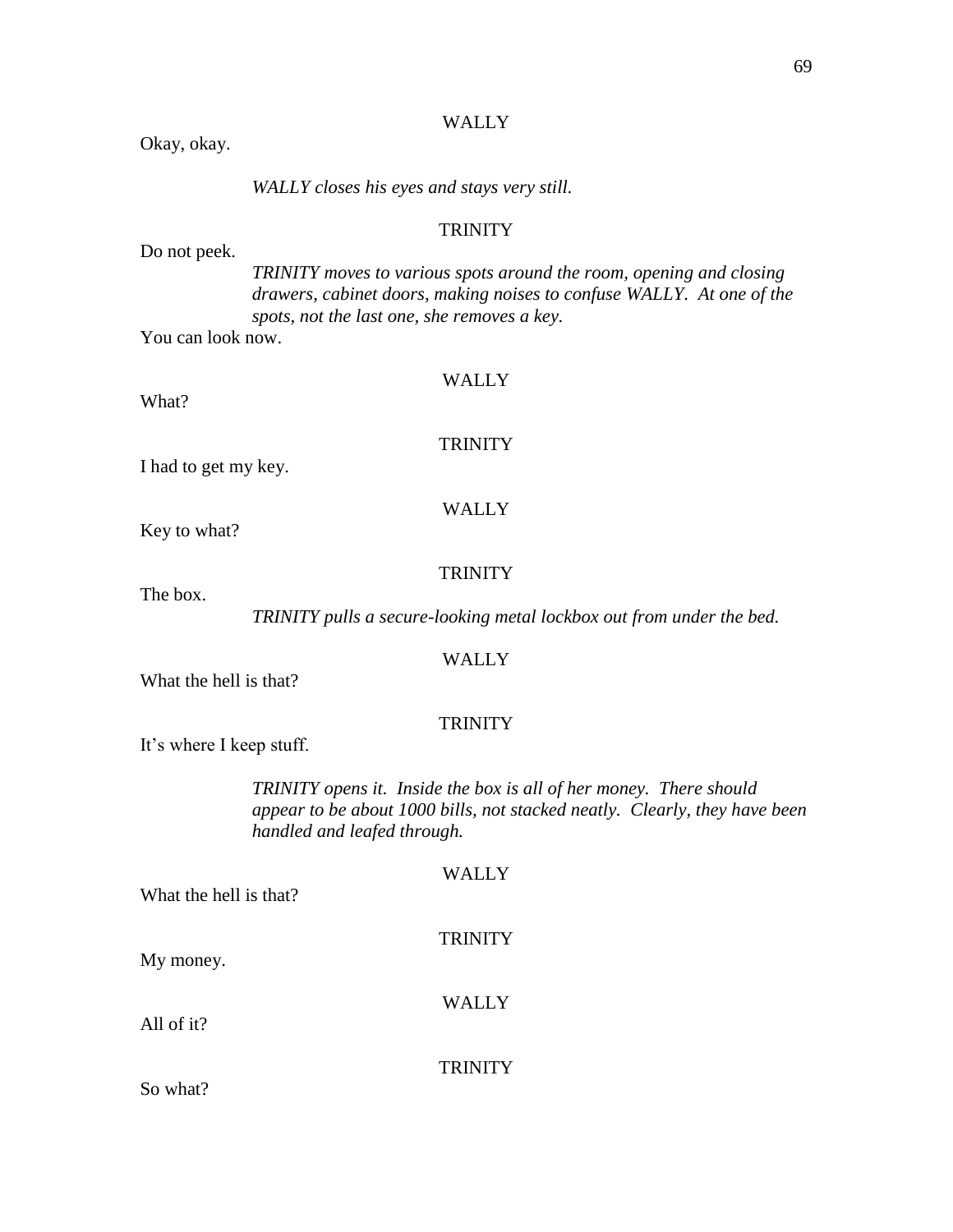Put it in the goddam bank, Trinity!

**TRINITY** 

**WALLY** 

**TRINITY** 

WALLY

It's fine here. I feel better with it near me.

That's kinda sick.

Shut up.

I'm sayin' . . .

#### **TRINITY**

Well don't.

*TRINITY takes a few bills from her pocket and several coins and drops them in the box.*

#### WALLY

What's that?

#### **TRINITY**

My change from lunch.

#### WALLY

Wasn't that Mack's money?

#### **TRINITY**

He don't know how much I spent. And I said I'd pay him back when I got my check anyway.

Yeah you will.

#### **TRINITY**

WALLY

So what? He's not starving. Look at him.

*They both look at MACK, asleep on the couch. WALLY slips his hand toward the pile of cash. Without ever turning her eyes from MACK, TRINITY slams the lid of the box on WALLY's fingers.*

#### WALLY

*(yelling)* Shit! What the fuck?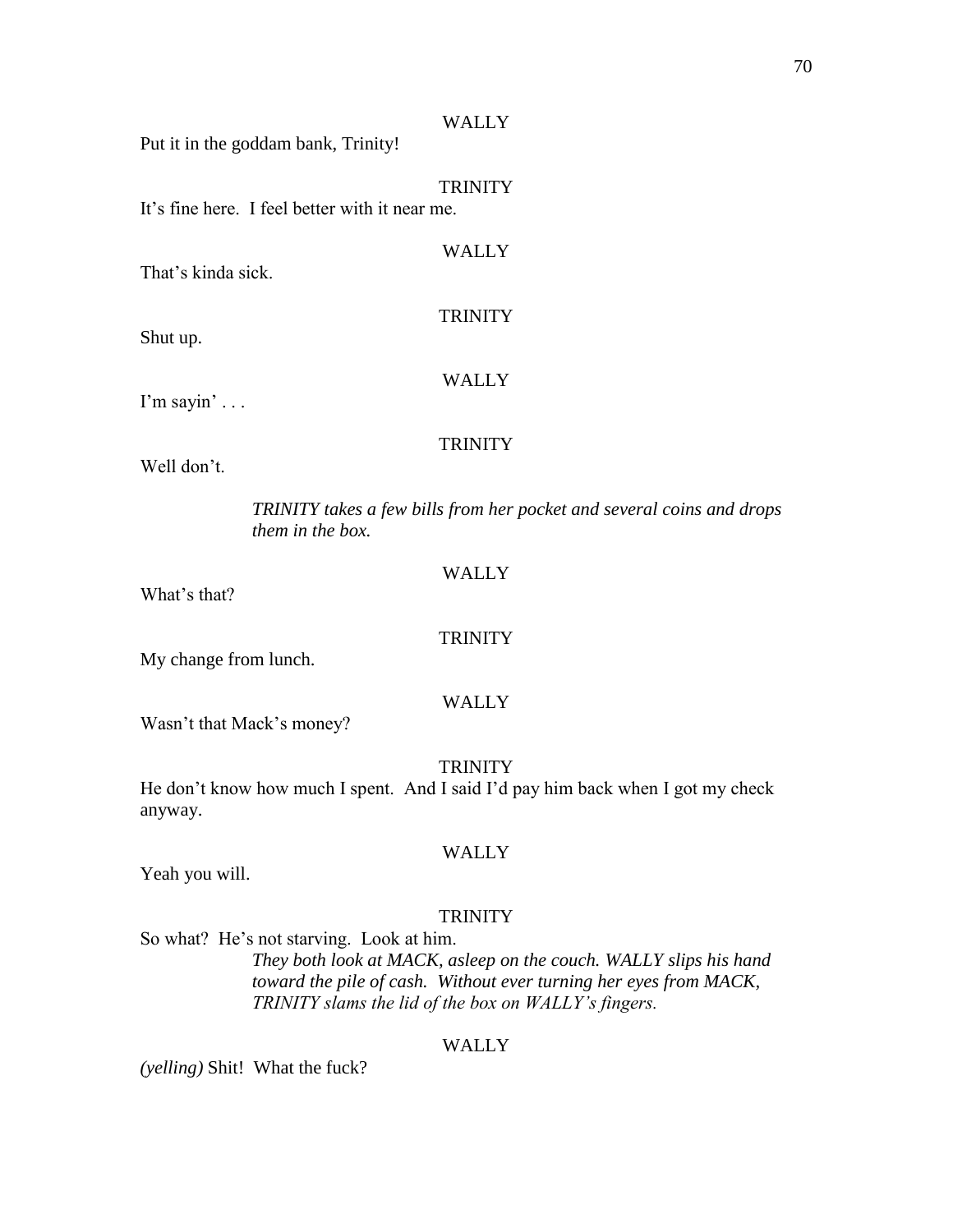#### MACK

*(waking up,immediately alert)* What's going on?

#### *TRINITY has already shoved the box back into hiding.*

#### WALLY

My fingers!

#### **TRINITY**

What happened?

WALLY *(in disbelief)* I . . . hit them . . . on the weight bench.

You should be careful.

# WALLY

MACK

I have grappling class tonight!

**TRINITY** 

That's too bad. I guess we'll see you later.

MACK

Yeah. Bye.

*Scene 9. The sidewalk outside the apartment building. A Sunday late afternoon. TRINITY and MACK sit either on lawn furniture on the sidewalk, drinking beers. He has just come from a softball league game and is dirty. TRINITY is markedly less put together than we have seen her thus far. He plays one of his harmonica songs, thoughtful.*

#### **MACK**

I just wish there was a rule about it. You shouldn't be able to pitch around a guy every time he comes to the plate.

#### **TRINITY**

But doesn't it make you feel good that they're scared of you?

#### **MACK**

Scared of me standing there? You join a league to play softball, not to stand there.

*WALLY enters slowly.*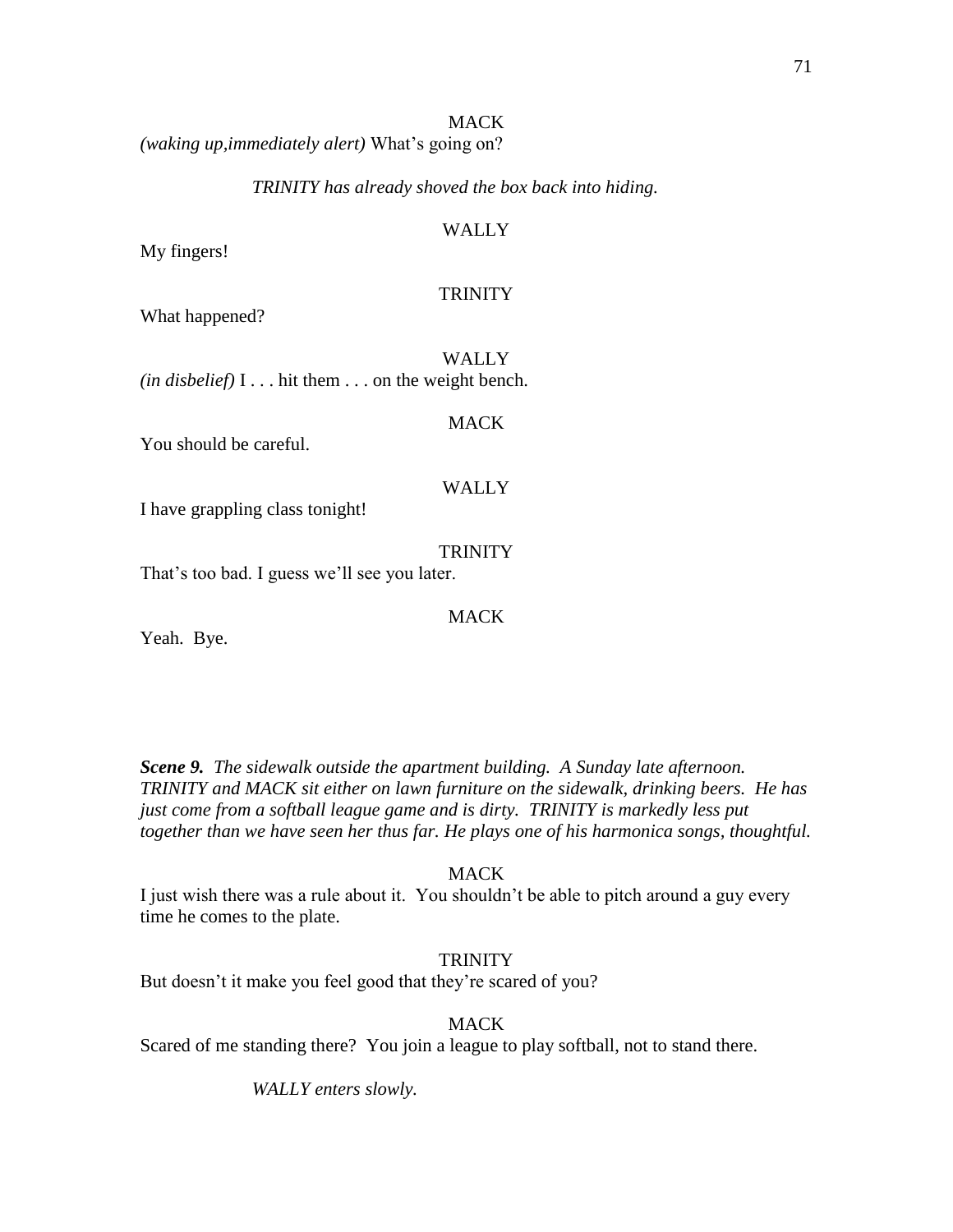*(rubbing MACK's head, baby talking)* You're too good for those guys! They're a buncha— *(spotting WALLY)* Hey, Wally! What's up?

| Hey, Trin. Mack.                             | <b>WALLY</b>   |
|----------------------------------------------|----------------|
| MACK nods, grunts, picks his nails.          |                |
| So what's going on?                          | <b>TRINITY</b> |
| Nothing. You guys seen Hopper?               | <b>WALLY</b>   |
| Not since yesterday morning.                 | <b>TRINITY</b> |
| Isn't he staying with Piri now?              | <b>WALLY</b>   |
| Yeah, but we're not the doorman.             | <b>MACK</b>    |
| I thought you were. You think he's in there? | <b>WALLY</b>   |
| What the hell did I just say?                | <b>MACK</b>    |
| I don't know.                                | <b>TRINITY</b> |
| You guys pissed at me about something?       | <b>WALLY</b>   |
| No.                                          | <b>TRINITY</b> |
| Well, what's up, then?                       | <b>WALLY</b>   |
| Whaddya need Hopper for?                     | <b>MACK</b>    |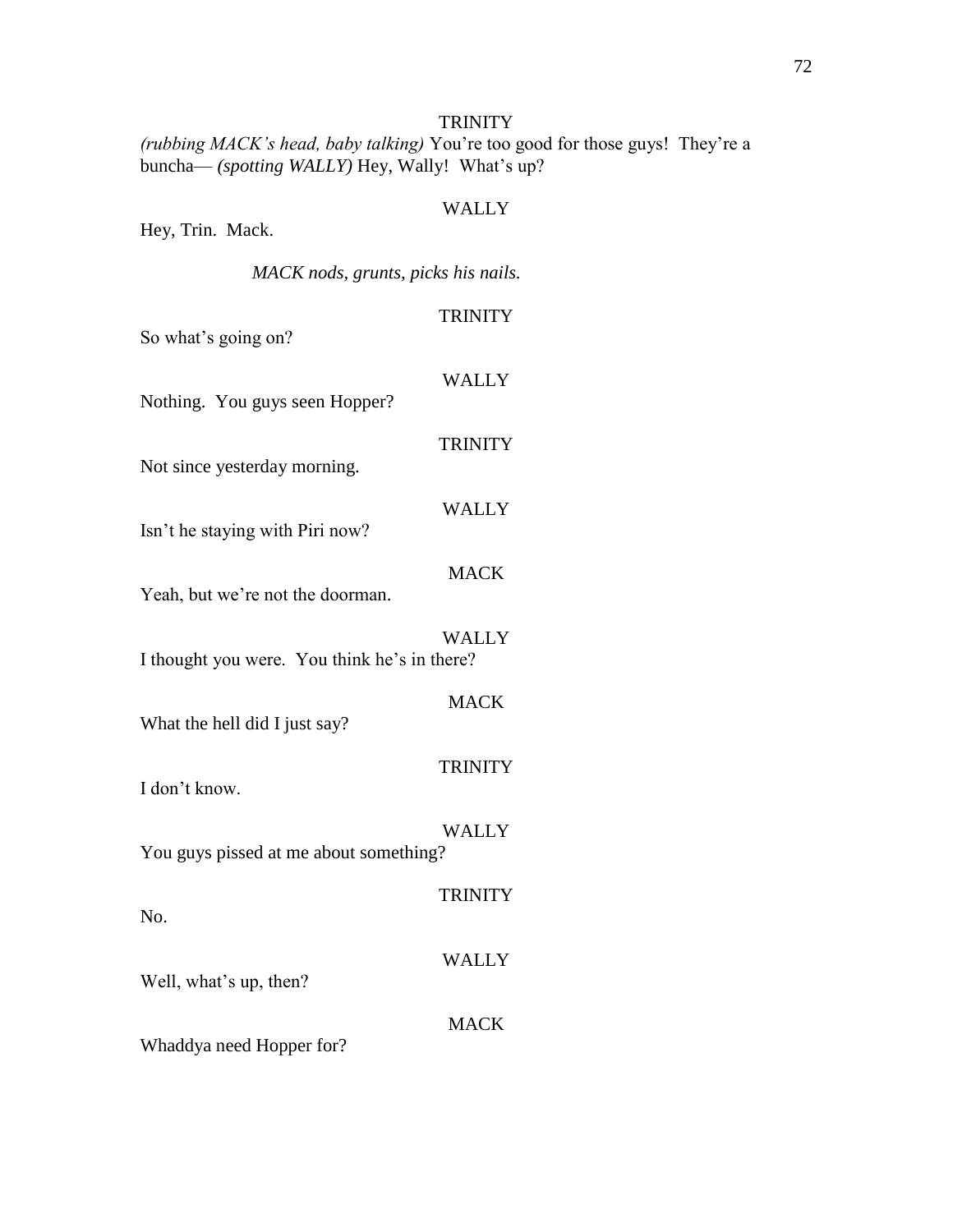| He owes some people some money, that's all.                                        | <b>WALLY</b>   |
|------------------------------------------------------------------------------------|----------------|
| Jesus.                                                                             | <b>MACK</b>    |
| What?                                                                              | <b>WALLY</b>   |
| That's what you're doing? Muscling for Antonio?                                    | <b>MACK</b>    |
| What?                                                                              | <b>TRINITY</b> |
| I run errands, Trinity.                                                            | <b>WALLY</b>   |
| They hired you for muscle?                                                         | <b>MACK</b>    |
| That's funny to you?                                                               | <b>WALLY</b>   |
| Hell yeah, it is.                                                                  | <b>MACK</b>    |
| I thought we made up. I thought we were friends again.                             | <b>WALLY</b>   |
| You are.                                                                           | <b>TRINITY</b> |
| I can't give my buddy a little shit?                                               | <b>MACK</b>    |
| Alls I know is, I'm getting paid to do this, so I must be doing a pretty good job. | <b>WALLY</b>   |
| PIRI enters. It is now somewhat obvious that she is pregnant.                      |                |
| You having a meeting out here?                                                     | PIRI           |
|                                                                                    | <b>TRINITY</b> |

How you feeling, Piri?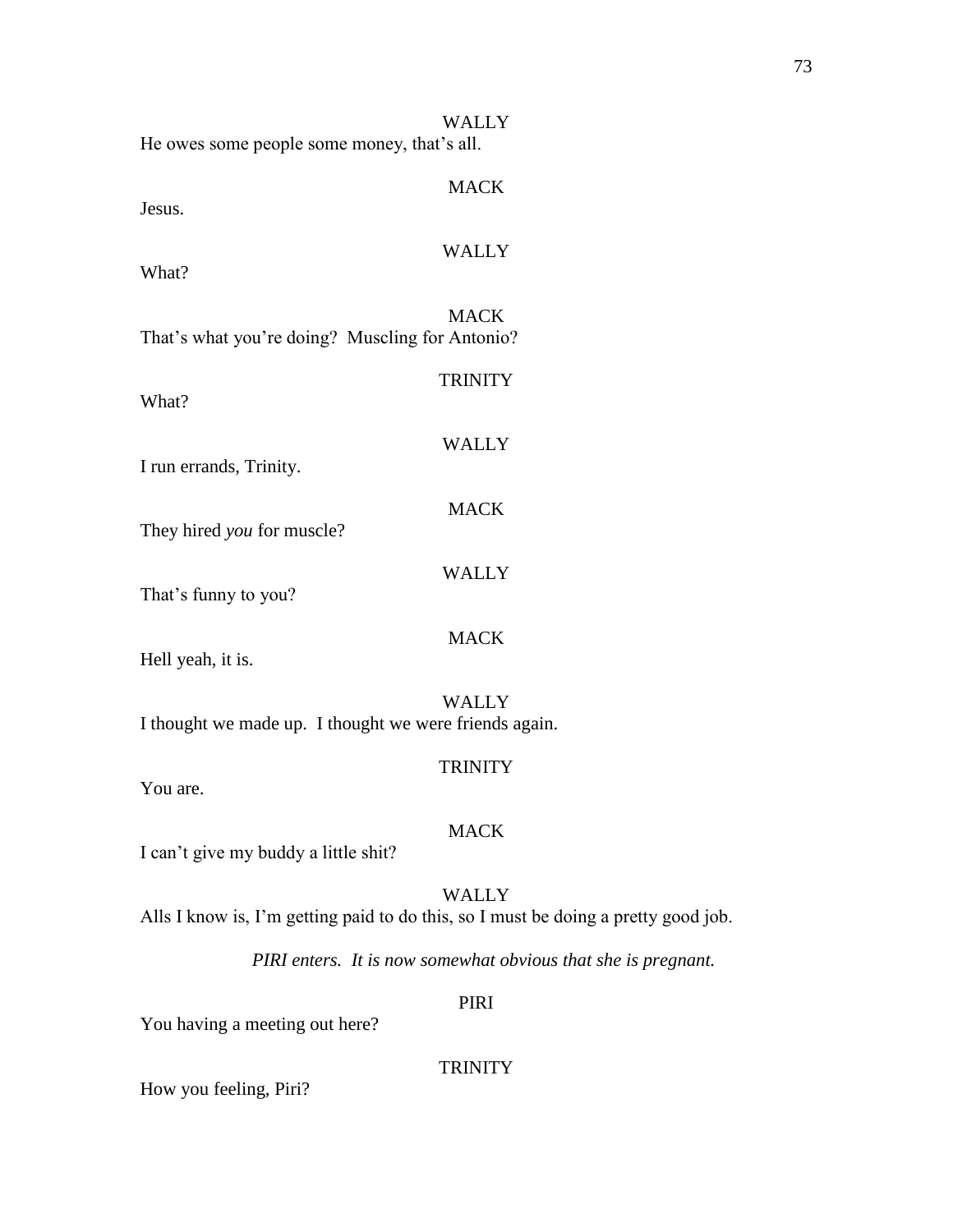### PIRI

Piri. Thank you for asking. I'm okay. I went down to County, to get my vitamins. I forgot some paper, some card, they won't give me nothing. Now I gotta find the thing, get back on the bus and go all the way back.

### WALLY

Your baby daddy in there, Piri?

### **TRINITY**

Shut up, Wally.

### PIRI

Piri. Yeah, he's sleeping. You need him?

#### WALLY

Can you get him for me?

# PIRI

You just gotta yell. *(she yells, and if there is a window available, pounds on it)* Hey! Hey! Hopper, come out here now! Somebody need to see you!

### **TRINITY**

How many weeks are you?

### PIRI

Thirty weeks last Tuesday. Ten to go, and this baby coming out. Hopefully sooner. I had my son two weeks late. Hope my body changed in thirty-four years.

### WALLY

You wanna call him again for me?

### PIRI

Yeah. *(bangs on window, yells)* Hey, Junk Man! Get up and get outside! I'll tell you all about the gold dishes! *(to TRINITY)* The doctor at County says it's a miracle baby! He says he never had a pregnant lady over 50 before. He said he heard of it, but he never seen it.

#### **TRINITY**

It's pretty amazing.

#### PIRI

Maybe I get on tv when the baby comes. You know, local, or something? Like WGN? And maybe, if I do my hair good before I go to the hospital, and you do my nails? I think somebody might see me and give me a reality show. I think I'm already a grandma and now I'm a new mommy again.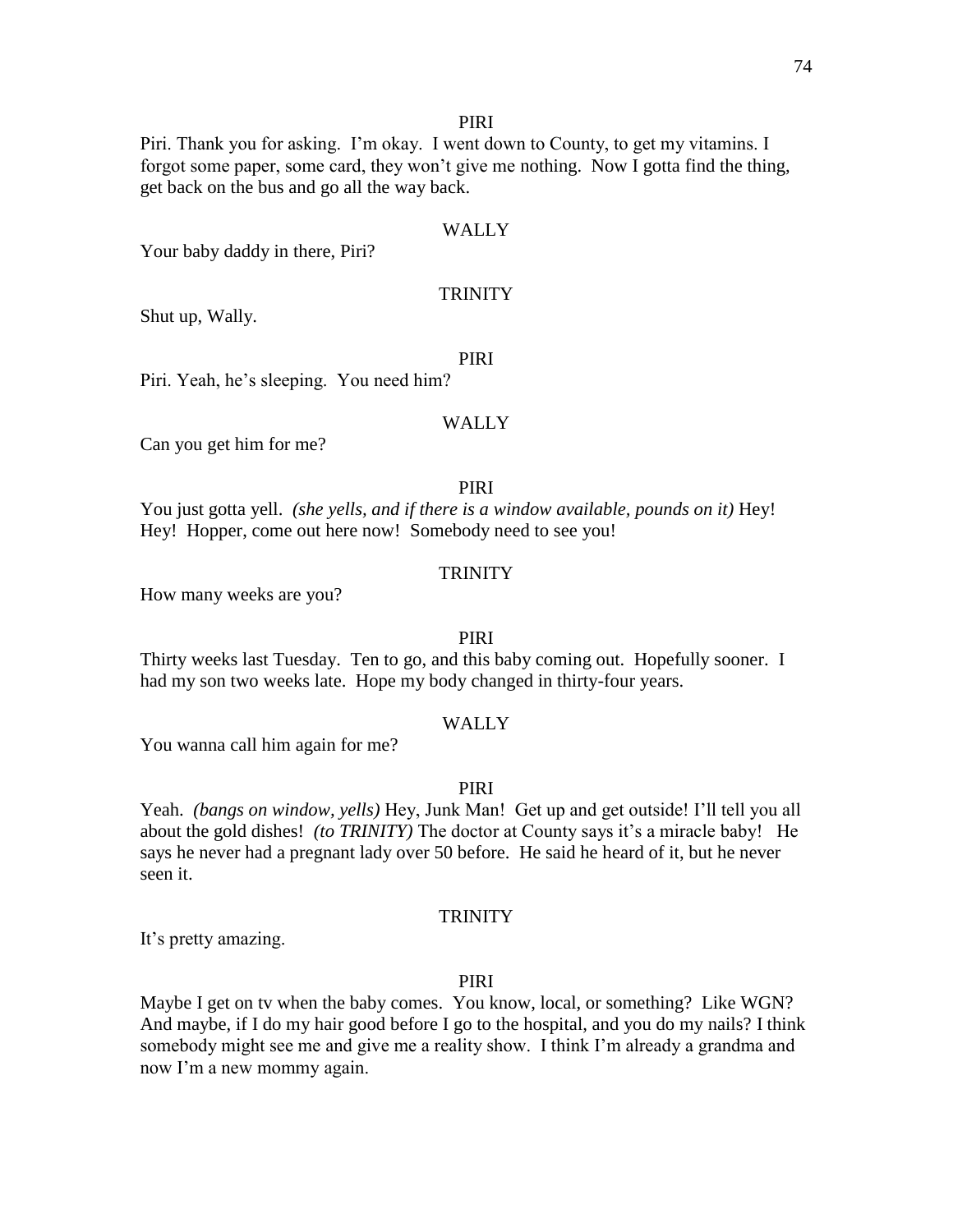Oh, yeah, I'd watch that for sure.

# MACK

*(laughing)* Seriously.

# **TRINITY**

You guys are assholes.

*HOPPER emerges from the front door of the building, rubbing his eyes. He should look like he hasn't been outside in days.*

#### **HOPPER**

PIRI

Somebody calling me?

I was—

# WALLY

*(completely interrupting)* I needed to see you.

### **HOPPER**

What for?

#### WALLY

You owe some money to some friends of mine.

### **HOPPER**

Oh, that? I worked that out with those guys.

### PIRI

That's fine, then, let's go inside and I'll tell you about the dishes.

### WALLY

Actually, it's not fine. I speak for "those guys" and you didn't work nothing out. *(moving in on HOPPER)* You owe them money and they want it today.

#### **HOPPER**

*(backing up)* Today? Oh, man. I haven't been down to the store today. I haven't been feeling good. I was sleeping just now, cuz of that.

### WALLY

*(grabbing HOPPER'S arm)* You got the money down at the store? Let's go. I'll walk there with you.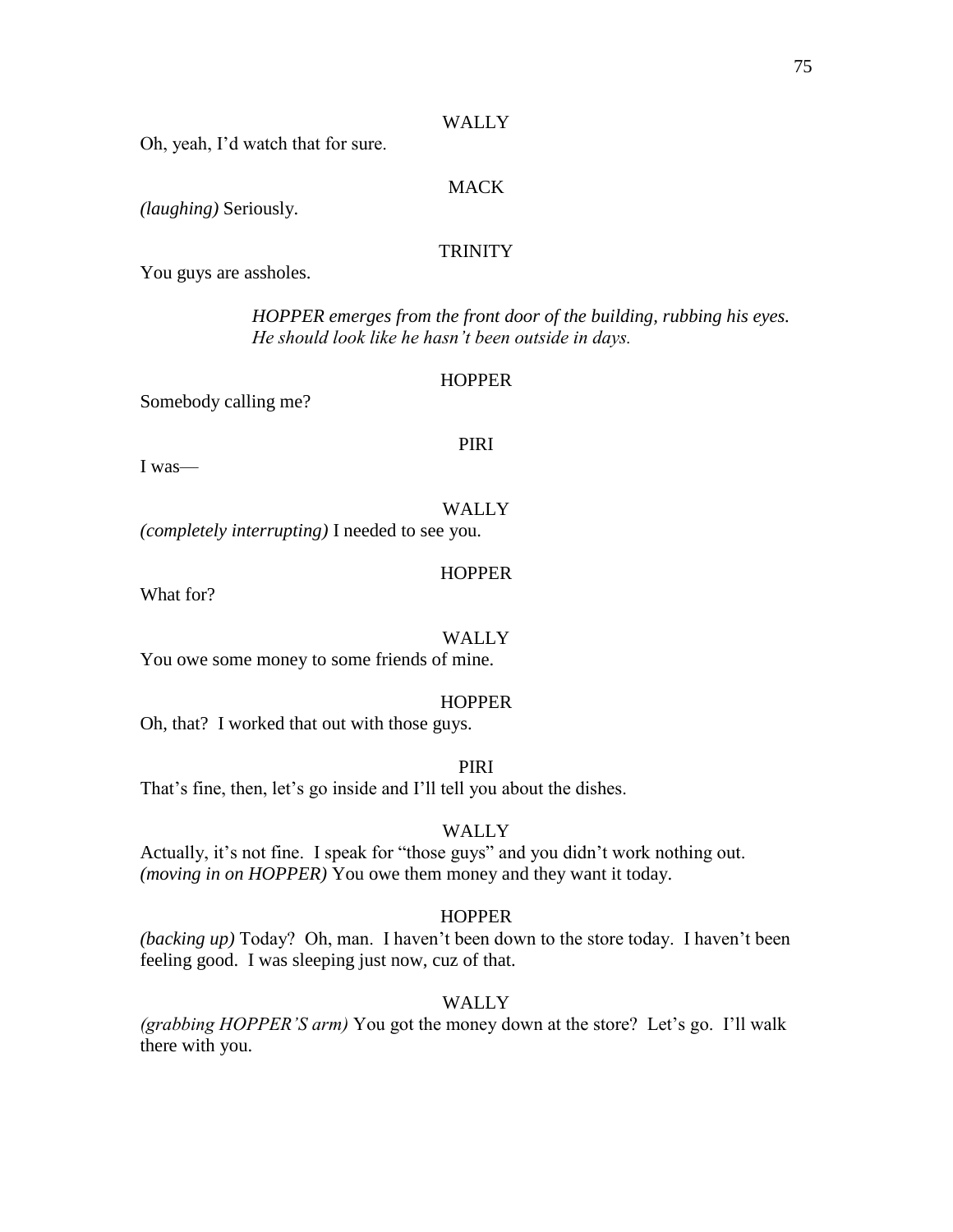### **HOPPER**

*(struggling a bit to get his arm free)* No, man, that's the thing. I ain't opened the store in a few days, cuz I been feeling so bad. I only have a few bucks down there.

# WALLY

You owe more than a few bucks.

### **HOPPER**

I know it, buddy.

### WALLY

*(wrangling HOPPER into a submissive position)* I'm not your fucking buddy.

### MACK

Lay off him, Wally.

WALLY

I'm doing my job, dude. You're gonna defend this bastard?

#### PIRI

Stop that talk.

### WALLY

Yeah, he's the love of your goddam life, I'm sure. *(to HOPPER, while slapping him rhythmically on the face or head)* Get me the fucking money today! Get me the fucking money today!

### MACK

Jesus, stop it!

### **TRINITY**

Wally, c'mon.

### PIRI

*(to TRINITY)* You got the money! Let me borrow the money and I pay you back, I swear!

#### WALLY

Oh, shit, Trinity. You can't go around and rescue every junkie in the neighborhood. You'll be broke in a month.

# MACK

Let him go, Wally. Trin, just say you'll do it. These guys won't mess around.

#### **TRINITY**

*(to PIRI)* I can't.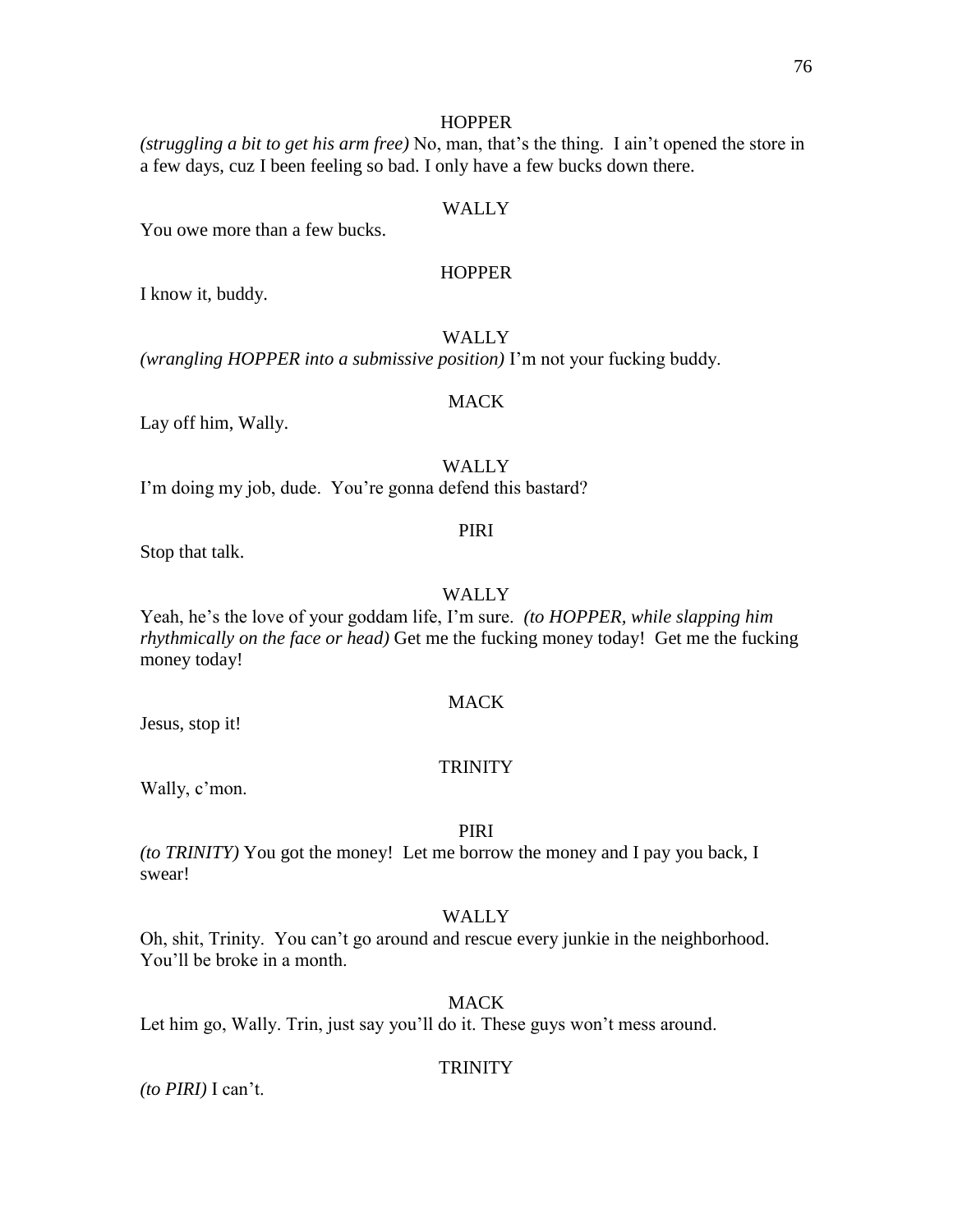Trinity, seriously?!?

### **TRINITY**

Shut up, Mack! It's not your money!

### PIRI

Jesus, help us!

# WALLY

*(really causing HOPPER physical pain now)* You seen me with my knife before? You seen me go all crazy? You think I won't do that to you? You think I won't do that to your old lady and the baby?

#### PIRI

*(stepping in)* You don't say one word about this baby!

*WALLY maintains control of HOPPER, but pushes PIRI away. PIRI falls awkwardly and does not immediately get up.*

### **TRINITY**

You fucking asshole! *(runs to help PIRI up and comforts her)*

#### MACK

Are you kidding me, dude? You throw a pregnant lady down? You headlock a 90 pound junkie? You wanna fucking fight? Let's go.

### WALLY

*(this is what he has waited for)* Sweet.

*WALLY releases HOPPER who crumbles to the ground and crawls to the side. The center action is now WALLY and MACK, circling each other, each deciding how to proceed.*

#### **TRINITY**

Mack, knock it off!

#### **MACK**

Me? Tell your buddy here to—

#### TRINITY

Shut up! You guys, quit it. Let it go.

*They pay her no regard. HOPPER sits on the ground with his head in his hands. TRINITY moves PIRI to the ground next to him.*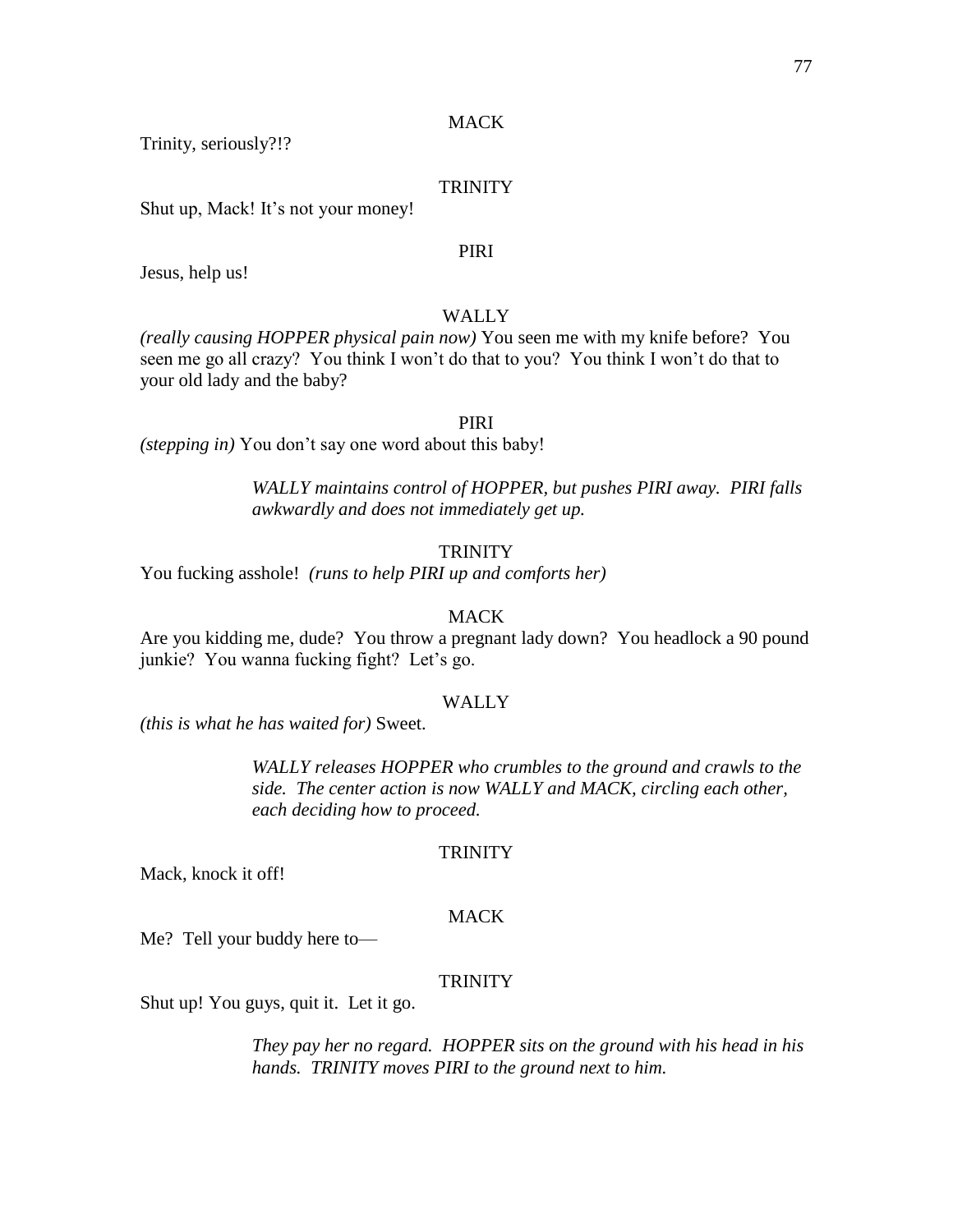### PIRI

You shoulda seen those plates. So gold. So shiny. And almost like a swirl to the center.

*HOPPER buries his head in PIRI. WALLY lunges for MACK and they tussle. They roll about on the ground. WALLY knows some tricks, but MACK has brute force on his side.*

#### **TRINITY**

You guys, this is stupid.

### **MACK**

Shut up, Trin. Stay out of it.

*MACK overpowers WALLY. WALLY squirms and wriggles. They are extremely close together. Suddenly, MACK jumps up.*

Are you fucking kidding me? You bit me? You asshole!

WALLY

It's a street fight, motherfucker. You think there's rules in a street fight?

# **MACK**

*(blood dripping from the bite)* What are you, fucking Mike Tyson? You fucking animal! You see this, Trinity?

### WALLY

You need your girl to help you? Get you a Band-aid? You done?

### MACK

Hell no, I'm not done!

*MACK charges WALLY and they go at it again. MACK, powered by rage, soon gets WALLY contorted into a difficult position.*

#### **TRINITY**

**MACK** 

That's enough!

You give?

#### WALLY

Fuck you, you fucking caveman!

MACK

How about now?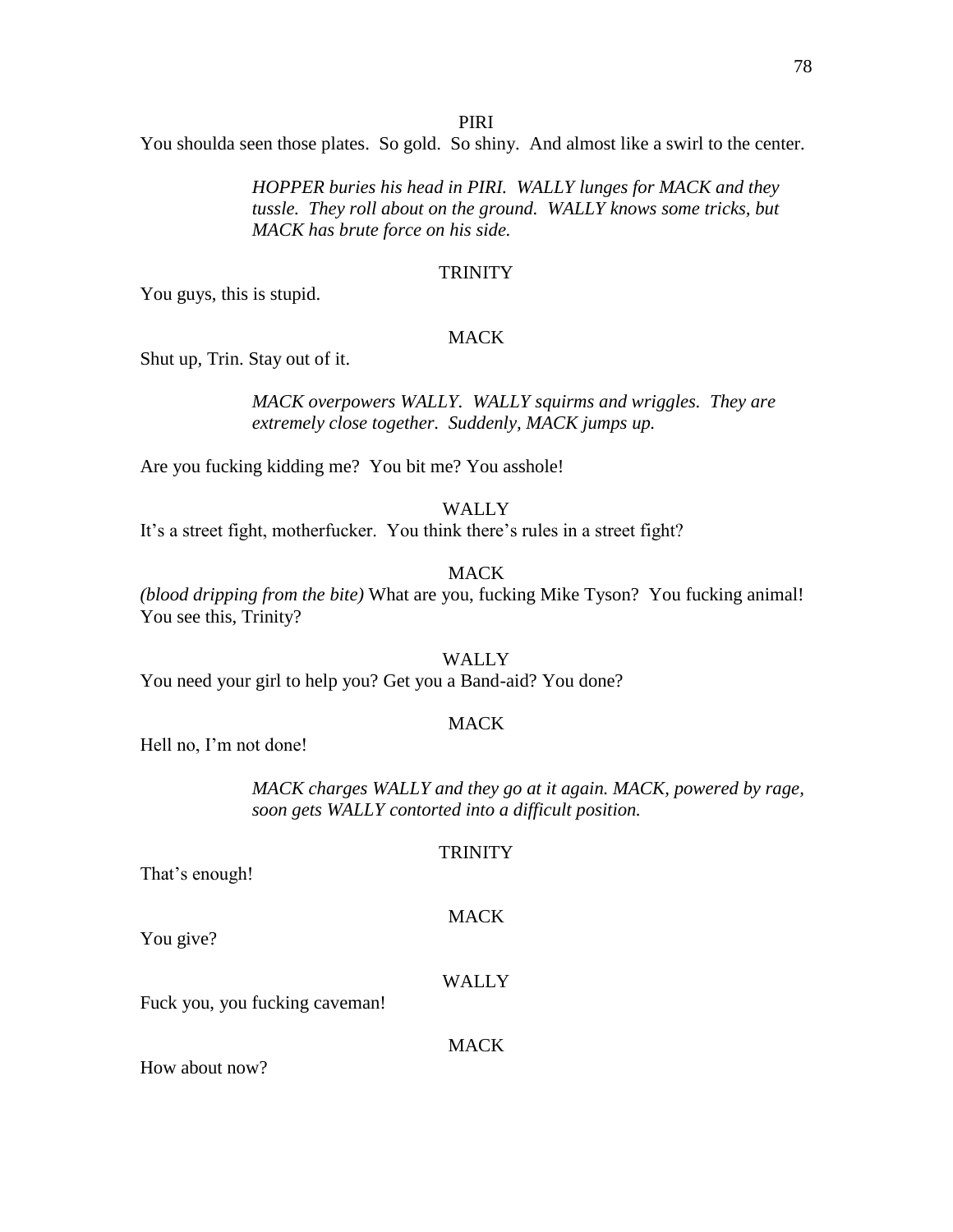*MACK maneuvers WALLY around slightly and then, with forethought, deliberately breaks his arm. There is a disgusting cracking noise. WALLY collapses. MACK stands.*

# **TRINITY**

Mack! What the hell did you do?

# MACK

You give?

# WALLY

*(with difficulty)* You broke my fucking arm! You bastard! *(he begins gagging and retching in the street, using the good arm to cradle the broken one)* 

#### MACK

You said there weren't any rules.

### **TRINITY**

Mack!

# **MACK**

Trinity, shut the hell up! He fucking bit—

### **TRINITY**

No! Help me!

*PIRI has passed out against HOPPER, but the crotch and legs of her pants are filled with blood.*

### MACK

Shit! What do we do?

#### **TRINITY**

Get her inside and I'll call the ambulance!

*MACK picks PIRI up easily and moves into the building. HOPPER is passed out and slides down to a laying position on the sidewalk once the support of PIRI is moved from him.*

#### WALLY

Call one for me too, Trinity!

#### **TRINITY**

Oh, fuck you! Get one of your dago friends to drive you.

*Lights fade on HOPPER laying in the street and WALLY cradling his arm, trying not to vomit.*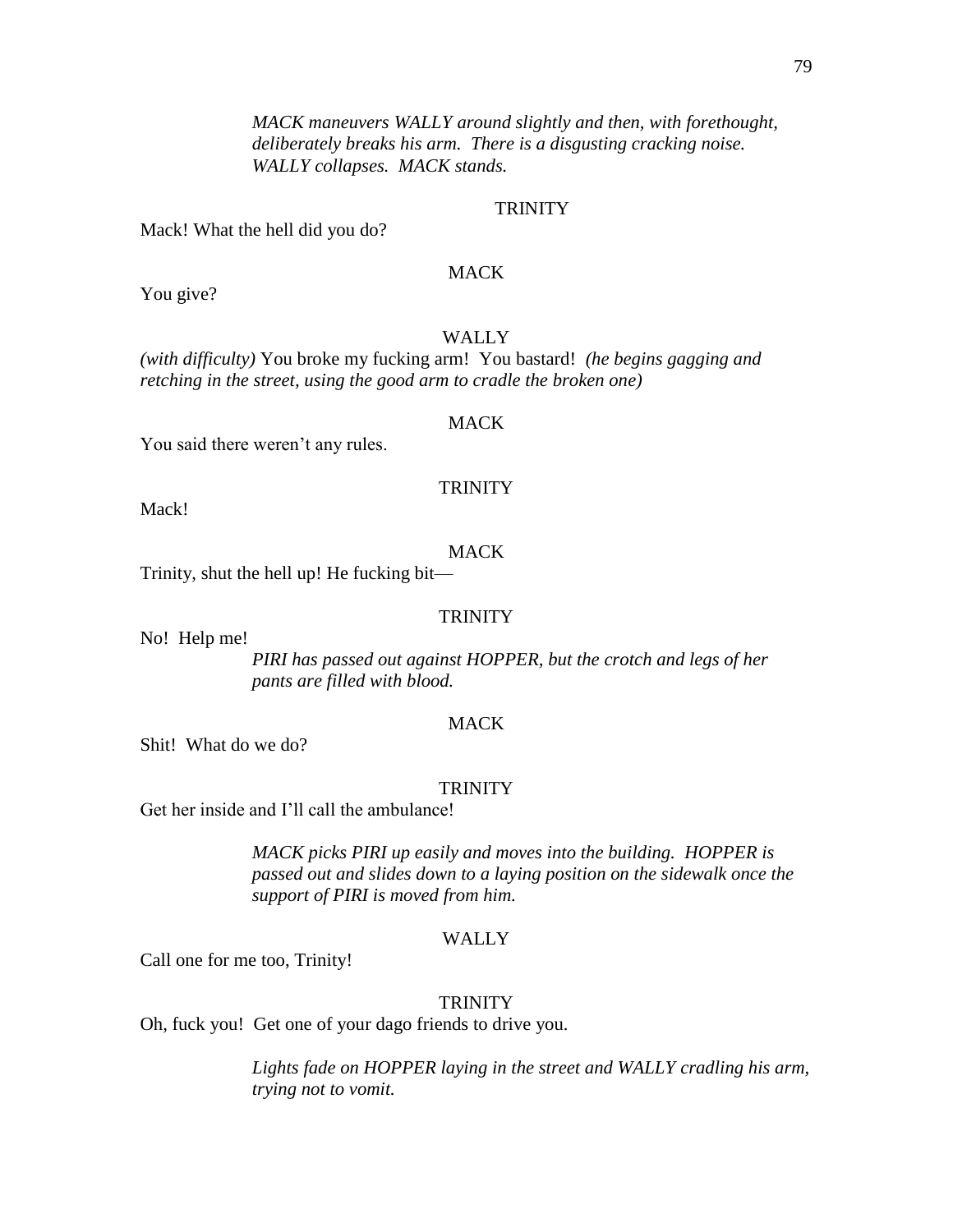*Scene 10.**The apartment. TRINITY is in clothes that may as well be pajamas. Her hair is not done, it's just out of the way. She is on the phone with her mother. She has all of her money out on the table and is organizing it, the way a little girl might organize her hair bows. There is joy in her handling of it. She is giving more of her attention to the money than to the conversation. In the background there seems to be noise like construction.*

### **TRINITY**

I don't wanna sound mean, Mom, but that's kind of what you get for the way you acted. *(pause)* Did you expect any different? No, no, listen. I was hurt at first. But I'm okay now. You left me and I'm past that, and I'm living my life. *(long pause)* That's why you called? *(pause, she somehow gets closer to, or more deeply engaged with, the money)* I can't, Mom. I can't. Why? Because life is expensive. You don't abandon someone and then beg them for money. *(pause, she begins putting money back in the box)* Yes, you did. *(pause)* Sixty bucks? And then what happens next time? *(pause. PIRI knocks lightly and enters. She is no longer pregnant. Her eye is swollen and her lip might be bleeding)* I have to go. *(gesture to PIRI to sit down)* Jesus, Mom, stop. I'll try to do thirty. I'll see if I can do thirty. Bye. Goodbye! *(she hangs up)* Holy shit! What happened to you?

### PIRI

He's losing his mind over there!

#### **TRINITY**

Hopper? *(PIRI nods)* Is he upset about the baby?

#### PIRI

I don't think so. He don't talk about the baby.

#### **TRINITY**

How about you? You gettin' over it?

#### PIRI

I guess. I'm not lucky. I never been a lucky woman. I thought this one time something magical gonna happen to me and it don't happen. I'm sad.

#### **TRINITY**

Want some ice?

#### PIRI

Just a wet rag if you got one.

*TRINITY gets a wet kitchen towel for PIRI who holds it alternately to her eye and lip. The construction noises intensify and subside.*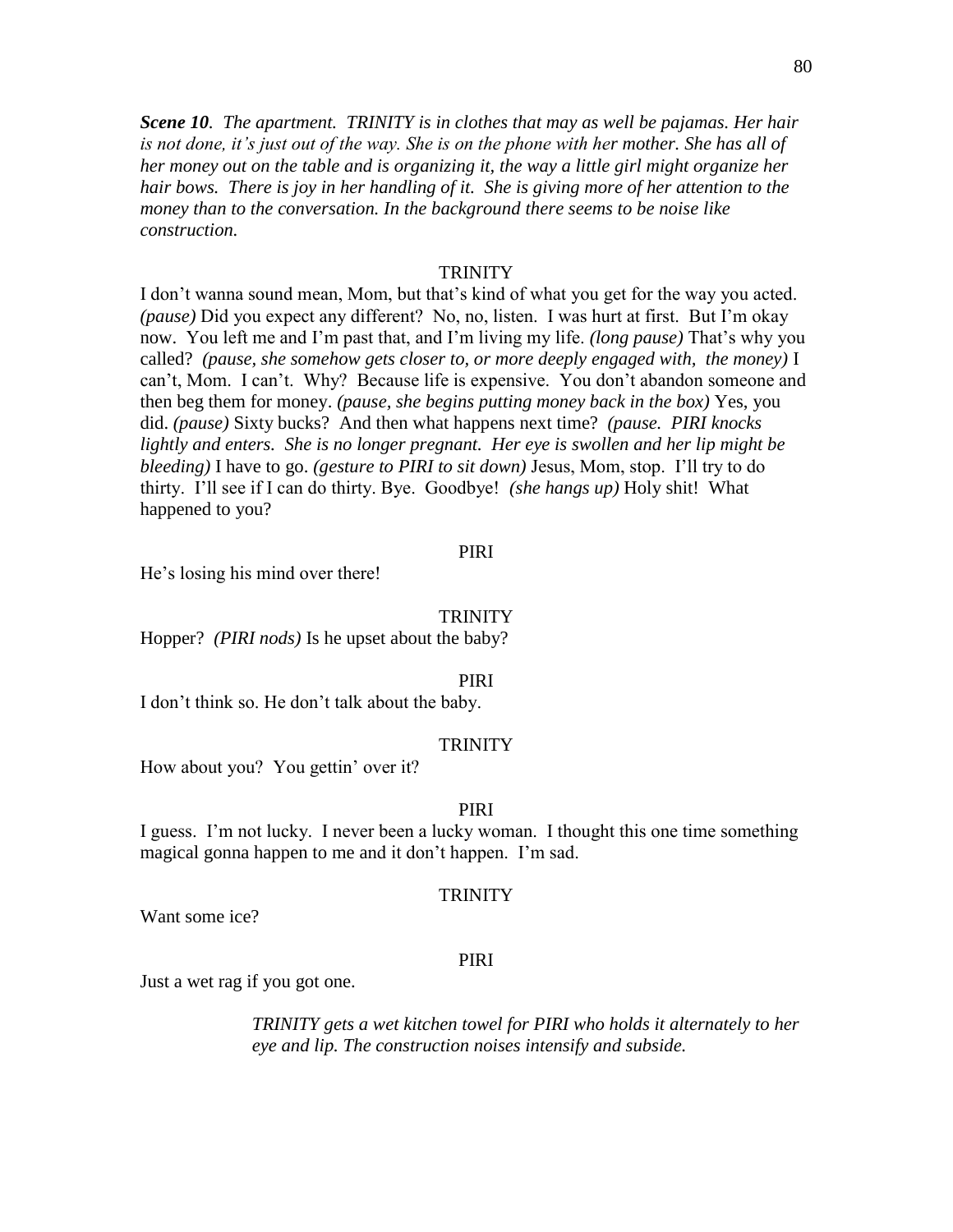God, that building noise is annoying. How long that gonna last?

### PIRI

That's Hopper.

# **TRINITY**

What the hell is he doing?

PIRI

*(beginning to cry)* He's tearing the place up!

### **TRINITY**

What for?

# PIRI

Looking for something! Says I'm hiding something from him. That's why he's hitting me. "Tell me where it is! Tell me where it is!"

### **TRINITY**

What's he want?

# PIRI

Some crazy bunch of dishes! Dishes made of gold he thinks I'm hiding from him.

# **TRINITY**

Oh. But that's just a story, right?

What is?

#### **TRINITY**

PIRI

That thing about the gold dishes.

# PIRI

What about gold dishes? I don't know what the hell he's talking about with plates made of gold.

#### **TRINITY**

That story you told him before. I heard you tell it.

### PIRI

You people are losing your minds. I never seen a gold plate in my life. I'm lucky I get better than paper plate. He's in there now, trying to pry up the floor, the carpet, the wood, saying that's where I put it. I tell him he's crazy, he does this to me, I run.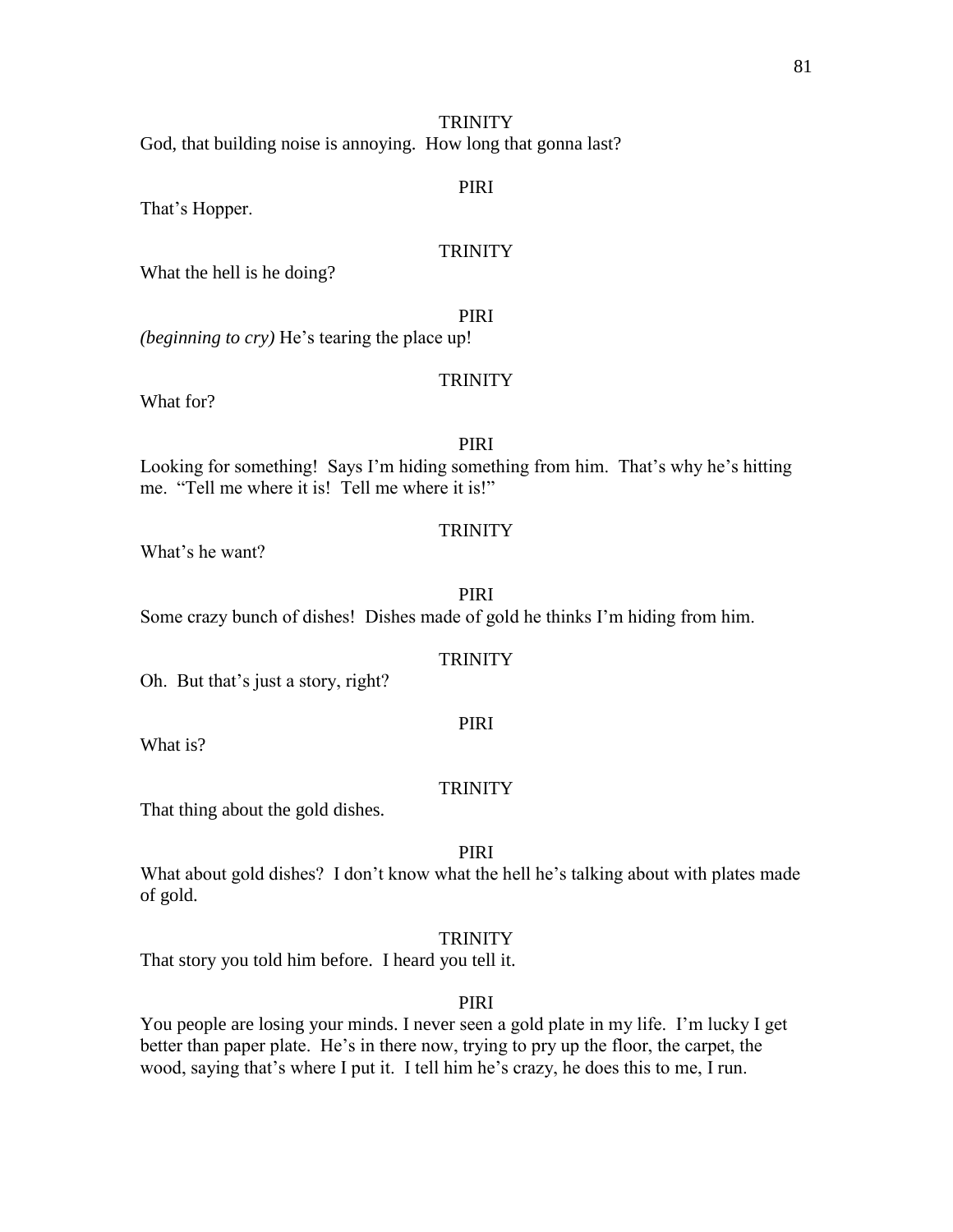### **HOPPER**

*(entering in a rage)* Where the fuck did you put them?!?

### PIRI

I never seen a gold dish in my life.

### **HOPPER**

*(grabbing her)* Of course you did. You ain't smart enough to make that up, all them beautiful words, all that gold. You gotta tell me where it is now.

#### **TRINITY**

Just tell him the story again.

### PIRI

I don't know that story.

### WALLY

*(entering, arm in cast and sling, carrying plastic grocery bag with beer in it)* Trinity? Holy shit! What's going on?

### **HOPPER**

*(backing off PIRI, because he's scared of WALLY)* Listen to me, you bitch. Trust me when I tell you that I will find it. And you can count on it. I will hunt for it, and hunt for it and hunt for it, and if that means hunting you down and making you tell me the truth, then you better watch out for yourself.

### WALLY

Listen, you fucking junkie douche bag. Get the hell out of this apartment before I crack this cast over your goddam head. Don't think anybody's forgot about that money. If it ain't me, it'll be a friend of mine.

### *HOPPER exits.*

#### PIRI

He's lost his mind. He's gonna snap out of it. He needs his medicine.

### WALLY

He needs to get his shit in order.

### **TRINITY**

Why don't you go stay with your son a while?

PIRI

That's good thinking. I call him tonight. Thank you for the rag.

*PIRI attempts to hand TRINITY the wet and bloody rag*.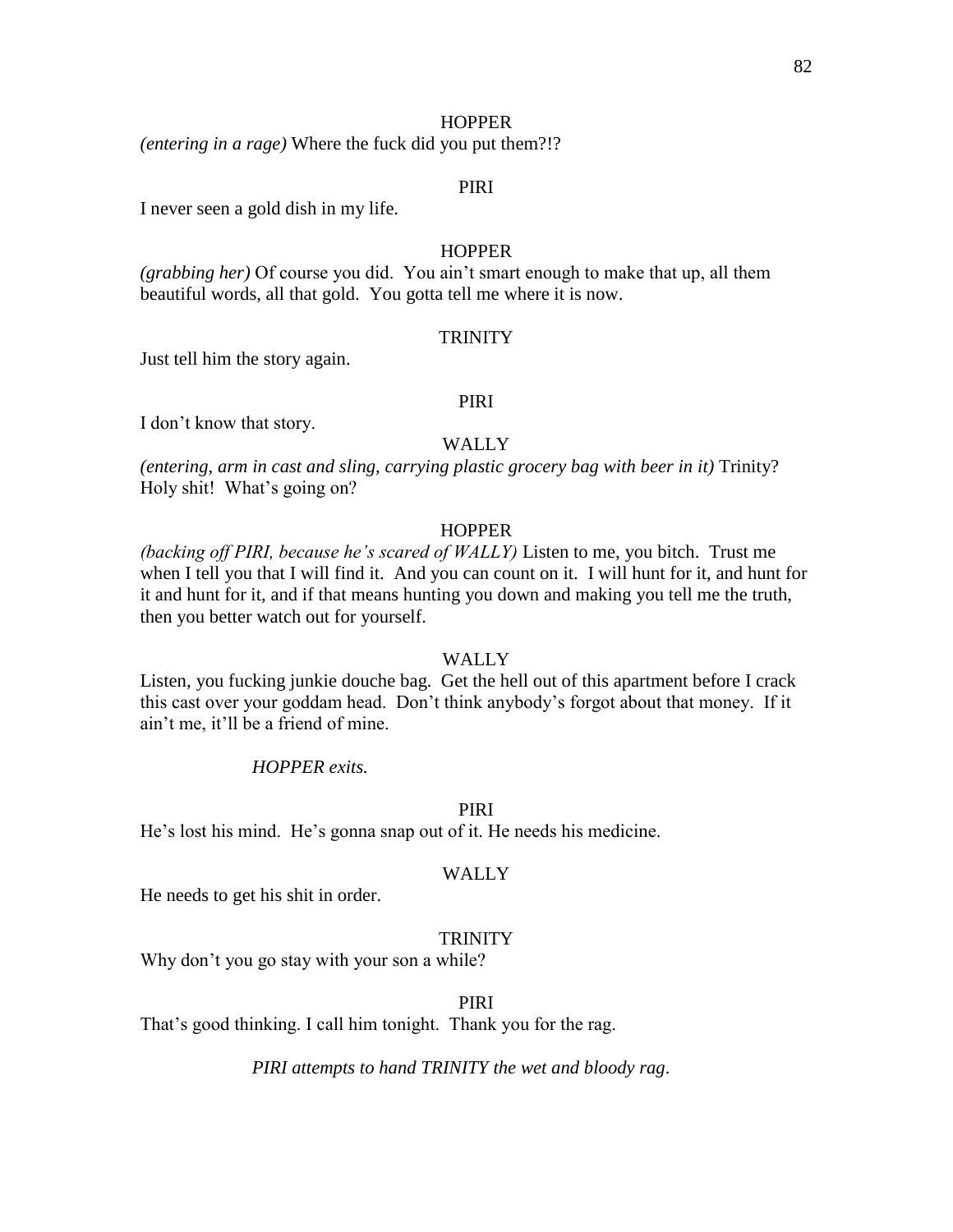Keep it.

*PIRI exits.*

# WALLY

(*offering TRINITY a beer from the bag, it is a higher end import*) Beer?

# **TRINITY**

Yeah. (noticing label) Oooh! Look at you! Fancy beer!

# **WALLY**

It's funny. I used to be able to drink anything. These guys I'm with now, they only like the good stuff. I got used to it, and I can't go back! Give a guy a little bit of money, and this is what happens. Not that I need to tell you that.

## **TRINITY**

I don't spend my money.

# WALLY

No shit. This place looks like—

## **TRINITY**

It's fine. *(she commences straightening up and lights a candle or two)*

# **WALLY**

So what the fuck got into Hops?

# **TRINITY**

Who knows? He's tearing up the apartment. Looking for those gold dishes.

### WALLY

Seriously? What a fucking idiot!

### **TRINITY**

She won't talk about them. She can't remember it.

### **WALLY**

Oh Christ, we heard her tell that story two hundred times!

# **TRINITY**

I know. Ever since she lost the baby, she's been weird. *(a look from WALLY)* Weirder than normal. *(another look)* Okay! Weirder than she used to be, which was already weird, I know!

*They are both laughing now.*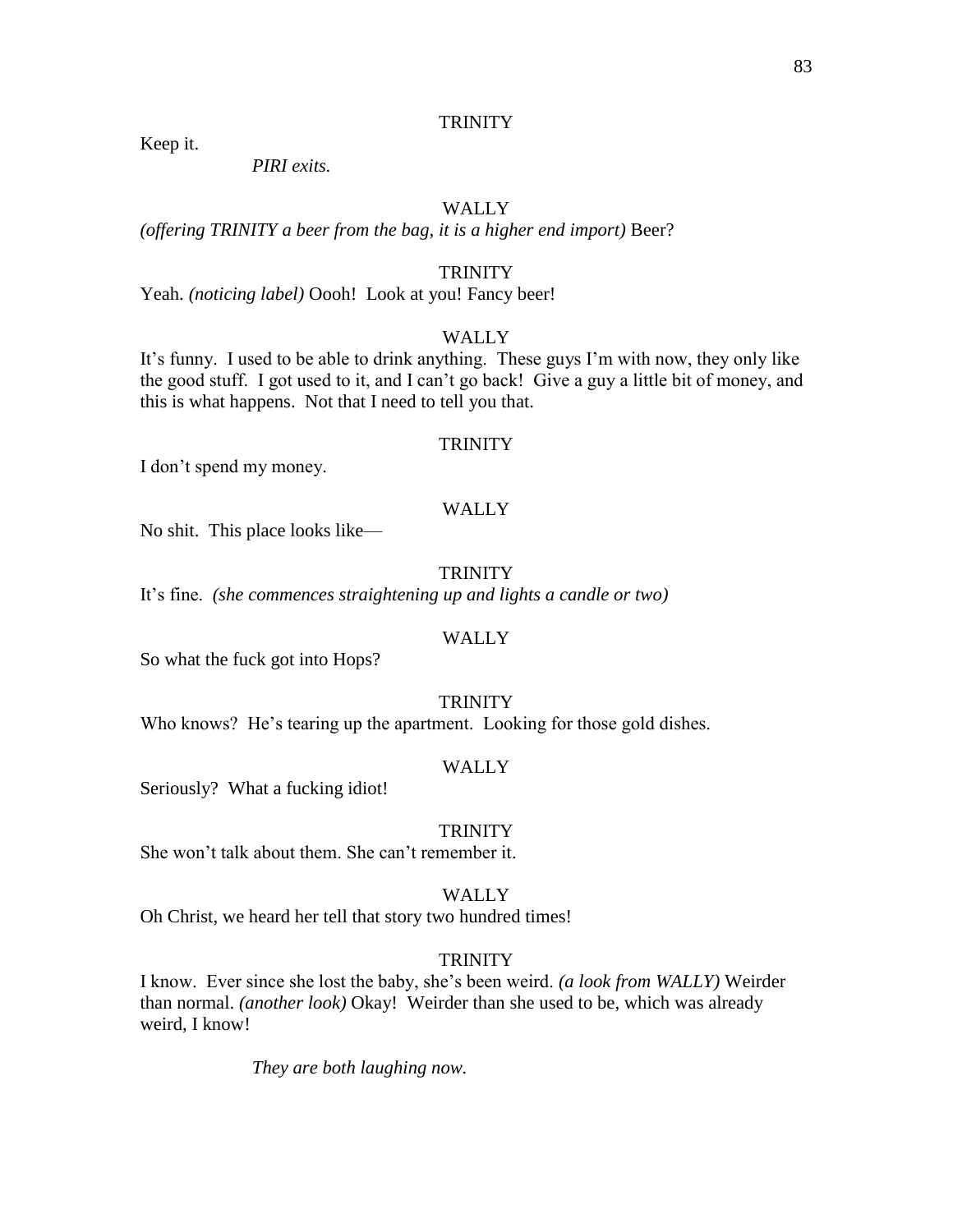I'm starting to think this whole city is losing its mind.

### TRINITY

I know what you mean.

### WALLY

You okay?

# **TRINITY**

Yeah.

WALLY Good. I like to know you're okay. I gotta go away for a while.

### **TRINITY**

Away where?

### WALLY Well, these guys I'm working for, I'm not so much good to them with my arm jacked up.

# **TRINITY**

I'm sorry about that.

**WALLY** Please. You didn't do it. And you couldn'ta stopped him doing it either.

### **TRINITY**

I know, but . . .

WALLY No buts! I don't hold you responsible, so don't even think about it.

*MACK enters.*

# **MACK**

Hey.

*He crosses to his work area and begins to set things up.* I have an appointment coming in.

#### WALLY

I just stopped by to say goodbye. Beer?

### MACK

*(taking the offered can without comment)* You going somewhere?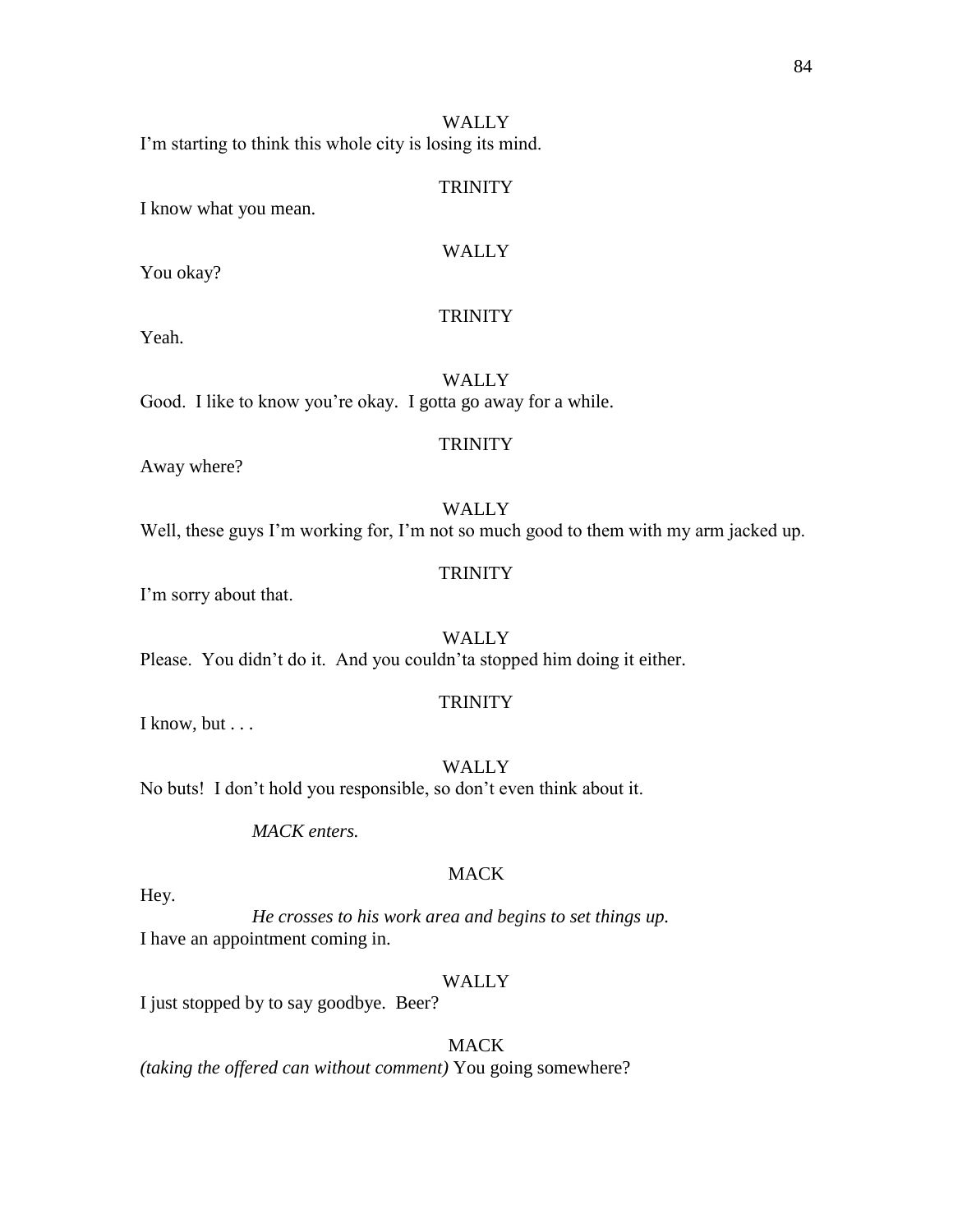I was just telling Trinity, my broken arm kind of puts me out of commission for the stuff I was doing around here.

Beating up addicts?

## WALLY

**MACK** 

Collecting outstanding debt.

### **MACK**

Right.

### WALLY

But these guys seem to like the way I operate or whatever, so they're sending me out of town to do some negotiating for them.

# **TRINITY**

What about the pet shop?

### WALLY

I quit. About a week ago. I don't need that shit anymore.

### **TRINITY**

So, is this, like, a promotion?

### WALLY

I guess it kind of is. I'm taking a little trip. I'm gonna meet with some guys, some trucking guys, actually. Tri, I might actually end up talking to your dad.

### **TRINITY**

Tell him I said fuck you.

### WALLY

I might see him and hopefully I can get these guys to see things the way my bosses see them and maybe come to some kind of agreement.

### **TRINITY**

Well, good luck! *(she hugs him)* How long you gonna be away?

### WALLY

Depends on how long it takes. And if it goes good, they might have me go somewhere else.

### **TRINITY**

Wow. Awesome.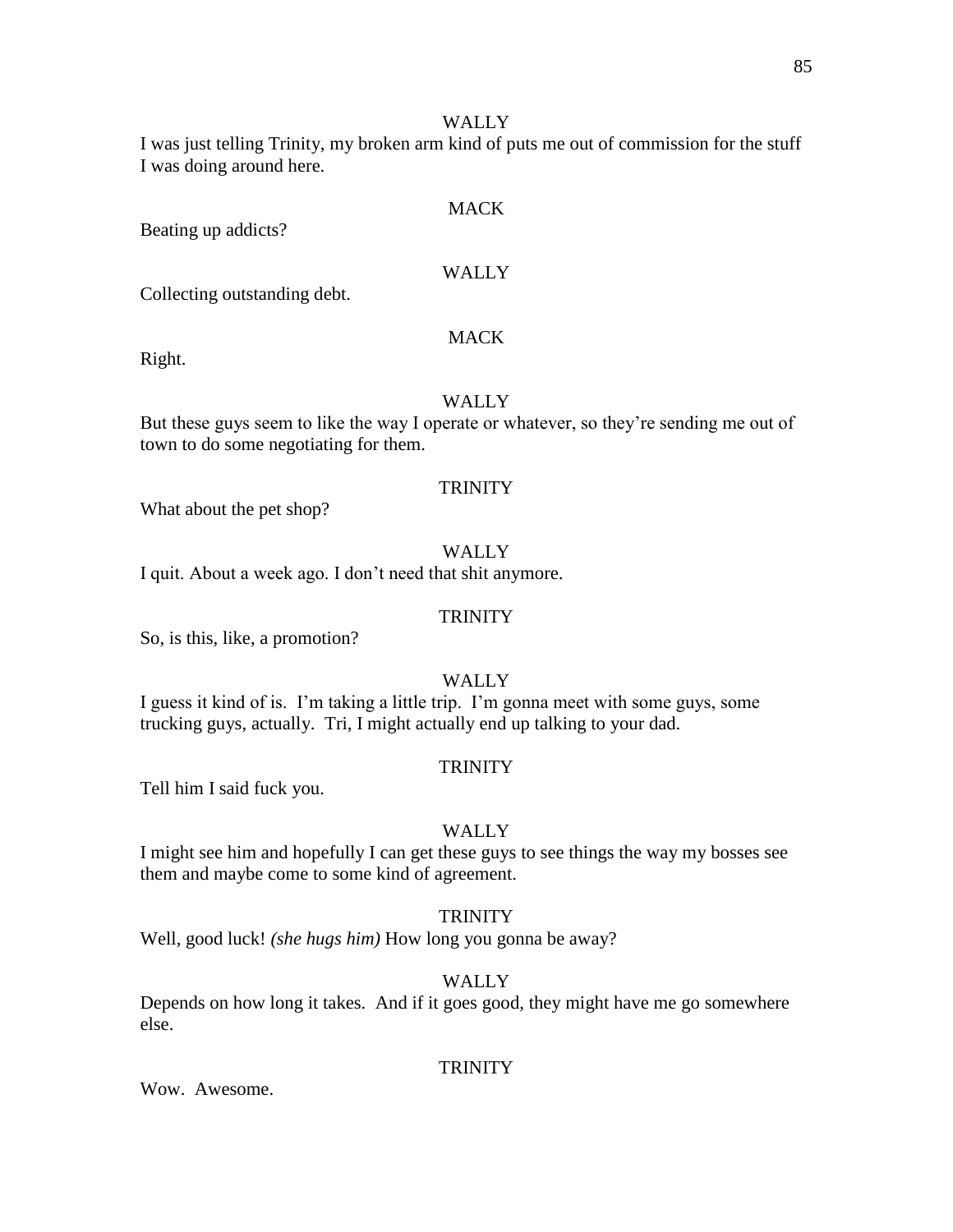And listen, Mack? *(MACK turns)* I hope while I'm away . . . this sounds so fucking gay, I know . . . but, like, I hope when I get back or whatever, we can be friends like we used to be, before everything got screwed up and everything.

# **MACK**

Hmph.

# WALLY

Because I do think you're good for Trinity. And you know I appreciate your talent and I admire you and all that. Shit, I'm such a fucking homo.

# **TRINITY**

No, you're not! I think this is so nice. *(sincerely)* Can you guys please hug?

### WALLY

No fucking way!

*MACK laughs.*

Seriously, bro, I hope we can get it back to normal someday.

*MACK returns to setting up his stuff.*

#### **TRINITY**

I'm gonna cry! God, Wally, I'm gonna miss you!

WALLY

You too, sweet thing! *(he wraps her in his arms)* I'll always love you, you know that?

### **TRINITY**

I know!

#### **WALLY**

*(releasing her)* You're the best. Thanks for everything, you guys. Even the arm, Mac. I guess it kind of worked out for me.

Yeah.

### **TRINITY**

MACK

Travel safe. Are you flying?

#### WALLY

Train.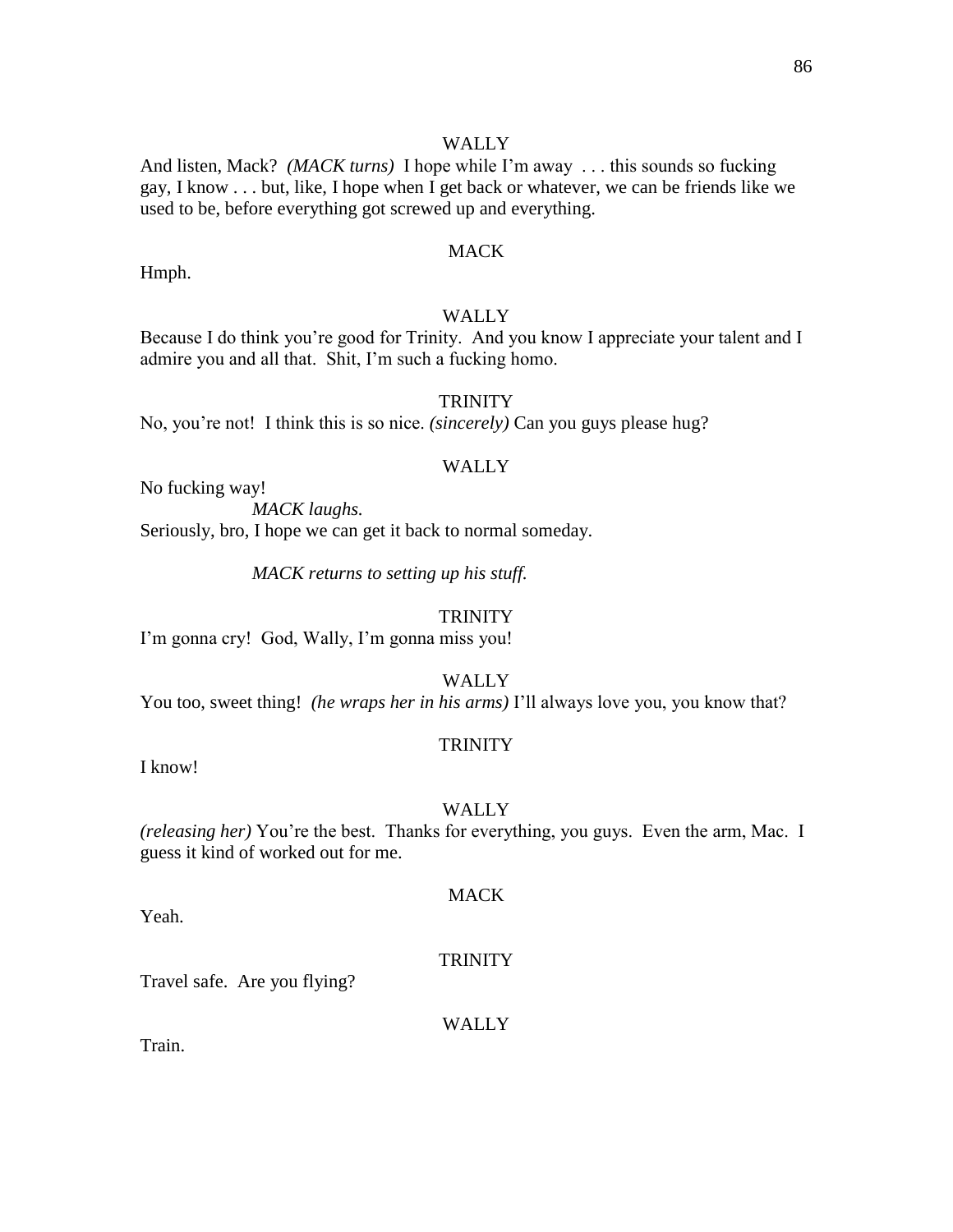Good luck. I know you'll do great!

*TRINITY sees WALLY out the door.*

**MACK** 

*(once WALLY is gone, and not loudly)* Good riddance.

### **TRINITY**

Don't say that.

# MACK

It's true. Who does he think he is? Fancy beer! Showing off like he's going on a business trip?!?

#### **TRINITY**

Stop it! Be nice. You just made up with him.

### **MACK**

Are you that goddam stupid? That was just to get him to leave.

### **TRINITY**

You know, all I'm gonna have now is you. My family is gone. Wally is going.

MACK

*(grabbing her arm)* That bastard tried to fucking stab me, Trinity. He bit me.

### **TRINITY**

Jesus, Mac! He's like my brother.

MACK He's a stupid, whiny little thug. I'm glad I broke his fucking arm.

#### **TRINITY**

You smell like whiskey.

# **MACK**

So what? So fucking what? You smell. Take a fucking shower. Wash your fucking hair! No wonder your only friend is a crazy bitch!

# **TRINITY**

At least my friends aren't a bunch of alcoholic assholes!

#### **MACK**

I stop at McNally's on my way home and somebody buys me a drink! I'm sorry I got friends now, Trinity. I'm sorry I'm not a fucking hermit anymore. Somebody buys me a drink and I return the favor. That's what friends do and there's nothing wrong with that!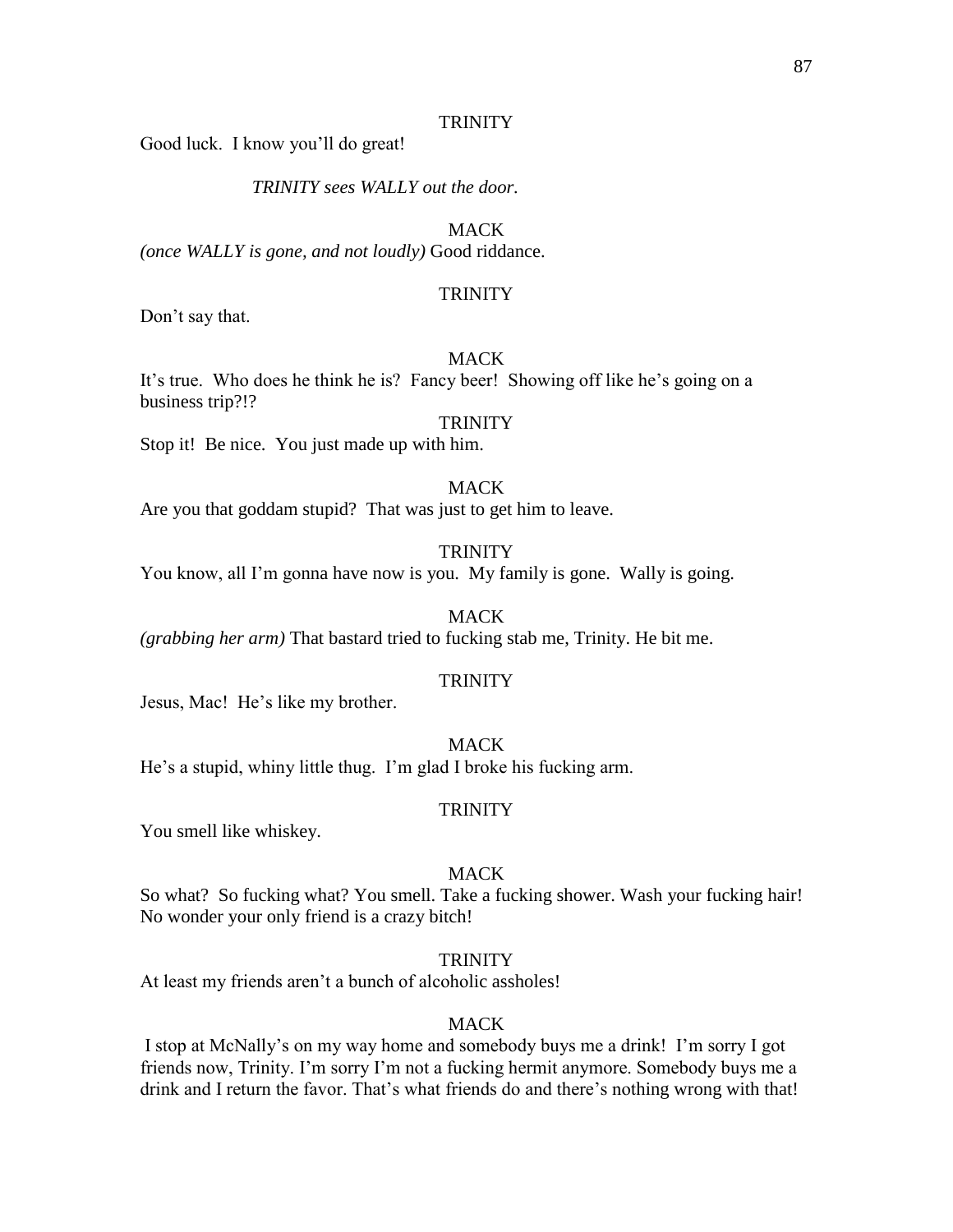Just because you won't part yourself from 25 cents doesn't mean the rest of the world can't spend something every now and then.

### **TRINITY**

The way you'd have it, all my money would be gone by now and on what? On shit! On drinks and pizza and whatever other crap you think will make you happy! You're like an animal! You think ten minutes ahead! I'm trying to think of the rest of my life!

## MACK

What life, Trinity?!? *(tightening his hold on her)* You're a greedy little miser stuck up here in this apartment because you won't just open your hand and risk a little.

## **TRINITY**

You gonna break my arm now?

## MACK

What? *(recognizing that he's still holding her)* No. Of course not. *(letting go, then after a breath)* God, Trinity, I'm sorry.

### **TRINITY**

*(rubbing her arm)* Someday you'll be glad we have that money.

### MACK

Maybe. I guess.

### **TRINITY**

But it won't be any good if we don't have any friends.

### **MACK**

I'm not gonna buddy up with Wally.

### **TRINITY**

He was being really nice.

### MACK

He fucking bit me, Trinity.

### **TRINITY**

And you broke his arm. Isn't it, like, even? He'll be gone for a while and you can make it a fresh start when he comes back. *(pause)* Will you think about it? *(no answer)* My arm hurts.

# MACK

I'm sorry. I'm really sorry.

### **TRINITY**

I know. *(pause)* Is this a big tattoo coming in?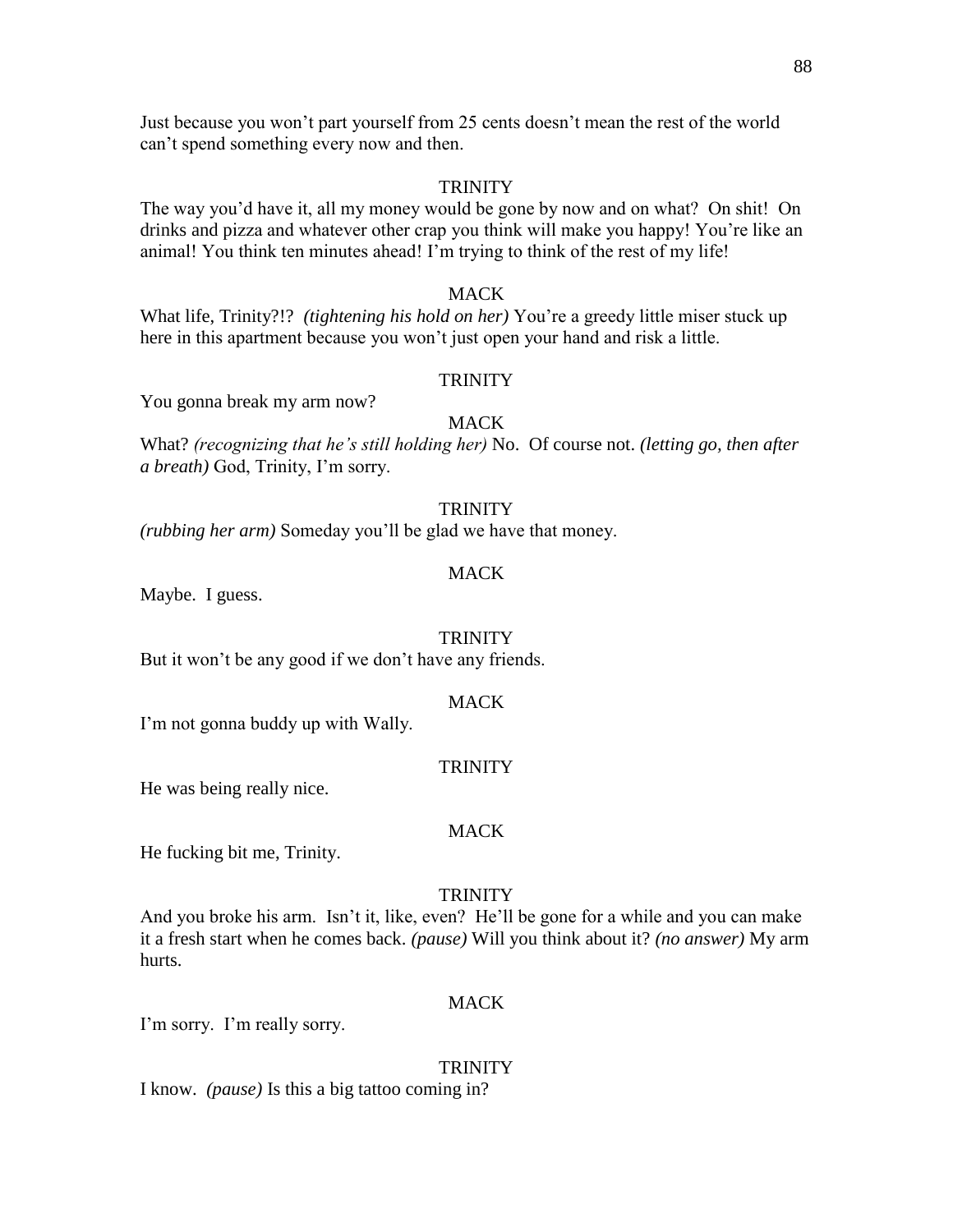It's that cop with the sleeve. I should finish it today.

### **TRINITY**

Awesome. He gonna pay you?

### **MACK**

The second half.

### **TRINITY**

How much is that?

#### **MACK**

Um, a couple hundred, two fifty maybe.

### **TRINITY**

MACK

Could you do me a huge favor?

What?

### **TRINITY** My mom called earlier. Asked me to send her some money.

So why don't you?

### **TRINITY**

**MACK** 

Look, Mack, I know you think it's stupid, but I'm so close to having all my prize money back in order. And once that happens, I'll be better. I know, I'm being a psycho about it. I'll be able to pay you back, in like, a month.

### **MACK**

**TRINITY** 

How much does she need?

She said \$60.

### MACK

Take it out of the cabinet.

# **TRINITY**

Really, Mack? *(he nods)* You're the best! *(She jumps on his back.)* Carry me over there.

*He does. He opens the cabinet.*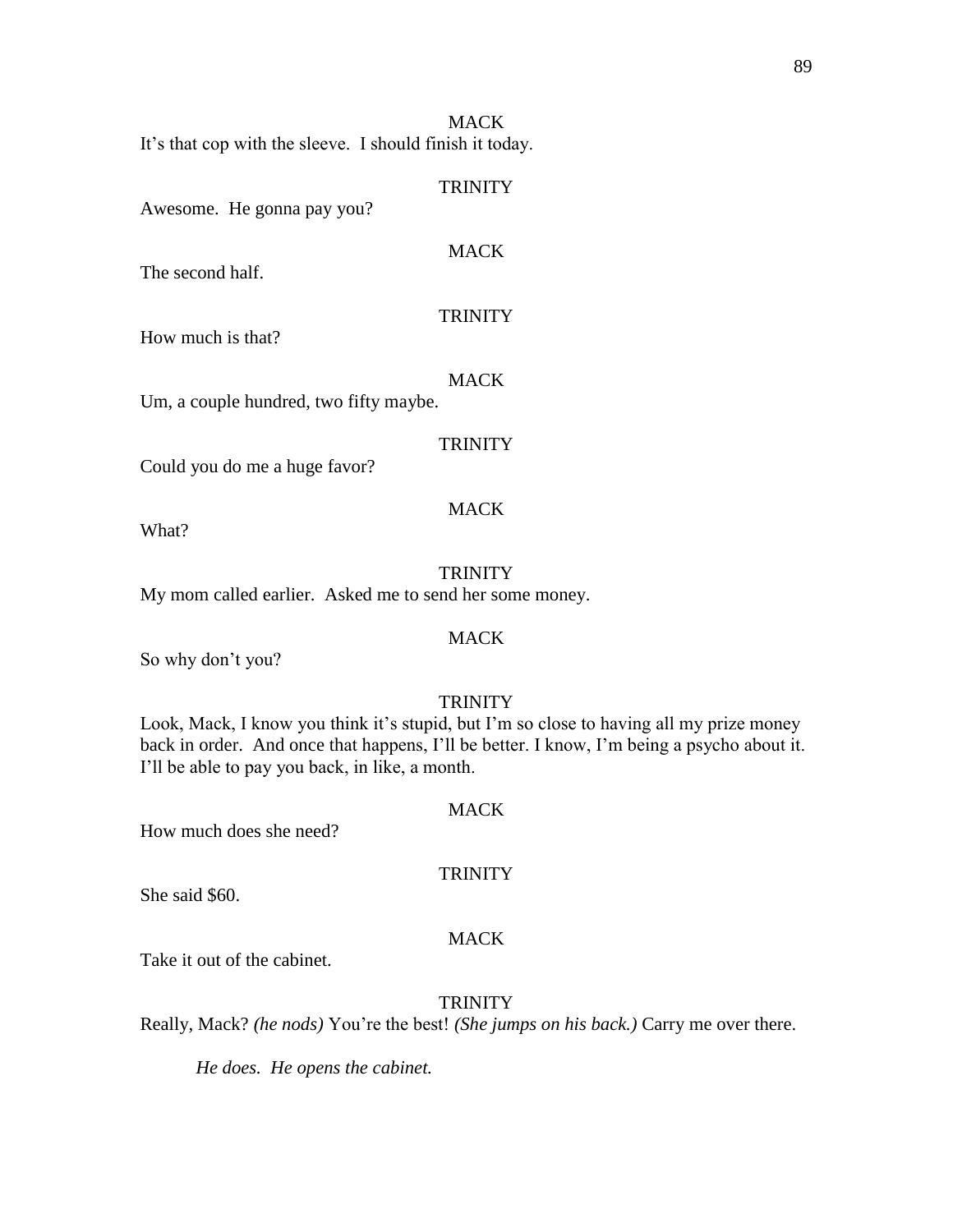Take out the shoebox. *(she does)* Is there enough in there?

### **TRINITY**

*(climbing off his back)* Yep!

# **MACK**

Good. *(walking into the bathroom)* If my appointment shows up, let him in, will ya?

### **TRINITY**

Sure. *(removing three bills and a blank envelope from the box)* Thanks, Mack.

### **MACK**

I know where you live.

*MACK closes the bathroom door and TRINITY is alone. As soon as she knows he can't see her, she rips out her money box, gets her key, opens it and puts one of the bills inside. She folds the other two, as if to ready them to send to her mother, has an intense moment of thought, puts another bill in the box and puts the box away. She scribbles a note on a piece of paper, mumbling.[possibly she hangs the key on a string around her neck]*

#### **TRINITY**

All I could do right now . . . tough here too . . . *(a knock on the door)* . . . one second!

*TRINITY stuffs and seals the envelope.* 

*Scene 11.**The apartment. PIRI and TRINITY sit on the couch together, drinking out of mugs. PIRI is again holding a rag to her head. TRINITY is reading what looks like a business letter. She is positively disheveled, no one would peg her for a beauty if they saw her today.*

#### PIRI

I got him figured out now. He stop as soon as I tell him that if he hits me again, I'll never tell him where those plates are. I tell him he better be nice to me if he ever want to see those plates.

### **TRINITY**

*(distractedly, still reading)* Look what Mack did to my arm. *(She pushes up her sleeve to reveal a green and yellow bruise)*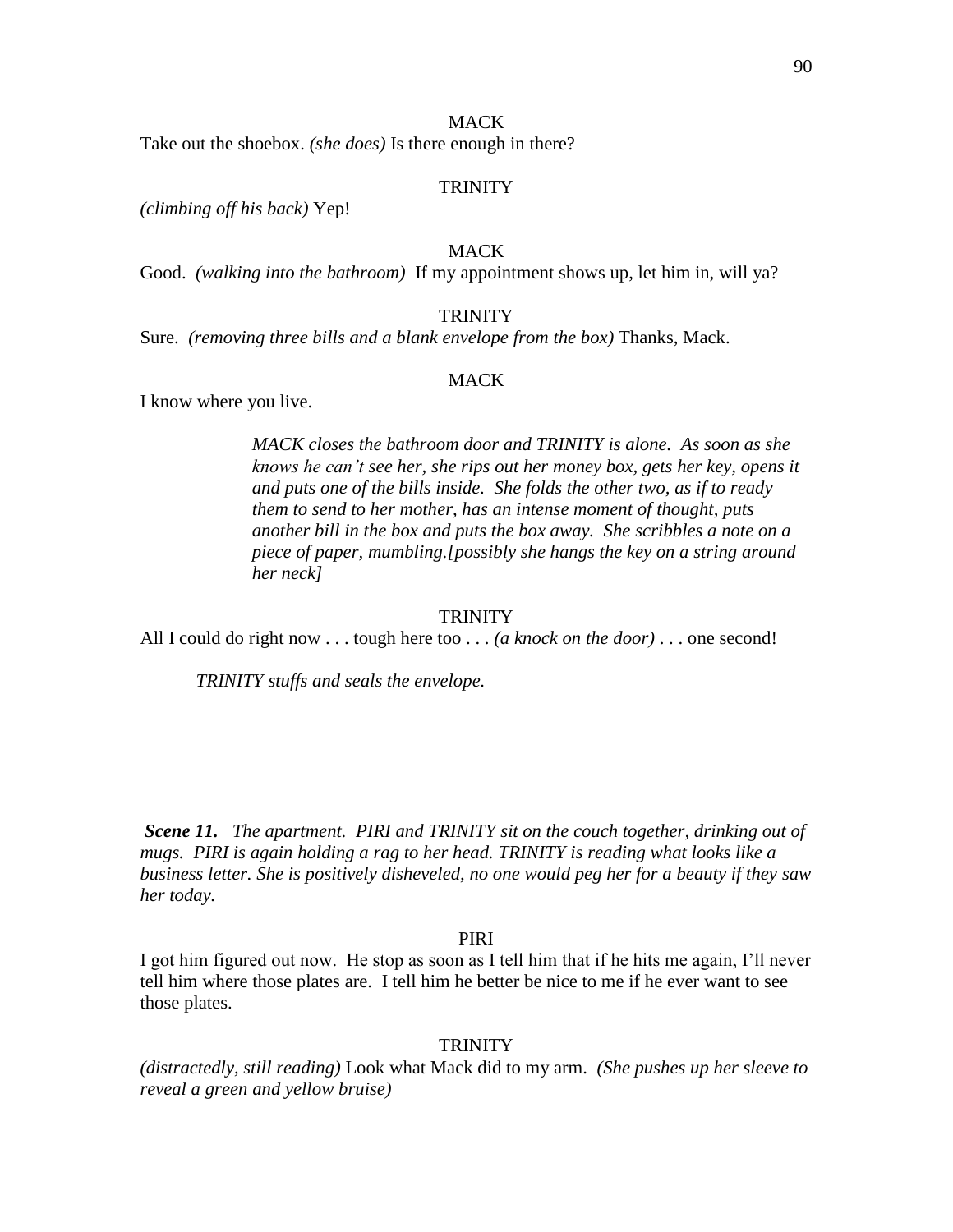## PIRI

That's ugly, but that's how a bruise heals, you know. It gets real ugly before it gets pretty. You should just have him tattoo you some more, all up your arms, then the bruises don't show. *(TRINITY fully engaged in letter)* You want me to leave? You too busy for me with your reading?

#### **TRINITY**

No, I'm sorry. This is just confusing. *(a look at her arm)* Do you think I should leave him?

### PIRI

Where you got to go?

# **TRINITY**

I don't know.

PIRI

You can go with that skinny guy? With the broken arm?

### **TRINITY**

Wally? No. He went away for a while.

# PIRI

Don't leave something til you have something else set up.

# **TRINITY**

I'm saving all my money.

### PIRI

That's very smart.

### **TRINITY**

If things ever get really bad, I know I have it and I can go.

### PIRI

Then you got a safety blanket. That's good. You got it under control. *TRINITY picks up letter again.* What's wrong on that paper? You pick it up, you look sick.

*MACK enters, returning from an errand.*

### **TRINITY**

Hey, Mack.

#### MACK

What's she doing here?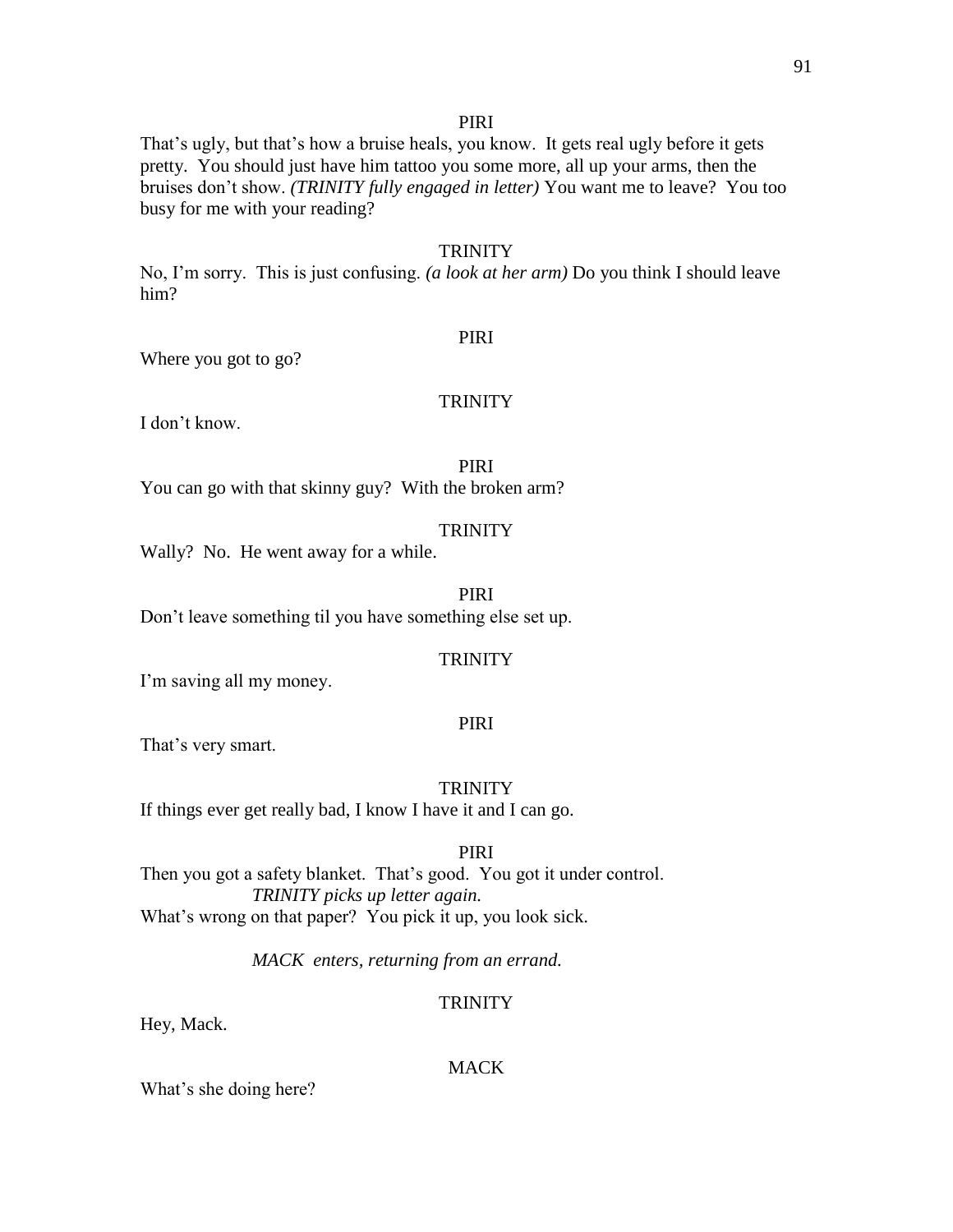She's talking to me.

## MACK

What for?

# **TRINITY**

Jesus, Mack! I can't have a friend?

PIRI

I'm going, I'm going. I'm not here to cause problems.

# **TRINITY**

*(to Piri)* Stay where you're at.

# **MACK**

I thought she was gonna stay with her son, cuz she's getting beat up.

#### **TRINITY**

Too bad we all don't have a son to go to.

# **MACK**

What the hell's that mean?

### PIRI

My son take his kids to Florida for the week. They got a condo there. My daughter-inlaw, she stays behind but me and her don't get along, so I'm waiting til he gets back to go up there—

# MACK

*(noticing the letter)* Where'd you find that?

### **TRINITY**

It was in a drawer.

### MACK

No it wasn't.

#### **TRINITY**

I just stumbled on it. I just, it was just, I was getting—

**MACK** 

It was with my money. Just fucking say it, Trinity. You were in my money while I was gone.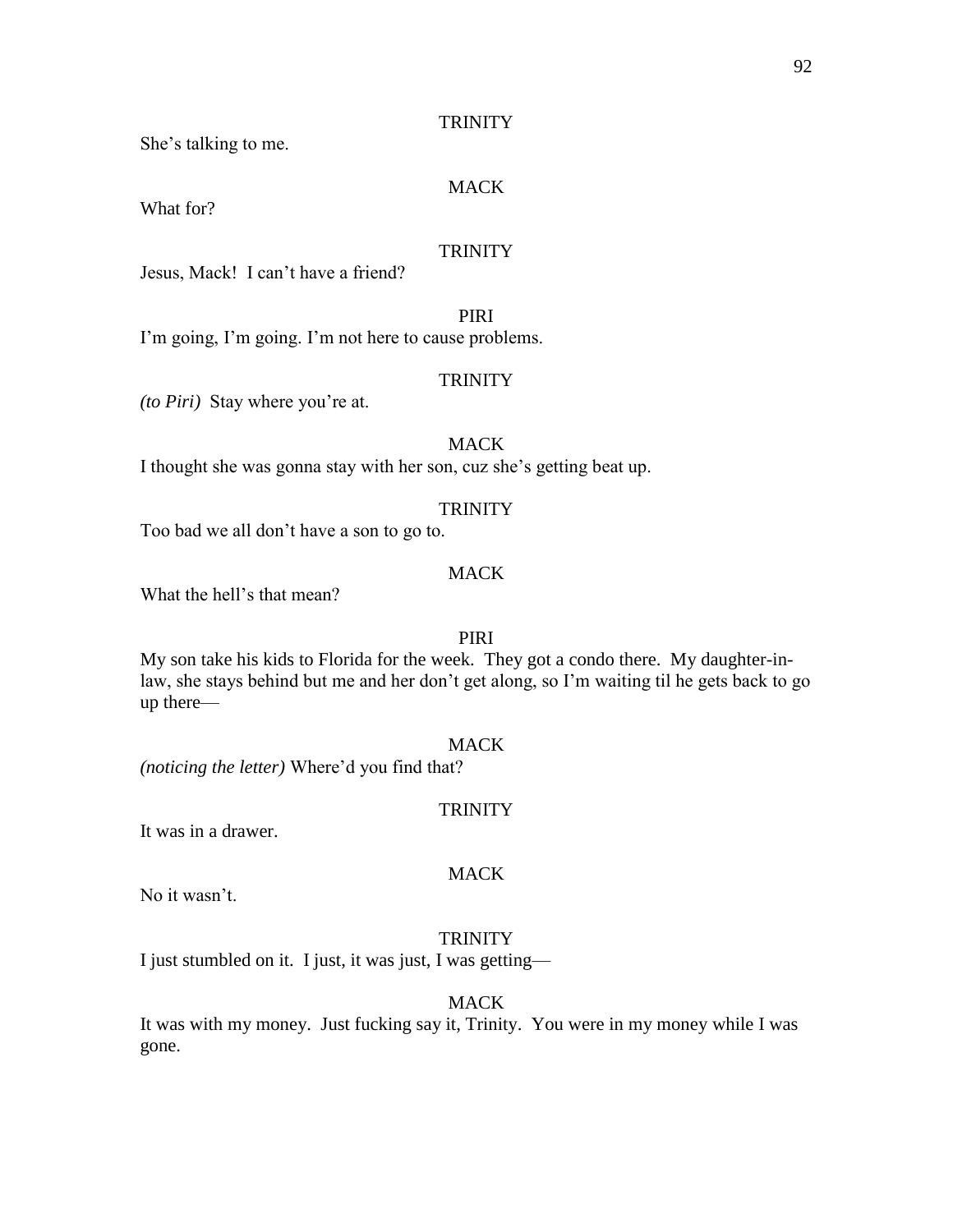It was because—

### MACK

You think I can't count? You think I don't notice that I'm short 5 bucks every now and then. I'm not retarded Trinity.

### **TRINITY**

I know, I know that! I didn't take any today, I swear.

## **MACK**

Why were you in there?

# **TRINITY**

I was worried, about the rent. It's due next week, and it seems like you haven't had a lot of appointments this month. I was worried we'd be short, and then I thought you might make me pay out of the raffle money and I got really scared and short of breath, like a anxiety attack and so I just went in there to count. That's all. *(MACK seems appeased.)*  But then I found this.

### **MACK**

So what?

### **TRINITY**

So the board of health says you have to quit tattooing here.

| So?                 | <b>MACK</b>    |
|---------------------|----------------|
| Ooh that's serious. | PIRI           |
| Shut up.            | <b>MACK</b>    |
| It is, Mac.         | <b>TRINITY</b> |
|                     | <b>MACK</b>    |

What do you know?

### **TRINITY**

*(reading)* "Failure to comply with this cease and desist order will result in fines and possible criminal prosecution. The State of Illinois takes—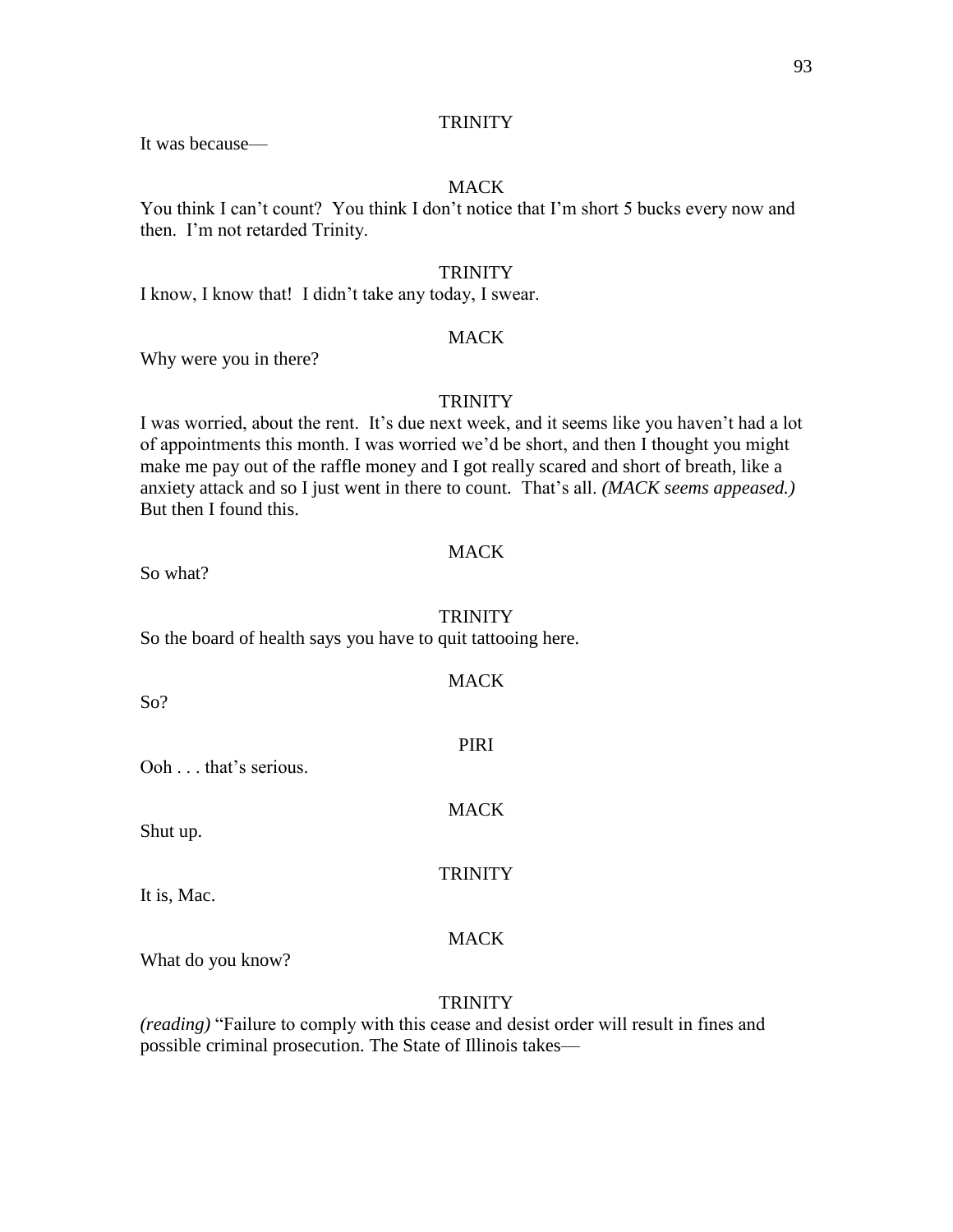*(grabbing the letter from her and tearing it)* I've read it, Trinity. I know how to fucking read.

# PIRI

They're not kidding around.

# **MACK**

So what? You see that sign, Trinity? That's enough for me. This is my shop! How are they gonna know whether I stop or not? It's my house. They gonna spy on me?

# PIRI

They found out once.

#### **TRINITY**

Mack, they already know, which means somebody told them. That cop? Gene?

# **MACK**

Hell no. I've worked on him 6 or 7 times.

### **TRINITY**

Then who? Can you think of anybody that wasn't happy lately? With their tattoo, I mean. Anybody get an infection or something?

#### **MACK**

You think I'm some kind of hack?

*A sullen moment of silence.* 

PIRI

I'm gonna go. Your skinny friend gonna be back by the time rent is due?

#### **TRINITY**

Wally? I don't know. I would guess, no, but he—

### **MACK**

Son of a bitch!

#### TRINITY

What?

#### **MACK**

It was Wally, that scrawny little fuck! Remember how he was last time he was here? Remember that? "Oh, I'm such a little faggot, I wanna be friends again." That was a front, Trinity. That was a bucket of shit. He did this.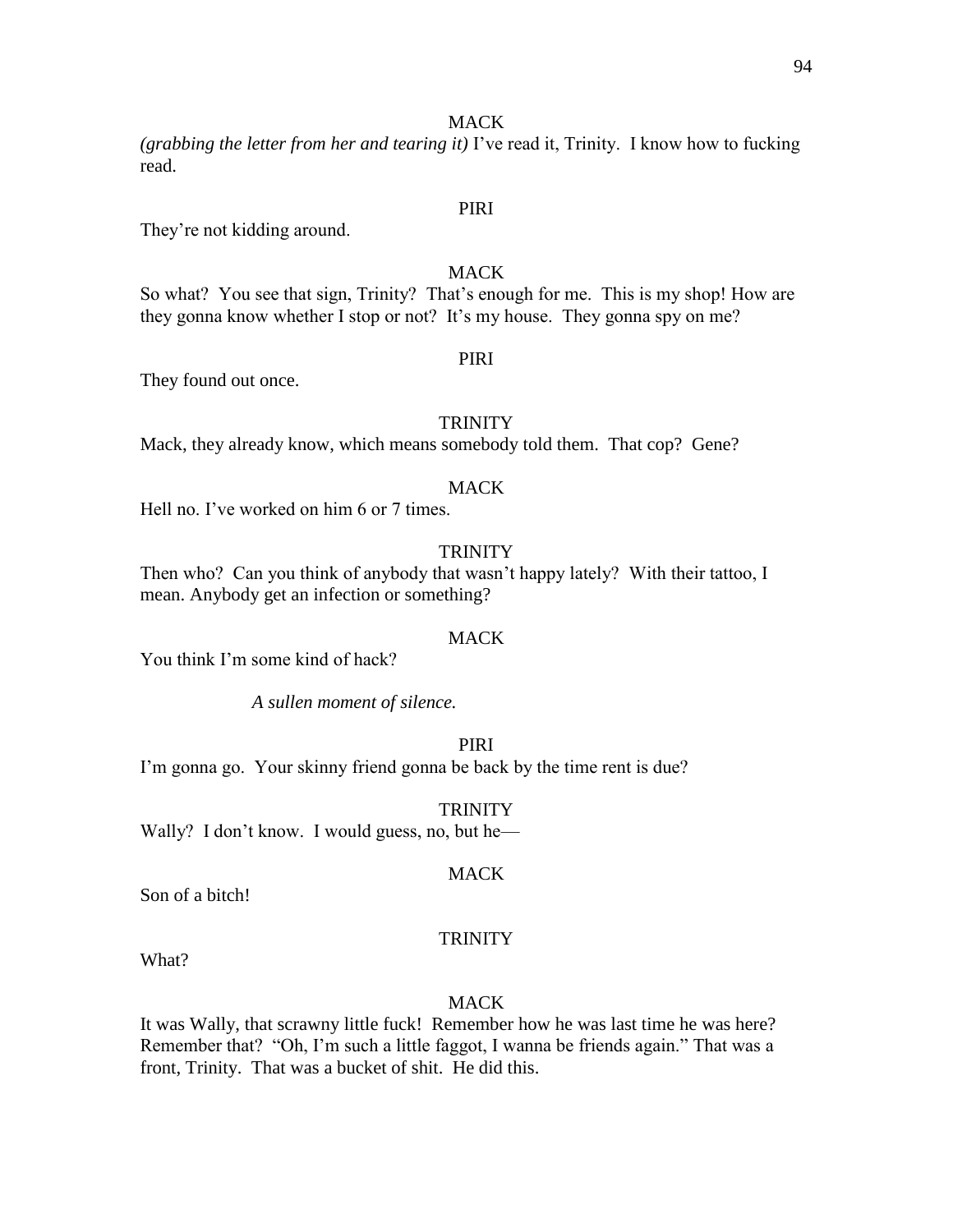You don't know that!

# MACK

Who else, Tri? Your fucking cousin! Everybody I work on leaves here happy. *(to PIRI)*  It wasn't you?

### PIRI

God no!

# **MACK**

Wally. That asshole. That rat-faced fuck.

# **TRINITY**

He's not like that, Mack.

# **MACK**

Don't you defend him. Don't you fucking defend him, Trinity. *(MACK's phone rings. He answers after looking at the caller ID.)* Hey, Frank. How's it look? Yeah? You ready to start the other arm? *(TRINITY shakes her head vigorously. PIRI sneaks out, sensing where this is headed.)* Cool. I think it'll look great. *(TRINITY makes vigorous "no" and "stop" gestures with her hands.)* Let me check my calendar and see when I can get you in for a few hours. *(he covers the phone with his hand)* What?

### **TRINITY**

You really can't.

### **MACK**

Why not? This guy isn't gonna report me.

### **TRINITY**

You've already been reported.

#### MACK

So I'm seriously supposed to do nothing?

#### TRINITY

We'll figure it out.

### **MACK**

*(into phone)* Frank, come over at—. *TRINA grabs phone and ends call.*

### MACK

Walk away from me right now. *(she does, and quickly into the bathroom)* Brush your godddam hair while you're in there. You look homeless. *(calling to her)*It's too bad I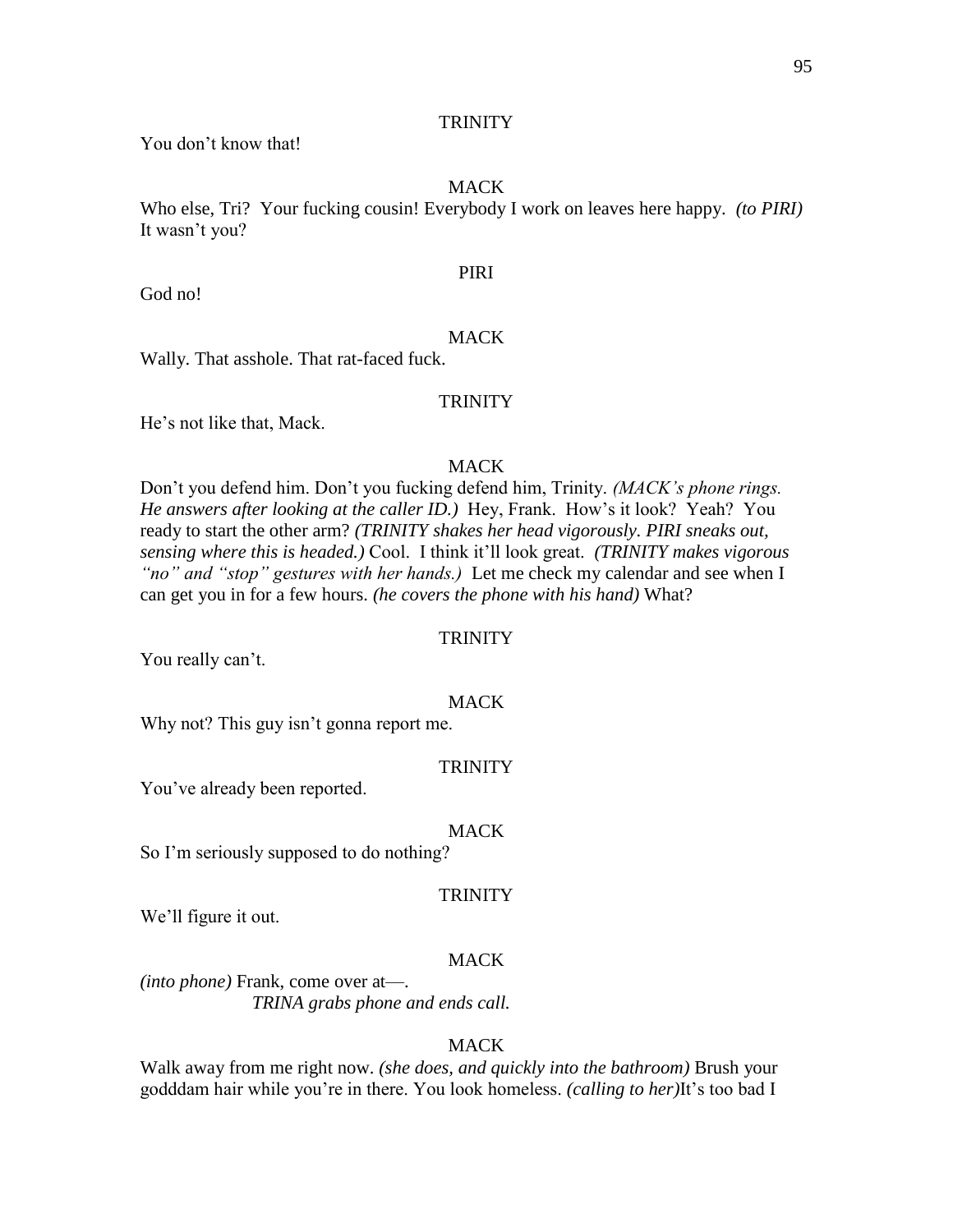only broke his arm. I shoulda beat his head into the sidewalk. *(pause)* Did he say when he was coming back?

*Scene 12. Trinity alone in the apartment, counting money into the box. Clearly in pajamas, unwashed hair, almost sick looking.*

### **TRINITY**

Eight seventy-five. Not bad for a bunch of garbage.

*She takes out her money box, gets the key from its hiding place, has a moment of sensory pleasure with the money, smelling it, touching it to her face. When she hears MACK on the stairs, she rushes to close it and put it away. She doesn't have time to hide the key, so she puts it in her mouth.*

### **MACK**

*(from the stairs)* Trinity! Trinity? *(enters)* What the fuck? Why didn't you answer me? *(TRINITY shrugs)* There still coffee? *(TRINITY nods)* Fucking Mexicans. They must sleep in the goddam line. I get there at 6:30 in the morning, still 25 guys ahead of me. I figure, I'm white, I'll get picked, but no. Every truck that rolls up, guys ask my name, I tell them, they move on. People still hate the Irish? News to me.

 $T<sub>1</sub>$ 

| <i>(key in mouth)</i> You smell. | TRINITY     |
|----------------------------------|-------------|
| What?                            | <b>MACK</b> |
|                                  |             |

Like booze.

**MACK** 

**TRINITY** 

I brush my teeth.

#### TRINITY

It's your skin.

MACK

What the fuck is in your mouth? *(TRINITY shakes her head)* What is it? Come here. *(She backs away)* I said come here. *(a brief chase, he catches her easily, the room is small and he is large)* Spit it out. *(She doesn't)* Is it money? *(She fights him)* I said spit it out. *(He pries her mouth open with his fingers, fishing around inside it. She bites him)*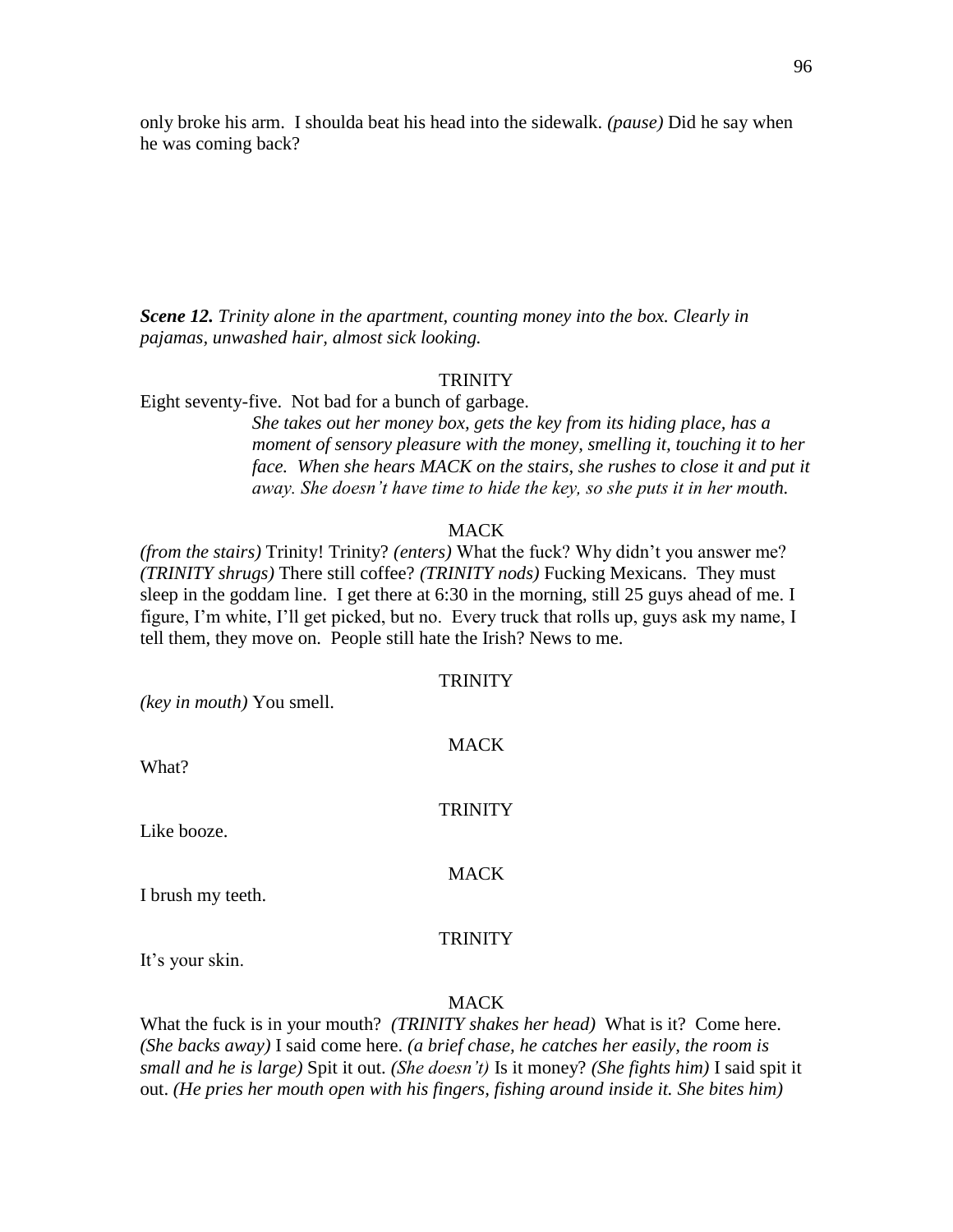Jesus! Are you fucking kidding me?!? *(She spits the key into her hand and keeps it in a closed fist)* No. No ma'am. *(he grabs her arm and bites her fingers until she screams and opens her fist. The key falls to the floor.)* There we go. What's this to?

### **TRINITY**

Nothing.

# MACK

*(moving in on her)* I'm not a fucking idiot, Trinity.

#### **TRINITY**

It's not anything. It's private.

# MACK

Is it for your diary? Where you write down all your secret feelings for Wally? How you miss his skinny ass and wish he would come back?

### **TRINITY**

No.

### **MACK**

What's it for?

### **TRINITY**

It's not for anything. It used to be for my grandma's jewelry box. I just like the taste of it.

### **MACK**

That's bullshit.

#### **TRINITY**

Really. It's copper. Look at it. It tastes nice.

#### MACK

You're a little freak. *From the hall, a loud thump.*

#### **TRINITY**

What was that?

#### MACK

Who's out there?

**HOPPER** *(from hall)* It's me, Hopper! I tripped. I fell, I mean.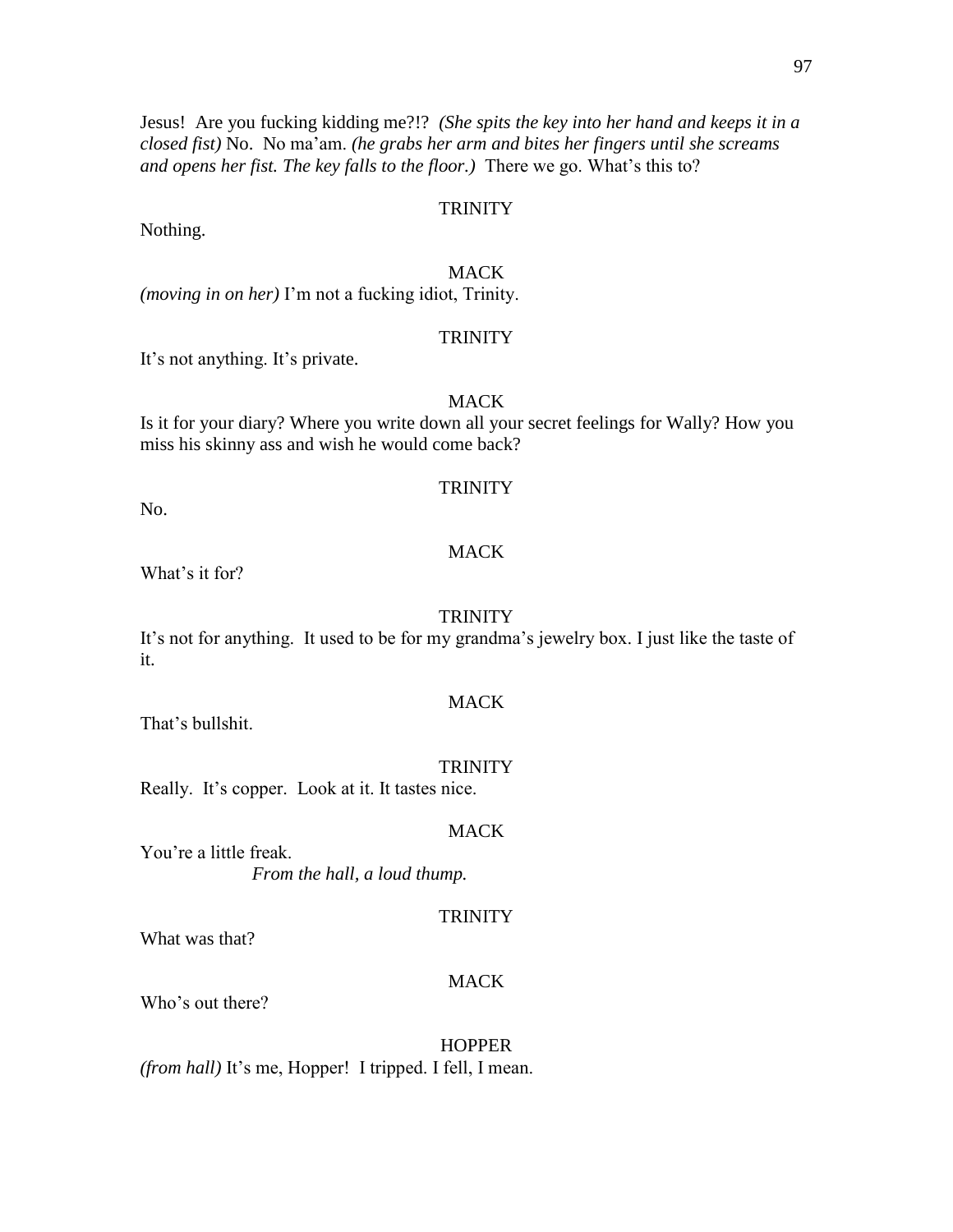| You okay?                                                                                                                                                         | <b>MACK</b>    |                                                                                              |
|-------------------------------------------------------------------------------------------------------------------------------------------------------------------|----------------|----------------------------------------------------------------------------------------------|
| Fine!                                                                                                                                                             | <b>HOPPER</b>  |                                                                                              |
| You sell stuff to him?                                                                                                                                            | <b>MACK</b>    |                                                                                              |
| Yeah.                                                                                                                                                             | <b>TRINITY</b> |                                                                                              |
| What?                                                                                                                                                             | <b>MACK</b>    |                                                                                              |
| The painting.                                                                                                                                                     | <b>TRINITY</b> |                                                                                              |
| Oh.                                                                                                                                                               | <b>MACK</b>    |                                                                                              |
| Some kitchen stuff. We don't really need eight plates and all that.                                                                                               | <b>TRINITY</b> |                                                                                              |
| How much did you get?                                                                                                                                             | <b>MACK</b>    |                                                                                              |
| Three bucks.                                                                                                                                                      | <b>TRINITY</b> |                                                                                              |
| Liar.                                                                                                                                                             | <b>MACK</b>    |                                                                                              |
| That's all he would give me.                                                                                                                                      | <b>TRINITY</b> |                                                                                              |
| in a nest. It's another thing when you're selling MY shit, taking stuff out of MY<br>apartment, right out from under my nose, and not giving me any of the money. | <b>MACK</b>    | You know, it's one thing that you keep your raffle money separate, like a little fucking rat |
| He gave me three dollars.                                                                                                                                         | <b>TRINITY</b> |                                                                                              |

Where is it?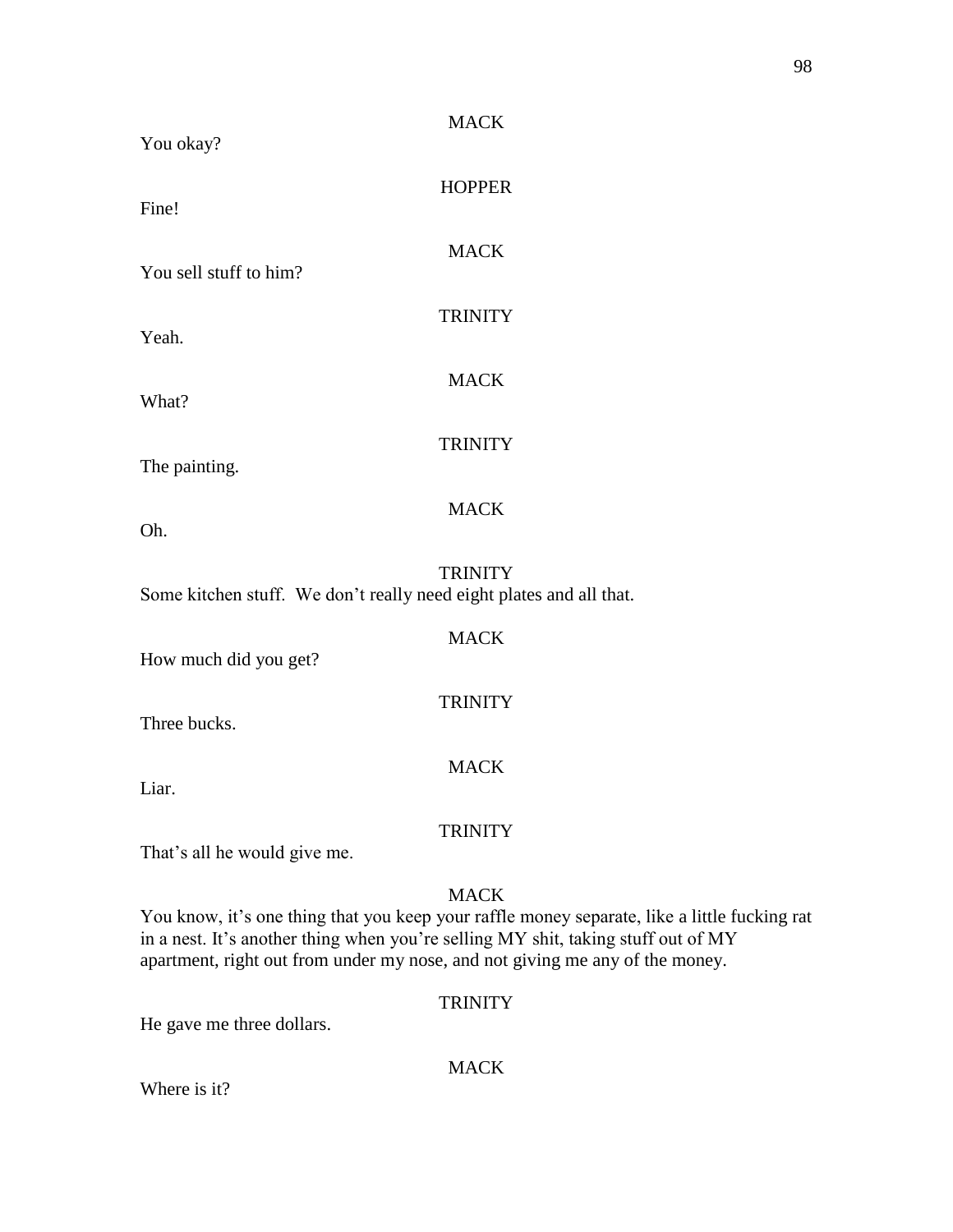I put it away. In the shoebox.

*She begins to tend to her bitten hand, with bandages, ointment, etc.*

**MACK** 

*(going to shoebox)* I know how much was in here. There was eight dollars in here last night. There was thirteen and I grabbed five. So there better be 11 in here now.

#### **TRINITY**

There's not.

### MACK

You just said you put three in here.

# **TRINITY**

But I took five last night, after you left for McNally's.

### MACK

What'd you need five bucks for?

### **TRINITY**

Dinner. I just got some fries and a coke.

MACK *(opening box)* Six bucks. We're broke, Trin.

### **TRINITY**

I know.

#### **MACK**

Time to break into your big jackpot.

For what?

#### MACK

**TRINITY** 

Food?

# **TRINITY**

I'm not going to spend ten thousand dollars on fries.

#### **MACK**

Well, for fuck's sake, Trinity, spend it on something. We have nothing. You bring home \$50 bucks a week doing nails.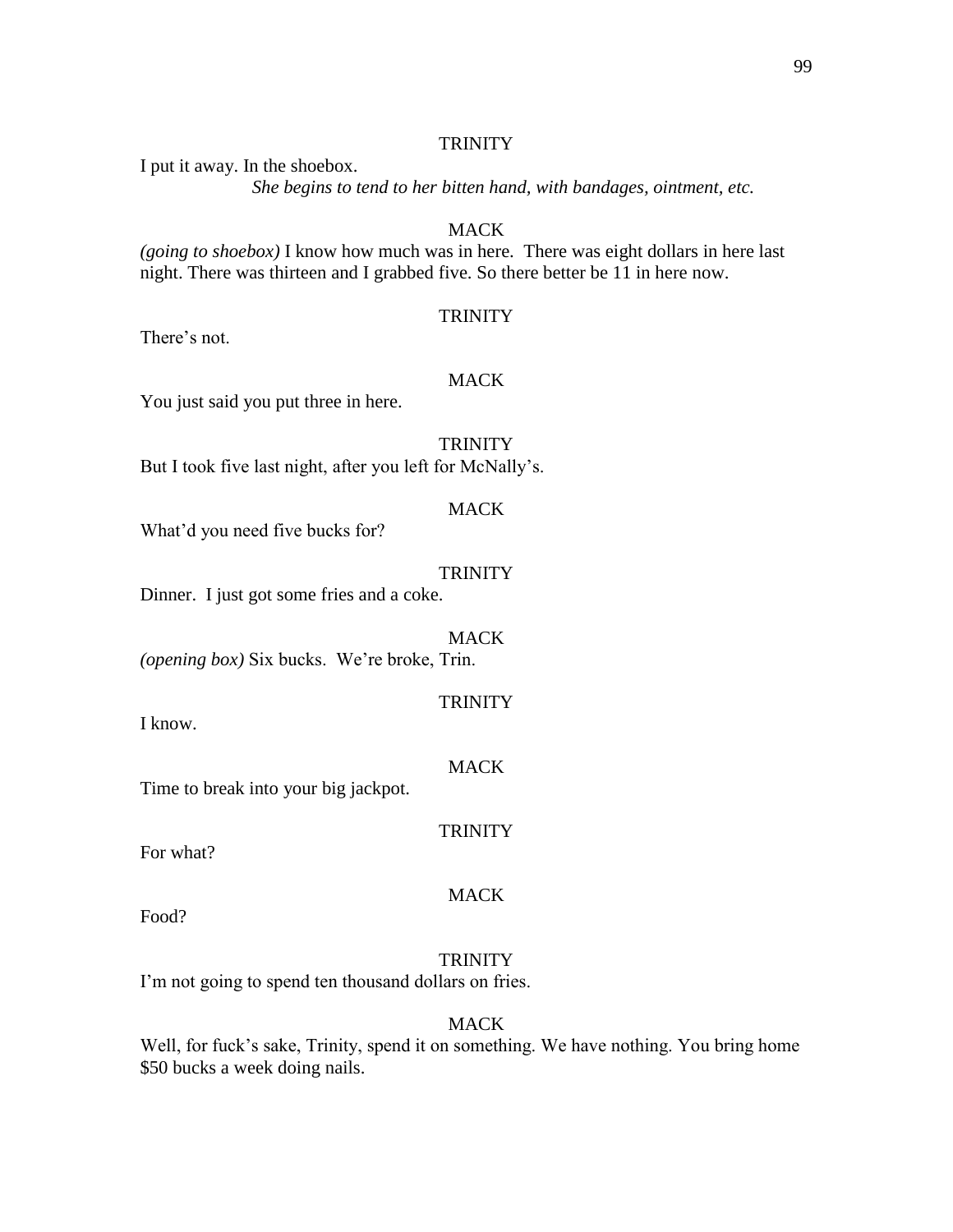It's not my fault people aren't coming in.

# MACK

If you were better at it, maybe more people would!

# **TRINITY**

What about you? You go stand in a line every morning, you don't get picked, you come home and sit on your ass all day!

### MACK

I'd have work, I'd have money, if it wasn't for your fucking weasel-ass cousin. He pulled my life right out from under me, Trinity, and you don't give a shit! I know how to do one thing, and now I can't do it.

### **TRINITY**

Well, learn how to do something else. Be a cop, a firefighter, a mailman, who cares?

# **MACK**

Why don't you be a cleaning lady?

# **TRINITY**

At least I make what I spend! You bring in NOTHING! And you spend money EVERY DAY at the bar!

### **MACK**

I'm a grown man, Trinity! I can go have a beer if I want one!

### **TRINITY**

It's never one!

### **MACK**

Of course it isn't! I stay there and sit. People there don't fucking hate me like you do.

### **TRINITY**

That's because they're drunks and losers.

### MACK

*(moves on her)* Don't talk like that about my friends.

# **TRINITY**

Go back and sit with your fucking friends. Take our last 6 bucks and buy a round of piss for the house.

### MACK

I'm sitting right here.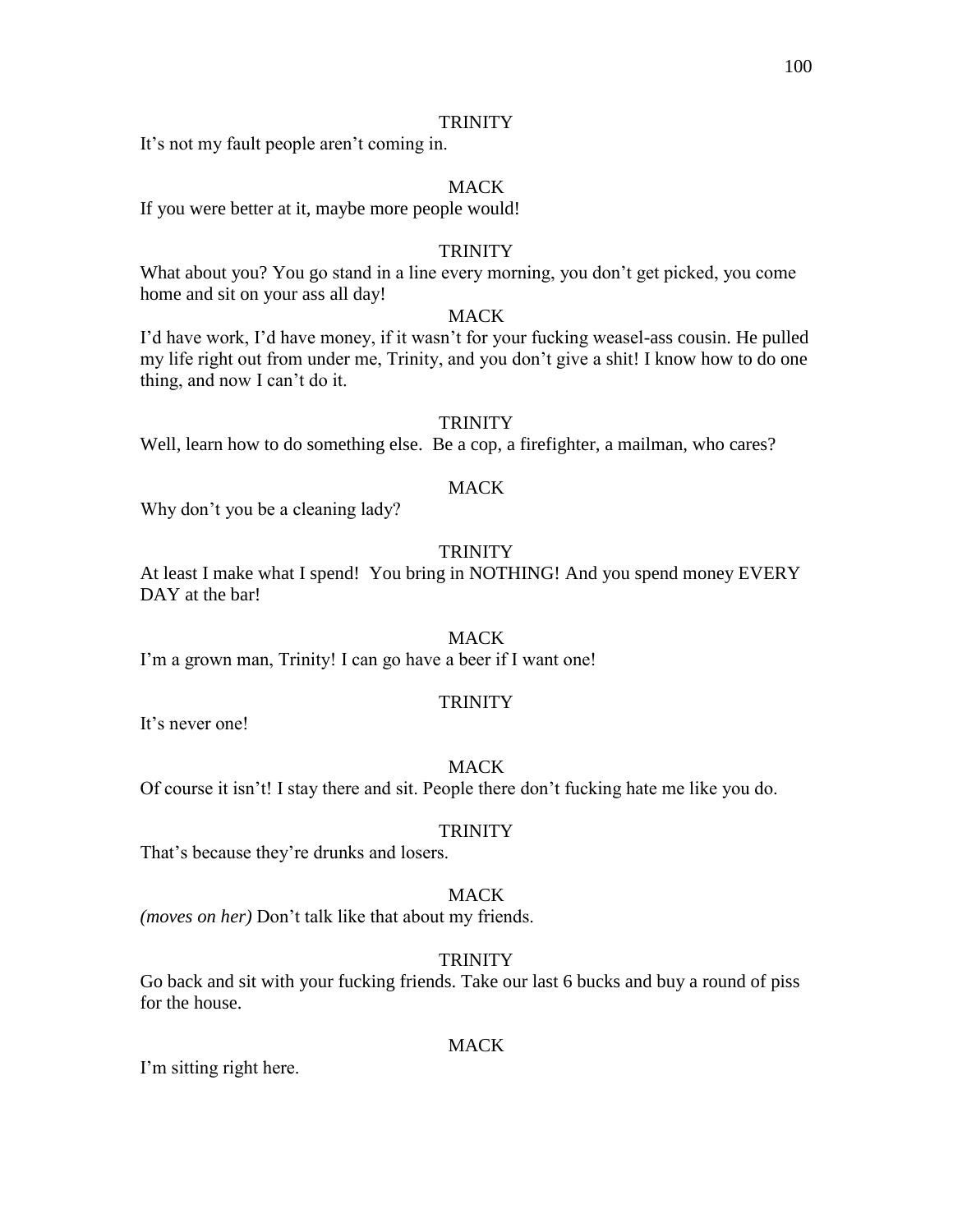Then I'm leaving.

*No response from MACK. TRINITY grabs her things and storms out. MACK picks a binder from the table and leafs through it. A few seconds pass, then a loud scream from TRINITY in the hall.*

### MACK

What the hell?

*He exits into the hall. TRINITY continues screaming, verging on hysteria.*

*(from the hall)* Trinity, get back in the apartment! Now!

*TRINITY enters, visibly shaken up. After a second, she starts to gag and runs into the bathroom. We can hear her vomiting. MACK enters, dragging PIRI. She has been beaten badly.*

That fucking junkie!

### **TRINITY**

You think Hopper did this?

# MACK

Who else?

### **TRINITY**

I don't know. You're telling me this is what he was dragging down the hall?!?

### MACK

She's been dead awhile. All the blood is dry.

#### **TRINITY**

You mean she's been lying around like this?

# **MACK**

At least a day. This isn't how a person feels when they just died.

### **TRINITY**

Why didn't I stop by to see her?

### MACK

Are you asking me?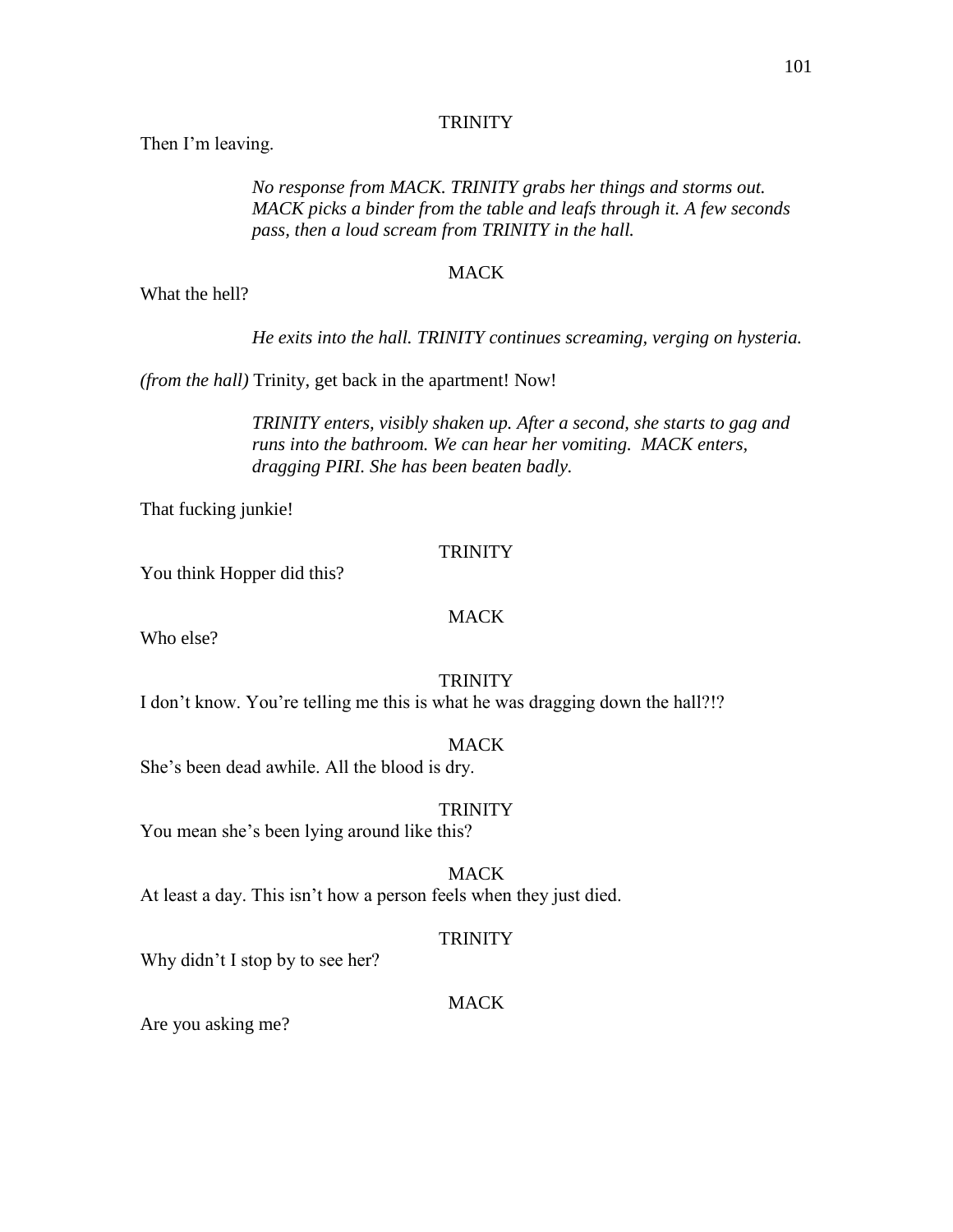No, I just . . . she always comes to see me and I was sort of glad she didn't yesterday, but ... she was at her place, like this?!?

| Looks like it.                              | <b>MACK</b>                                                                               |
|---------------------------------------------|-------------------------------------------------------------------------------------------|
| How come you're so calm?                    | <b>TRINITY</b>                                                                            |
| She wasn't my friend.                       | <b>MACK</b>                                                                               |
| Oh, that's nice.                            | <b>TRINITY</b>                                                                            |
| She wasn't really yours either.             | <b>MACK</b>                                                                               |
| She was too!                                | <b>TRINITY</b>                                                                            |
| You just said you were glad not to see her! | <b>MACK</b>                                                                               |
|                                             | <b>TRINITY</b><br>That doesn't mean I can't be upset that she got fucking murdered, Mack! |
| You gonna call the cops?                    | <b>MACK</b>                                                                               |
| Obviously.                                  | <b>TRINITY</b>                                                                            |
| You want her in here when they come?        | <b>MACK</b>                                                                               |
| I guess not.                                | <b>TRINITY</b><br>MACK moves PIRI'S body back into the hall. We can hear                  |

*dy back into the hall. We can hear him drop her.* What the fuck are you doing?

MACK *(From hall)* He dropped her, right? She needs to look like somebody dropped her.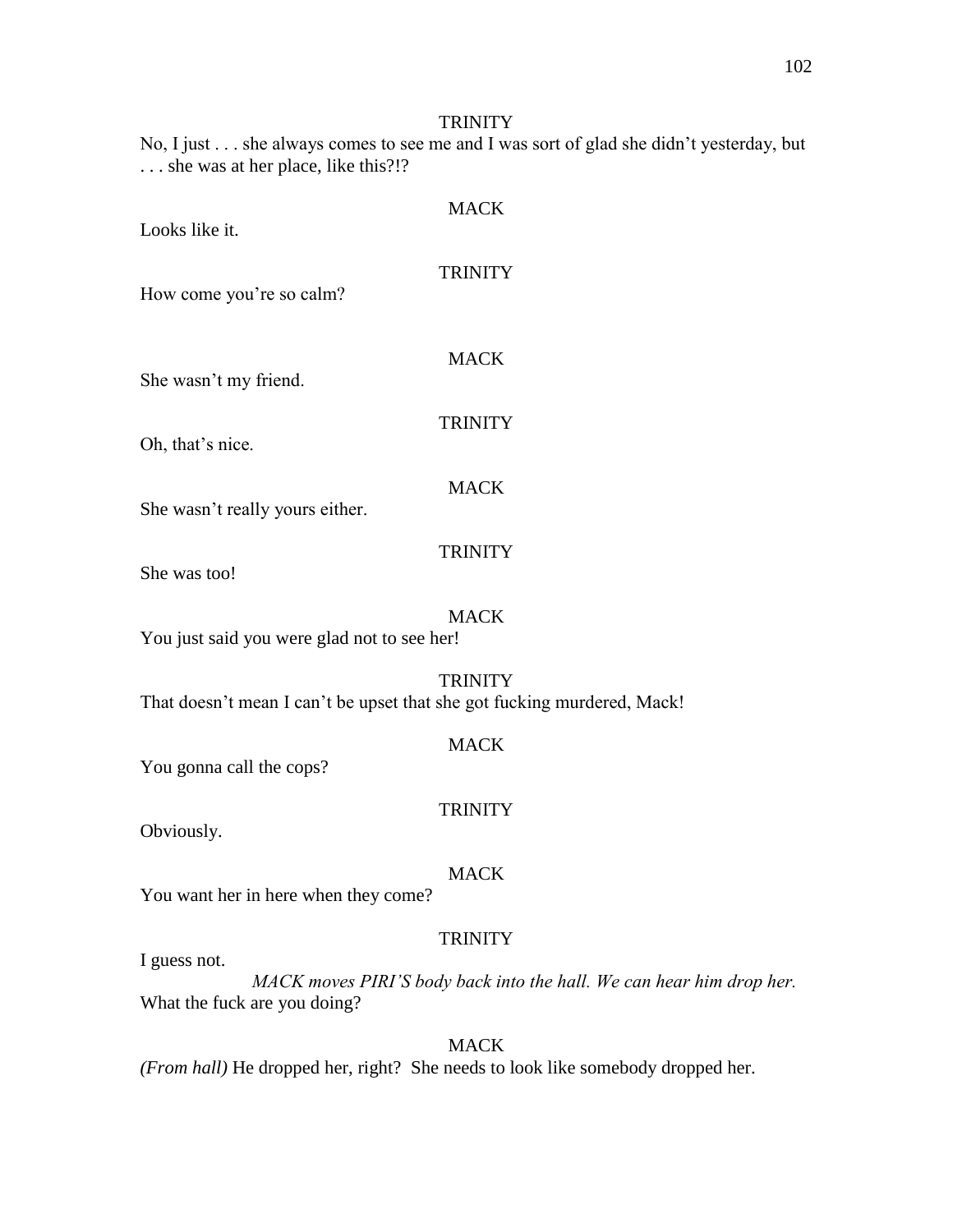I'm telling the cops the truth, Mack.

# MACK

*(entering, grabbing her)* You're keeping me out of it. Say you found her in the hall, which is true. Say you heard Hopper drop something out there earlier, which is true. You don't need to tell them we had her in here. It's obvious what happened. They'll go with the obvious.

# **TRINITY**

Fine.

# MACK

I'll be at McNally's.

# **TRINITY**

You're gonna leave me alone with a dead body?

# **MACK**

What's she gonna do to you?

*He leaves. TRINITY finds her phone. After a moment, she dials.*

# **TRINITY**

Mommy? Hi. How's Augie? Does he like that new school? Things are crazy here. Yeah? That sounds nice. Things are a lot worse than when you left. It's just—right. You like working there? That's good. I need—really? Do you think I—yeah, I guess. Okay. Sure. I just needed a friendly voice. I know. I'll get over it. Bye.

*She hangs up.*

# WALLY

*(in doorway, quietly)* You know there's a fucking dead broad out here?

*Sirens sound in the distance as lights fade.*

*Scene 13. TRINITY sleeping on couch, late morning, securely under a blanket. MACK enters, with a fishing pole and a bucket with water sloshing in it. He takes out his harmonica and gets close to TRINITY's head before playing a loud riff right in her ear. She jumps.*

# **TRINITY**

Jesus Christ!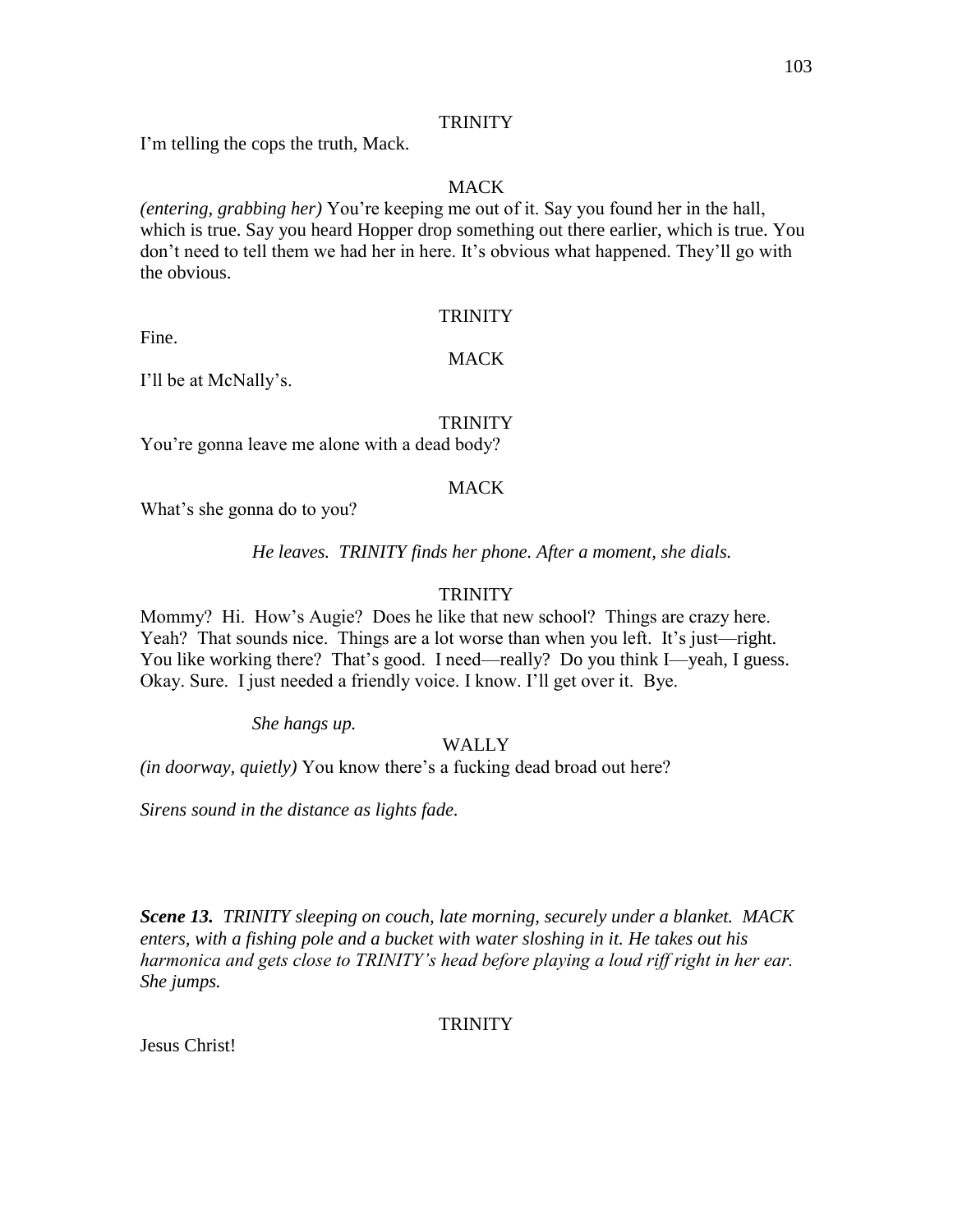| Lookit! I caught one, finally. | <b>MACK</b>    |
|--------------------------------|----------------|
| That's great.                  | <b>TRINITY</b> |
| So let's cook it.              | <b>MACK</b>    |
| What?                          | <b>TRINITY</b> |
| Get up. Let's cook my fish.    | <b>MACK</b>    |
| Where did you catch it?        | <b>TRINITY</b> |
| Jackson Park.                  | <b>MACK</b>    |
| Can you even fish there?       | <b>TRINITY</b> |
| Nobody stopped me.             | <b>MACK</b>    |
| I think you need a license.    | <b>TRINITY</b> |

You know what? Fuck licenses. I'm gonna do what I want, Trinity. Me pulling one shitty little fish from the Jackson Park pond isn't gonna bring down the state of Illinois.

# **TRINITY**

I guess not. I just don't want you to get in more trouble.

# MACK

I didn't get in trouble. Wally put me in trouble. If that whiny little shit ever comes back he's gonna get his.

# **TRINITY**

Yeah.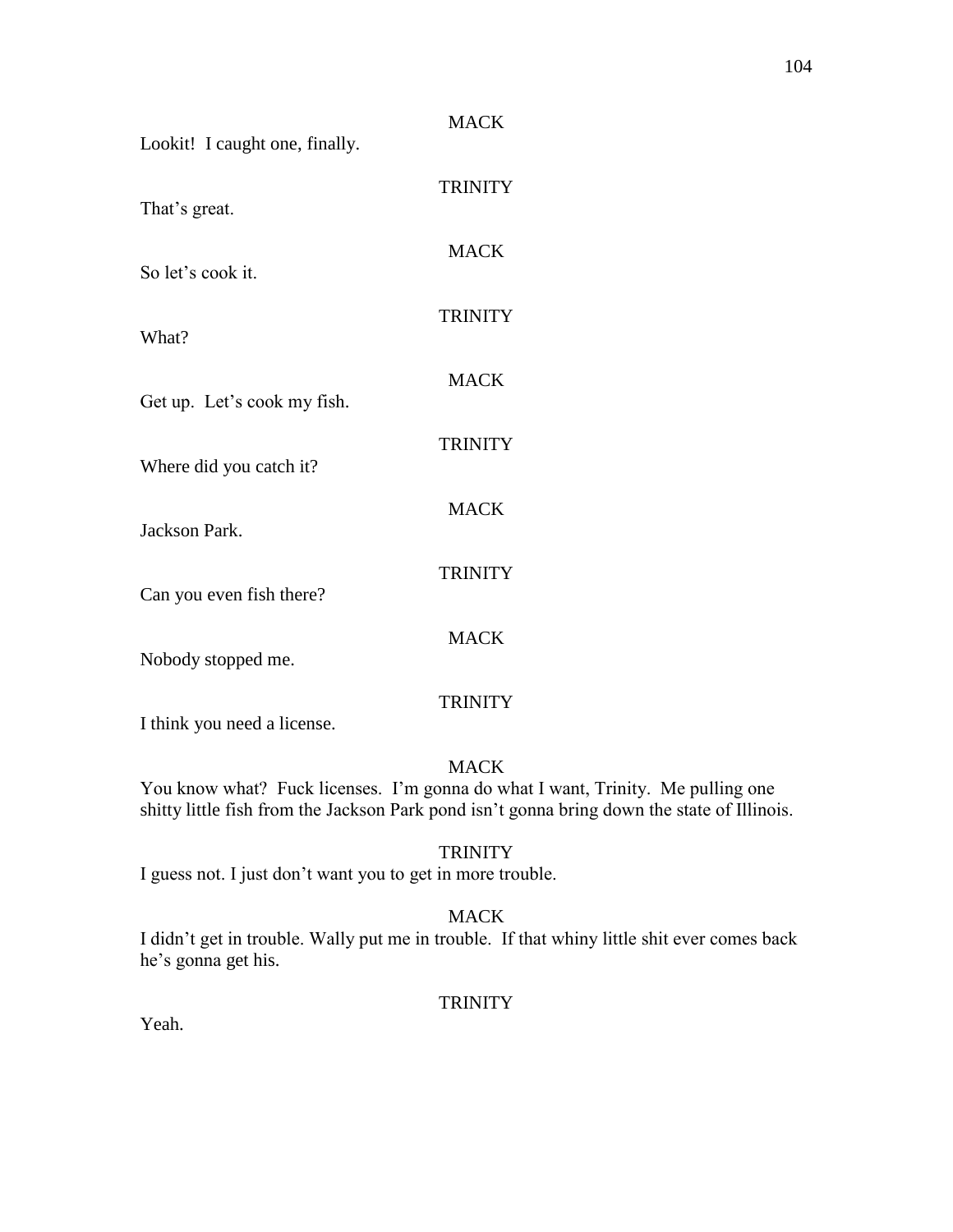*(setting down bucket and fishing pole)* I stopped at McNally's on my way to the park and Paddy told me they found Hopper.

| Did they arrest that fucker?                       | <b>TRINITY</b>                                                                                  |
|----------------------------------------------------|-------------------------------------------------------------------------------------------------|
| Nope.                                              | <b>MACK</b>                                                                                     |
| What the hell! Why not?                            | <b>TRINITY</b>                                                                                  |
| He was floating in the river.                      | <b>MACK</b>                                                                                     |
| Drowned?                                           | <b>TRINITY</b>                                                                                  |
| They think he fell in and couldn't get out.        | <b>MACK</b>                                                                                     |
| Wow.                                               | <b>TRINITY</b>                                                                                  |
| He had a bunch of pots and pans tied to his pants. | <b>MACK</b>                                                                                     |
| What?                                              | <b>TRINITY</b>                                                                                  |
|                                                    | <b>MACK</b><br>Paddy said they were rusty as shit, but they think that's what weighed him down. |
| Jeez.                                              | <b>TRINITY</b>                                                                                  |
| Tough being a junkie.                              | <b>MACK</b>                                                                                     |
| I guess.                                           | <b>TRINITY</b>                                                                                  |
|                                                    | <b>MACK</b>                                                                                     |

Get up.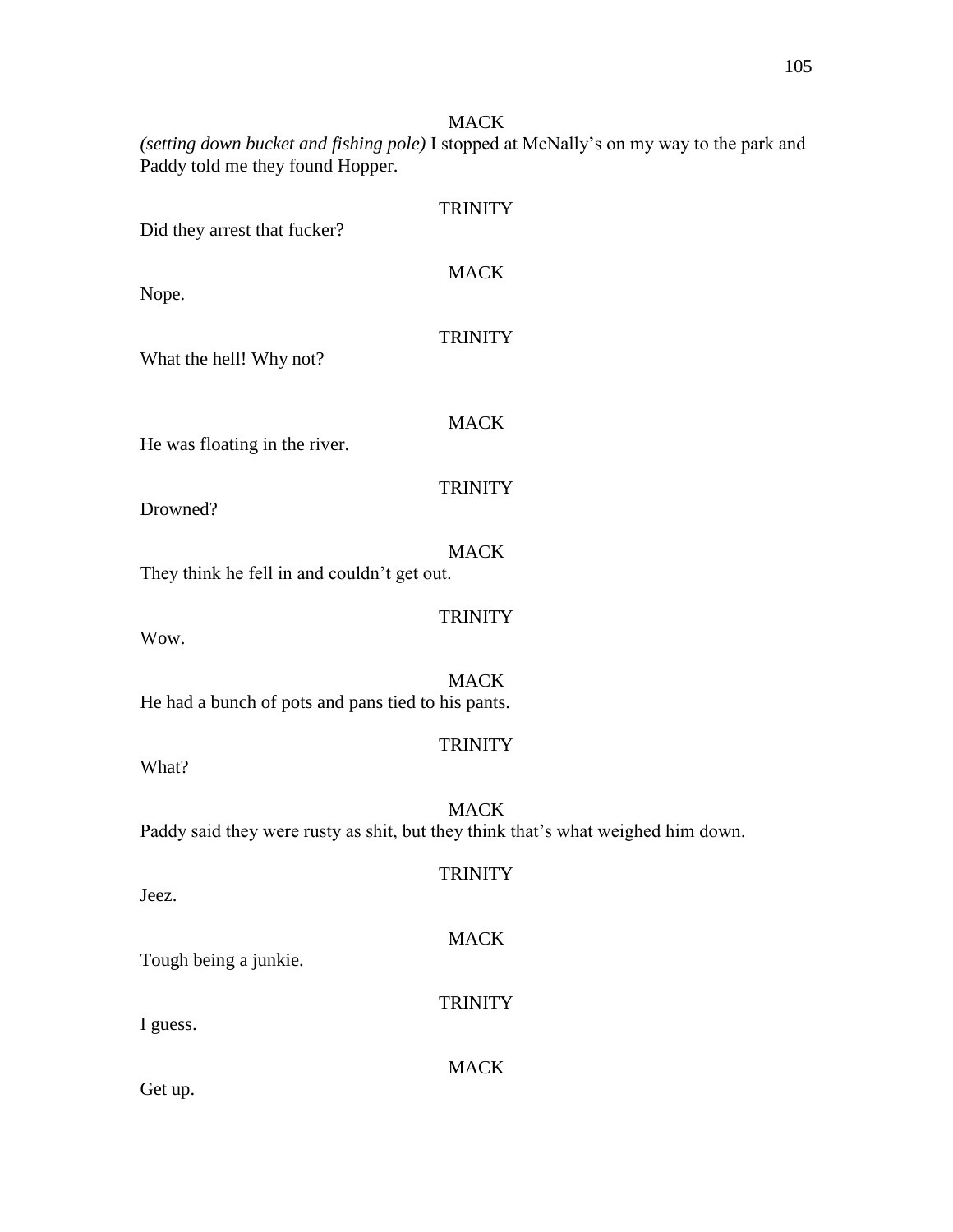I'm still tired.

## MACK

Get up.

# **TRINITY**

It's cold in here.

# MACK

C'mon. You can take it. *He rips the cover off her to find her nearly naked, with all of her cash around her.* What is this?

## **TRINITY**

**TRINITY** 

**TRINITY** 

**MACK** 

**TRINITY** 

My money.

### MACK I get that. Why are you sleeping with it?

It makes me feel better.

MACK Why isn't it in the fucking bank, Trinity?

I like it here.

Has it ever been in the bank?

No.

# MACK

Oh my God, you stupid fucking idiot.

# **TRINITY**

What?

# MACK

You've just had it here?!? Piri begging for money all the time? Hopper looking for every penny he can get his junkie hands on?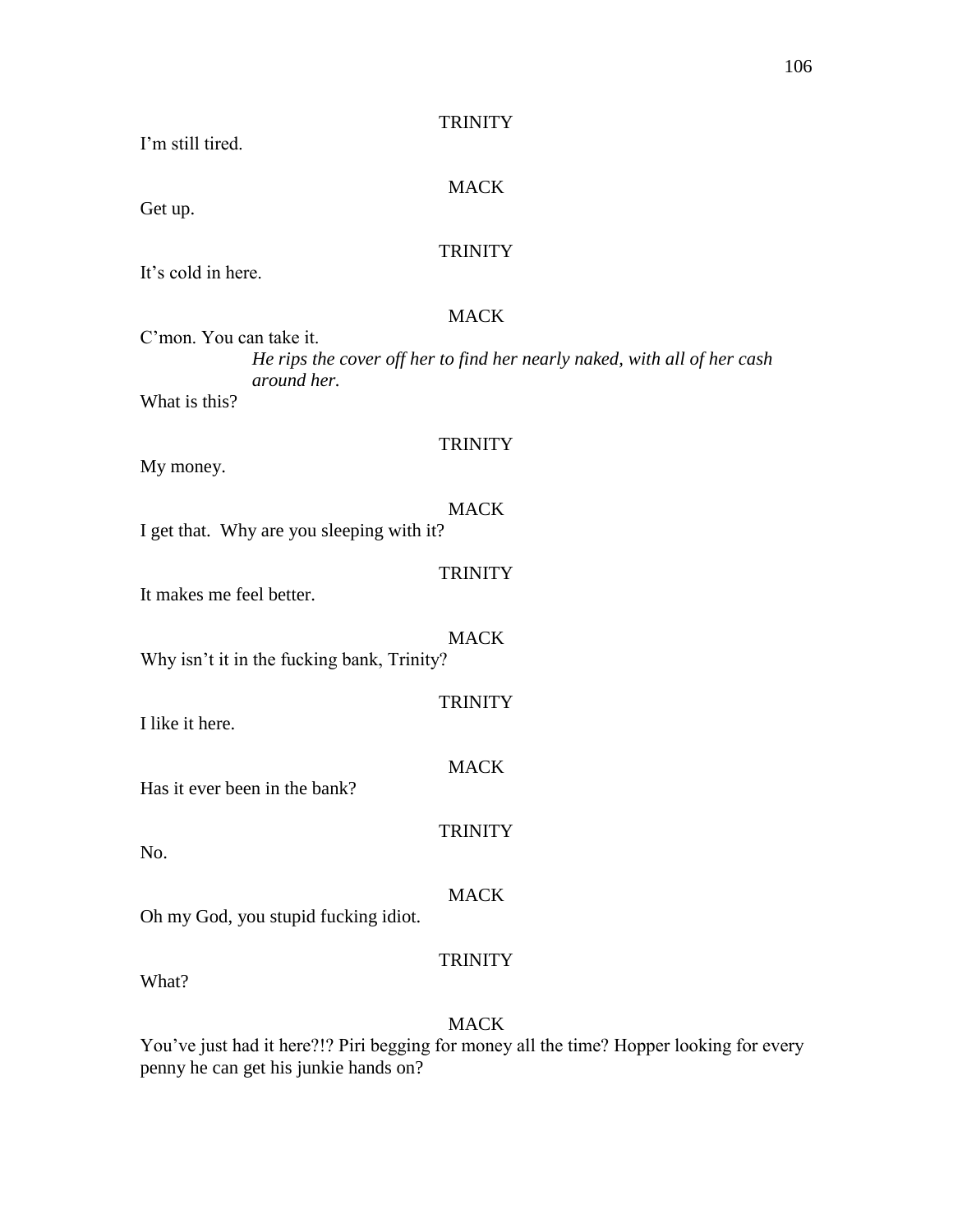| Not anymore.                                | <b>TRINITY</b> |
|---------------------------------------------|----------------|
| Right.                                      | <b>MACK</b>    |
| Now it's just you. (a look from MACK) What? | <b>TRINITY</b> |
| Me? I'm after your fucking money?           | <b>MACK</b>    |
| You won't get a job.                        | <b>TRINITY</b> |
| I can't get a job.                          | <b>MACK</b>    |
| You don't try.                              | <b>TRINITY</b> |
| I have tried.                               | <b>MACK</b>    |
| You fish. For hours.                        | <b>TRINITY</b> |
|                                             |                |

So what? So what, Trinity? At least I get my ass out of the house. At least I do something everyday. I brush my teeth and go into the world. I'm not laying here half naked rolling my fat ass around in a bunch of dirty money.

# **TRINITY**

*(pulling on some clothes she finds on the floor)* Fuck you, Mack. I'm leaving.

# MACK

To go where? Your family doesn't want you.

# **TRINITY**

I'll do something on my own.

# **MACK**

With what money?

# **TRINITY**

I'll make some.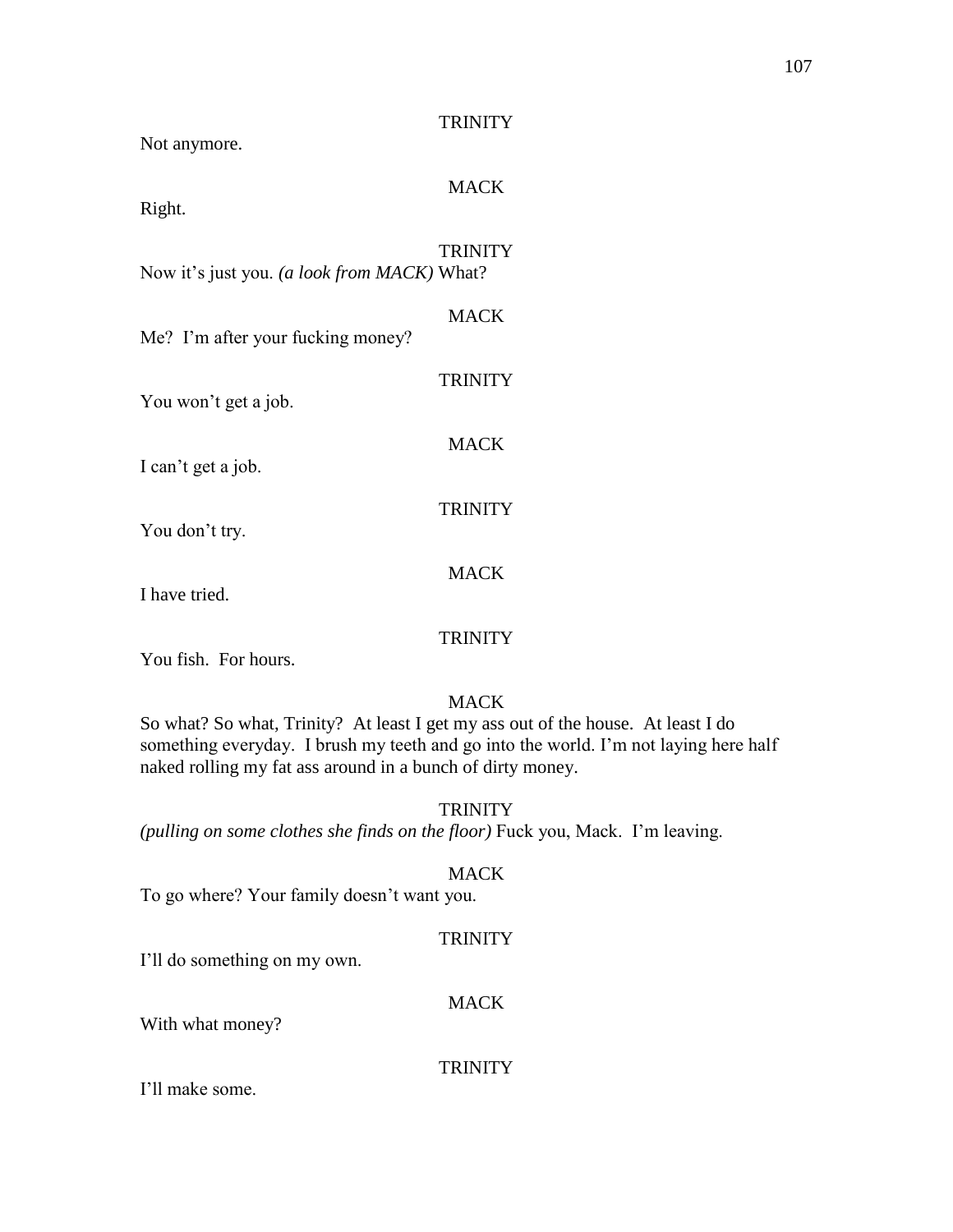Every cent you make has to be added to your fucking stash, Trinity. You're a crazy fucking bitch and I'm the only one who knows it.

*He jab steps as if to take some of the money.*

### **TRINITY**

Don't.

### MACK

You don't like that, do you? *He lunges again.*

#### **TRINITY**

Cut it out, Mack.

### MACK

Why, Trin? Can't I just have a coupla bucks? I need to eat, if you're not gonna help me cook this fish.

#### **TRINITY**

There's crackers in the cabinet.

*He lunges.*

Stop!

# MACK

Crackers ain't enough for me. I'm a big guy, Trinity. I need to go get a sandwich. *(He gets a small fistful of cash.)* There we go.

### **TRINITY**

*(full blown panic)* Don't. Give it. Please. Give it back.

#### MACK

How much you got here, Trin? More than ten?

#### **TRINITY**

I don't know.

#### MACK

Yeah you do. How much you got? Tell me and I'll give this back. Eleven? You got eleven grand yet, Trin?

#### **TRINITY**

Ten thousand, three hundred fifty-four dollars and seventy-seven cents.

### MACK

Well, I'm gonna take the four seventy seven and leave you nice and even.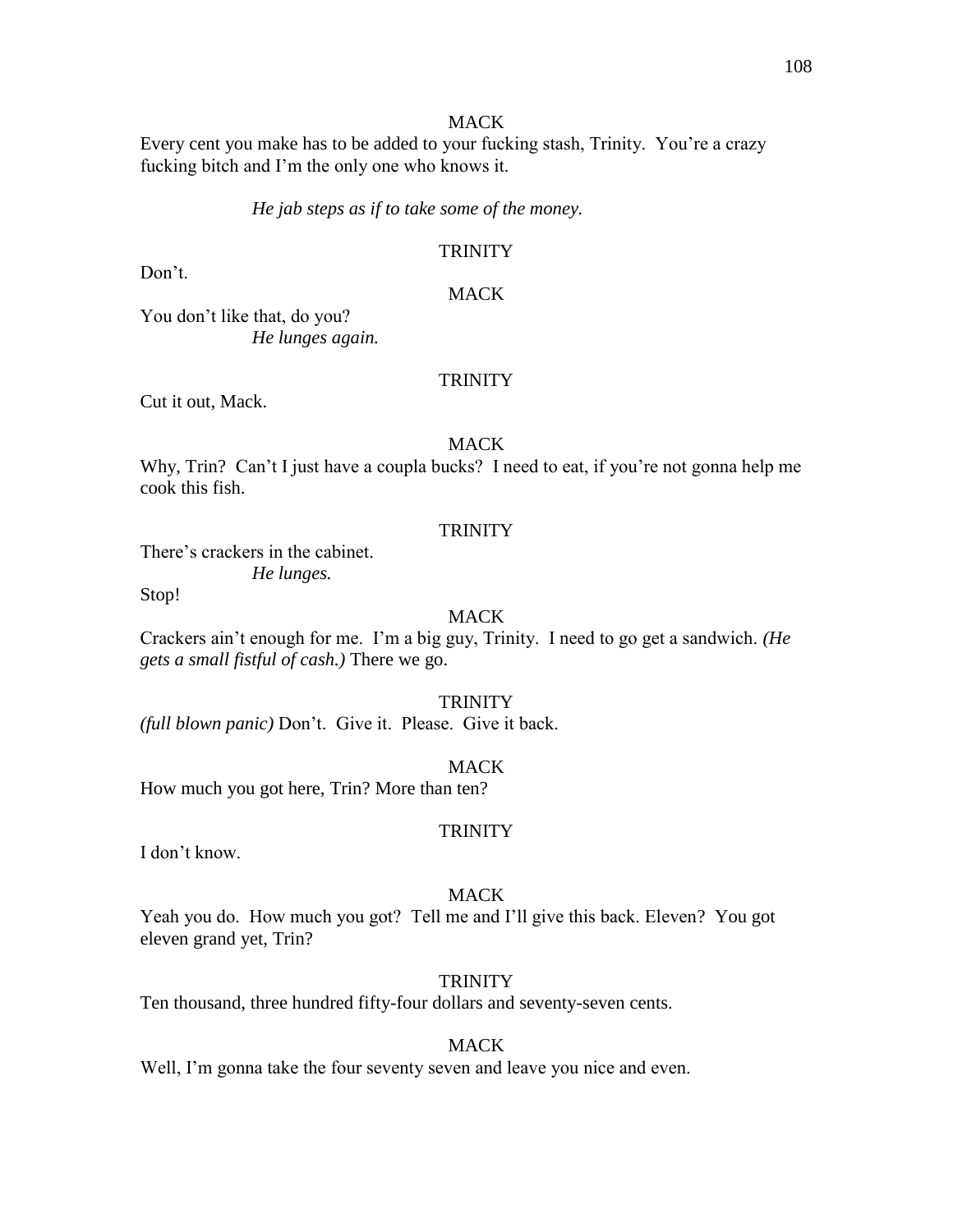# **TRINITY**

Please don't. *(breakdown)*

# MACK

*(softening quickly)* Tri, you're sick. I mean, I'm not messing around. You need help. Can you see you need help?

## **TRINITY**

No . . . I don't know.

# MACK

Remember when you first asked me to do your raven, how you said it was like something that could change shape?

# **TRINITY**

Yeah.

## **MACK**

That's like, what happened to you. You don't look the same. You don't act the same. Do you feel the same inside?

#### **TRINITY**

No.

### MACK

I'm not asking you to go buy us a new car. I'm asking you to take five bucks out of this pile and let me go get a sandwich. Or even three, and you can go get some peanut butter. I'm worried about you, baby.

## **TRINITY**

I am too.

## MACK

Can you see that you're not right?

## **TRINITY**

Kind of. Sometimes I can. But if you take five then I'll have less than I had this morning.

## MACK

So what?

## **TRINITY**

So it's less, Mack! It's less!

## MACK

I care about you, Trinity, and I am telling you we have to get you some help.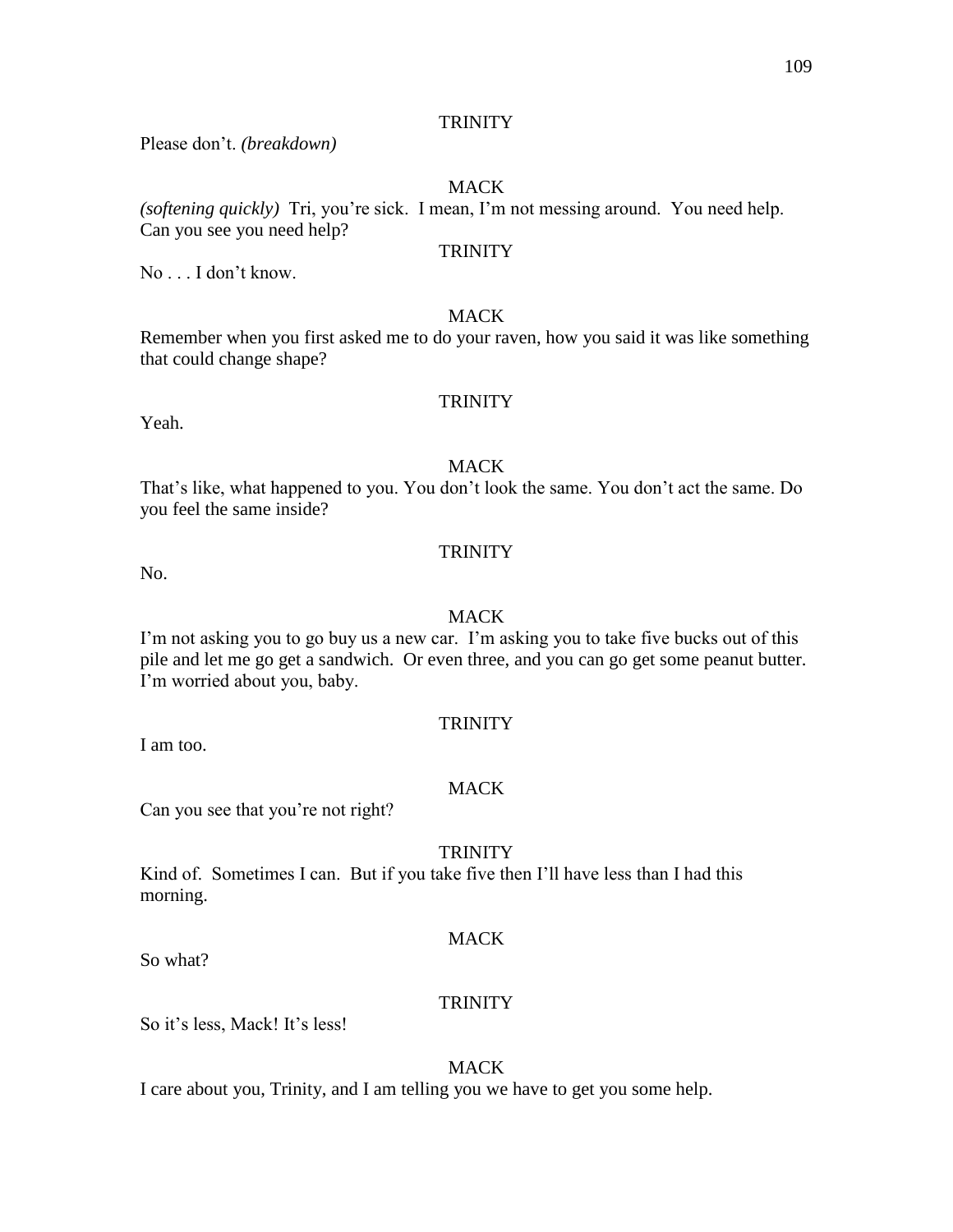| Okay.                                                                          | <b>TRINITY</b>                                                                                             |
|--------------------------------------------------------------------------------|------------------------------------------------------------------------------------------------------------|
| Can you pick a five from that pile?                                            | <b>MACK</b>                                                                                                |
| Sure. (she does)                                                               | <b>TRINITY</b>                                                                                             |
| What do you wanna do with it now?                                              | <b>MACK</b>                                                                                                |
| Put it back in the box.                                                        | <b>TRINITY</b>                                                                                             |
| What box?                                                                      | <b>MACK</b>                                                                                                |
| around. But it's under the sink right now.                                     | <b>TRINITY</b><br>There's a lock box. It's where the money lives. Right now it's under the sink. I move it |
| Is it okay if I get it?                                                        | <b>MACK</b>                                                                                                |
| I'll get it.                                                                   | <b>TRINITY</b>                                                                                             |
| Can you let me do it?                                                          | <b>MACK</b>                                                                                                |
| I don't want you to touch it.                                                  | <b>TRINITY</b>                                                                                             |
| I'm trying to talk you off the ledge, here, Tri. Let me get it.                | <b>MACK</b>                                                                                                |
| (half laughing, calming, she returns the bill she's holding to the pile) Okay. | <b>TRINITY</b>                                                                                             |
| (moving toward the sink) Here?                                                 | <b>MACK</b>                                                                                                |
|                                                                                | <b>TRINITY</b>                                                                                             |

Let me open the cabinet?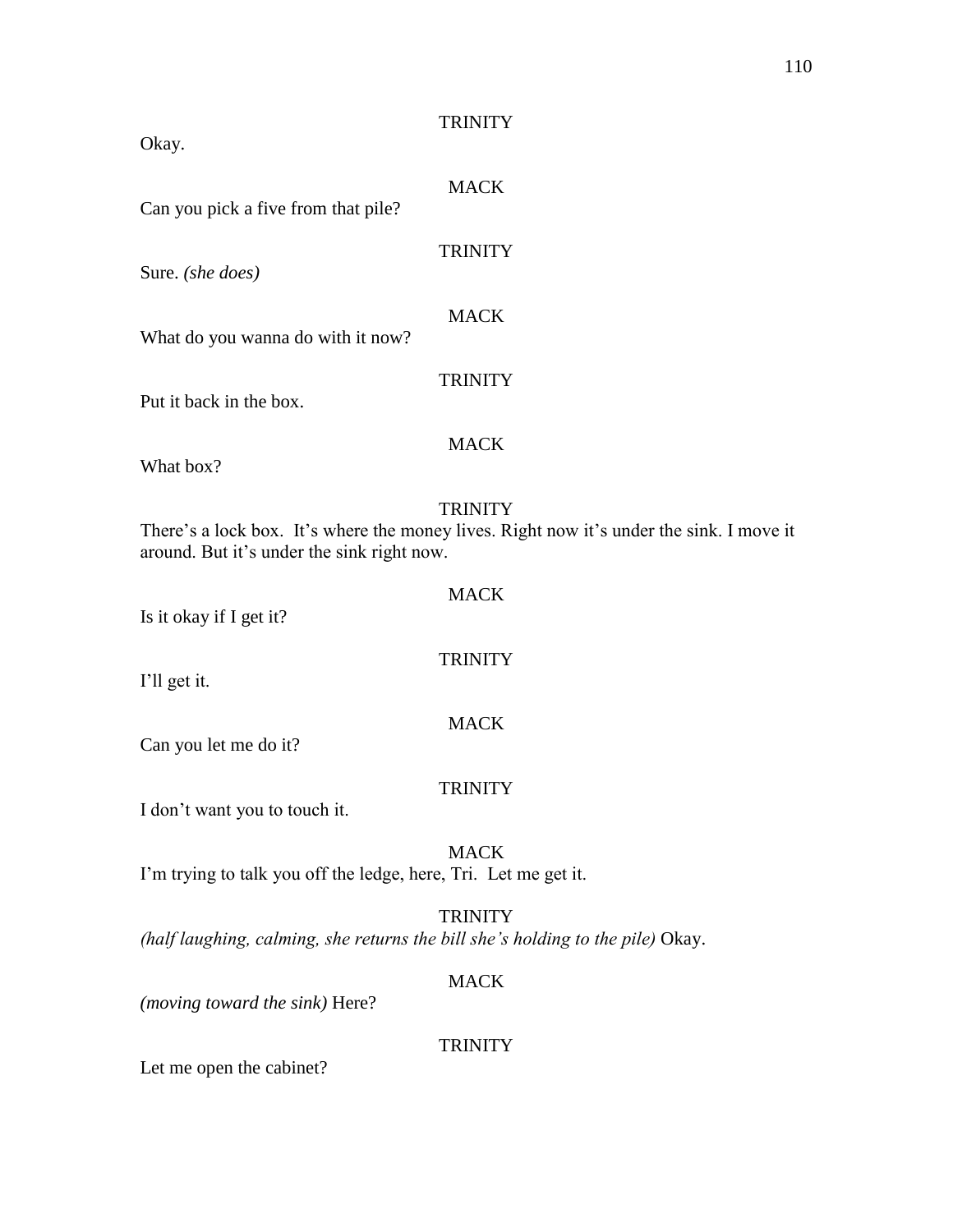*TRINITY covers her eyes as MACK takes box from cabinet. It's locked.*

# MACK

| Okay.                                                                                                            |                                                         |
|------------------------------------------------------------------------------------------------------------------|---------------------------------------------------------|
|                                                                                                                  | <b>TRINITY</b>                                          |
| (opening the cabinet) Let me take it out.                                                                        |                                                         |
| No. Then you won't give it to me.                                                                                | <b>MACK</b>                                             |
| I know.                                                                                                          | <b>TRINITY</b>                                          |
|                                                                                                                  | TRINITY covers her eyes as MACK takes box from cabinet. |
| This is what the key's for?                                                                                      | <b>MACK</b>                                             |
| I'll do it.                                                                                                      | <b>TRINITY</b>                                          |
| Do you really not trust me?                                                                                      | <b>MACK</b>                                             |
| Can I just do it?                                                                                                | <b>TRINITY</b>                                          |
| Sure.<br>TRINITY gets the key and opens the box.<br>There we go. <i>(looking inside)</i> That's a lot of change. | <b>MACK</b>                                             |
| Yeah.                                                                                                            | <b>TRINITY</b>                                          |
| Would it be easier for you to take the change to get the food?                                                   | <b>MACK</b>                                             |
| I'm not gonna pay for groceries in all nickels!                                                                  | <b>TRINITY</b>                                          |
| Now you're making sense.                                                                                         | <b>MACK</b>                                             |
| Should I take a five or five ones?                                                                               | <b>TRINITY</b>                                          |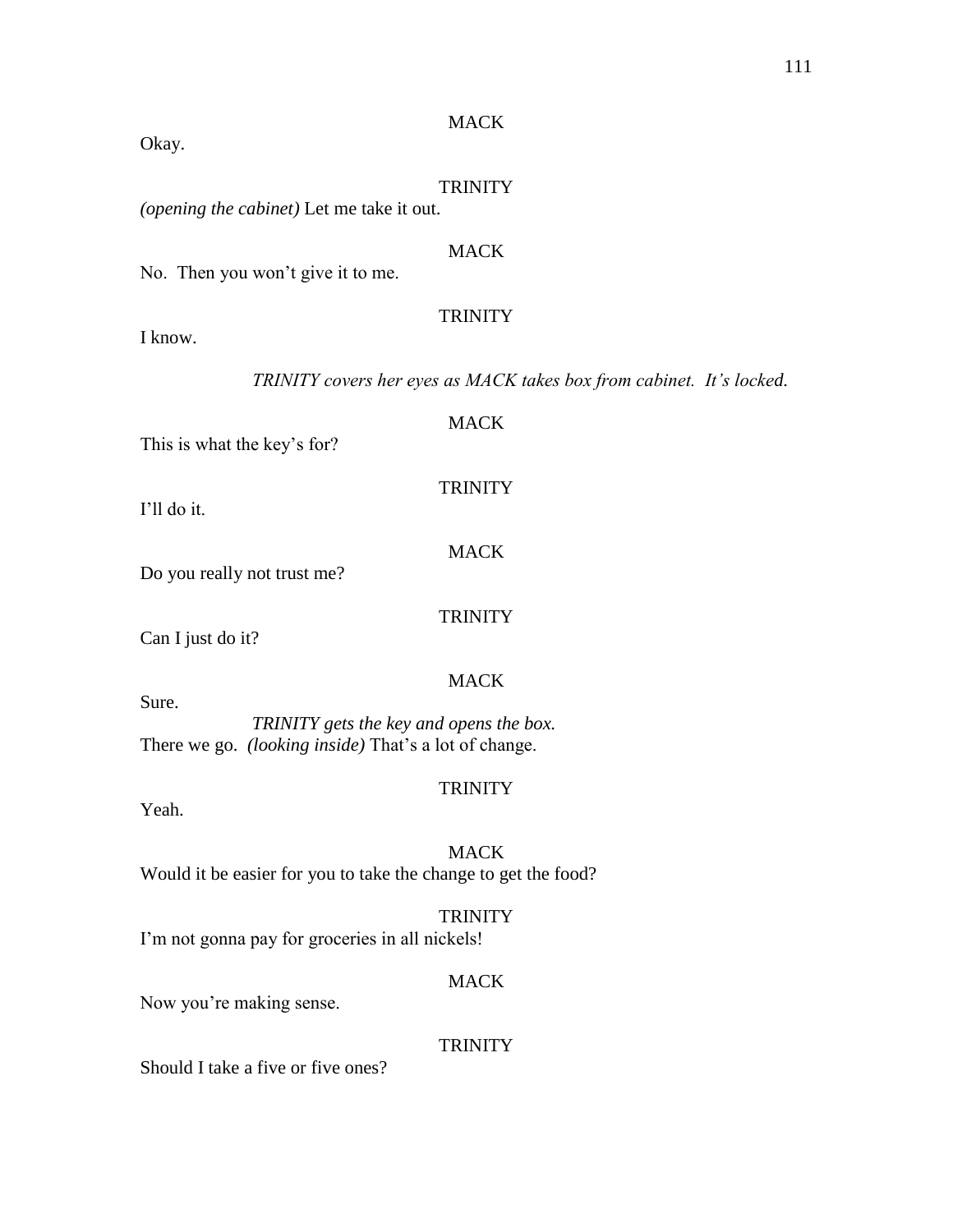## **MACK**

Whatever's easier for you.

**TRINITY** *(taking one bill from the pile)* Okay. Will you come with me?

MACK I think if you can do this on your own, that will be huge.

#### **TRINITY**

My heart is pounding.

## **MACK**

I know you're scared. But you can do it.

# **TRINITY**

MACK

Love me, Mac?

You know I do.

## **TRINITY**

Love me big?

## MACK

Yeah.

*He kisses her. She struggles mightily leaving the house, but eventually makes it. MACK stands still, surveying the room.* 

**TRINITY** *(from the street)* Mac! MACK Yeah? **TRINITY** I think I can do it! **MACK** That's awesome. **TRINITY** 

But don't touch the rest. I'll do it when I get back.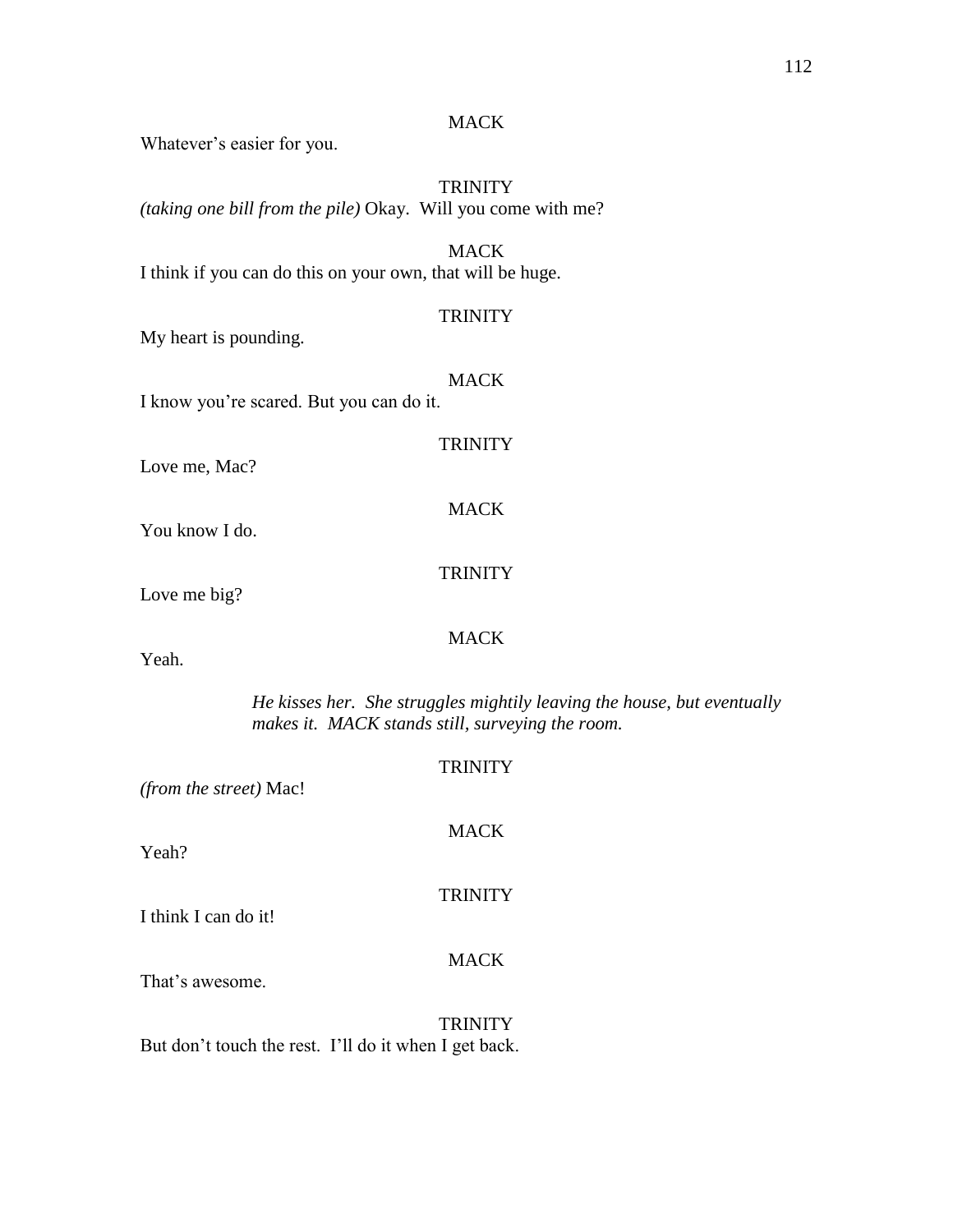## **MACK**

Okay! See you in a bit.

*He watches her from the window for a moment. Once she is a decent distance away, he grabs a backpack from the floor and dumps all the coins into it. He then collects the cash and shoves it into the pack as well. His last act before leaving the apartment is to carefully lock the lockbox and replace it under the sink. He pocket the key as he exits.*

*Scene 14. The apartment. TRINITY is packing her few belongings. She doesn't look as bad as she has, but it is clear she will never be what we saw at the beginning of the play. WALLY sits on couch, playing with a set of handcuffs.*

#### WALLY

These yours?

#### **TRINITY**

Remember that cop that Mack worked on? Charlie? He gave those to him.

| Why didn't Mack take them?            | WALLY          |
|---------------------------------------|----------------|
| He just took my money. That's it.     | <b>TRINITY</b> |
| I heard people seen him. Around town. | WALLY          |
| Where?                                | <b>TRINITY</b> |
| I don't know. Just different streets. | WALLY          |
| Can you find him?                     | <b>TRINITY</b> |
| If I did it would just be luck.       | WALLY          |
|                                       | TRINITY        |

Once I leave here, he won't know where to find me.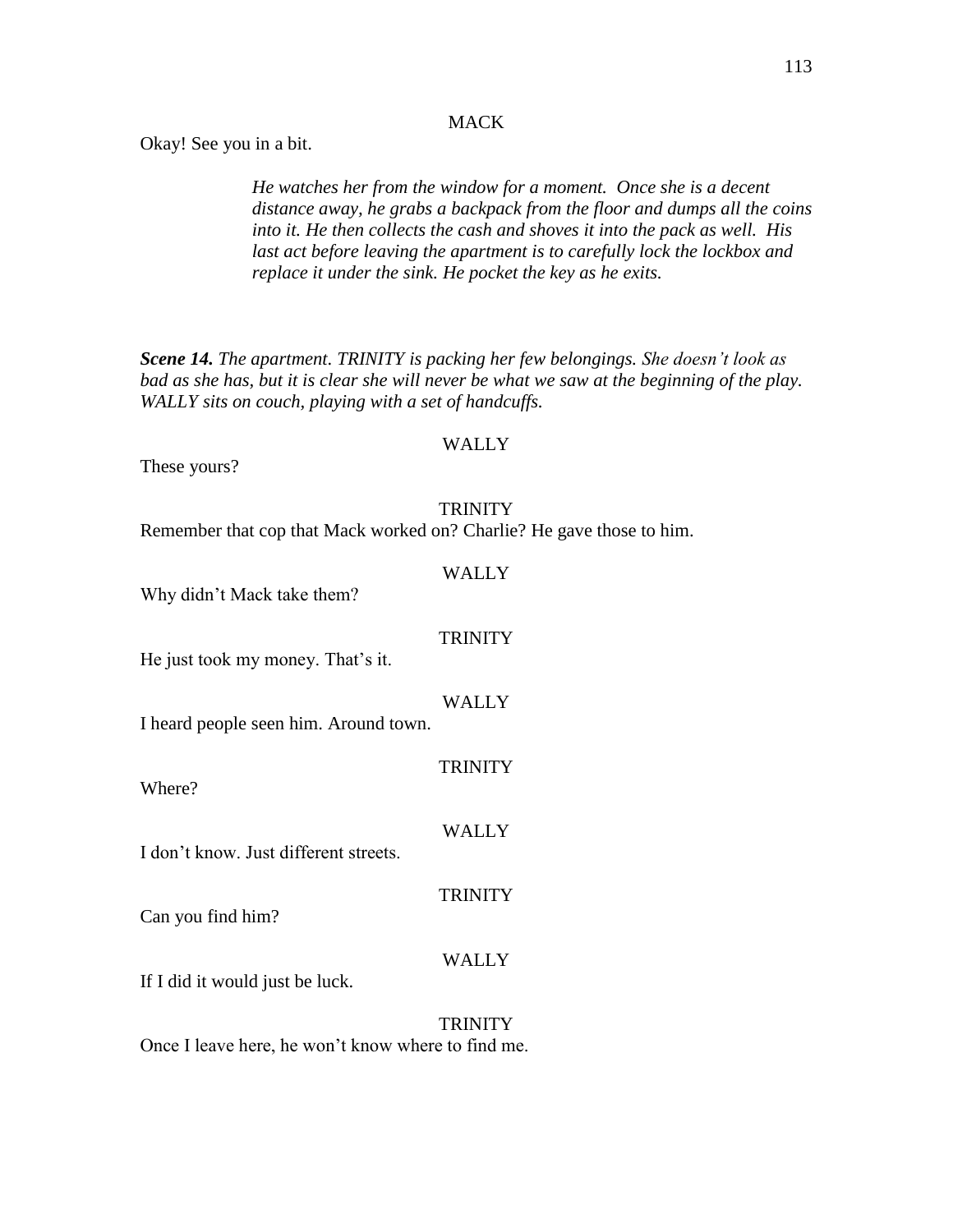# WALLY

Why would you want him to?

## **TRINITY**

I want my goddam money back. But once they knock the building down, I don't think I have a chance. At least now, he might come back.

# WALLY

For you?

#### **TRINITY**

For something.

### WALLY

You want me to kill him?

# **TRINITY**

Ha! You gonna fight him again? Those MMA skills really came in handy when he broke your fucking arm.

#### WALLY

I got this now. *(showing a gun)*

### **TRINITY**

Why the hell did you get that?

#### WALLY

The guys I work for like my style. I'm moving up.

# **TRINITY**

Well, once they knock the building down, you can just sit in the new parking lot and wait for him. If he shows up, shoot him.

#### WALLY

Sounds good. Then you and me can start over.

#### **TRINITY**

We're a team now?

# WALLY

I don't have anybody. Neither do you.

*WALLY gets up, goes into bathroom. TRINITY picks up the vinyl sign and, after a look, begins to roll it up. MACK appears at door.*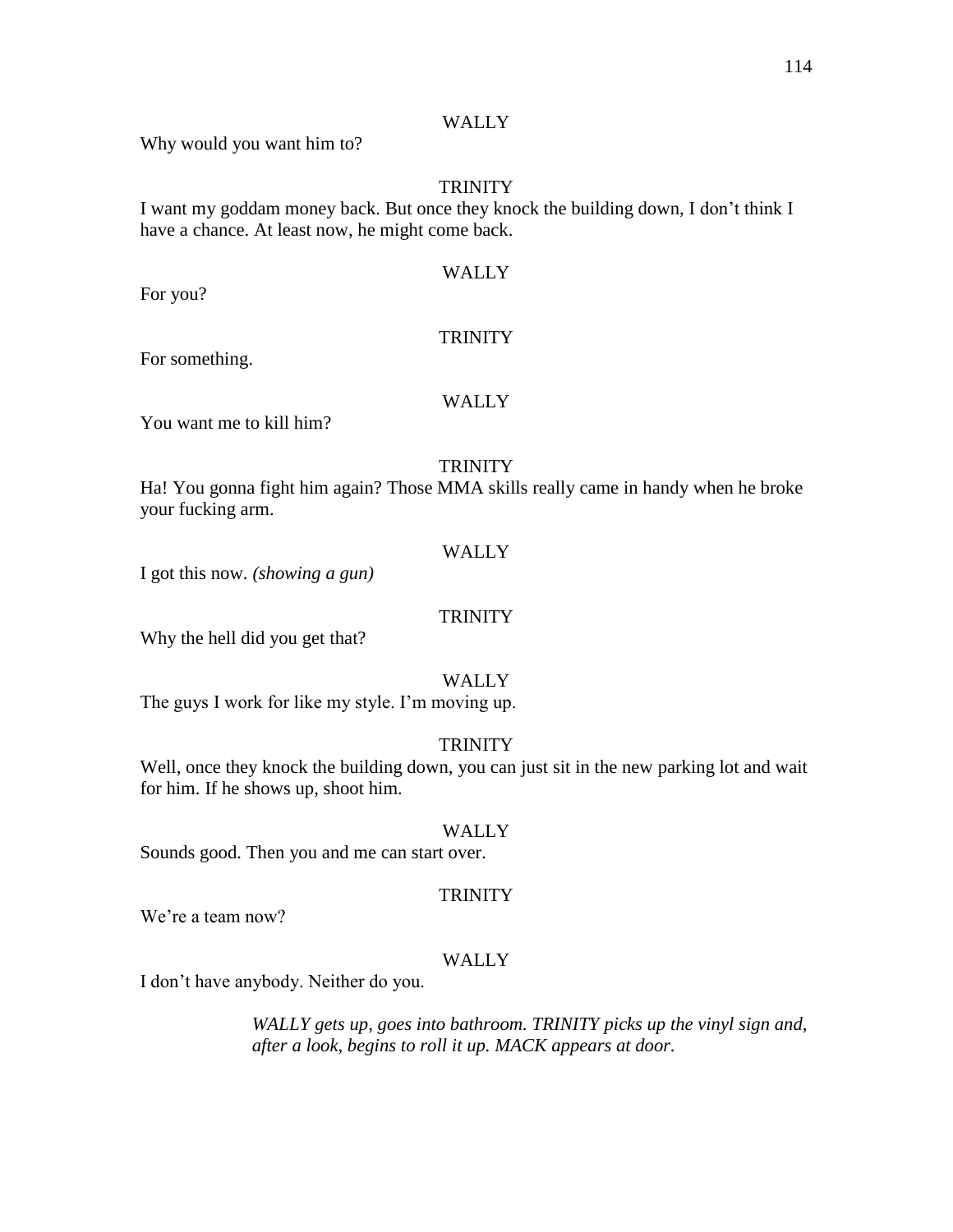| <b>MACK</b><br>I want that.                                                                                                             |  |  |  |
|-----------------------------------------------------------------------------------------------------------------------------------------|--|--|--|
| <b>TRINITY</b><br>Jesus!                                                                                                                |  |  |  |
| <b>MACK</b>                                                                                                                             |  |  |  |
| That's my sign. I want it.<br><b>TRINITY</b>                                                                                            |  |  |  |
| Where's my money?<br><b>MACK</b>                                                                                                        |  |  |  |
| (indicating backpack) Right here.                                                                                                       |  |  |  |
| <b>TRINITY</b><br>Give it to me.                                                                                                        |  |  |  |
| <b>MACK</b><br>No.                                                                                                                      |  |  |  |
| <b>TRINITY</b><br>It's mine.                                                                                                            |  |  |  |
| <b>MACK</b><br>I'm gonna do something with it, Tri. I'm gonna open a shop, have a business.                                             |  |  |  |
| <b>TRINITY</b><br>No.                                                                                                                   |  |  |  |
| She lunges for the backpack but is ridiculously outmatched.                                                                             |  |  |  |
| <b>MACK</b><br>Stop it, Trinity. I just came for my sign.<br>She jumps at him, scratches his face. He punches her, hard, and she falls. |  |  |  |
| WALLY<br>(entering) What the fuck?                                                                                                      |  |  |  |
| <b>MACK</b><br>Look who's here.                                                                                                         |  |  |  |
| WALLY                                                                                                                                   |  |  |  |

Trinity, you okay?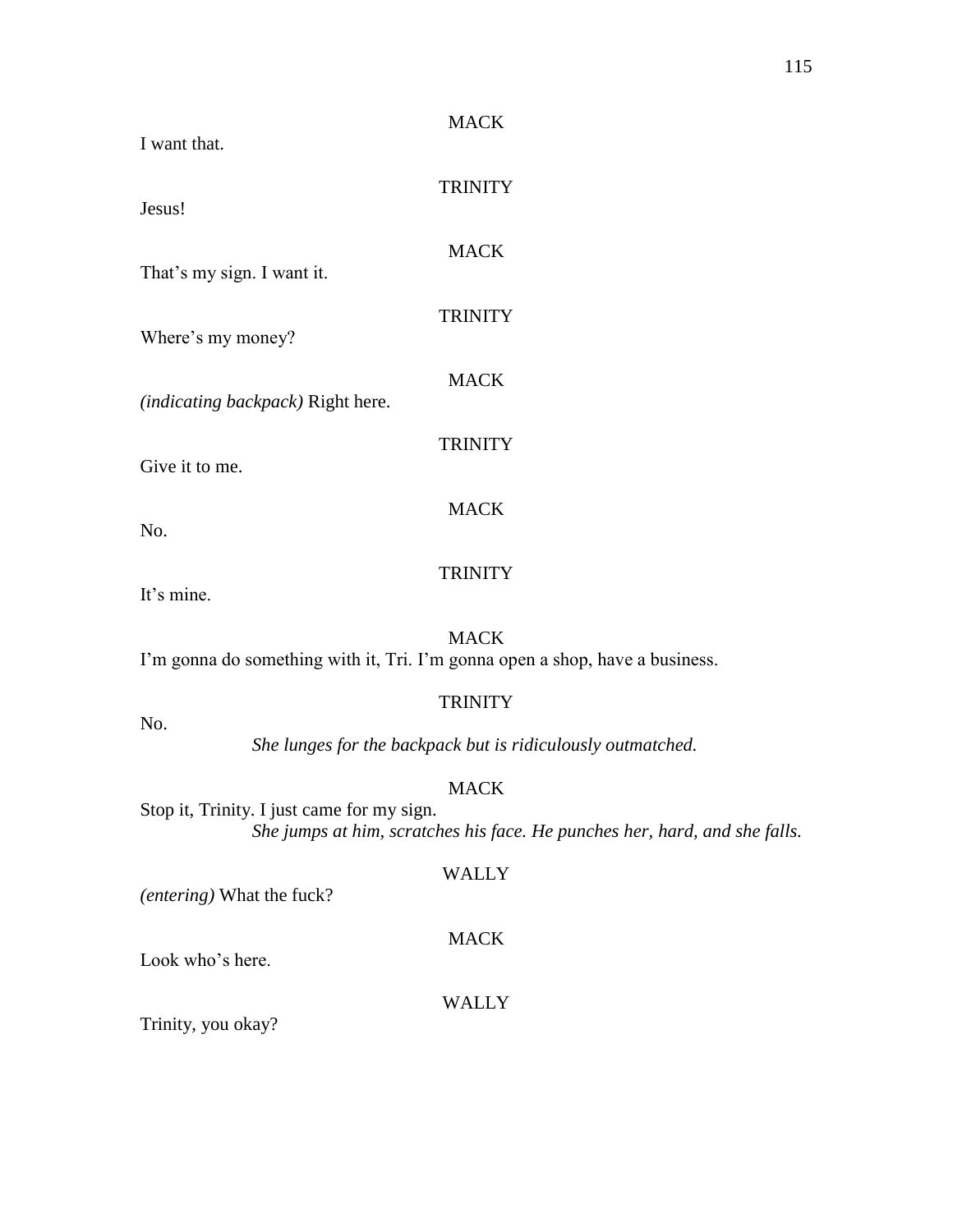#### MACK

Trinity, your boyfriend asked you something*. (kicks her)* Trinity, answer him*. (kicks her)* You okay?

| Stop it, dude, she's unconscious. | WALLY       |  |
|-----------------------------------|-------------|--|
| (kicks her) She's all right.      | <b>MACK</b> |  |
|                                   | WALLY       |  |
| Stop it.                          | MACK        |  |

Make me.

*WALLY moves in as if to start wrestling, pulls gun and shoots MACK in the knee. MACK crumples, gets WALLY in a headlock on his way down.*

Shoot my knee out, you fucking pussy? Afraid to kill me?

*In the scuffle, WALLY manages to handcuff MACK's ankle to the radiator. MACK begins choking WALLY. WALLY dies at his hands before MACK realizes his predicament.*

Take a man's livelihood away. This is what you get. Shit! Trinity, wake up! *If he can reach her, he slaps her face to bring her to.*

Trinity! Where's the key for these?

*TRINITY stumbles up and finds the key where WALLY had left it when he was playing with the cuffs earlier.*

Give it here.

*Out of MACK's reach, TRINITY shows him the key, and swallows it.*

You fucking bitch! Give it here.

*TRINITY grabs a single bill from the backpack and lights it on fire. She tosses it into a basket of laundry or a trash can and flames rise.*

**TRINITY** 

Fuck you.